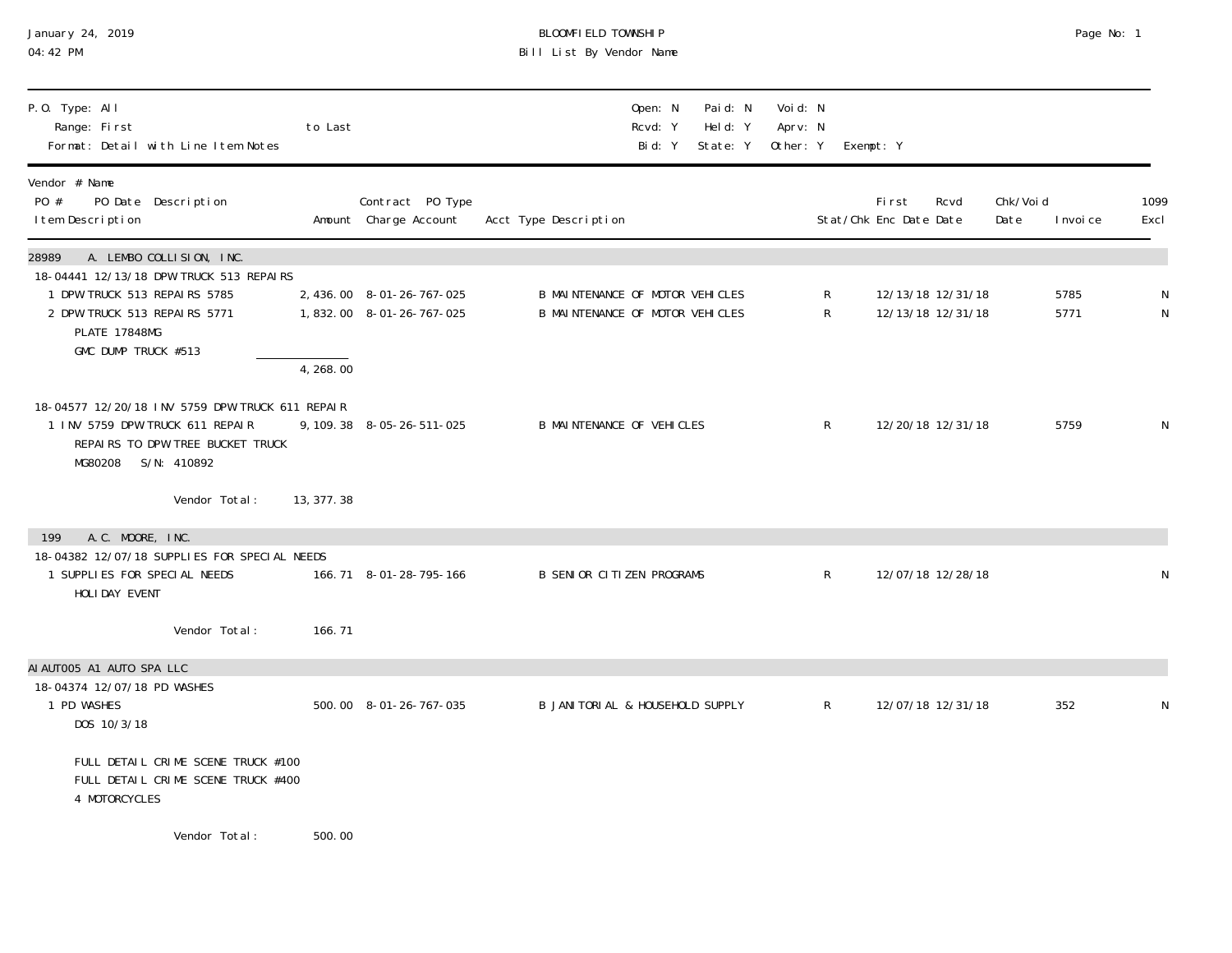## January 24, 2019 BLOOMFIELD TOWNSHIP Page No: 2 04:42 PM Bill List By Vendor Name

| Vendor # Name<br>PO #<br>PO Date Description<br>I tem Description                                                                                                                                                                                                                                                                                                                                     |            | Contract PO Type<br>Amount Charge Account                | Acct Type Description                                              |              | <b>First</b><br>Stat/Chk Enc Date Date | Rcvd                                   | Chk/Voi d<br>Date | I nvoi ce                | 1099<br>Excl   |
|-------------------------------------------------------------------------------------------------------------------------------------------------------------------------------------------------------------------------------------------------------------------------------------------------------------------------------------------------------------------------------------------------------|------------|----------------------------------------------------------|--------------------------------------------------------------------|--------------|----------------------------------------|----------------------------------------|-------------------|--------------------------|----------------|
| 104<br>ABSOLUTE FIRE PROTECTION<br>18-04502 12/13/18 T1 - MULTIPLE REPAIRS<br>1 FIRE APPARATUS PARTS<br>2 FIRE APPARATUS LABOR CHARGE<br>VEHICLE #17<br>MG25233                                                                                                                                                                                                                                       |            | 2, 024. 21 8-01-26-767-025<br>4, 672. 50 8-01-26-767-025 | B MAINTENANCE OF MOTOR VEHICLES<br>B MAINTENANCE OF MOTOR VEHICLES | R<br>R       |                                        | 12/13/18 12/28/18<br>12/13/18 12/28/18 |                   | 0080054-IN<br>0080054-IN | N<br>${\sf N}$ |
| MULTIPLE REPAIRS - TRUCK 1<br>REPAIR TELESCOPING STEERING WHEEL<br>REPLACE DRIVER'S SIDE FOOT SWITCH<br>REPLACE BLOWER SWITCH. MONITER REPAIR.<br>INSTALL NEW WINDSHIELD WIPER BLADES.<br>REPAIR DRIVER DOOR & CREW CAB DOOR<br>WINDOW REGULATOR. REPAIRED LEAKS<br>REPAIRED A/C. - DRIVE BELT MISSING<br>AND REPALCED CLUTCH WIRE. TROUBLE SHOOT<br>OUT RIGGER WARNING LIGHTS. REPLACE<br>SWI TCHES. | 6,696.71   |                                                          |                                                                    |              |                                        |                                        |                   |                          |                |
| 18-04538 12/17/18 FIRE TRUCK REPAIRS<br>1 FIRE TRUCK REPAIRS<br>I NVOI CE: 0080062                                                                                                                                                                                                                                                                                                                    |            | 1, 462. 58 8-05-26-511-025                               | <b>B MAINTENANCE OF VEHICLES</b>                                   | $\mathsf{R}$ |                                        | 12/17/18 12/31/18                      |                   | 0080062                  | N              |
| FIRE TRUCK #1 REPAIRS<br>2 FIRE TRUCK REPAIRS<br>I NVOI CE: 0080070<br>RIVET DRIVE NYL                                                                                                                                                                                                                                                                                                                |            | 108.00 8-05-26-511-034                                   | B MOTOR VEHICLE PARTS & ACCESS.                                    | $\mathsf{R}$ |                                        | 12/17/18 12/31/18                      |                   | 0080070                  | N              |
|                                                                                                                                                                                                                                                                                                                                                                                                       | 1,570.58   |                                                          |                                                                    |              |                                        |                                        |                   |                          |                |
| Vendor Total:                                                                                                                                                                                                                                                                                                                                                                                         | 8, 267. 29 |                                                          |                                                                    |              |                                        |                                        |                   |                          |                |
| ADLER ALUMINUUM & GLASS<br>301<br>18-04010 11/01/18 replacement door glass<br>1 replacement door glass                                                                                                                                                                                                                                                                                                |            | 425.00 8-01-22-725-030                                   | <b>B MATERIALS &amp; SUPPLIES</b>                                  | R            |                                        | 11/01/18 12/31/18                      |                   | 10036958                 | N              |
| Vendor Total:                                                                                                                                                                                                                                                                                                                                                                                         | 425.00     |                                                          |                                                                    |              |                                        |                                        |                   |                          |                |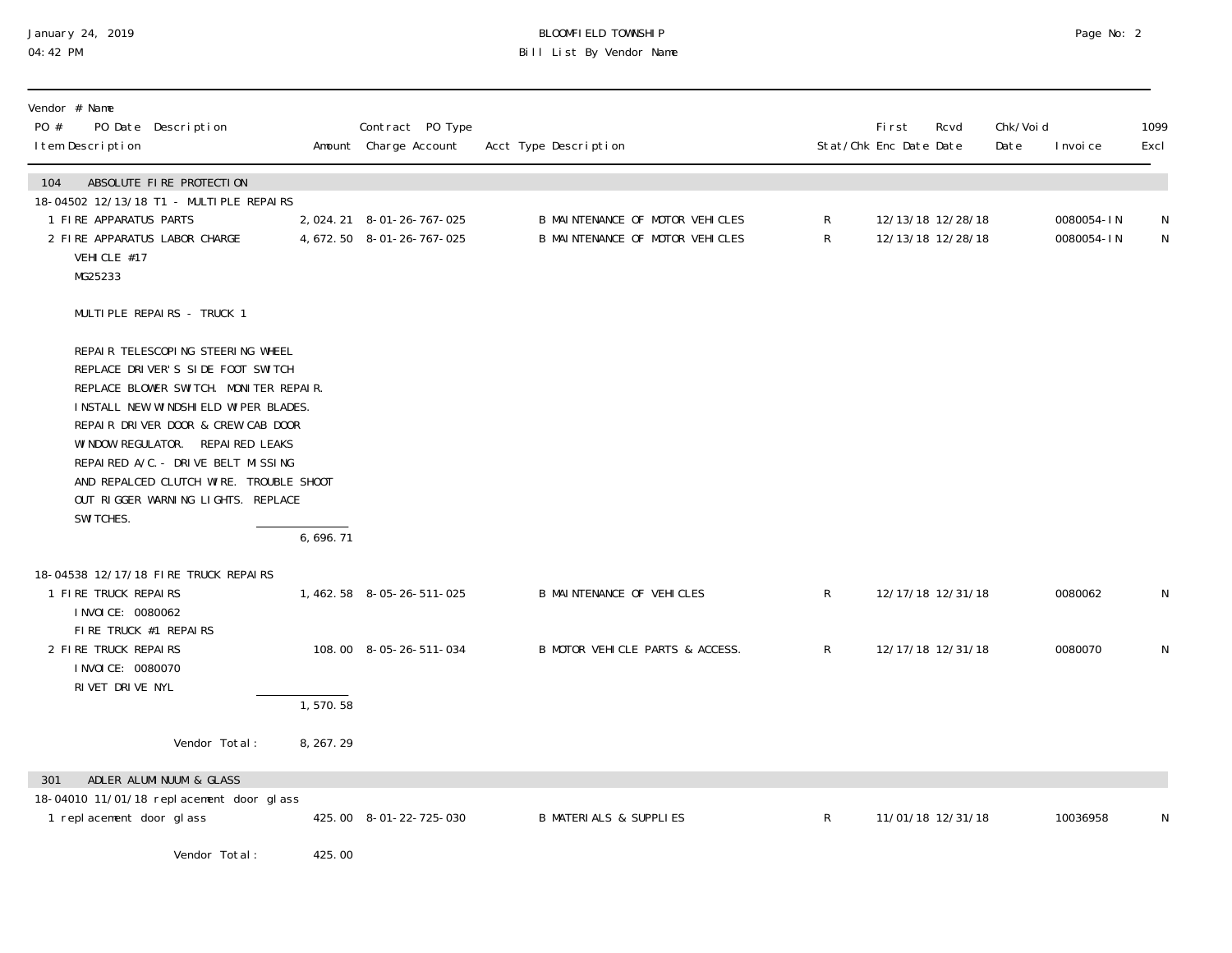## January 24, 2019 BLOOMFIELD TOWNSHIP Page No: 3 Bill List By Vendor Name

| Vendor # Name<br>PO #<br>PO Date Description<br>I tem Description                                                                                                                                                                                                                                                                  |          | Contract PO Type<br>Amount Charge Account                                | Acct Type Description |                                                                                           |              | First<br>Rcvd<br>Stat/Chk Enc Date Date                     | Chk/Voi d<br>Date | I nvoi ce                  | 1099<br>Excl                  |
|------------------------------------------------------------------------------------------------------------------------------------------------------------------------------------------------------------------------------------------------------------------------------------------------------------------------------------|----------|--------------------------------------------------------------------------|-----------------------|-------------------------------------------------------------------------------------------|--------------|-------------------------------------------------------------|-------------------|----------------------------|-------------------------------|
| AIR & GAS TECHNOLOGIES, INC.<br>781<br>18-04375 12/07/18 HYDROTEST BOTTLES/INSTALL VALV<br>1 LV-KNOB - NEW KNOB<br>2 LV-1 LINE VALVE, 1/4 X 1/4<br>3 LABOR                                                                                                                                                                         |          | 11.00 8-01-25-752-026<br>46.80 8-01-25-752-026<br>230.00 8-01-25-752-026 |                       | B MAINT. OF OTHER EQUIPMENT<br>B MAINT. OF OTHER EQUIPMENT<br>B MAINT. OF OTHER EQUIPMENT | R<br>R<br>R  | 12/07/18 12/31/18<br>12/07/18 12/31/18<br>12/07/18 12/31/18 |                   | 802053<br>802053<br>802053 | N<br>${\sf N}$<br>$\mathsf N$ |
| REMOVED BOTTLES FOR HYDRO TESTING,<br>INSTALLED RECENTLY HYDRO TESTED<br>BOTTLES. INSPECTED FILL STATION,<br>FOUND 1 LV KNOB STRIPPED, ALSO FOUND<br>1 LV KNOB STRIPPED ON REMOTE FILL<br>HOSE. REPLACED BOTH WITH NEW.<br>FOUND 1 BROKEN LV VALVE. REPLACED<br>WITH NEW. RAN UNIT TO CHECK FOR<br>PROPER OPS. UNIT ONLINE AND OK. | 287.80   |                                                                          |                       |                                                                                           |              |                                                             |                   |                            |                               |
| Vendor Total:                                                                                                                                                                                                                                                                                                                      | 287.80   |                                                                          |                       |                                                                                           |              |                                                             |                   |                            |                               |
| AIR BRAKE & EQUIPMENT<br>802<br>18-04321 12/04/18 DPW TRUCK 609 REPAIRS<br>1 DPW TRUCK 609 REPAIRS<br>MG11806<br>S/N 35243<br>INV 295298                                                                                                                                                                                           |          | 1, 937. 92  8-01-26-767-025                                              |                       | B MAINTENANCE OF MOTOR VEHICLES                                                           | $\mathsf{R}$ | 12/04/18 12/28/18                                           |                   | 295298                     | N                             |
| 18-04426 12/13/18 INV 295504 DPW TRUCK 706<br>1 INV 295504 DPW TRUCK 706<br>FUEL LINES/GAUGE                                                                                                                                                                                                                                       |          | 1, 299. 38 8-05-26-511-025                                               |                       | <b>B MAINTENANCE OF VEHICLES</b>                                                          | $\mathsf{R}$ | 12/13/18 12/28/18                                           |                   | 295504                     | N                             |
| 18-04530 12/17/18 REC BUS SEAL REPAIR INV 295496<br>1 INV 295496<br>RECREATION SENIOR BUS TOWED<br>INJECTOR BELT TENSIONER OIL GASKETS AND<br>SEAL REPLACED                                                                                                                                                                        |          | 4, 805. 24 8-01-26-767-025                                               |                       | B MAINTENANCE OF MOTOR VEHICLES                                                           | $\mathsf{R}$ | 12/17/18 12/31/18                                           |                   | 295496                     | $\mathsf N$                   |
| Vendor Total:                                                                                                                                                                                                                                                                                                                      | 8,042.54 |                                                                          |                       |                                                                                           |              |                                                             |                   |                            |                               |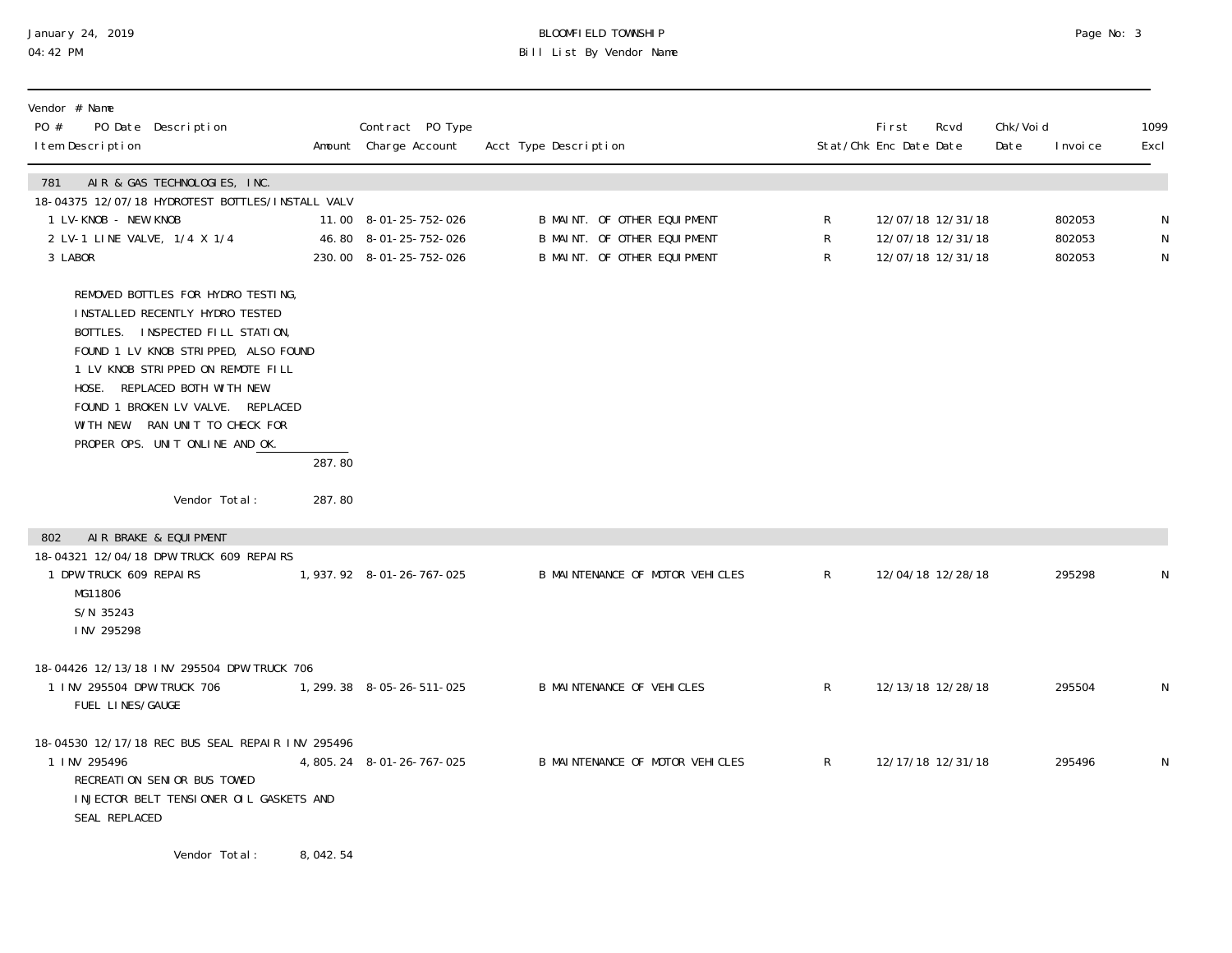### January 24, 2019 BLOOMFIELD TOWNSHIP Page No: 4 04:42 PM Bill List By Vendor Name

| Vendor # Name<br>PO #<br>PO Date Description<br>I tem Description                   |            | Contract PO Type<br>Amount Charge Account | Acct Type Description                          |              | <b>First</b><br>Stat/Chk Enc Date Date | Rcvd              | Chk/Void<br>Date | I nvoi ce  | 1099<br>Excl |
|-------------------------------------------------------------------------------------|------------|-------------------------------------------|------------------------------------------------|--------------|----------------------------------------|-------------------|------------------|------------|--------------|
| AIR PURIFIERS, INC.<br>808<br>18-04683 12/28/18 UPGRADE EXHAUST SYSTEMS             |            |                                           |                                                |              |                                        |                   |                  |            |              |
| 1 UPGRADE EXHAUST SYSTEMS                                                           |            | 13, 243.00 C-04-55-713-947                | B IMPROVEMENTS MUNICIPAL BUILDING & GROUND R   |              | 12/28/18 12/31/18                      |                   |                  | BFD1019-3E | N            |
| QUOTE: BFD1019-3E                                                                   |            |                                           |                                                |              |                                        |                   |                  |            |              |
| REPLACE/UPGRADE EXHAUST SYSTEMS AT<br>FI REHOUSES                                   |            |                                           |                                                |              |                                        |                   |                  |            |              |
| Vendor Total:                                                                       | 13, 243.00 |                                           |                                                |              |                                        |                   |                  |            |              |
| AL GREIG, JR.<br>17354                                                              |            |                                           |                                                |              |                                        |                   |                  |            |              |
| 18-04519 12/13/18 CATCH BASIN & SIDEWALK REPAIR<br>1 CATCH BASIN & SIDEWALK UPGRADE |            |                                           | B 2018 ROAD RESURFACING                        | $\mathsf{R}$ |                                        | 12/13/18 12/31/18 |                  | 111218     | N            |
|                                                                                     |            |                                           |                                                |              |                                        |                   |                  |            |              |
| UPGRADE SANI TARY CATCH BASIN AND<br>CONCRETE SIDEWALK ON WAGNER STREET             |            |                                           |                                                |              |                                        |                   |                  |            |              |
| UPGRADE 4' X8' CONCRETE SIDEWALK ON<br>WATCHUNG AVENUE                              |            |                                           |                                                |              |                                        |                   |                  |            |              |
| Vendor Total:                                                                       | 3,000.00   |                                           |                                                |              |                                        |                   |                  |            |              |
| ALAIMO GROUP<br>701                                                                 |            |                                           |                                                |              |                                        |                   |                  |            |              |
| 18-04312 12/04/18 PROFESSIONAL SERVICES<br>1 PROFESSIONAL SERVICES                  |            | 4, 350.80 C-04-55-716-987                 | B RELINING, RECONSTRUCT., UPGRADES SEWER SYS R |              |                                        | 12/04/18 12/31/18 |                  | 106279     | N            |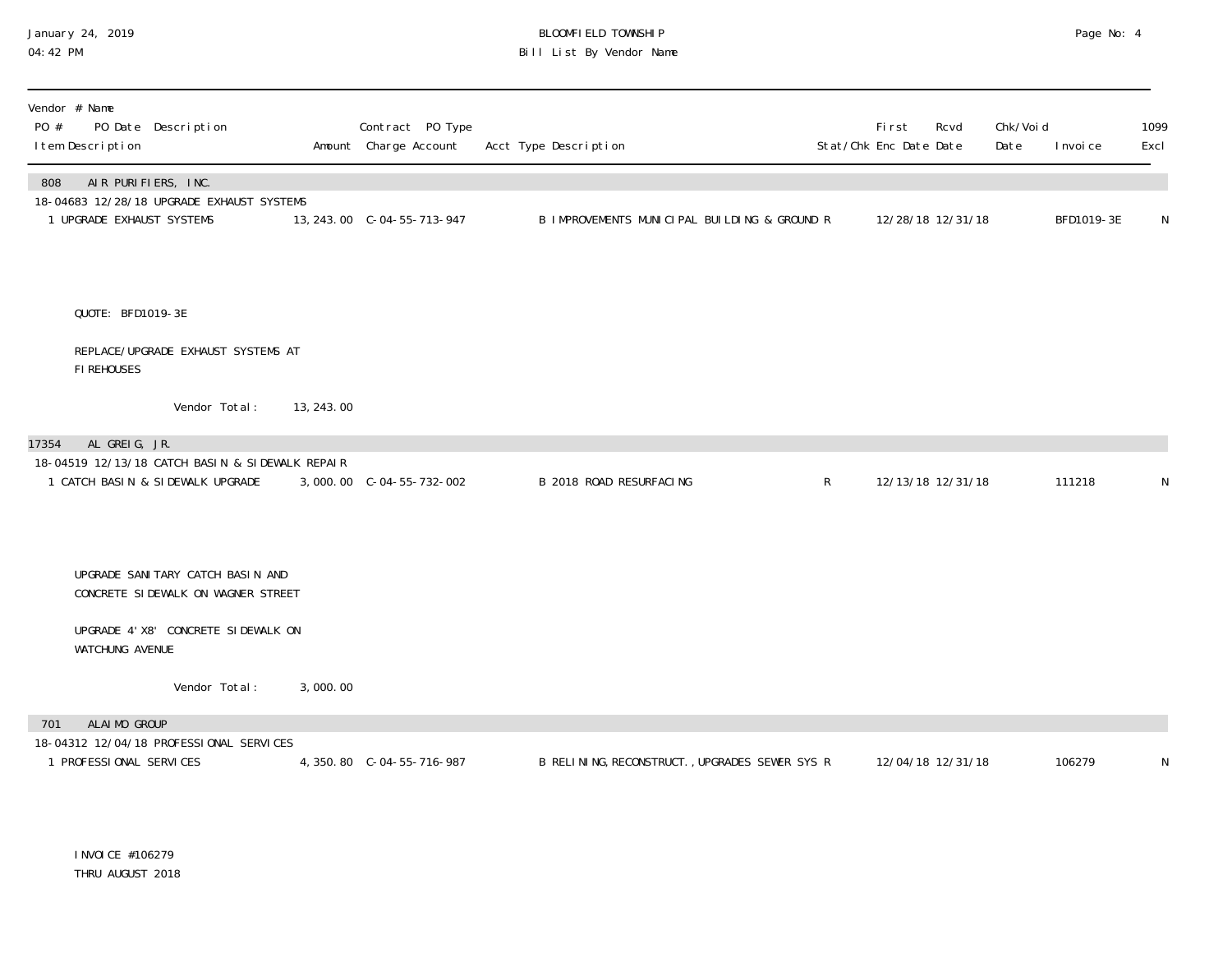### January 24, 2019 BLOOMFIELD TOWNSHIP Page No: 5 04:42 PM Bill List By Vendor Name

| Vendor # Name<br>PO Date Description<br>PO #<br>I tem Description                                                                                                            |           | Contract PO Type<br>Amount Charge Account | Acct Type Description                          | <b>First</b><br>Stat/Chk Enc Date Date | Rcvd              | Chk/Voi d<br>Date | I nvoi ce | 1099<br>Excl |
|------------------------------------------------------------------------------------------------------------------------------------------------------------------------------|-----------|-------------------------------------------|------------------------------------------------|----------------------------------------|-------------------|-------------------|-----------|--------------|
| ALAIMO GROUP<br>701<br>18-04312 12/04/18 PROFESSIONAL SERVICES<br>CONTRACT AMOUNT:<br>\$81,600.00<br>COMPLETED TODATE:<br>\$41,402.80<br>LESS PREVIOUS AMOUNT: (\$36,872.00) | Continued | Continued                                 |                                                |                                        |                   |                   |           |              |
| AMOUNT DUE:<br>\$4,350.00                                                                                                                                                    |           |                                           |                                                |                                        |                   |                   |           |              |
| 18-04313 12/04/18 PROFESSIONAL SERVICES<br>1 PROFESSIONAL SERVICES                                                                                                           |           | 4,940.00 C-04-55-716-987                  | B RELINING, RECONSTRUCT., UPGRADES SEWER SYS R |                                        | 12/04/18 12/31/18 |                   | 106626    | N            |
| 2017 - LARGE DI AMETER WATER LINING<br>BELLEVI LLE AVENUE                                                                                                                    |           |                                           |                                                |                                        |                   |                   |           |              |
| ESTIMATE #15 - THRU SEPTEMBER 2018<br>I NVOI CE #106626                                                                                                                      |           |                                           |                                                |                                        |                   |                   |           |              |
| DESI GN AND CONSTRUCTI ON ADMINISTRATION<br>FOR 12" WATERMAIN LINING ALONG<br><b>BELLEVILLE AVENUE</b>                                                                       |           |                                           |                                                |                                        |                   |                   |           |              |
| CONTRACT AMOUNT:<br>\$154, 280.00<br>\$105, 240.00<br>AMOUNT PAID TO DATE:<br>LESS PREVIOUS PAYMENT: (\$100, 300. 00)<br>AMOUNT DUE:<br>\$4,940.00                           |           |                                           |                                                |                                        |                   |                   |           |              |
| 18-04314 12/04/18 BOOSTER STATION INTERCONNECT<br>1 BOOSTER STATION INTERCONNECT                                                                                             |           |                                           | B RELINING, RECONSTRUCT., UPGRADES SEWER SYS R |                                        | 12/04/18 12/31/18 |                   | 106625    | N            |

INVOICE #106625

BUDGET: \$190,000.00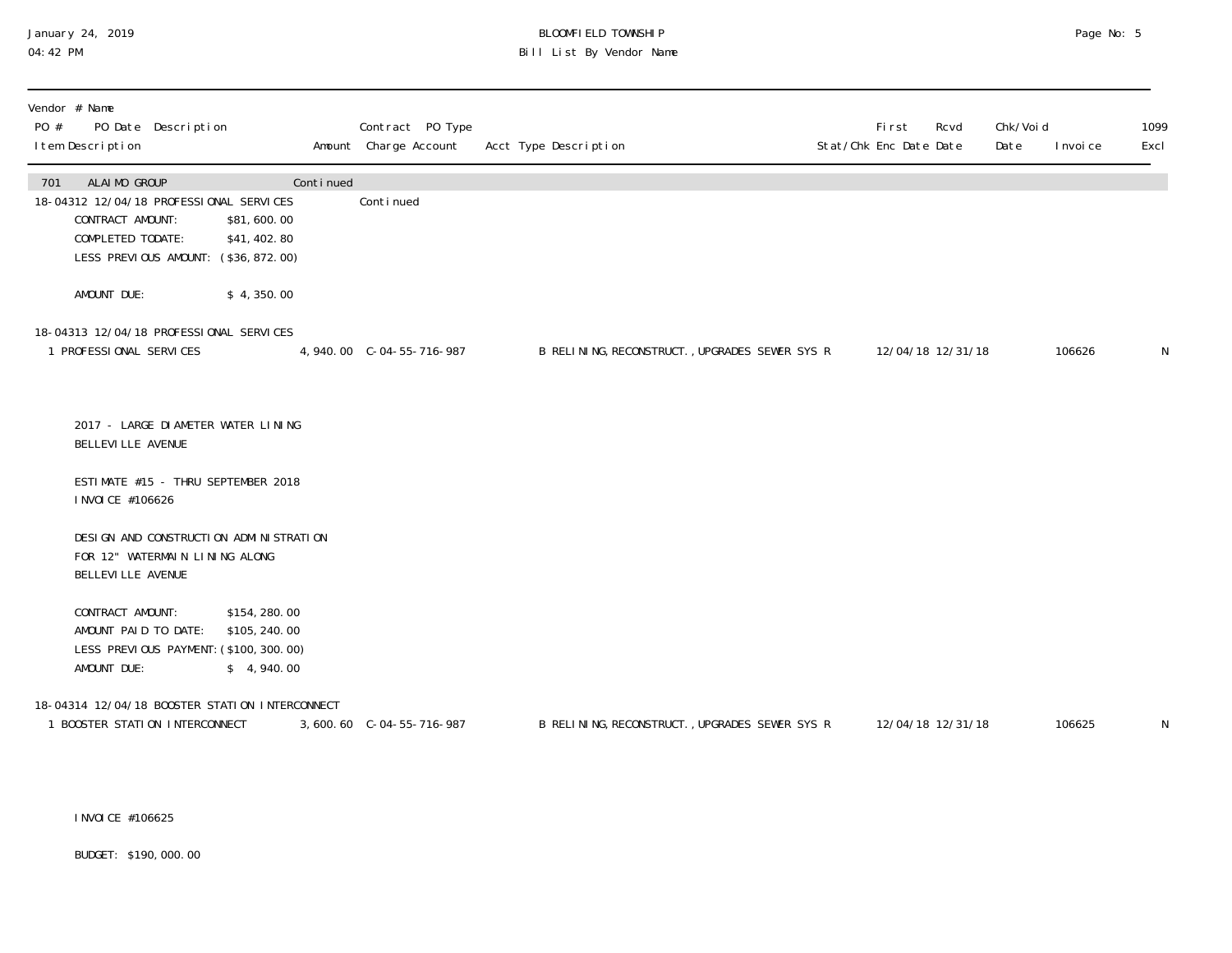### January 24, 2019 BLOOMFIELD TOWNSHIP Page No: 6 04:42 PM Bill List By Vendor Name

| Vendor # Name<br>PO #<br>PO Date Description<br>I tem Description                                                                                               |            | Contract PO Type<br>Amount Charge Account | Acct Type Description             |              | <b>First</b><br>Rcvd<br>Stat/Chk Enc Date Date | Chk/Voi d<br>Date | 1099<br>I nvoi ce<br>Excl |
|-----------------------------------------------------------------------------------------------------------------------------------------------------------------|------------|-------------------------------------------|-----------------------------------|--------------|------------------------------------------------|-------------------|---------------------------|
| ALAIMO GROUP<br>701<br>18-04314 12/04/18 BOOSTER STATION INTERCONNECT<br>TOTAL WORK COMPLETED TO DATE: \$59,258.60<br>LESS PREVIOUS ESTIMATE:<br>(\$55, 568.00) | Continued  | Continued                                 |                                   |              |                                                |                   |                           |
| PAYMENT DUE THIS ESTIMATE:                                                                                                                                      | \$3,600.60 |                                           |                                   |              |                                                |                   |                           |
| BILLING THRU SEPTEMBER 2018                                                                                                                                     |            |                                           |                                   |              |                                                |                   |                           |
| Vendor Total:                                                                                                                                                   | 12,891.40  |                                           |                                   |              |                                                |                   |                           |
| ALL COVERED<br>816                                                                                                                                              |            |                                           |                                   |              |                                                |                   |                           |
| 18-04167 11/20/18 TH ALL COVERED BACKUP MONTHLY<br>1 TH ALL COVERED BACKUP MONTHLY<br>TH ALLCOVERED MONTHLY BACKUPS                                             |            | 3, 456. 78 8-01-20-707-029                | <b>B OTHER CONTRACTUAL ITEMS</b>  | $\mathsf{R}$ | 11/20/18 12/31/18                              |                   | 866960<br>N               |
| I NVOI CE# 866960<br>2 TH ALL COVERED BACKUP MONTHLY<br>TH-ALLCOVERED CISCO SMARTNET QUOTE#<br>351273469                                                        | 3,878.78   | 422.00 8-01-20-707-029                    | <b>B OTHER CONTRACTUAL ITEMS</b>  | $\mathsf{R}$ | 11/20/18 12/31/18                              |                   | 866960<br>N               |
|                                                                                                                                                                 |            |                                           |                                   |              |                                                |                   |                           |
| 18-04170 11/20/18 PD ALLCOVERED MONTHLY<br>1 PD ALLCOVERED MONTHLY<br>PD ALL COVERED MONTHLY                                                                    |            | 3, 617.50 8-01-20-707-024                 | B POLICE COMPUTER MAINT. & SUPPOR | R            | 11/20/18 12/31/18                              |                   | 866961<br>N               |
| I NVOI CE# 866961                                                                                                                                               |            |                                           |                                   |              |                                                |                   |                           |
| 18-04484 12/13/18 ALL COVERED MONTHLY MAINT.<br>1 ALL COVERED MONTHLY MAINT.<br>PD ALL COVERED MONTHLY MAINTENANCE                                              |            | 3, 617.50 8-01-20-707-024                 | B POLICE COMPUTER MAINT. & SUPPOR | $\mathsf{R}$ | 12/13/18 12/31/18                              |                   | 871355<br>N               |
| I NVOI CE# 871355                                                                                                                                               |            |                                           |                                   |              |                                                |                   |                           |
| 18-04489 12/13/18 TH ALL COVERED MONTHLY<br>1 TH ALL COVERED MONTHLY<br>TH ALL COVERED MONTHLY                                                                  |            | 3,531.78 8-01-20-707-029                  | <b>B OTHER CONTRACTUAL ITEMS</b>  | $\mathsf{R}$ | 12/13/18 12/31/18                              |                   | 871354<br>N               |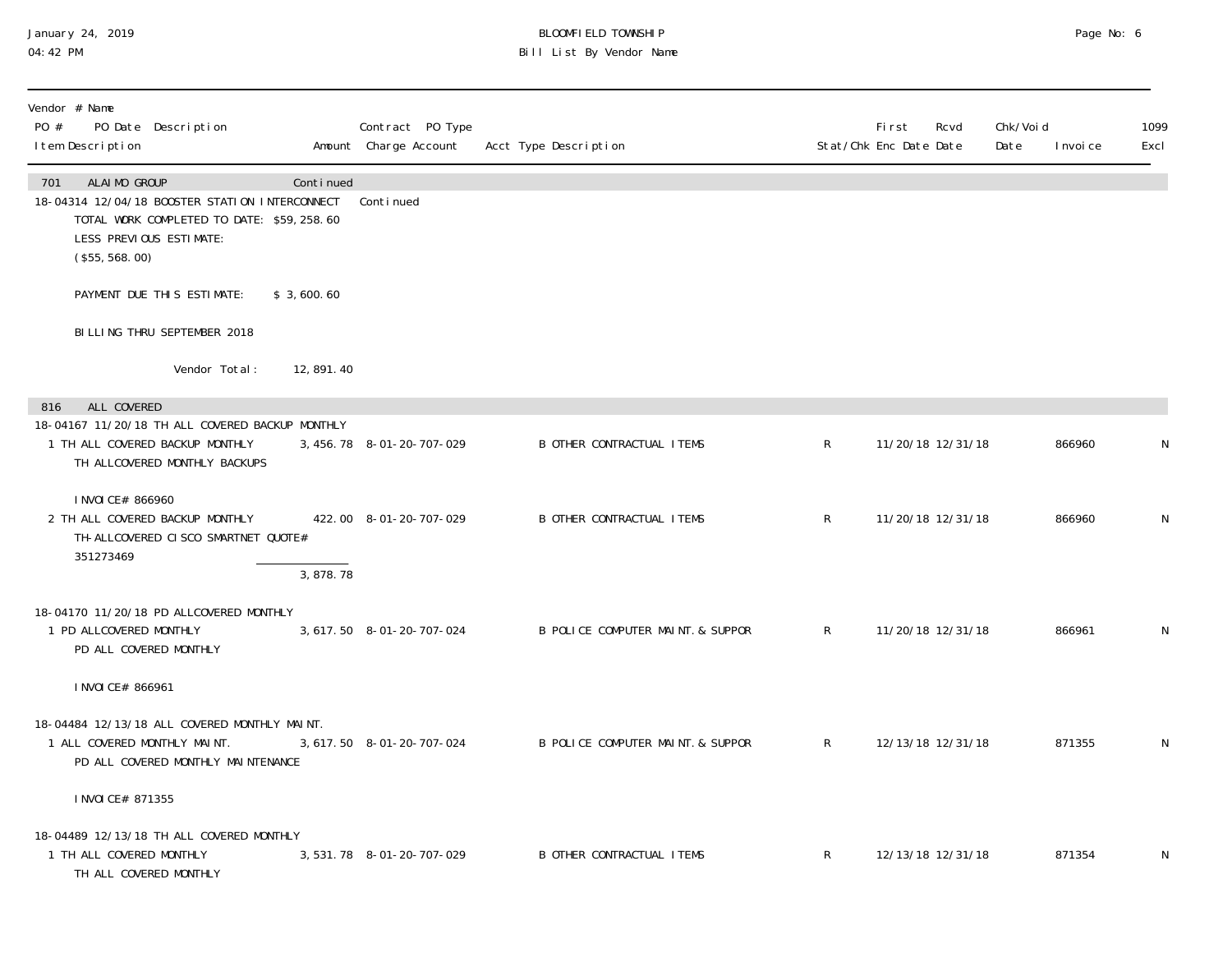### January 24, 2019 BLOOMFIELD TOWNSHIP Page No: 7 04:42 PM Bill List By Vendor Name

| Vendor # Name<br>PO #<br>PO Date Description<br>I tem Description                                                                                           |           | Contract PO Type<br>Amount Charge Account | Acct Type Description                   |              | <b>First</b><br>Rcvd<br>Stat/Chk Enc Date Date | Chk/Voi d<br>Date | I nvoi ce | 1099<br>Excl |
|-------------------------------------------------------------------------------------------------------------------------------------------------------------|-----------|-------------------------------------------|-----------------------------------------|--------------|------------------------------------------------|-------------------|-----------|--------------|
| ALL COVERED<br>816<br>18-04489 12/13/18 TH ALL COVERED MONTHLY<br>I NVOI CE# 871354                                                                         | Continued | Continued                                 |                                         |              |                                                |                   |           |              |
| Vendor Total:                                                                                                                                               | 14,645.56 |                                           |                                         |              |                                                |                   |           |              |
| AMERICAN HOSE & HYDRAULICS<br>1278<br>18-04405 12/13/18 TRUCK REPAIR INVOICE:<br>1 I NVOI CE 0548570<br>MONARCH DC POWER UNIT REPAIR                        | 0548570   | 612.57 8-01-26-767-034                    | B MOTOR VEHICLE PARTS & ACCESS.         | $\mathsf{R}$ | 12/13/18 12/31/18                              |                   | 0548570   | N            |
| 18-04574 12/20/18 INV 0553862<br>1 INV 0553862<br>SPINNER MOTER REPLACEMENT<br>COUPLERS AND NI PPLES                                                        |           | 1, 754. 55 8-05-26-511-034                | B MOTOR VEHICLE PARTS & ACCESS.         | $\mathsf{R}$ | 12/20/18 12/31/18                              |                   | 0553862   | N            |
| Vendor Total:                                                                                                                                               | 2,367.12  |                                           |                                         |              |                                                |                   |           |              |
| AMERICAN PROFESSIONAL<br>1252<br>18-04505 12/13/18 PAULA PEIKES<br>1 PAULA PEIKES<br>ACCOUNT # NJ-PEI P-1000<br>POLICY # 560-000025676<br>EFF DATE 03/10/19 |           | 218.30 8-01-27-794-044                    | B PROFESSIONAL ASSOCIATION DUES         | $\mathsf{R}$ | 12/13/18 12/28/18                              |                   |           | N            |
| Vendor Total:                                                                                                                                               | 218.30    |                                           |                                         |              |                                                |                   |           |              |
| AMERICAN ROYAL HARDWARE<br>1244                                                                                                                             |           |                                           |                                         |              |                                                |                   |           |              |
| 18-04406 12/13/18 DPW SUPPLIES<br>1 DPW SUPPLIES 60418<br>WI RE<br><b>DUSTPAN/BRUSH</b>                                                                     |           | 62.94 8-01-26-769-024                     | B MAINTENANCE OF BUILDINGS & FACILITIES | $\mathsf{R}$ | 12/13/18 12/31/18                              |                   | 60418     | ${\sf N}$    |
| 2 DPW SUPPLIES 60536<br>CLAPS, DRILL BIT, CENTER PUNCH, KNIFE,<br><b>FILES</b>                                                                              |           | 108.67 8-01-26-769-024                    | B MAINTENANCE OF BUILDINGS & FACILITIES | R            | 12/13/18 12/31/18                              |                   | 60539     | N            |
| 3 DPW SUPPLIES 60730<br>ROPE, PAINT, CLIPS                                                                                                                  |           | 109.32 8-01-26-769-024                    | B MAINTENANCE OF BUILDINGS & FACILITIES | R            | 12/13/18 12/31/18                              |                   | 60730     | N            |
| 4 DPW SUPPLIES 60801                                                                                                                                        |           | 27.24 8-01-26-769-024                     | B MAINTENANCE OF BUILDINGS & FACILITIES | R            | 12/13/18 12/31/18                              |                   | 60801     | ${\sf N}$    |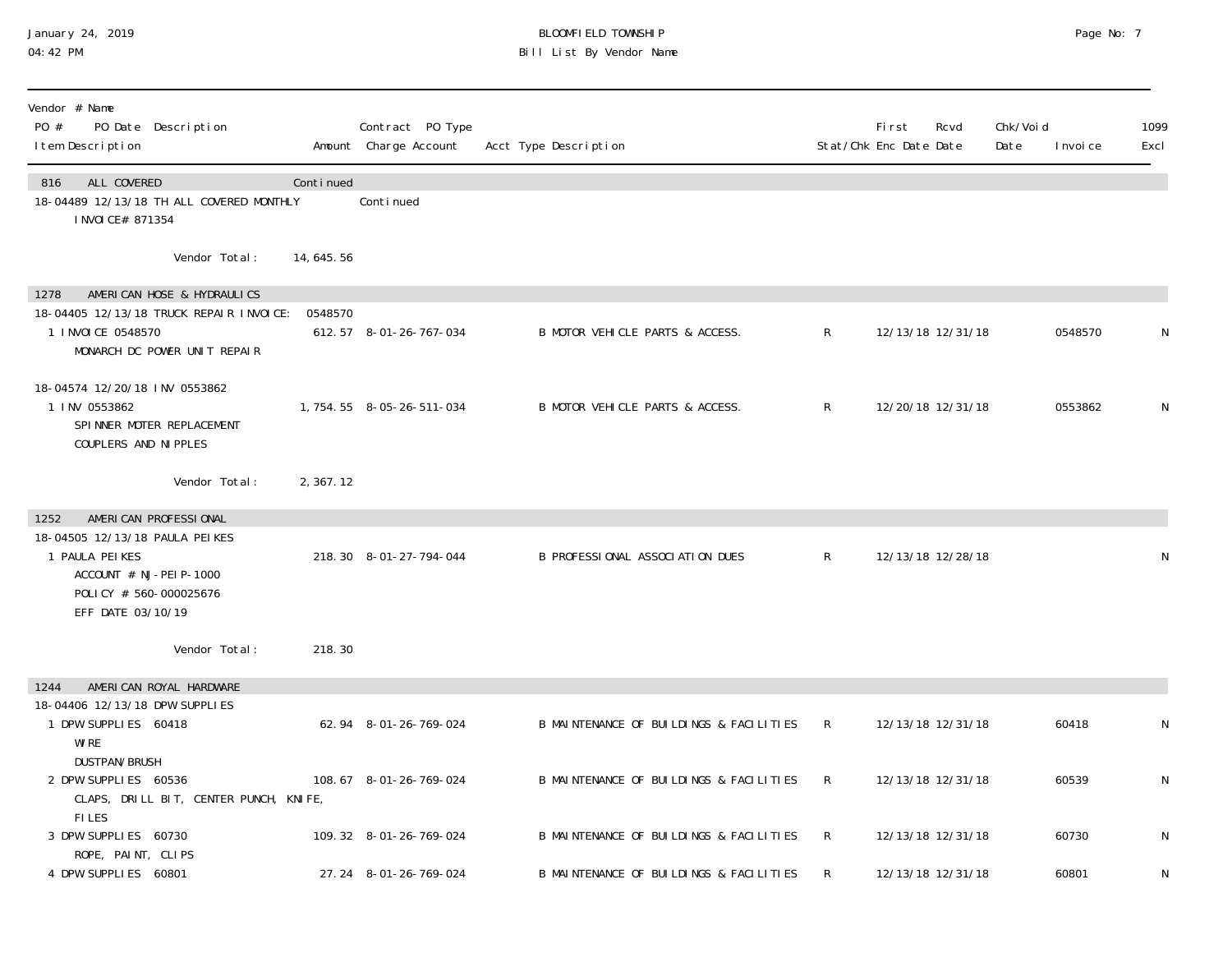## January 24, 2019 BLOOMFIELD TOWNSHIP Page No: 8 Bill List By Vendor Name

| Vendor # Name<br>PO Date Description<br>PO #<br>I tem Description                                       |           | Contract PO Type<br>Amount Charge Account | Acct Type Description           |              | <b>First</b><br>Stat/Chk Enc Date Date | Rcvd | Chk/Void<br>Date | I nvoi ce | 1099<br>Excl |
|---------------------------------------------------------------------------------------------------------|-----------|-------------------------------------------|---------------------------------|--------------|----------------------------------------|------|------------------|-----------|--------------|
| AMERICAN ROYAL HARDWARE<br>1244<br>18-04406 12/13/18 DPW SUPPLIES<br><b>GALV WIRE</b><br>FLOORING KNIFE | Continued | Conti nued                                |                                 |              |                                        |      |                  |           |              |
|                                                                                                         | 308.17    |                                           |                                 |              |                                        |      |                  |           |              |
| Vendor Total:                                                                                           | 308.17    |                                           |                                 |              |                                        |      |                  |           |              |
| AMERICAN WEAR INC.<br>1253                                                                              |           |                                           |                                 |              |                                        |      |                  |           |              |
| 18-04329 12/04/18 INV 490115 DPW GARAGE RAGS<br>1 INV 490115 DPW GARAGE RAGS                            |           | 7.50 8-01-26-767-034                      | B MOTOR VEHICLE PARTS & ACCESS. | $\mathsf{R}$ | 12/04/18 12/28/18                      |      |                  | 490115    | N            |
| 18-04402 12/13/18 RAGS FOR MECH. INVOICE 477194<br>1 I NVOI CE 477194<br>RAGS FOR DPW GARAGE            |           | 7.50 8-01-26-767-034                      | B MOTOR VEHICLE PARTS & ACCESS. | $\mathsf{R}$ | 12/13/18 12/31/18                      |      |                  | 477194    | N            |
| 18-04579 12/20/18 INV 495306 DPW GARAGE RAGS<br>1 INV 495306 DPW GARAGE RAGS                            |           | 7.50 8-01-26-767-034                      | B MOTOR VEHICLE PARTS & ACCESS. | $\mathsf{R}$ | 12/20/18 12/31/18                      |      |                  | 495306    | N            |
| 18-04580 12/20/18 NOVEMBER 2018 DPW UNIFORMS<br>1 NOVEMBER 2018 DPW UNIFORMS<br>INV 484925 11/1/18      |           | 184.50 8-05-26-511-018                    | <b>B CLOTHING ALLOWANCE</b>     | $\mathsf{R}$ | 12/20/18 12/31/18                      |      |                  | 484925    | N            |
| 2 NOVEMBER 2018 DPW UNIFORMS                                                                            |           | 184.50 8-05-26-511-018                    | <b>B CLOTHING ALLOWANCE</b>     | R            | 12/20/18 12/31/18                      |      |                  | 487517    | N            |
| INVOICE 487517 11/8/18<br>3 NOVEMBER 2018 DPW UNIFORMS<br>INVOICE 490114 11/15/18                       |           | 184.50 8-05-26-511-018                    | <b>B CLOTHING ALLOWANCE</b>     | $\mathsf{R}$ | 12/20/18 12/31/18                      |      |                  | 490114    | N            |
| 4 NOVEMBER 2018 DPW UNIFORMS                                                                            |           | 184.50 8-05-26-511-018                    | <b>B CLOTHING ALLOWANCE</b>     | R            | 12/20/18 12/31/18                      |      |                  | 492709    | N            |
| INVOICE 492709 11/22/18<br>5 NOVEMBER 2018 DPW UNIFORMS<br>INVOICE 495305 11/29/18                      |           | 184.50 8-05-26-511-018                    | <b>B CLOTHING ALLOWANCE</b>     | R            | 12/20/18 12/31/18                      |      |                  | 495305    | N            |

 41 EMPLOYEE DPW UNIFORMS MONTH OF NOVEMBER

#### 922.50

18-04587 12/20/18 INV 497919 GARAGE RAGS

1 INV 497919 GARAGE RAGS 2012 1.50 8-01-26-767-034 B MOTOR VEHICLE PARTS & ACCESS. 2012 12/20/18 12/31/18 497919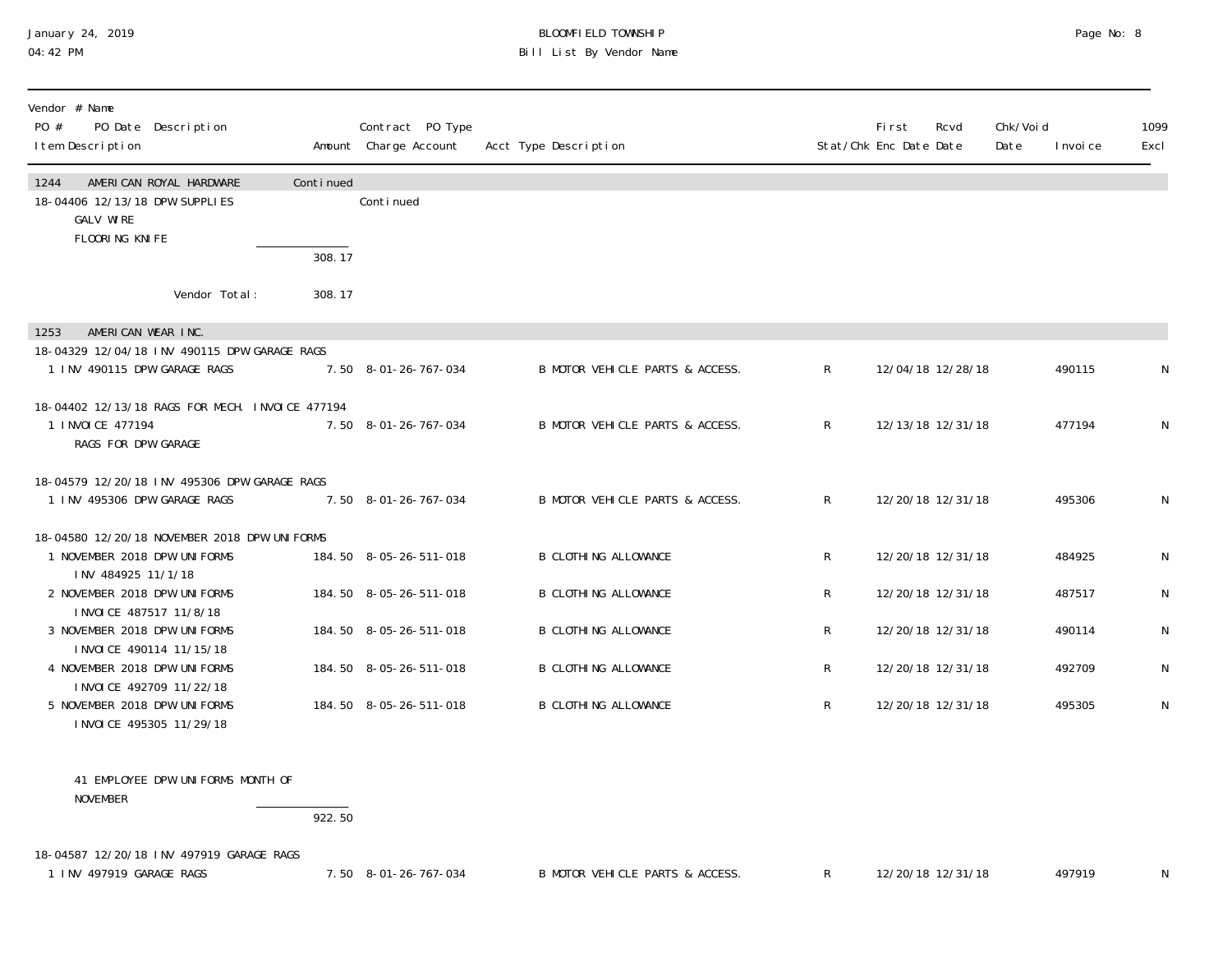### January 24, 2019 BLOOMFIELD TOWNSHIP Page No: 9 04:42 PM Bill List By Vendor Name

| Vendor # Name<br>PO #<br>PO Date Description<br>I tem Description                                                               |           | Contract PO Type<br>Amount Charge Account | Acct Type Description              |           | First<br>Stat/Chk Enc Date Date | Rcvd              | Chk/Voi d<br>Date | I nvoi ce | 1099<br>Excl |
|---------------------------------------------------------------------------------------------------------------------------------|-----------|-------------------------------------------|------------------------------------|-----------|---------------------------------|-------------------|-------------------|-----------|--------------|
| AMERICAN WEAR INC.<br>1253<br>18-04591 12/20/18 INV 500507 DPW GARAGE RAGS<br>1 INV 500507 DPW GARAGE RAGS                      | Continued | 7.50 8-01-26-767-034                      | B MOTOR VEHICLE PARTS & ACCESS.    | R         |                                 | 12/20/18 12/31/18 |                   | 500507    | N            |
| 18-04649 12/20/18 DPW UNIFORM HOODIE<br>1 DPW UNIFORM HOODIE S128134                                                            |           | 72.00 8-05-26-511-018                     | <b>B CLOTHING ALLOWANCE</b>        | R         |                                 | 12/20/18 12/31/18 |                   | S128134   | N            |
| 18-04651 12/20/18 INV 503126 DPW GARAGE RAGS<br>1 INV 503126 DPW GARAGE RAGS                                                    |           | 7.50 8-05-26-511-030                      | <b>B MATERIALS &amp; SUPPLIES</b>  | ${\sf R}$ |                                 | 12/20/18 12/31/18 |                   | 503126    | N            |
| Vendor Total:                                                                                                                   | 1,039.50  |                                           |                                    |           |                                 |                   |                   |           |              |
| ANGELO15 ANGELO SERVIDIO, COUNSELOR AT<br>18-04722 12/28/18 SPECIAL DWI PROSECUTOR<br>1 SPECIAL DWI PROSECUTOR<br>DEC 10, 13 17 |           | 1, 200.00 8-01-20-712-027                 | <b>B LEGALS SERVICES</b>           | R         |                                 | 12/28/18 12/31/18 |                   | DEC 17    | N            |
| Vendor Total:                                                                                                                   | 1,200.00  |                                           |                                    |           |                                 |                   |                   |           |              |
| ANIMAL CARE EQUIPMENT<br>1305<br>18-04378 12/07/18 ANIMAL SHELTER SUPPLIES<br>1 ANIMAL SHELTER SUPPLIES<br>6/4/18<br>INV#62427  |           | 523.39 D-03-20-853-030                    | <b>B MATERIALS &amp; SUPPLIES</b>  | R         |                                 | 12/07/18 12/28/18 |                   |           | N            |
| 8/9/18<br>INV#64513                                                                                                             |           |                                           |                                    |           |                                 |                   |                   |           |              |
| 8/20/18<br>INV#64882                                                                                                            |           |                                           |                                    |           |                                 |                   |                   |           |              |
| Vendor Total:                                                                                                                   | 523.39    |                                           |                                    |           |                                 |                   |                   |           |              |
| APEX PEST CONTROL OF N.J., INC<br>1375<br>18-04686 12/28/18 MONTHLY PEST CONTROL-TOWN BLDG                                      |           |                                           |                                    |           |                                 |                   |                   |           |              |
| 1 MONTHLY PEST CONTROL-TOWN BLDG                                                                                                |           | 130.00 8-01-26-772-024                    | B CLEAN. &MAIN. OF BLDG'S & FACIL. | R         |                                 | 12/28/18 12/31/18 |                   |           | N            |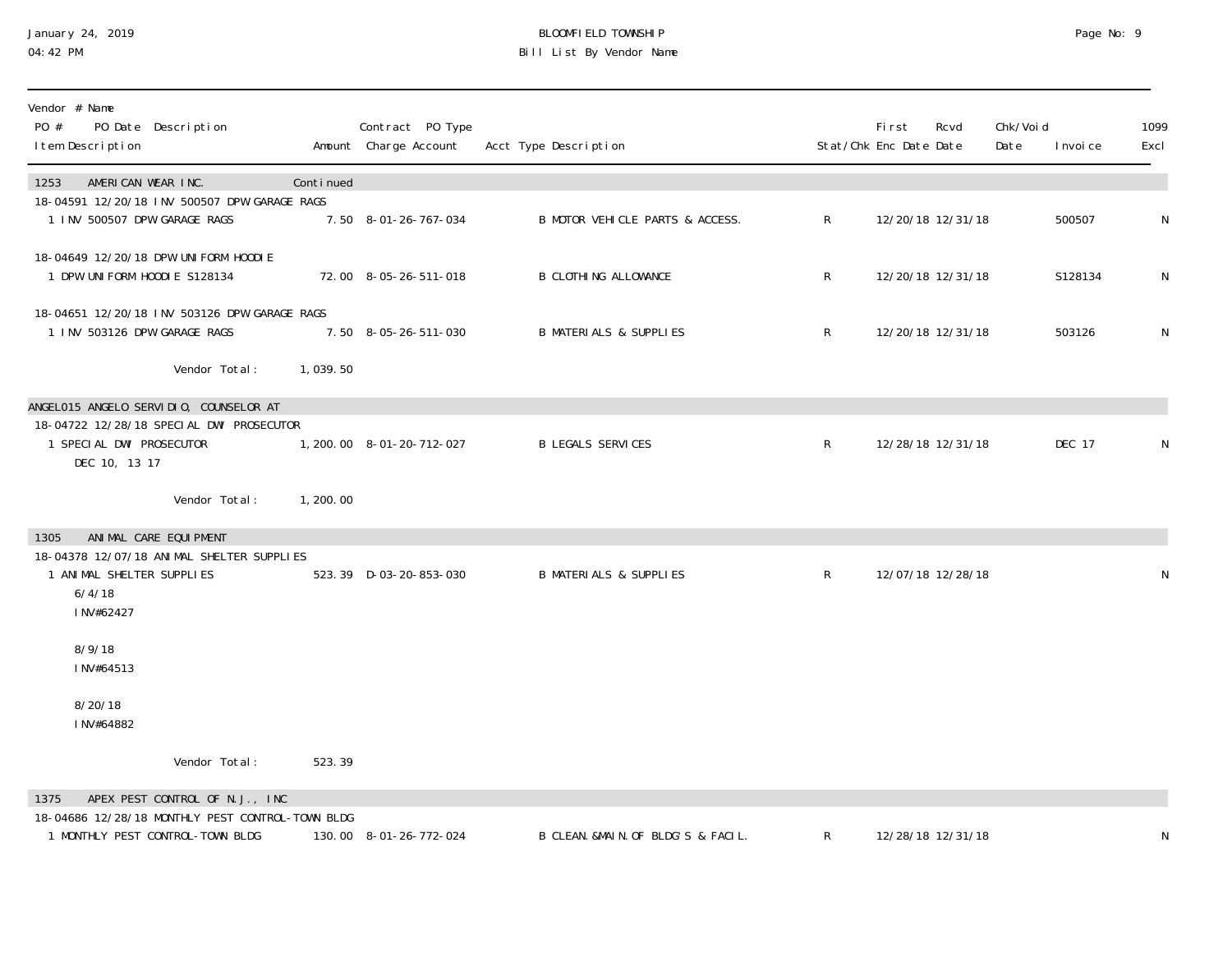## January 24, 2019 BLOOMFIELD TOWNSHIP Page No: 10 Bill List By Vendor Name

| Vendor # Name<br>PO #<br>I tem Description                                | PO Date Description                                                              |          |        | Contract PO Type<br>Amount Charge Account            | Acct Type Description                                                        |              | <b>First</b><br>Rcvd<br>Stat/Chk Enc Date Date | Chk/Voi d<br>Date | I nvoi ce              | 1099<br>Excl |
|---------------------------------------------------------------------------|----------------------------------------------------------------------------------|----------|--------|------------------------------------------------------|------------------------------------------------------------------------------|--------------|------------------------------------------------|-------------------|------------------------|--------------|
| 1375<br>18-04686 12/28/18 MONTHLY PEST CONTROL-TOWN BLDG Continued        | APEX PEST CONTROL OF N.J., INC Continued<br>MONTHLY PEST CONTROL - NOVEMBER 2018 |          |        |                                                      |                                                                              |              |                                                |                   |                        |              |
| TI CKET #187966                                                           | I NVOI CE #1003BL11118<br>LAW ENFORCEMENT BUILDING \$75.00                       |          |        |                                                      |                                                                              |              |                                                |                   |                        |              |
| TI CKET #187967<br>MUNICIPAL BUILDING                                     | I NVOI CE #1003BM001118                                                          | \$55.00  |        |                                                      |                                                                              |              |                                                |                   |                        |              |
| TOTAL DUE:                                                                |                                                                                  | \$130.00 |        |                                                      |                                                                              |              |                                                |                   |                        |              |
|                                                                           | Vendor Total:                                                                    |          | 130.00 |                                                      |                                                                              |              |                                                |                   |                        |              |
| 1703<br>18-00876 03/13/18 ELEVATOR MAINTENANCE<br>13 ELEVATOR MAINTENANCE | ARROW ELEVATOR, INC.                                                             |          |        | B<br>390.00 8-01-26-772-024                          | B CLEAN. &MAIN. OF BLDG'S & FACIL.                                           | $\mathsf{R}$ | 03/13/18 12/31/18                              |                   | 87063                  | N            |
| I NVOI CE #87063                                                          |                                                                                  |          |        |                                                      |                                                                              |              |                                                |                   |                        |              |
| DECEMBER 2018                                                             | ELEVATOR MAINTENANCE FOR THE MONTH OF                                            |          |        |                                                      |                                                                              |              |                                                |                   |                        |              |
| NO. 13                                                                    |                                                                                  |          |        |                                                      |                                                                              |              |                                                |                   |                        |              |
|                                                                           | Vendor Total:                                                                    |          | 390.00 |                                                      |                                                                              |              |                                                |                   |                        |              |
| 1905                                                                      | ASP STRATEGIC CONCEPTS, LLC                                                      |          |        |                                                      |                                                                              |              |                                                |                   |                        |              |
| 18-04514 12/13/18 MEETINGS/POLICY DEVELOPMENT                             | 1 NOV. 2018 MEETINGS/POLICY DEVL<br>2 DEC 2018 MEETINGS/POLICY DEVL              |          |        | 2,500.00 8-01-25-752-028<br>2,500.00 8-01-25-752-028 | B CONSULTANT & PROFESSIONAL SERVICES<br>B CONSULTANT & PROFESSIONAL SERVICES | R<br>R       | 12/13/18 12/28/18<br>12/13/18 12/28/18         |                   | $18 - 04$<br>$18 - 04$ | N<br>N       |
|                                                                           | FOR PROFESSIONAL SERVICES RENDERED.                                              |          |        |                                                      |                                                                              |              |                                                |                   |                        |              |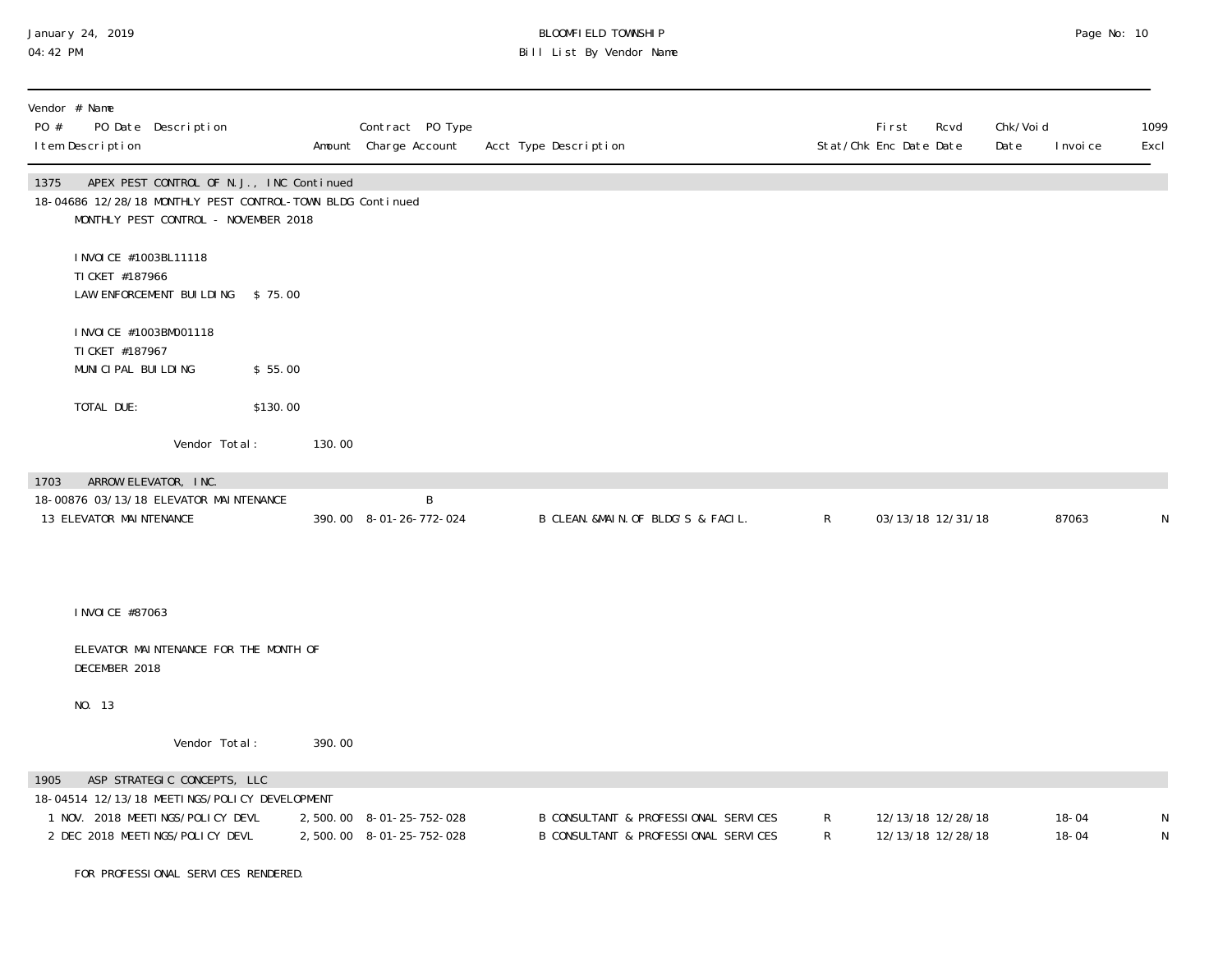#### January 24, 2019 BLOOMFIELD TOWNSHIP Page No: 11 04:42 PM Bill List By Vendor Name

| Vendor # Name<br>PO #<br>PO Date Description<br>I tem Description                                                                                                                                                        |           | Contract PO Type<br>Amount Charge Account | Acct Type Description             |              | First<br>Stat/Chk Enc Date Date | Rcvd              | Chk/Voi d<br>Date | I nvoi ce         | 1099<br>Excl |
|--------------------------------------------------------------------------------------------------------------------------------------------------------------------------------------------------------------------------|-----------|-------------------------------------------|-----------------------------------|--------------|---------------------------------|-------------------|-------------------|-------------------|--------------|
| 1905<br>ASP STRATEGIC CONCEPTS, LLC<br>18-04514 12/13/18 MEETINGS/POLICY DEVELOPMENT<br>MEETINGS AND POLICY DEVELOPMENT                                                                                                  | Continued | Continued                                 |                                   |              |                                 |                   |                   |                   |              |
|                                                                                                                                                                                                                          | 5,000.00  |                                           |                                   |              |                                 |                   |                   |                   |              |
| Vendor Total:                                                                                                                                                                                                            | 5,000.00  |                                           |                                   |              |                                 |                   |                   |                   |              |
| ASSOC. POLICE CHIEFS<br>1806<br>18-04737 12/28/18 2019 MEMBERSHIP DUES<br>1 2019 MEMBERSHIP DUES<br>THE ASSOC. OF CHIEFS OF POLICE                                                                                       |           | 250.00 8-01-25-745-030                    | <b>B MATERIALS &amp; SUPPLIES</b> | R            |                                 | 12/28/18 12/31/18 |                   |                   | N            |
| SAMUEL DEMAIO                                                                                                                                                                                                            |           |                                           |                                   |              |                                 |                   |                   |                   |              |
| Vendor Total:                                                                                                                                                                                                            | 250.00    |                                           |                                   |              |                                 |                   |                   |                   |              |
| ASYA BAKHTI NA<br>2536<br>17-34006 02/08/17 Refund for Winter 2017 Program<br>1 Refund for Winter 2017 Program<br>Refund issued to Asya Bakhtina for<br>Winter All Art Program. Class canceled<br>due to low enrollment. |           | 107.00 R-14-20-854-030                    | <b>B MATERIALS &amp; SUPPLIES</b> | $\mathsf{R}$ |                                 | 02/08/17 12/28/18 |                   |                   | N            |
| 1 Parti cpant @ \$107.00                                                                                                                                                                                                 |           |                                           |                                   |              |                                 |                   |                   |                   |              |
| Vendor Total:                                                                                                                                                                                                            | 107.00    |                                           |                                   |              |                                 |                   |                   |                   |              |
| ATTM0005 AT & T MOBILITY LLC<br>18-04482 12/13/18 PD AT&T MOBILITY DEC 2018<br>1 PD AT&T MOBILITY DEC 2018<br>PD - AT&T MOBILITY DEC 2018 BILL                                                                           |           | 3,811.09 8-01-20-707-024                  | B POLICE COMPUTER MAINT. & SUPPOR | R            |                                 | 12/13/18 12/28/18 |                   | 287284200329X11 N |              |
| Vendor Total:                                                                                                                                                                                                            | 3,811.09  |                                           |                                   |              |                                 |                   |                   |                   |              |
| ATLANTIC TRAINING CENTER<br>1817                                                                                                                                                                                         |           |                                           |                                   |              |                                 |                   |                   |                   |              |
| 18-04243 11/29/18 ATC 134589: EMT CLASS<br>1 ATC 134589: EMT CLASS                                                                                                                                                       |           | 3, 300.00 8-01-25-752-042                 | <b>B EDUCATION AND TRAINING</b>   | R            |                                 | 11/29/18 12/31/18 |                   | 2018-1532         | N            |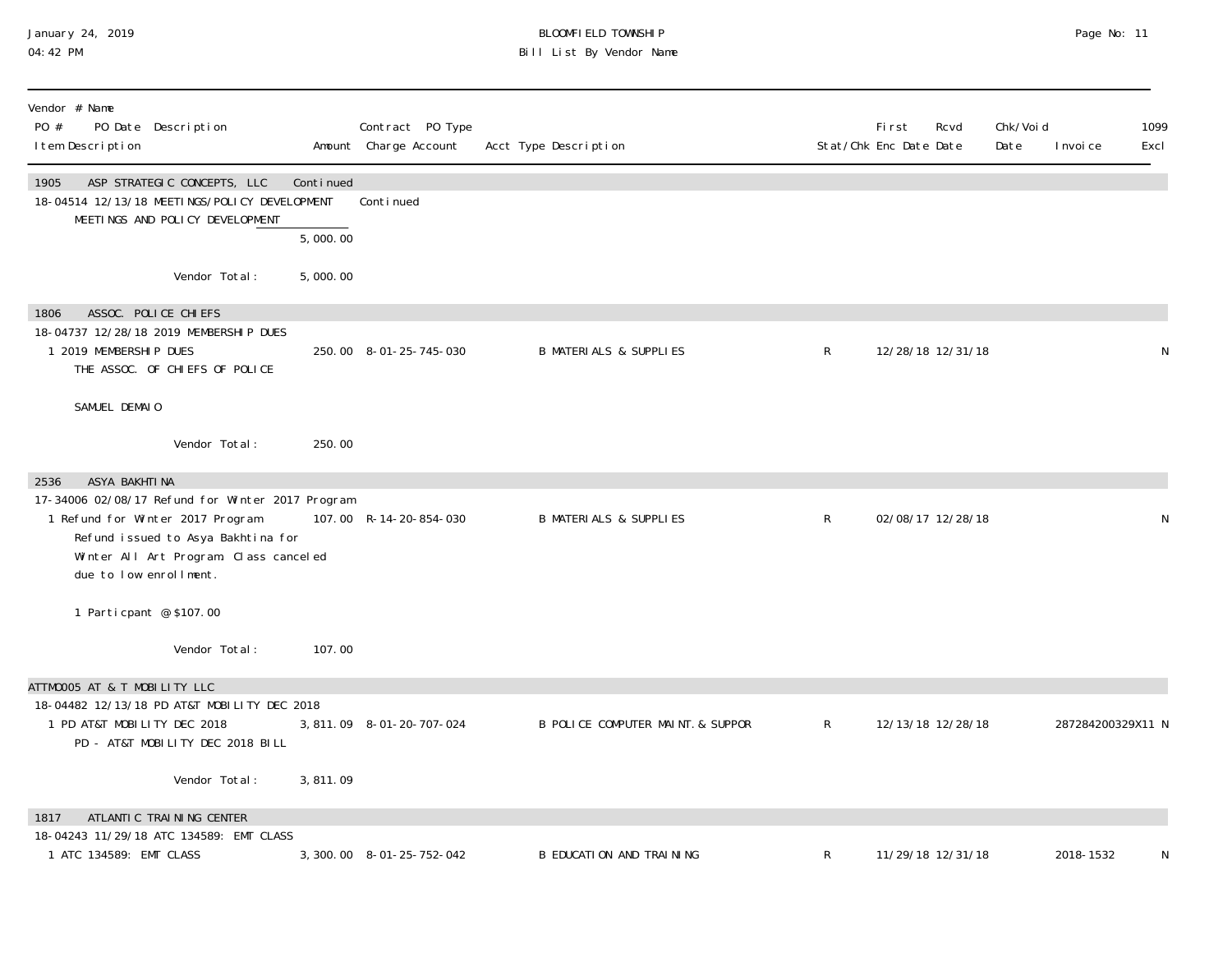#### January 24, 2019 BLOOMFIELD TOWNSHIP Page No: 12 04:42 PM Bill List By Vendor Name

| PO # | Vendor # Name<br>I tem Description                                                | PO Date Description                                                                                                                       |           | Contract PO Type<br>Amount Charge Account | Acct Type Description             |              | First<br>Rcvd<br>Stat/Chk Enc Date Date | Chk/Voi d<br>Date | I nvoi ce | 1099<br>Excl |
|------|-----------------------------------------------------------------------------------|-------------------------------------------------------------------------------------------------------------------------------------------|-----------|-------------------------------------------|-----------------------------------|--------------|-----------------------------------------|-------------------|-----------|--------------|
| 1817 | POLICE ONLY)                                                                      | ATLANTIC TRAINING CENTER<br>18-04243 11/29/18 ATC 134589: EMT CLASS<br>3 ATC 134589: 2018-2019 DEC-FEB<br>EMT DAY - MCPSTA (CAREER FIRE & | Continued | Continued                                 |                                   |              |                                         |                   |           |              |
|      |                                                                                   | 0900-1600 HRS - BEGI NNI NG<br>DECEMBER 18, 2018 - FEBRUARY 8, 2019                                                                       |           |                                           |                                   |              |                                         |                   |           |              |
|      | 1 ATC 134589 EMT CLASS                                                            | 18-04560 12/17/18 ATC 134589 EMT CLASS                                                                                                    |           | 3, 300. 00 8-01-25-752-042                | B EDUCATION AND TRAINING          | $\mathsf{R}$ | 12/17/18 12/31/18                       |                   | 2018-1528 | N            |
|      | POLICE ONLY)                                                                      | 3 ATC 134589 2018-2019 DEC-FEB<br>EMT DAY - MCPSTA (CAREER FIRE &                                                                         |           |                                           |                                   |              |                                         |                   |           |              |
|      |                                                                                   | 0900-1600 HRS. - BEGI NNI NG<br>DECEMBER 18, 2018 - FEBRUARY 8, 2019                                                                      |           |                                           |                                   |              |                                         |                   |           |              |
|      | FF DUNCAN ARLETT<br>FF VINCENT CAMEROTA<br>FF OSCAR MORALES                       |                                                                                                                                           |           |                                           |                                   |              |                                         |                   |           |              |
|      |                                                                                   | Vendor Total:                                                                                                                             | 6,600.00  |                                           |                                   |              |                                         |                   |           |              |
| 1901 |                                                                                   | ATLANTIC UNIFORM CO., INC                                                                                                                 |           |                                           |                                   |              |                                         |                   |           |              |
|      | 1 SLEO WINTER UNIFORM<br><b>PALERMO</b>                                           | 18-04240 11/29/18 SLEO WINTER UNIFORM                                                                                                     |           | 51.99 8-01-25-745-030                     | <b>B MATERIALS &amp; SUPPLIES</b> | $\mathsf{R}$ | 11/29/18 12/31/18                       |                   | A54970    | N            |
|      | INV#A54970                                                                        |                                                                                                                                           |           |                                           |                                   |              |                                         |                   |           |              |
|      | 1 CROSSING GUARD UNIFORMS<br>QTY.2<br>SAFETY VEST<br>STOP SIGN<br><b>WHI STLE</b> | 18-04474 12/13/18 CROSSING GUARD UNIFORMS                                                                                                 |           | 135.94 8-01-25-745-030                    | <b>B MATERIALS &amp; SUPPLIES</b> | $\mathsf{R}$ | 12/13/18 12/28/18                       |                   | A55604    | N            |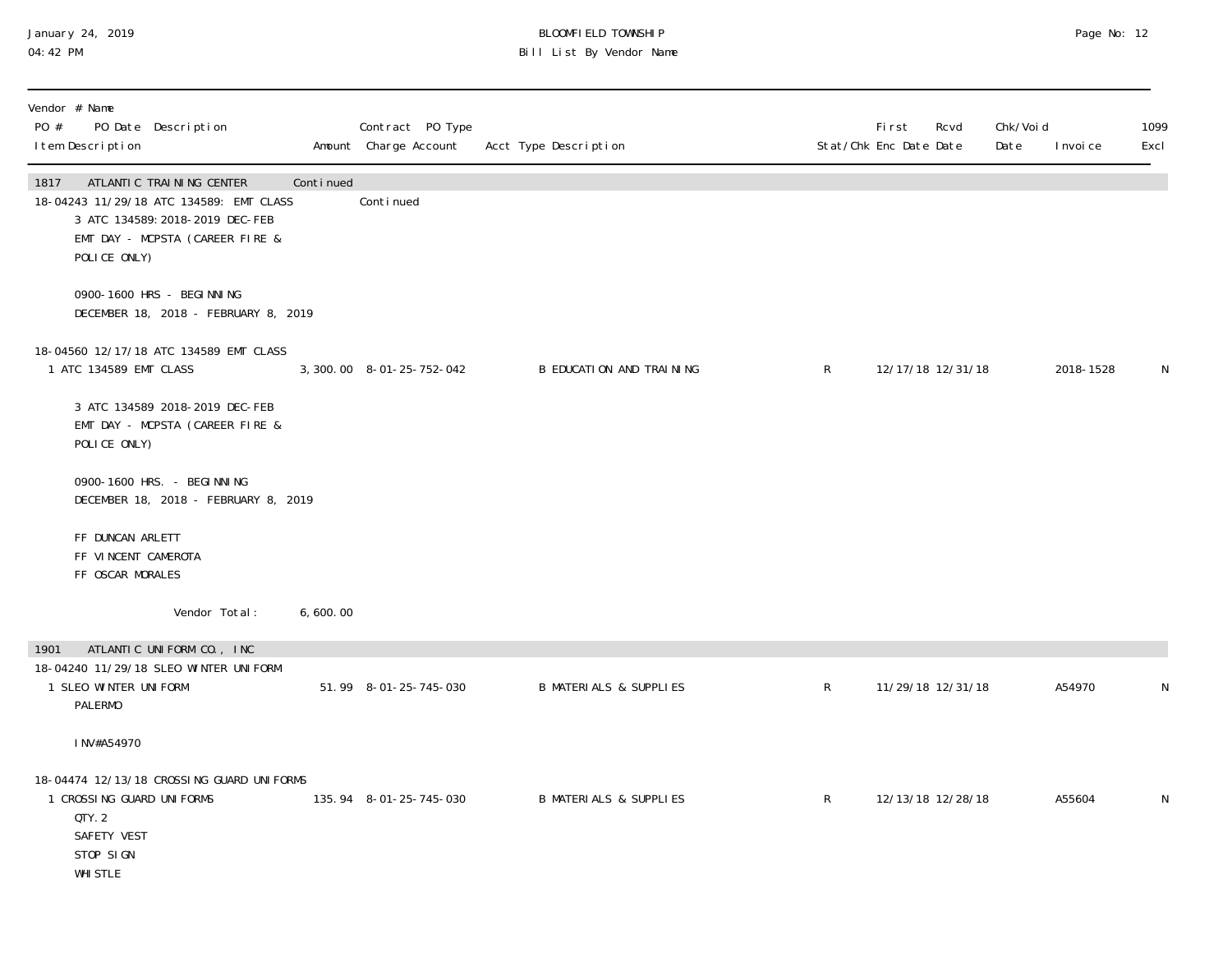#### January 24, 2019 BLOOMFIELD TOWNSHIP Page No: 13 04:42 PM Bill List By Vendor Name

| Vendor # Name<br>PO Date Description<br>PO #<br>I tem Description                                                                              |           | Contract PO Type<br>Amount Charge Account | Acct Type Description           |                | <b>First</b><br>Stat/Chk Enc Date Date | Rcvd              | Chk/Voi d<br>Date | I nvoi ce | 1099<br>Excl |
|------------------------------------------------------------------------------------------------------------------------------------------------|-----------|-------------------------------------------|---------------------------------|----------------|----------------------------------------|-------------------|-------------------|-----------|--------------|
| 1901<br>ATLANTIC UNIFORM CO., INC.<br>18-04474 12/13/18 CROSSING GUARD UNIFORMS<br>I NV#A55604                                                 | Continued | Continued                                 |                                 |                |                                        |                   |                   |           |              |
| Vendor Total:                                                                                                                                  | 187.93    |                                           |                                 |                |                                        |                   |                   |           |              |
| AUTOMATICS UNLIMITED<br>2008<br>18-04499 12/13/18 HQ-INSPECT SIDE AUTOMATIC DOOR<br>1 HQ-INSPECT SIDE AUTOMATIC DOOR<br>STANDARD SERVICE CALL. |           | 155.00 8-01-25-752-026                    | B MAINT. OF OTHER EQUIPMENT     | $\mathsf{R}^-$ |                                        | 12/13/18 12/31/18 |                   | 29843     |              |
| INSPECTED AND CHECKED FOR<br>OPERATION. FOUND BAD CONTROL.                                                                                     |           |                                           |                                 |                |                                        |                   |                   |           |              |
| QUOTING ADDITIONAL REPAIRS.<br>Vendor Total:                                                                                                   | 155.00    |                                           |                                 |                |                                        |                   |                   |           |              |
| AUTOMOTI VE BRAKE COMPANY<br>2005                                                                                                              |           |                                           |                                 |                |                                        |                   |                   |           |              |
| 18-04278 12/04/18 AUTOMOTIVE PARTS<br>1 I NVOI CE 1887745<br>DPW #619 GROUND CABLE                                                             |           | 54.00 8-05-26-511-034                     | B MOTOR VEHICLE PARTS & ACCESS. | $\mathsf{R}$   |                                        | 12/04/18 12/28/18 |                   |           | N            |
| 2 I NVOI CE 1887286<br>DPW 619 BELT TENSION                                                                                                    |           | 132.38 8-05-26-511-034                    | B MOTOR VEHICLE PARTS & ACCESS. | R              |                                        | 12/04/18 12/28/18 |                   |           | N            |
| 3 I NVOI CE 1886647<br><b>TENSIONER</b>                                                                                                        |           | 553.50 8-05-26-511-034                    | B MOTOR VEHICLE PARTS & ACCESS. | R              |                                        | 12/04/18 12/28/18 |                   |           | N            |
| 4 I NVOI CE 1888945                                                                                                                            |           | 44.80 8-05-26-511-034                     | B MOTOR VEHICLE PARTS & ACCESS. | R              |                                        | 12/04/18 12/28/18 |                   |           | N            |
| BATTERY CABLE LUG STOCK PARTS<br>5 I NVOI CE 1888911                                                                                           |           | 23.28 8-05-26-511-034                     | B MOTOR VEHICLE PARTS & ACCESS. | R              |                                        | 12/04/18 12/28/18 |                   |           | N            |
| BATTERY STUD NUT STOCK PARTS<br>6 I NVOI CE 1888942                                                                                            |           | 11.00 8-05-26-511-034                     | B MOTOR VEHICLE PARTS & ACCESS. | R              |                                        | 12/04/18 12/28/18 |                   |           | N            |
| GROUNDS TRAILER CONNECTOR<br>7 I NVOI CE 1888358<br>TOOLS AND STOCK PARTS                                                                      |           | 331.50 8-05-26-511-034                    | B MOTOR VEHICLE PARTS & ACCESS. | R              |                                        | 12/04/18 12/28/18 |                   |           | N            |
|                                                                                                                                                | 1, 150.46 |                                           |                                 |                |                                        |                   |                   |           |              |
| 18-04284 12/04/18 CAR PARTS<br>1 DPW 619                                                                                                       |           | 154.46 8-01-26-767-034                    | B MOTOR VEHICLE PARTS & ACCESS. | $\mathsf{R}^-$ |                                        | 12/04/18 12/28/18 |                   |           | N            |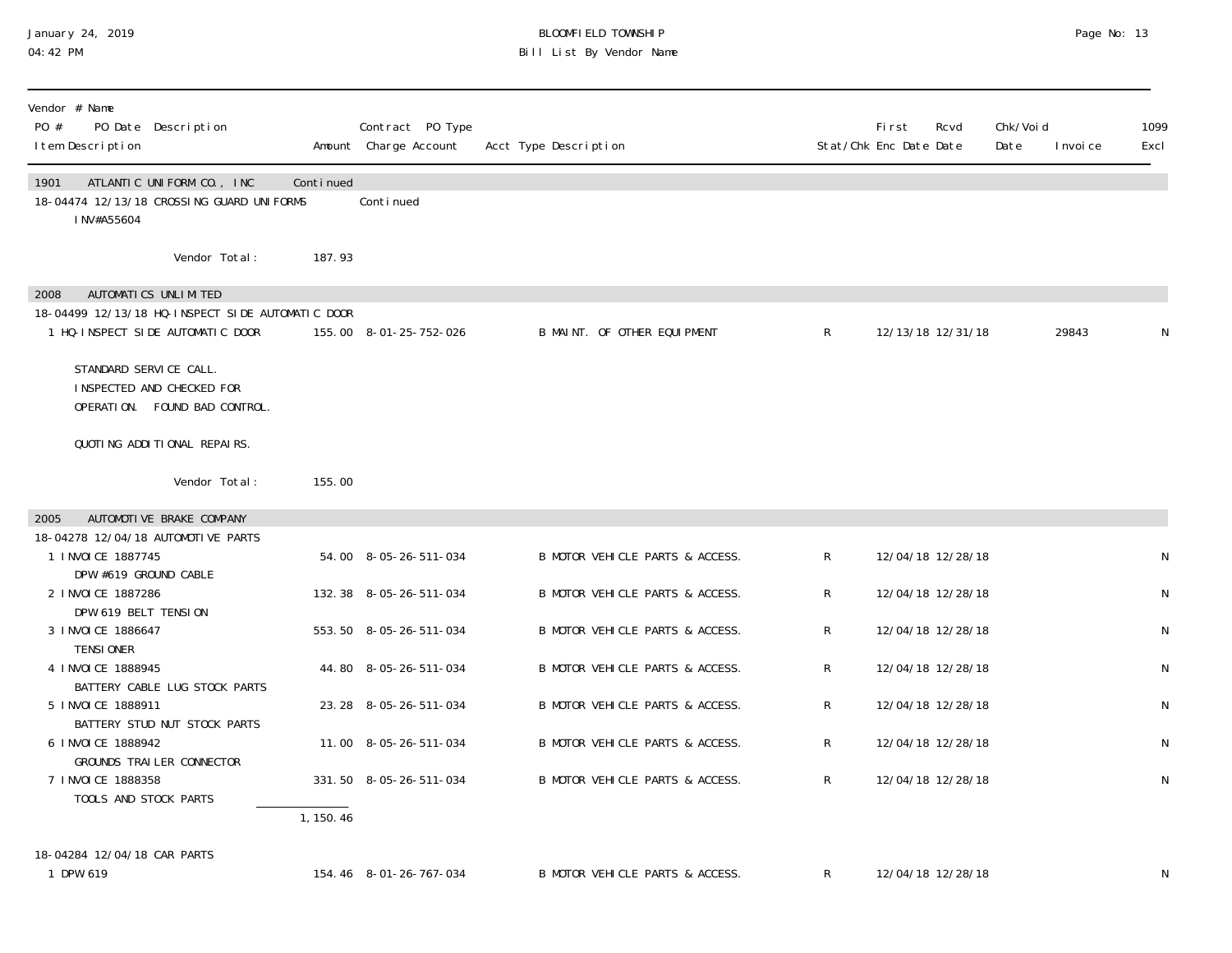#### January 24, 2019 BLOOMFIELD TOWNSHIP Page No: 14 04:42 PM Bill List By Vendor Name

| Vendor # Name<br>PO #<br>PO Date Description<br>I tem Description                                         |           | Contract PO Type<br>Amount Charge Account | Acct Type Description           |              | <b>First</b><br>Stat/Chk Enc Date Date | Rcvd              | Chk/Void<br>Date | I nvoi ce | 1099<br>Excl |
|-----------------------------------------------------------------------------------------------------------|-----------|-------------------------------------------|---------------------------------|--------------|----------------------------------------|-------------------|------------------|-----------|--------------|
| 2005<br>AUTOMOTIVE BRAKE COMPANY<br>18-04284 12/04/18 CAR PARTS                                           | Continued | Conti nued                                |                                 |              |                                        |                   |                  |           |              |
| INV 1885582<br>BELT TENSION AND BELTS<br>2 DPW 619<br>I NVOI CE 1885599<br>RADI AL SEAL OUTER AIR ELEMENT | 195.98    | 41.52 8-01-26-767-034                     | B MOTOR VEHICLE PARTS & ACCESS. | $\mathsf{R}$ |                                        | 12/04/18 12/28/18 |                  |           | N            |
| 18-04292 12/04/18 DPW TRUCK 509 PARTS<br>1 DPW TRUCK 509 PARTS<br>MG65471<br>S/N 13961                    |           | 104.56 8-01-26-767-034                    | B MOTOR VEHICLE PARTS & ACCESS. | R            |                                        | 12/04/18 12/28/18 |                  | 1899573   | N            |
| INV 1899573<br>2 DPW TRUCK 509 PARTS<br>INV 1899711                                                       | 170.06    | 65.50 8-01-26-767-034                     | B MOTOR VEHICLE PARTS & ACCESS. | $\mathsf{R}$ |                                        | 12/04/18 12/28/18 |                  | 1899711   | N            |
| 18-04420 12/13/18 INV 1901117 DPW TRUCK 509 PART                                                          |           |                                           |                                 |              |                                        |                   |                  |           |              |
| 1 INV 1901117 DPW TRUCK 509 PART<br>MG65471                                                               |           | 265.17 8-01-26-767-034                    | B MOTOR VEHICLE PARTS & ACCESS. | $\mathsf{R}$ |                                        | 12/13/18 12/31/18 |                  | 1901117   | N            |
| 2 INV 1901254 DPW TRUCK 509 PART                                                                          | 753.65    | 488.48 8-01-26-767-034                    | B MOTOR VEHICLE PARTS & ACCESS. | R            |                                        | 12/13/18 12/31/18 |                  | 1901254   | N            |
| 18-04431 12/13/18 INV 1905135 BATTERIES 505<br>1 INV 1905135 BATTERIES 505                                |           | 304.80 8-01-26-767-034                    | B MOTOR VEHICLE PARTS & ACCESS. | R            |                                        | 12/13/18 12/31/18 |                  | 1905135   | N            |
| 18-04667 12/28/18 BLUEBIRD REC BUS 1907236<br>1 BLUEBIRD REC BUS 1907236<br>VEHICLE PARTS                 |           | 336.90 8-01-26-767-034                    | B MOTOR VEHICLE PARTS & ACCESS. | $\mathsf{R}$ |                                        | 12/28/18 12/31/18 |                  | 1907236   | N            |
| 18-04668 12/28/18 DPW STOCK PARTS 1907334<br>1 DPW STOCK PARTS 1907334                                    |           | 81.65 8-01-26-767-034                     | B MOTOR VEHICLE PARTS & ACCESS. | $\mathsf{R}$ |                                        | 12/28/18 12/31/18 |                  | 1907334   | N            |

Vendor Total: 2,993.50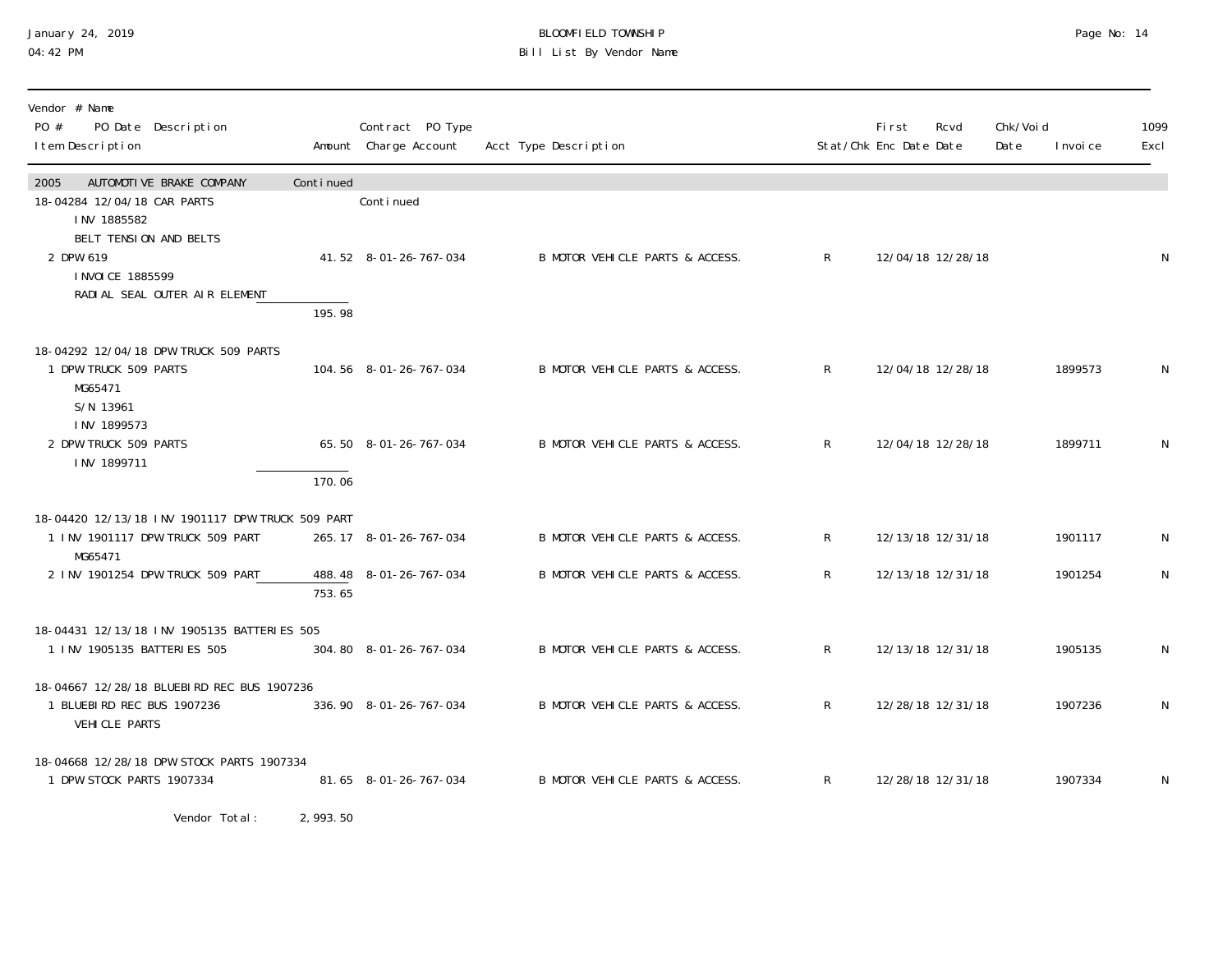### January 24, 2019 BLOOMFIELD TOWNSHIP Page No: 15 04:42 PM Bill List By Vendor Name

| Vendor # Name<br>PO #<br>PO Date Description<br>I tem Description                                                                                         |        | Contract PO Type<br>Amount Charge Account | Acct Type Description            |              | First<br>Stat/Chk Enc Date Date | Rcvd              | Chk/Voi d<br>Date | I nvoi ce | 1099<br>Excl |
|-----------------------------------------------------------------------------------------------------------------------------------------------------------|--------|-------------------------------------------|----------------------------------|--------------|---------------------------------|-------------------|-------------------|-----------|--------------|
| AVI DESI GN<br>2007<br>18-04596 12/20/18 BPD HOLIDAY CARDS<br>1 BPD HOLIDAY CARDS<br>QTY. 125<br>INV#1111707                                              |        | 462.50 8-01-25-745-023                    | <b>B PRINTING</b>                | $\mathsf{R}$ |                                 | 12/20/18 12/31/18 |                   |           | N            |
| NO SHAVE NOVEMBER CHECK<br>INV#1111706                                                                                                                    |        |                                           |                                  |              |                                 |                   |                   |           |              |
| Vendor Total:                                                                                                                                             | 462.50 |                                           |                                  |              |                                 |                   |                   |           |              |
| BERKELEY AUTO BODY, INC.<br>3290                                                                                                                          |        |                                           |                                  |              |                                 |                   |                   |           |              |
| 18-04410 12/13/18 WRK FILE 8FAEB7F0<br>1 WRK FILE 8FAEB7F0<br>POLICE CAR 200<br>VIN 128058<br><b>PLATE 16472MG</b><br>FRONT BUMPER/ FENDER/ LAMPS         |        | 2, 300.00 8-01-26-767-025                 | B MAINTENANCE OF MOTOR VEHICLES  | $\mathsf{R}$ |                                 | 12/13/18 12/28/18 |                   | 8FAEB7F0  | N            |
| 18-04432 12/13/18 WORK FILE 69241F48<br>1 WORK FILE 69241F48<br>BLOOMFIELD POLICE SWAT<br>2008 FORN ECONOLINE<br>VIN 35908                                |        | 5,000.00 8-01-26-767-025                  | B MAINTENANCE OF MOTOR VEHICLES  | $\mathsf{R}$ | 12/13/18 12/28/18               |                   |                   | 69241F48  | N            |
| 18-04612 12/20/18 WORK FILE 34E8EDFB POLICE<br>1 WORK FILE 34E8EDFB POLICE<br>POLICE DI RECTOR VEHICLE<br>VIN 679342<br>PLATE A41FMM<br>REPAIRS COMPLETED |        | 1,536.26 8-05-26-511-025                  | <b>B MAINTENANCE OF VEHICLES</b> | $\mathsf{R}$ | 12/20/18 12/31/18               |                   |                   | 34E8EDFB  | N            |
| 18-04666 12/28/18 POLICE DEPT VEHICLE REPAIR<br>1 POLICE DEPT VEHICLE REPAIR<br>BPD CAR 217<br>S/N 89124                                                  |        | 523.74 8-05-26-511-025                    | <b>B MAINTENANCE OF VEHICLES</b> | $\mathsf{R}$ | 12/28/18 12/31/18               |                   |                   | 03408CE3  | N            |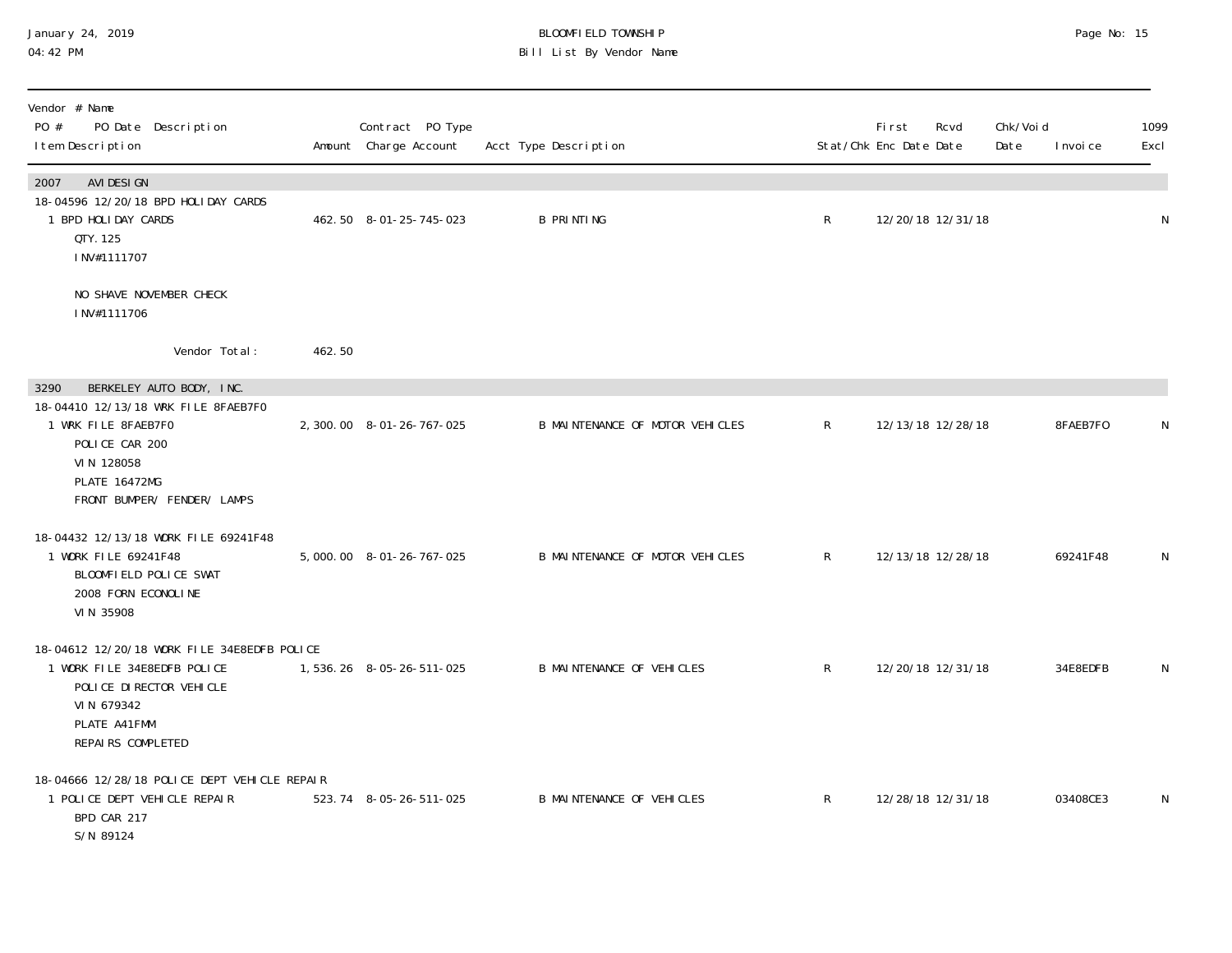### January 24, 2019 BLOOMFIELD TOWNSHIP Page No: 16 04:42 PM Bill List By Vendor Name

| Vendor # Name<br>PO #<br>PO Date Description<br>I tem Description                                                                   |                                                                                                                      |                     | Contract PO Type<br>Amount Charge Account       | Acct Type Description                                |              | Fi rst<br>Stat/Chk Enc Date Date       | Rcvd | Chk/Voi d<br>Date | I nvoi ce      | 1099<br>Excl |
|-------------------------------------------------------------------------------------------------------------------------------------|----------------------------------------------------------------------------------------------------------------------|---------------------|-------------------------------------------------|------------------------------------------------------|--------------|----------------------------------------|------|-------------------|----------------|--------------|
| 3290<br>BERKELEY AUTO BODY, INC.<br>18-04666 12/28/18 POLICE DEPT VEHICLE REPAIR<br>SIDE MIRROR REPLACED                            |                                                                                                                      | Continued           | Continued                                       |                                                      |              |                                        |      |                   |                |              |
|                                                                                                                                     | Vendor Total:                                                                                                        | 9,360.00            |                                                 |                                                      |              |                                        |      |                   |                |              |
| BETHCOO5 BETH CRUZ<br>18-00479 02/15/18 EXTENUATING CIRCUMSTANCES<br>1 EXTENUATING CIRCUMSTANCES                                    | FULL REFUND FOR ROBOTICS CLASS                                                                                       |                     | 110.00 R-14-20-854-030                          | <b>B MATERIALS &amp; SUPPLIES</b>                    | $\mathsf{R}$ | 02/15/18 12/28/18                      |      |                   |                |              |
|                                                                                                                                     | Vendor Total:                                                                                                        | 110.00              |                                                 |                                                      |              |                                        |      |                   |                |              |
| 3315<br>18-04556 12/17/18 Oct expenses<br>1 Oct expenses<br>2 nov expenses                                                          | BEVAN, MOSCA & GIUDITTA, P.C.                                                                                        | $\overline{273.44}$ | 207.02 8-01-20-712-027<br>66.42 8-01-20-712-027 | <b>B LEGALS SERVICES</b><br><b>B LEGALS SERVICES</b> | R<br>R       | 12/17/18 12/31/18<br>12/17/18 12/31/18 |      |                   | 16643<br>16772 | N            |
|                                                                                                                                     | Vendor Total:                                                                                                        | 273.44              |                                                 |                                                      |              |                                        |      |                   |                |              |
| 83845<br>18-04704 12/28/18 BPA CAM/TAX ADJ, WATER CHARGES<br>1 CAM CHGS/TAX-2018 TRUE UP ADJ<br>INV #: 238762<br>INV DATE: 12/06/18 | BLOOMFIELD CENTER URB REN, LLC                                                                                       |                     | 260.58 8-07-20-512-024                          | B CLEANING & MAINT. BUILDING & FACILITIES R          |              | 12/28/18 12/31/18                      |      |                   | 238762         |              |
| 2 BPA WATER USAGE: 10/24 - 11/26<br>BI LLI NG DATE: 12/04/18                                                                        | *PLEASE DETACH AND RETURN REMITTANCE<br>PORTION WHEN MAILING IN CHECK PAYMENT<br>BILLING PERIOD: 10/24/18 - 11/26/18 |                     | 53.81 8-07-20-512-024                           | B CLEANING & MAINT. BUILDING & FACILITIES R          |              | 12/28/18 12/31/18                      |      |                   | $12 - 04 - 18$ | N            |
|                                                                                                                                     | *PLEASE DETACH AND RETURN REMITTANCE                                                                                 |                     |                                                 |                                                      |              |                                        |      |                   |                |              |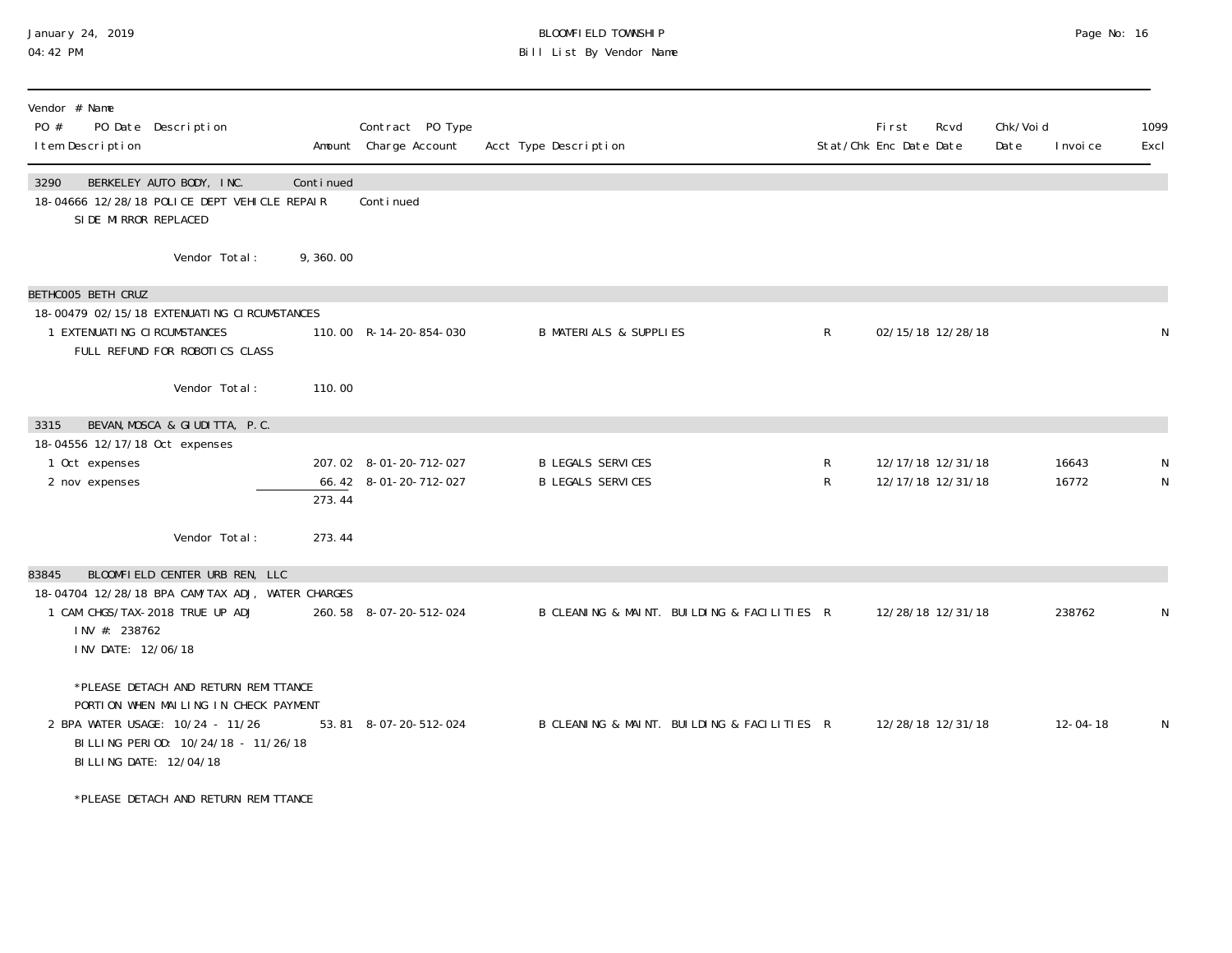### January 24, 2019 BLOOMFIELD TOWNSHIP Page No: 17 04:42 PM Bill List By Vendor Name

| Vendor # Name<br>PO # | I tem Description                      | PO Date Description                                                                                                 |                                                                                                                  | Contract PO Type<br>Amount Charge Account | Acct Type Description                   |              | <b>First</b><br>Stat/Chk Enc Date Date | Rcvd              | Chk/Voi d<br>Date | I nvoi ce | 1099<br>Excl |
|-----------------------|----------------------------------------|---------------------------------------------------------------------------------------------------------------------|------------------------------------------------------------------------------------------------------------------|-------------------------------------------|-----------------------------------------|--------------|----------------------------------------|-------------------|-------------------|-----------|--------------|
| 83845                 |                                        | PORTION WHEN MAILING IN CHECK PAYMENT                                                                               | BLOOMFIELD CENTER URB REN, LLC Continued<br>18-04704 12/28/18 BPA CAM/TAX ADJ, WATER CHARGES Continued<br>314.39 |                                           |                                         |              |                                        |                   |                   |           |              |
|                       |                                        | Vendor Total:                                                                                                       | 314.39                                                                                                           |                                           |                                         |              |                                        |                   |                   |           |              |
|                       |                                        | 4312 BRIGHT VIEW ENGINEERING, LLC<br>18-04308 12/04/18 SERVICES TRAFFIC CONSULTING<br>1 SERVICES TRAFFIC CONSULTING |                                                                                                                  |                                           | B TOWNSHIP WIDE REPAVING & CONSTRUCTION | $\mathsf{R}$ |                                        | 12/04/18 12/31/18 |                   | 181108-1  | N            |
|                       | I NVOI CE #181108-1<br>ACCOUNT #181100 |                                                                                                                     |                                                                                                                  |                                           |                                         |              |                                        |                   |                   |           |              |
|                       |                                        | TRAFFIC ANALYSIS TO DETERMINE FUTURE<br>IMPROVEMENTS TO GLENWOOD AVENUE                                             |                                                                                                                  |                                           |                                         |              |                                        |                   |                   |           |              |
|                       |                                        | 18-04309 12/04/18 SERVICES TRAFFIC CONSULTING<br>1 SERVICES TRAFFIC CONSULTING                                      |                                                                                                                  | 2, 482.50 C-04-55-703-965                 | B TOWNSHIP WIDE REPAVING & CONSTRUCTION | $\mathsf{R}$ |                                        | 12/04/18 12/31/18 |                   | 181109-1  | N            |
|                       | I NVOI CE #181109-1<br>ACCOUNT #181100 |                                                                                                                     |                                                                                                                  |                                           |                                         |              |                                        |                   |                   |           |              |
|                       | <b>STREET</b>                          | INTERSECTION STUDY AND PRELIMINARY<br>DESI GN FOR FARRAND STREET AND WASHINGTON                                     |                                                                                                                  |                                           |                                         |              |                                        |                   |                   |           |              |
|                       |                                        | 18-04310 12/04/18 SERVICES TRAFFIC CONSULTING<br>1 SERVICES TRAFFIC CONSULTING                                      |                                                                                                                  | 1,615.00    C-04-55-703-965               | B TOWNSHIP WIDE REPAVING & CONSTRUCTION | R            |                                        | 12/04/18 12/31/18 |                   | 181111-1  | N            |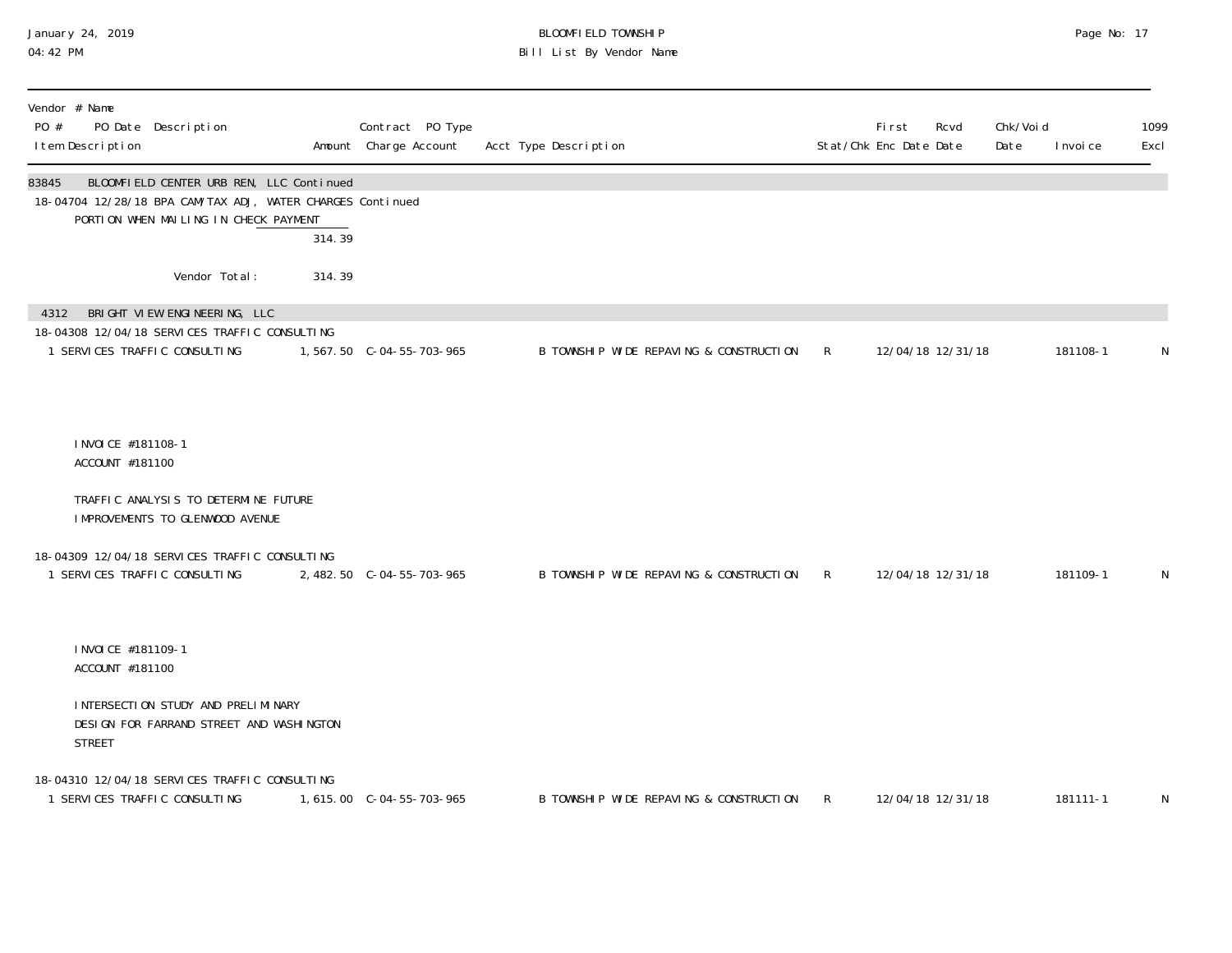#### January 24, 2019 BLOOMFIELD TOWNSHIP Page No: 18 04:42 PM Bill List By Vendor Name

| Vendor # Name<br>PO #<br>I tem Description     | PO Date Description                                                                     | Contract PO Type<br>Amount Charge Account | Acct Type Description                     |   | First<br>Stat/Chk Enc Date Date | Rcvd | Chk/Voi d<br>Date | I nvoi ce | 1099<br>Excl |
|------------------------------------------------|-----------------------------------------------------------------------------------------|-------------------------------------------|-------------------------------------------|---|---------------------------------|------|-------------------|-----------|--------------|
| 4312<br>I NVOI CE #181111-1<br>ACCOUNT #181100 | BRIGHT VIEW ENGINEERING, LLC Continued<br>18-04310 12/04/18 SERVICES TRAFFIC CONSULTING | Continued                                 |                                           |   |                                 |      |                   |           |              |
|                                                | PRELIMINARY DESIGN AND CONCEPT PLAN FOR<br>ON-STREET PARKING ON GLENWOOD AVENUE         |                                           |                                           |   |                                 |      |                   |           |              |
|                                                | 18-04311 12/04/18 SERVICES TRAFFIC CONSULTING<br>1 SERVICES TRAFFIC CONSULTING          | 1, 207.50 C-04-55-703-965                 | B TOWNSHIP WIDE REPAVING & CONSTRUCTION R |   | 12/04/18 12/31/18               |      |                   | 181112-1  | N            |
| I NVOI CE #181112-1<br>ACCOUNT #181100         |                                                                                         |                                           |                                           |   |                                 |      |                   |           |              |
| COOK ROAD                                      | TRAFFIC STUDY FOR FUTURE IMPROVEMENTS AT                                                |                                           |                                           |   |                                 |      |                   |           |              |
|                                                | 18-04698 12/28/18 SERVICES TRAFFIC CONSULTING<br>1 SERVICES TAFFIC CONSULTING           | 645.00 C-04-55-873-965                    | B 2014 STREET RESURFACING - 14-15a        | R | 12/28/18 12/31/18               |      |                   | 181112-2  | N            |
| I NVOI CE #181112-2<br>ACCOUNT #181100         |                                                                                         |                                           |                                           |   |                                 |      |                   |           |              |
|                                                | SPEED HUMP ANALYSIS FOR FUTURE<br>IMPROVEMENTS ON COOK ROAD                             |                                           |                                           |   |                                 |      |                   |           |              |
|                                                | 18-04699 12/28/18 SERVICES TRAFFIC CONSULTING<br>1 SERVICES TRAFFIC CONSULTING          | 3, 525.00 C-04-55-873-965                 | B 2014 STREET RESURFACING - 14-15a        | R | 12/28/18 12/31/18               |      |                   | 181109-2  | N            |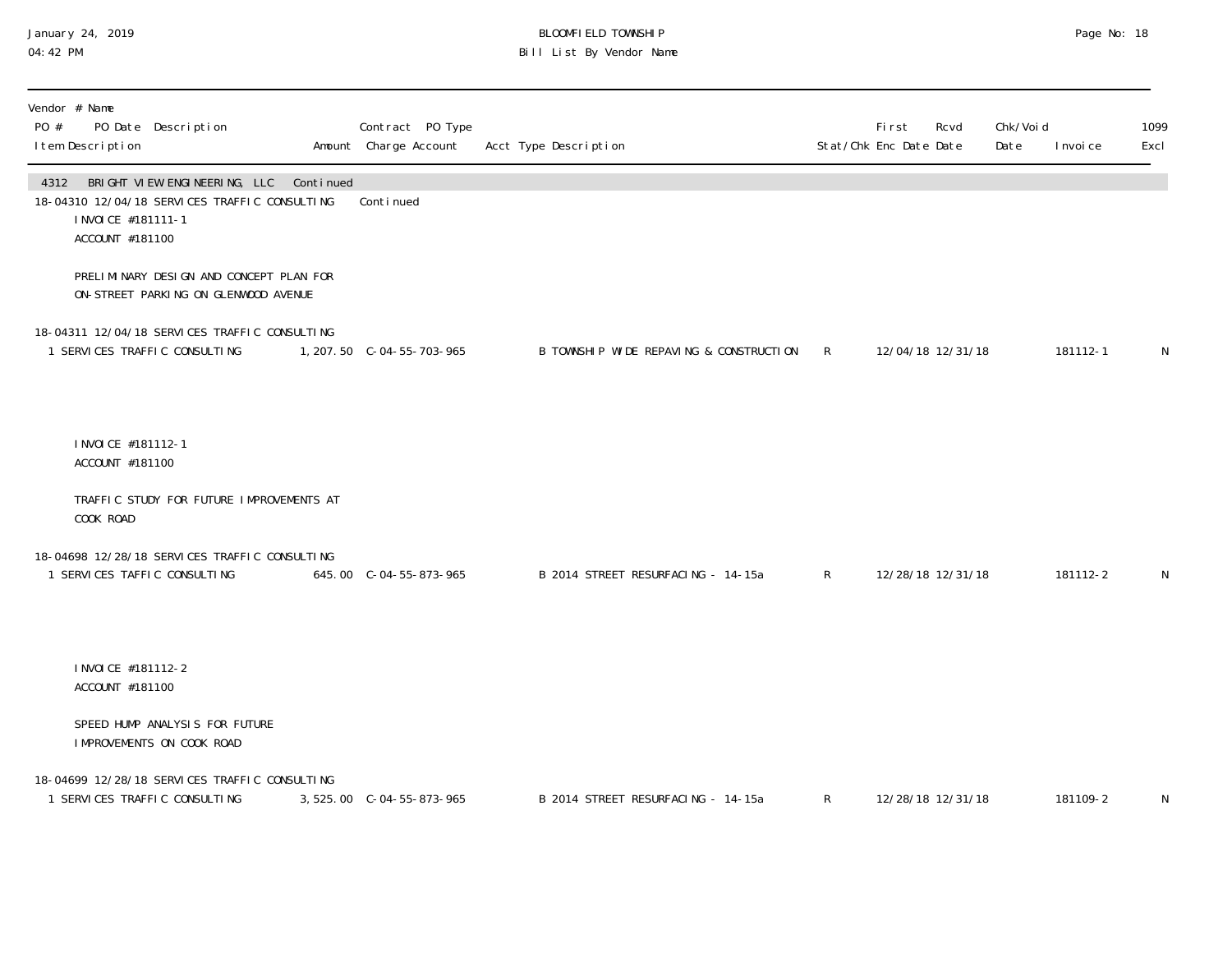### January 24, 2019 BLOOMFIELD TOWNSHIP Page No: 19 04:42 PM Bill List By Vendor Name

| Vendor # Name<br>PO Date Description<br>PO #<br>I tem Description                                                            |             | Contract PO Type<br>Amount Charge Account | Acct Type Description              |              | First<br>Stat/Chk Enc Date Date | Rcvd              | Chk/Void<br>Date | I nvoi ce   | 1099<br>Excl |
|------------------------------------------------------------------------------------------------------------------------------|-------------|-------------------------------------------|------------------------------------|--------------|---------------------------------|-------------------|------------------|-------------|--------------|
| 4312 BRIGHT VIEW ENGINEERING, LLC<br>18-04699 12/28/18 SERVICES TRAFFIC CONSULTING<br>I NVOI CE #181109-2<br>ACCOUNT #181100 | Continued   | Continued                                 |                                    |              |                                 |                   |                  |             |              |
| TRAFFIC CALMING DESIGN FOR LACKAWANNA<br>PLACE AND FARRAND STREET                                                            |             |                                           |                                    |              |                                 |                   |                  |             |              |
| 18-04701 12/28/18 SERVICES TRAFFIC CONSULTING<br>1 SERVICES TRAFFIC CONSULTING                                               |             | 1, 155.00 C-04-55-873-965                 | B 2014 STREET RESURFACING - 14-15a | R            |                                 | 12/28/18 12/31/18 |                  | 171126-2    | $\mathsf N$  |
| I NVOI CE #171126-2<br>ACCOUNT #171100                                                                                       |             |                                           |                                    |              |                                 |                   |                  |             |              |
| SPEED HUMP ANALYSIS FOR GARRABRANT<br>AVENUE FOR FUTURE INSTALLATION                                                         |             |                                           |                                    |              |                                 |                   |                  |             |              |
| 18-04702 12/28/18 SERVICES TRAFFIC CONSULTING<br>1 SERVICES TRAFFIC CONSULTING                                               |             | 1,575.00 C-04-55-873-965                  | B 2014 STREET RESURFACING - 14-15a | R            |                                 | 12/28/18 12/31/18 |                  | 181113-1    | N            |
| I NVOI CE #181113-1<br>ACCOUNT #181100                                                                                       |             |                                           |                                    |              |                                 |                   |                  |             |              |
| SPEED HUMP ANALYSIS FOR SYLVAN ROAD FOR<br>FUTURE IMPROVEMENTS                                                               |             |                                           |                                    |              |                                 |                   |                  |             |              |
| Vendor Total:                                                                                                                | 13, 772. 50 |                                           |                                    |              |                                 |                   |                  |             |              |
| BROOKDALE SHOP-RITE<br>4316<br>18-04633 12/20/18 SENIOR CITIZEN HOLIDAY EVENT<br>1 SENIOR CITIZEN HOLIDAY EVENT              |             | 48.87 8-01-28-795-166                     | <b>B SENIOR CITIZEN PROGRAMS</b>   | $\mathsf{R}$ |                                 | 12/20/18 12/28/18 |                  | 02150137557 | N            |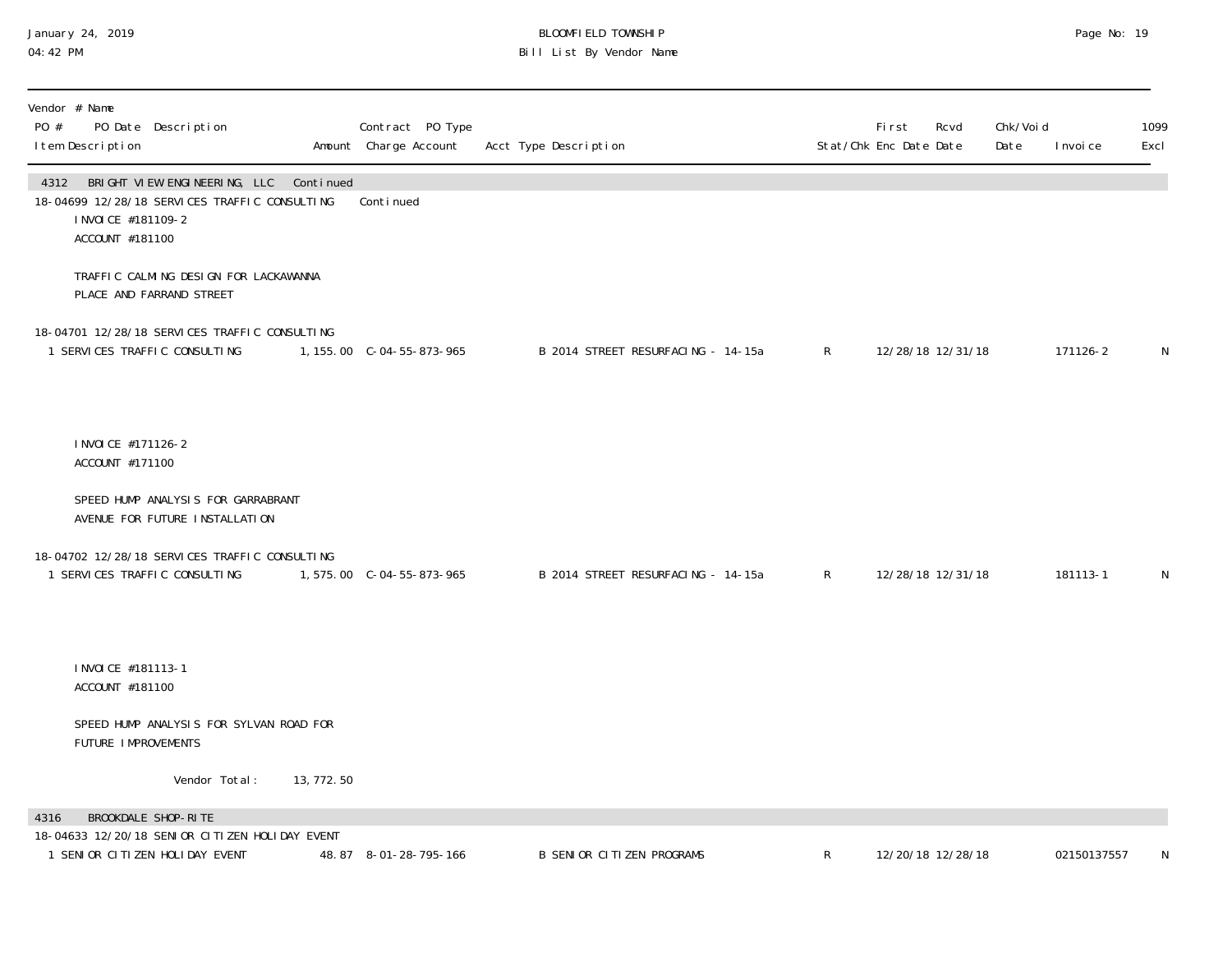### January 24, 2019 BLOOMFIELD TOWNSHIP Page No: 20 04:42 PM Bill List By Vendor Name

| Vendor # Name<br>PO #<br>I tem Description                                   | PO Date Description                                                                                                                         |           | Contract PO Type<br>Amount Charge Account                                 | Acct Type Description                                                                                    |                                              | First<br>Stat/Chk Enc Date Date                             | Rcvd | Chk/Voi d<br>Date | I nvoi ce                           | 1099<br>Excl           |
|------------------------------------------------------------------------------|---------------------------------------------------------------------------------------------------------------------------------------------|-----------|---------------------------------------------------------------------------|----------------------------------------------------------------------------------------------------------|----------------------------------------------|-------------------------------------------------------------|------|-------------------|-------------------------------------|------------------------|
| 4316<br>INV# 02150137557                                                     | BROOKDALE SHOP-RITE<br>18-04633 12/20/18 SENIOR CITIZEN HOLIDAY EVENT                                                                       | Continued | Continued                                                                 |                                                                                                          |                                              |                                                             |      |                   |                                     |                        |
|                                                                              | Vendor Total:                                                                                                                               | 48.87     |                                                                           |                                                                                                          |                                              |                                                             |      |                   |                                     |                        |
| 4350<br>1 PLANTS - COUNCIL CHAMBERS<br>I NVOI CE NO. 1B 2018                 | <b>BROOKSIDE GARDEN CENTER</b><br>18-04476 12/13/18 PLANTS - COUNCIL CHAMBERS<br>I NVOI CE DATE: 12/10/18<br>POINTSETTIA - COUNCIL CHAMBERS |           | 197.92 8-01-20-704-036                                                    | B OFFICE SUPPLIES (PETTY CASH)                                                                           | $\mathsf{R}$                                 | 12/13/18 12/28/18                                           |      |                   | 1B 2018                             | N                      |
| <b>CENTER</b>                                                                | 18-04536 12/17/18 HOLIDAY DECORATIONS FOR CIVIC<br>1 HOLIDAY DECORATIONS FOR CIVIC                                                          |           | 294.86 R-14-20-854-030                                                    | <b>B MATERIALS &amp; SUPPLIES</b>                                                                        | $\mathsf{R}$                                 | 12/17/18 12/28/18                                           |      |                   | 3B2018                              | N                      |
| 3 INSTALL AND REMOVAL                                                        | 18-04653 12/20/18 HOLIDAY DECORATIONS / STATIONS<br>1 48" WREATH W/ LIGHTS AND BOW<br>2 24" WREATHS W/ LIGHTS AND BOWS                      |           | 240.00 8-01-25-752-038<br>144.00 8-01-25-752-038<br>50.00 8-01-25-752-038 | B GENERAL HARDWARE & MINOR TOOLS<br>B GENERAL HARDWARE & MINOR TOOLS<br>B GENERAL HARDWARE & MINOR TOOLS | $\mathsf{R}$<br>$\mathsf{R}$<br>$\mathsf{R}$ | 12/20/18 12/31/18<br>12/20/18 12/31/18<br>12/20/18 12/31/18 |      |                   | 3B 2018-1<br>3B 2018-1<br>3B 2018-1 | N<br>N<br>$\mathsf{N}$ |
| <b>HOUSES</b>                                                                | HOLIDAY DECORATIONS FOR FIRE                                                                                                                | 434.00    |                                                                           |                                                                                                          |                                              |                                                             |      |                   |                                     |                        |
|                                                                              | Vendor Total:                                                                                                                               | 926.78    |                                                                           |                                                                                                          |                                              |                                                             |      |                   |                                     |                        |
| <b>BSN SPORTS</b><br>4498<br>1 SPORT EQUIPMENT FOR WINTER<br><b>PROGRAMS</b> | 18-04125 11/20/18 SPORT EQUIPMENT FOR WINTER                                                                                                |           | 554.86 8-01-28-795-066                                                    | <b>B RECREATION SUPPLIES</b>                                                                             | $\mathsf{R}$                                 | 11/20/18 12/31/18                                           |      |                   | 21050521                            | N                      |

Vendor Total: 554.86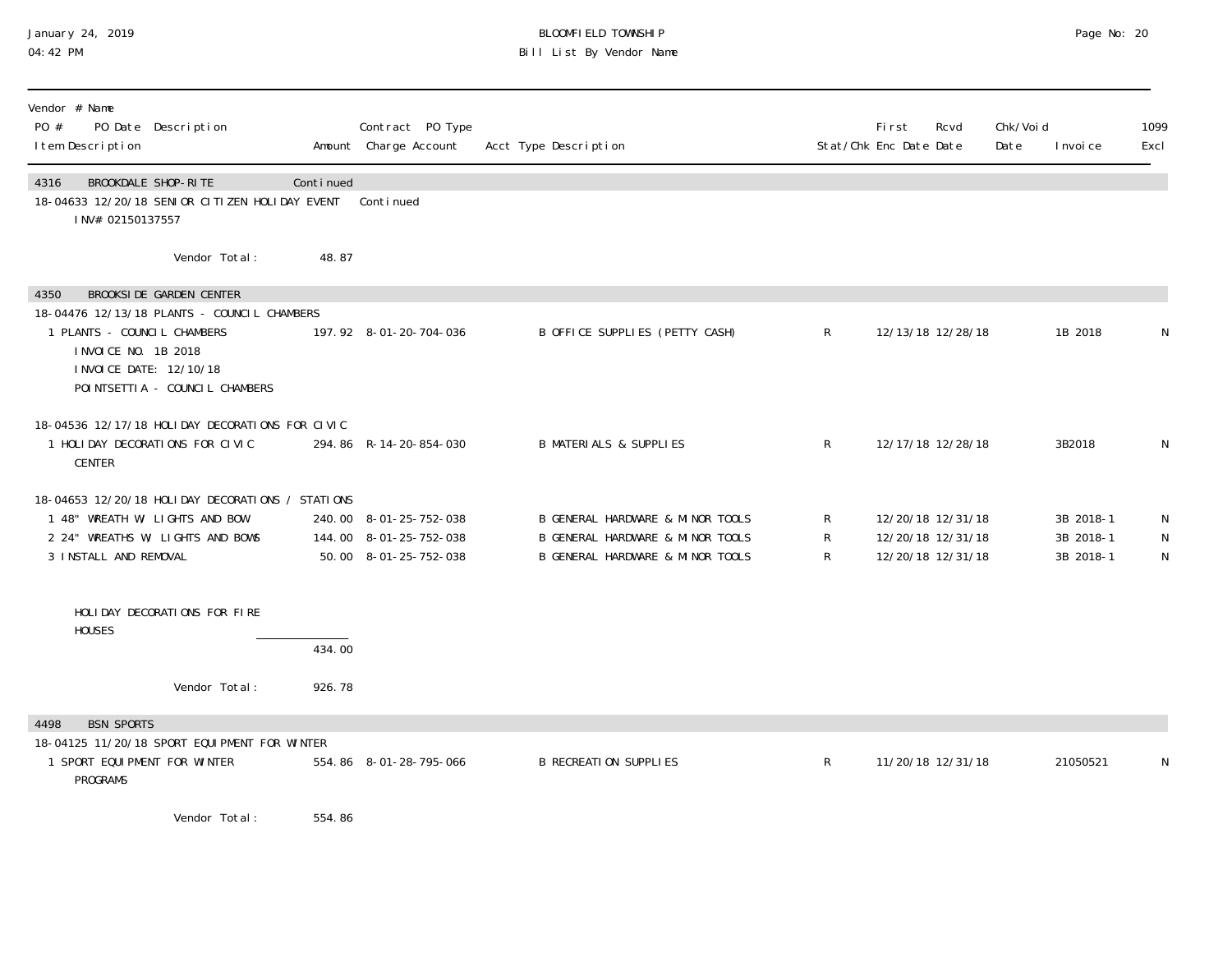#### January 24, 2019 BLOOMFIELD TOWNSHIP Page No: 21 04:42 PM Bill List By Vendor Name

| Vendor # Name<br>PO #<br>I tem Description | PO Date Description                                                                  |        | Contract PO Type<br>Amount Charge Account | Acct Type Description           |              | <b>First</b><br>Stat/Chk Enc Date Date | Rcvd | Chk/Void<br>Date | I nvoi ce | 1099<br>Excl |
|--------------------------------------------|--------------------------------------------------------------------------------------|--------|-------------------------------------------|---------------------------------|--------------|----------------------------------------|------|------------------|-----------|--------------|
| 4596                                       | <b>BUDGET PRINT CENTER</b>                                                           |        |                                           |                                 |              |                                        |      |                  |           |              |
|                                            | 18-04545 12/17/18 3000-#10 REG. FIRE DEPT. ENVEL<br>1 3000-#10 REG. FIRE DEPT. ENVEL |        | 244.60 8-01-25-752-036                    | B OFFICE SUPPLIES (PETTY CASH)  | $\mathsf{R}$ | 12/17/18 12/31/18                      |      |                  | 177135    | N            |
| BLACK INK / 1 SIDED                        |                                                                                      |        |                                           |                                 |              |                                        |      |                  |           |              |
|                                            | Vendor Total:                                                                        | 244.60 |                                           |                                 |              |                                        |      |                  |           |              |
| 4617<br>18-04262 12/04/18 VEHICLE SUPPLIES | <b>BUY-WISE AUTO PARTS</b>                                                           |        |                                           |                                 |              |                                        |      |                  |           |              |
| 1 DPW VEHICLE SUPPLIES<br>I NVOI CES       |                                                                                      |        | 4, 117. 32 8-01-26-767-034                | B MOTOR VEHICLE PARTS & ACCESS. | $R_{\perp}$  | 12/04/18 12/28/18                      |      |                  |           | N            |
|                                            | 07UD3585- DPW 402 ALTERNATOR / FAN BELT                                              |        |                                           |                                 |              |                                        |      |                  |           |              |
|                                            | 07UD2923- SHOP STOCK SPOT GUN                                                        |        |                                           |                                 |              |                                        |      |                  |           |              |
| <b>FILTERS</b>                             | 07UI 2452- DPW STOCK A/C ELEMENT OIL                                                 |        |                                           |                                 |              |                                        |      |                  |           |              |
|                                            | 07UI 2747- DPW STOCK A/C ELEMENT                                                     |        |                                           |                                 |              |                                        |      |                  |           |              |
|                                            | 07UK6336- DPW 402 17808MG BRAKES                                                     |        |                                           |                                 |              |                                        |      |                  |           |              |
|                                            | 07UK6051- DPW BLUE FORD EXPLORER 16487MG                                             |        |                                           |                                 |              |                                        |      |                  |           |              |
|                                            | WATER PUMP THERMOSTAT SEAL                                                           |        |                                           |                                 |              |                                        |      |                  |           |              |
| RADI ATOR HOSE                             | 07UL9662- DPW BLUE FORD EX 16487MG                                                   |        |                                           |                                 |              |                                        |      |                  |           |              |
|                                            | 07UL9368- DPW BLUE FORD EX 16487MG                                                   |        |                                           |                                 |              |                                        |      |                  |           |              |
| RADI ATOR HOSES                            |                                                                                      |        |                                           |                                 |              |                                        |      |                  |           |              |
|                                            | 07UM1104-DPW BLUE FORD EX 16487MG                                                    |        |                                           |                                 |              |                                        |      |                  |           |              |
| CONDENSOR                                  |                                                                                      |        |                                           |                                 |              |                                        |      |                  |           |              |
|                                            | O7UL4992-DPW BLUE FORD EX 16487MG V BELT                                             |        |                                           |                                 |              |                                        |      |                  |           |              |
| AND HOSES                                  |                                                                                      |        |                                           |                                 |              |                                        |      |                  |           |              |
|                                            | O1UL8894- TOOLS FOR DPW GARAGE POWER X                                               |        |                                           |                                 |              |                                        |      |                  |           |              |
| STRING KIT                                 |                                                                                      |        |                                           |                                 |              |                                        |      |                  |           |              |
| RAD KIT                                    | 01UL8895- TOOLS FOR DPW GARAGE DELUXE                                                |        |                                           |                                 |              |                                        |      |                  |           |              |
|                                            | 07UL5710 16487MG DPW A/C CONDENSER                                                   |        |                                           |                                 |              |                                        |      |                  |           |              |
|                                            | O7UL1602 DPW STOCK REARVIEW MIRRORS                                                  |        |                                           |                                 |              |                                        |      |                  |           |              |
|                                            | 07UP9807- DPW 609 STOCK BATTERIES                                                    |        |                                           |                                 |              |                                        |      |                  |           |              |
|                                            | 07UN9946- DPW 604 DOOR HANDLE -INTERIOR                                              |        |                                           |                                 |              |                                        |      |                  |           |              |
|                                            | 07UP7269 DPW 609 BATTERY                                                             |        |                                           |                                 |              |                                        |      |                  |           |              |
|                                            | 07UP7448 DPW 609 BATTERY                                                             |        |                                           |                                 |              |                                        |      |                  |           |              |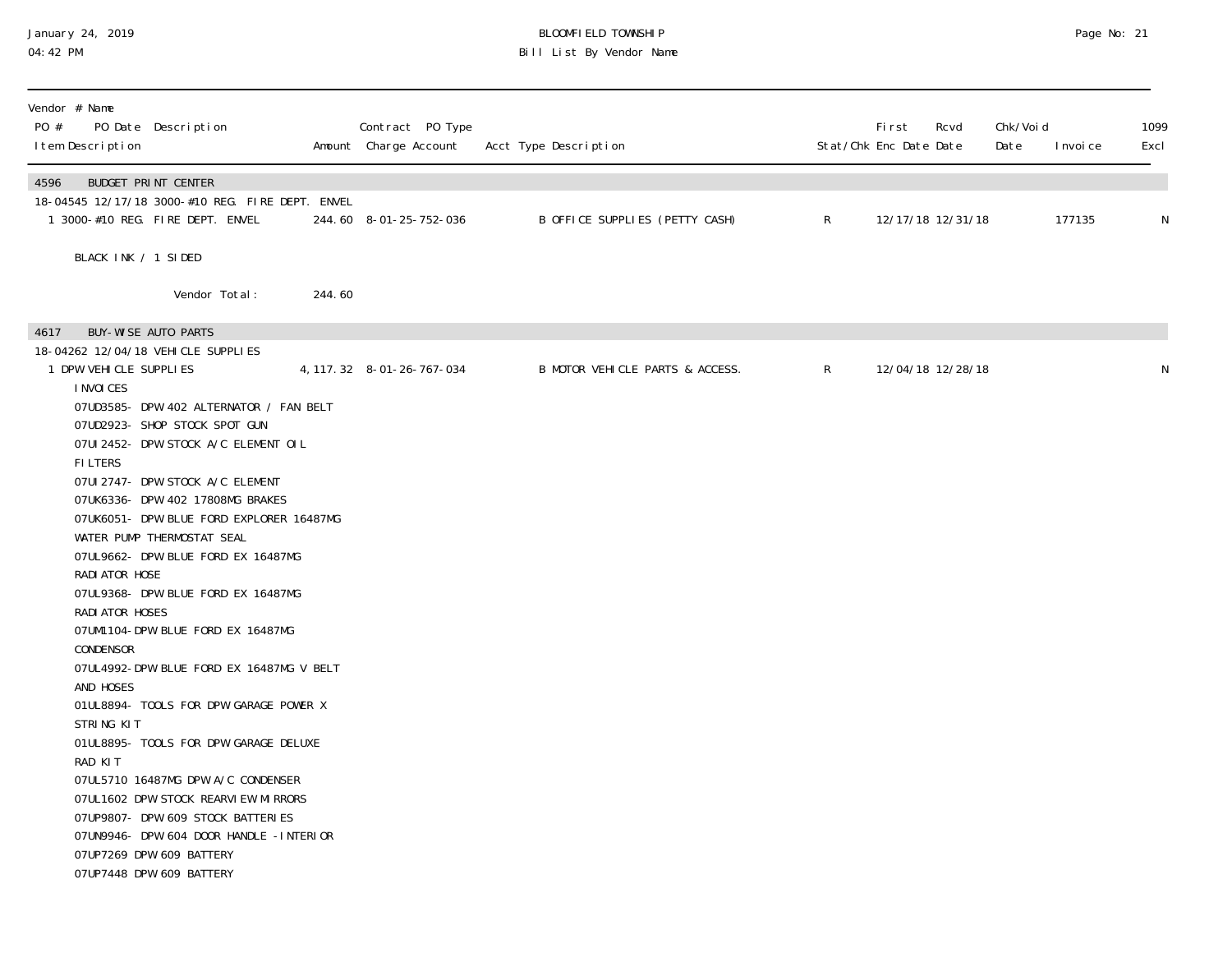### January 24, 2019 BLOOMFIELD TOWNSHIP Page No: 22 04:42 PM Bill List By Vendor Name

| Vendor # Name<br>PO #<br>PO Date Description<br>I tem Description                                                                                                                                                                                                                                                                                                                                                                                       |           | Contract PO Type<br>Amount Charge Account | Acct Type Description           |              | <b>First</b><br>Stat/Chk Enc Date Date | Rcvd | Chk/Voi d<br>Date | I nvoi ce | 1099<br>Excl |
|---------------------------------------------------------------------------------------------------------------------------------------------------------------------------------------------------------------------------------------------------------------------------------------------------------------------------------------------------------------------------------------------------------------------------------------------------------|-----------|-------------------------------------------|---------------------------------|--------------|----------------------------------------|------|-------------------|-----------|--------------|
| <b>BUY-WISE AUTO PARTS</b><br>4617<br>18-04262 12/04/18 VEHICLE SUPPLIES<br>07US4634 DPW 605 DAMPER<br>07US9093 TOOLS FOR DPW GARAGE TIRE<br><b>BAYONET</b><br>07UT0073 DPW 609 ALTERNATOR<br>07UR7215 DPW 605 CONTROL ARM / BALL<br>JOI NT<br>O7UT4390 DPW LAMP<br>07U07466 DPW 815 STARTER<br>07UU3382 STOCK DPW BATTERIES<br>07UT8020 DPW 605 AND STOCK RED AND<br>YELLOW LAMP<br>07UT8690 DPW 605 YELLOW LAMP<br>07UR7293 DPW 605 BRAKES AND SHOCKS | Continued | Conti nued                                |                                 |              |                                        |      |                   |           |              |
| 18-04263 12/04/18 VEHICLE PARTS<br>1 POLICE DEPT<br>I NVOI CE 07UD7583<br>POLICE CAR 101 16473MG CHEVY TAHOE<br>COMPRESSOR KIT<br>CENTURY SERIES STRETCH<br><b>FAN BELT</b>                                                                                                                                                                                                                                                                             |           | 219.72 8-01-26-767-034                    | B MOTOR VEHICLE PARTS & ACCESS. | $\mathsf{R}$ | 12/04/18 12/28/18                      |      |                   |           | N            |
| 2 POLICE DEPT<br>I NVOI CE 07UD4894                                                                                                                                                                                                                                                                                                                                                                                                                     |           | 671.64 8-01-26-767-034                    | B MOTOR VEHICLE PARTS & ACCESS. | $\mathsf{R}$ | 12/04/18 12/28/18                      |      |                   |           | $\mathsf N$  |
| POLICE STOCK BATTERIES (6)<br>3 POLICE DEPT<br>I NVOI CE 07UG7323<br>POLICE MOTOR MOUNTS VLACK TAURUS                                                                                                                                                                                                                                                                                                                                                   |           | 164.52 8-01-26-767-034                    | B MOTOR VEHICLE PARTS & ACCESS. | R            | 12/04/18 12/28/18                      |      |                   |           | $\mathsf N$  |
| 4 POLICE DEPT<br>I NVOI CE 07UG7685<br>POLICE BATTERY                                                                                                                                                                                                                                                                                                                                                                                                   |           | 90.99 8-01-26-767-034                     | B MOTOR VEHICLE PARTS & ACCESS. | R            | 12/04/18 12/28/18                      |      |                   |           | $\mathsf N$  |
| 5 POLICE DEPT<br>I NVOI CE 07UI 8545<br>POLICE FORD 16448MG RADIATOR                                                                                                                                                                                                                                                                                                                                                                                    |           | 292.50 8-01-26-767-034                    | B MOTOR VEHICLE PARTS & ACCESS. | R            | 12/04/18 12/28/18                      |      |                   |           | $\mathsf N$  |
| 6 POLICE DEPT<br>I NVOI CE 07UI 8314<br>POLICE FORD TAURUS 16448MG FAN AND MOTOR                                                                                                                                                                                                                                                                                                                                                                        |           | 49.69 8-01-26-767-034                     | B MOTOR VEHICLE PARTS & ACCESS. | R            | 12/04/18 12/28/18                      |      |                   |           | $\mathsf N$  |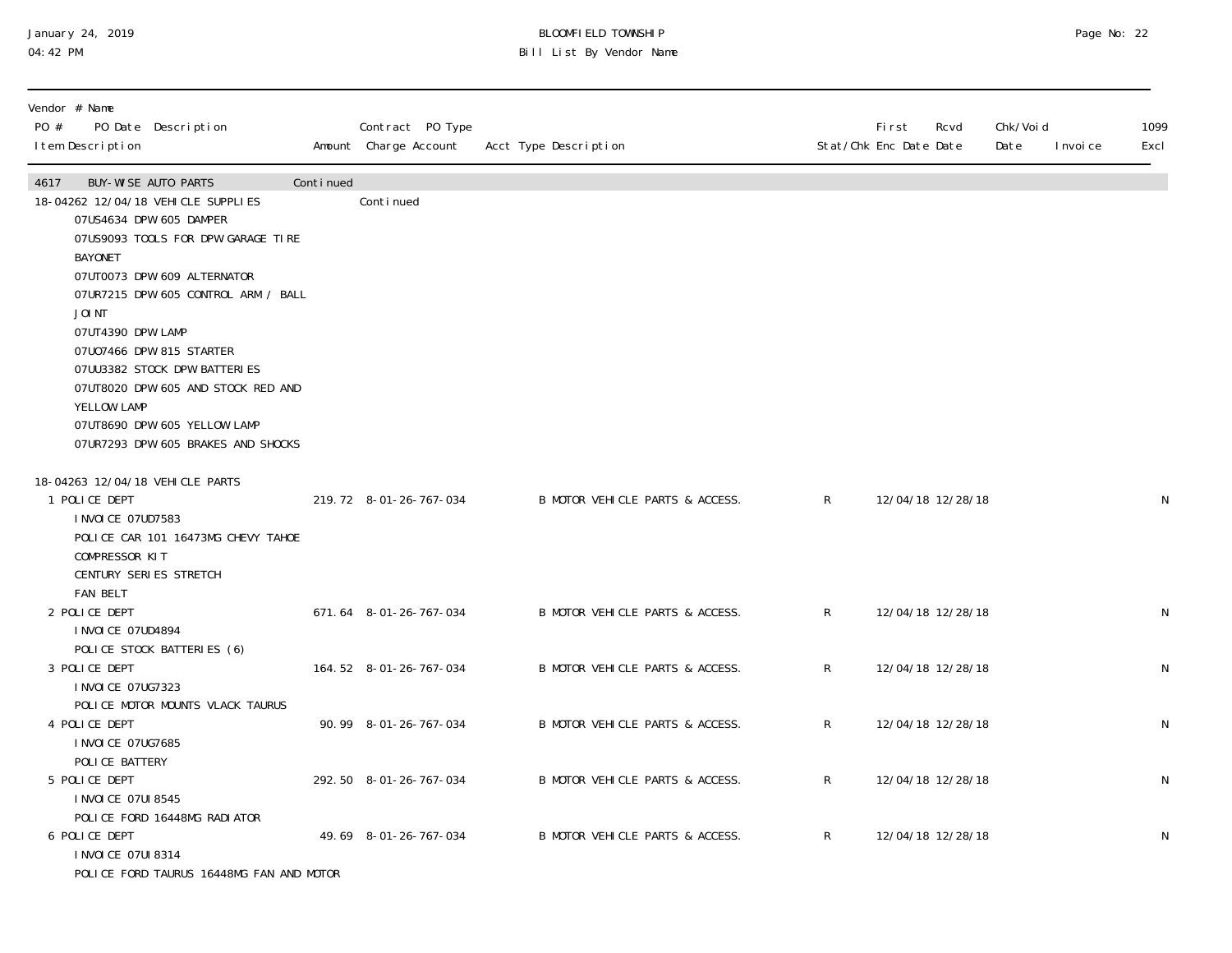## January 24, 2019 BLOOMFIELD TOWNSHIP Page No: 23 04:42 PM Bill List By Vendor Name

| Vendor # Name<br>PO #<br>PO Date Description<br>I tem Description                                       |           | Contract PO Type<br>Amount Charge Account | Acct Type Description           | Stat/Chk Enc Date Date | First | Rcvd              | Chk/Voi d<br>Date | I nvoi ce | 1099<br>Excl |
|---------------------------------------------------------------------------------------------------------|-----------|-------------------------------------------|---------------------------------|------------------------|-------|-------------------|-------------------|-----------|--------------|
| <b>BUY-WISE AUTO PARTS</b><br>4617<br>18-04263 12/04/18 VEHICLE PARTS<br>ASSY                           | Continued | Continued                                 |                                 |                        |       |                   |                   |           |              |
| 7 POLICE DEPT<br>I NVOI CE 07UG9800<br>POLICE #2 BATTERY                                                |           | 100.83 8-01-26-767-034                    | B MOTOR VEHICLE PARTS & ACCESS. | $\mathsf{R}$           |       | 12/04/18 12/28/18 |                   |           | N            |
| 8<br>I NVOI CE 07UM7962<br>DPW BLUE FORD EXPLORER 16487MG<br>RADI ATOR ASSY                             |           | 207.64 8-01-26-767-034                    | B MOTOR VEHICLE PARTS & ACCESS. | $\mathsf{R}$           |       | 12/04/18 12/28/18 |                   |           | N            |
| 9 POLICE DEPT<br><b>INVOICE 07UK6771</b><br>POLICE CAR 213 21252MG AND STOCK<br>THERMOSTAT (4) SEAL (4) |           | 34.38 8-01-26-767-034                     | B MOTOR VEHICLE PARTS & ACCESS. | $\mathsf{R}$           |       | 12/04/18 12/28/18 |                   |           | N            |
| 10 POLICE DEPT<br>I NVOI CE 07UP3396<br>POLICE CAR BLOWER MOTOR 212                                     |           | 49.69 8-01-26-767-034                     | B MOTOR VEHICLE PARTS & ACCESS. | R                      |       | 12/04/18 12/28/18 |                   |           | N            |
| 11 POLICE DEPT<br>I NVOI CE 07UU5601<br>POLICE 502 16462MG STRUTS                                       |           | 302.78 8-01-26-767-034                    | B MOTOR VEHICLE PARTS & ACCESS. | R                      |       | 12/04/18 12/28/18 |                   |           | N            |
| 12 POLICE DEPT<br>I NVOI CE 07US6347<br>POLICE CAR 102 OUTLET                                           |           | 20.50 8-01-26-767-034                     | B MOTOR VEHICLE PARTS & ACCESS. | $\mathsf{R}$           |       | 12/04/18 12/28/18 |                   |           | N            |
|                                                                                                         | 2, 204.88 |                                           |                                 |                        |       |                   |                   |           |              |
| 18-04264 12/04/18 VEHICLE PARTS<br>1<br>I NVOI CE 07UH1317<br>REC DEPT JEEP LIBERTY MG 72124            |           | 11.93 8-01-26-767-034                     | B MOTOR VEHICLE PARTS & ACCESS. | $\mathsf{R}$           |       | 12/04/18 12/28/18 |                   | 07UH1317  | N            |
| CAP/ VALVE AC SYSTEM                                                                                    |           |                                           |                                 |                        |       |                   |                   |           |              |
| 18-04276 12/04/18 VEHICHLE PARTS                                                                        |           | 1, 126.88 8-01-26-767-034                 | B MOTOR VEHICLE PARTS & ACCESS. | $\mathsf{R}$           |       | 12/04/18 12/28/18 |                   |           | N            |
| VEHICLE PARTS<br>WATER/TAX                                                                              |           |                                           |                                 |                        |       |                   |                   |           |              |

 INVOICE 07UX4717 07UY2927 07UY1706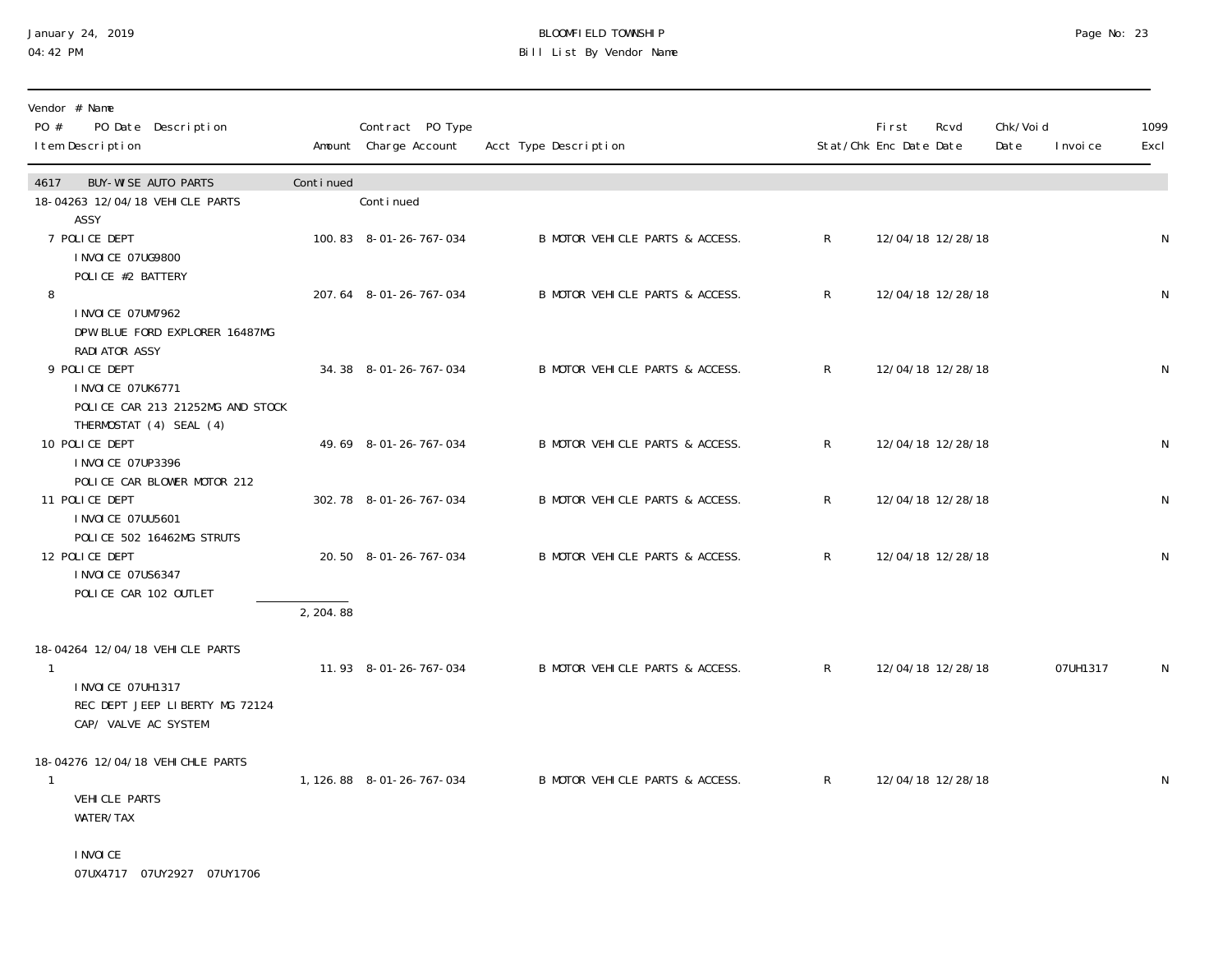### January 24, 2019 BLOOMFIELD TOWNSHIP Page No: 24 04:42 PM Bill List By Vendor Name

| Vendor # Name<br>PO #<br>PO Date Description<br>I tem Description                                                                                          |                     | Contract PO Type<br>Amount Charge Account | Acct Type Description           |                | First<br>Stat/Chk Enc Date Date | Rcvd              | Chk/Voi d<br>Date | I nvoi ce | 1099<br>Excl |
|------------------------------------------------------------------------------------------------------------------------------------------------------------|---------------------|-------------------------------------------|---------------------------------|----------------|---------------------------------|-------------------|-------------------|-----------|--------------|
| <b>BUY-WISE AUTO PARTS</b><br>4617                                                                                                                         | Continued           |                                           |                                 |                |                                 |                   |                   |           |              |
| 18-04277 12/04/18 VEHICLE PARTYS<br>POLICE VEHICLE PARTS                                                                                                   |                     | 3, 250. 46 8-01-26-767-034                | B MOTOR VEHICLE PARTS & ACCESS. | R              |                                 | 12/04/18 12/28/18 |                   |           | N            |
| I NVOI CE<br>07UW3355<br>07UX0573 07UX0545<br>07UX4247<br>07UX4197  07UX7141<br>07VB8461<br>07VB7484 07VA8508<br>07VA7575 07VA7454<br>07VA8041<br>07VA6286 |                     |                                           |                                 |                |                                 |                   |                   |           |              |
| 18-04291 12/04/18 DPW MECHANIC SHOP STOCK                                                                                                                  |                     |                                           |                                 |                |                                 |                   |                   |           |              |
| 1 DPW MECHANIC SHOP STOCK<br>INV 07VL2355                                                                                                                  |                     | 156.06 8-01-26-767-034                    | B MOTOR VEHICLE PARTS & ACCESS. | $\mathsf{R}$   |                                 | 12/04/18 12/28/18 |                   | 07VL2354  | N            |
| 2 DPW MECHANIC SHOP STOCK<br>I NVOI CE 07VL2354                                                                                                            |                     | 420.04 8-01-26-767-034                    | B MOTOR VEHICLE PARTS & ACCESS. | $\mathsf{R}$   |                                 | 12/04/18 12/28/18 |                   | 07VL2355  | N            |
|                                                                                                                                                            | $\overline{576.10}$ |                                           |                                 |                |                                 |                   |                   |           |              |
| 18-04569 12/20/18 POLICE VEH PARTS INV 07VS5689                                                                                                            |                     |                                           |                                 |                |                                 |                   |                   |           |              |
| 1 POLICE VEH PARTS INV 07VS5689<br>POLICE ANIMAL CONTROL CAR 38<br>VALVE ASSEMBLY                                                                          |                     | 14.80 8-01-26-767-034                     | B MOTOR VEHICLE PARTS & ACCESS. | $\mathsf{R}$   |                                 | 12/20/18 12/31/18 |                   | 07VS5689  | $\mathsf N$  |
| 18-04572 12/20/18 DPW VEHICLE PARTS                                                                                                                        |                     |                                           |                                 |                |                                 |                   |                   |           |              |
| 1 DPW 814 07WA9679                                                                                                                                         |                     | 71.22 8-05-26-511-034                     | B MOTOR VEHICLE PARTS & ACCESS. | $\mathsf{R}^-$ |                                 | 12/20/18 12/31/18 |                   | 07WA9679  | N            |
| 2 DPW 814 07WA8098                                                                                                                                         |                     | 15.60 8-05-26-511-034                     | B MOTOR VEHICLE PARTS & ACCESS. | $\mathsf{R}^-$ |                                 | 12/20/18 12/31/18 |                   | 07WA8098  | $\mathsf{N}$ |
| 3 DPW 814 07wa7457                                                                                                                                         |                     | 52.52 8-05-26-511-034                     | B MOTOR VEHICLE PARTS & ACCESS. | R              |                                 | 12/20/18 12/31/18 |                   | 07WA7457  | $\mathsf{N}$ |
| 4 DPW STOCK 07VZ0942                                                                                                                                       | 373.43              | 234.09 8-05-26-511-034                    | B MOTOR VEHICLE PARTS & ACCESS. | R              |                                 | 12/20/18 12/31/18 |                   | 07VZ0942  | $\mathsf N$  |
| 18-04573 12/20/18 POLICE CAR PARTS                                                                                                                         |                     |                                           |                                 |                |                                 |                   |                   |           |              |
| 1 07VZ0960 POL PLATE MG97179                                                                                                                               |                     | 162.77 8-01-26-767-034                    | B MOTOR VEHICLE PARTS & ACCESS. | $\mathsf{R}$   |                                 | 12/20/18 12/31/18 |                   | 07VZ0960  | N            |
| 2 07VZ5783 POL PLATE MG97179                                                                                                                               |                     | 49.00 8-01-26-767-034                     | B MOTOR VEHICLE PARTS & ACCESS. | R              |                                 | 12/20/18 12/31/18 |                   | 07VZ5783  | ${\sf N}$    |
| 3 07VZ6582 POLICE STOCK                                                                                                                                    |                     | 449.70 8-05-26-511-034                    | B MOTOR VEHICLE PARTS & ACCESS. | R.             |                                 | 12/20/18 12/31/18 |                   | 07VZ6582  | $\mathsf N$  |
|                                                                                                                                                            | 661.47              |                                           |                                 |                |                                 |                   |                   |           |              |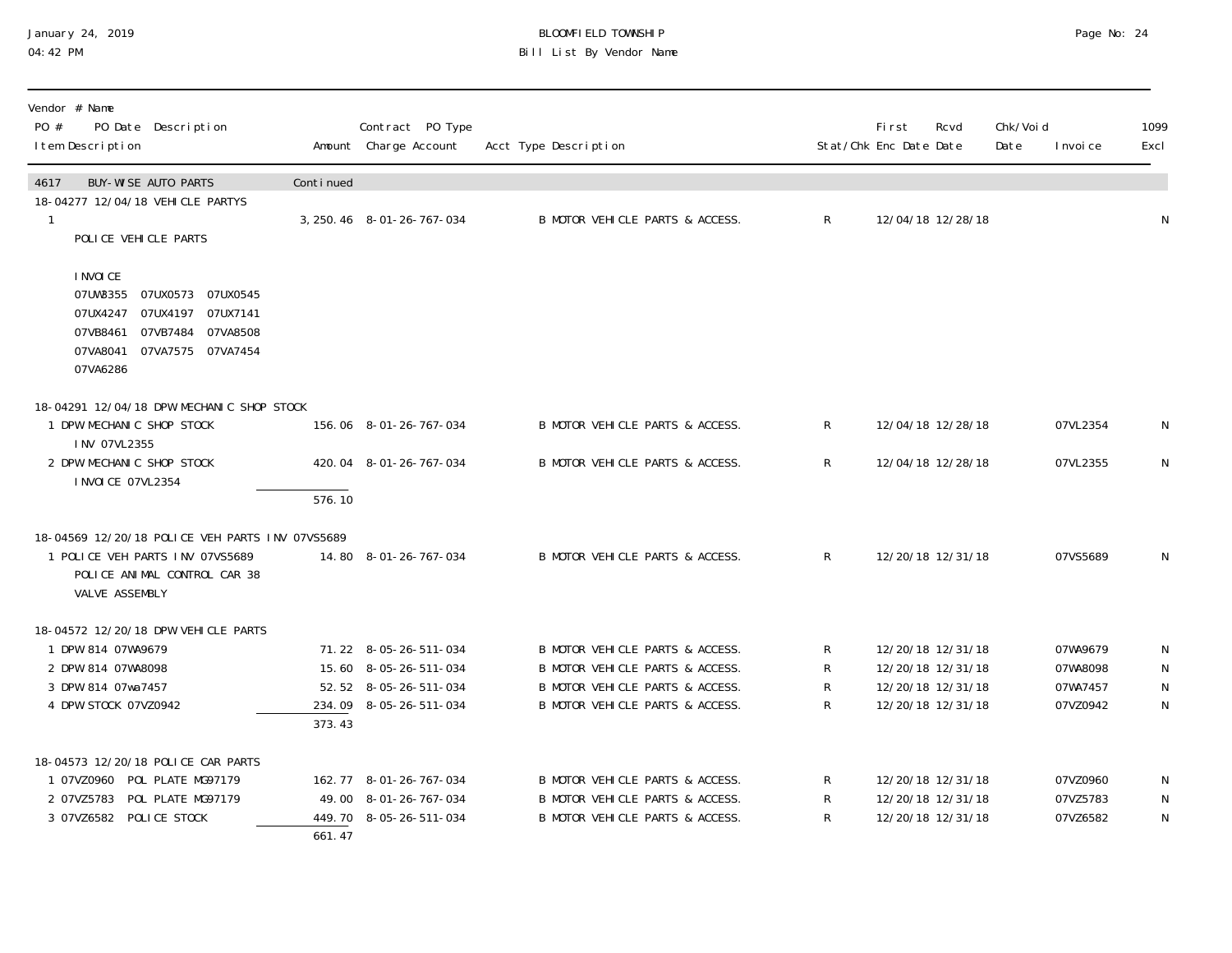#### January 24, 2019 BLOOMFIELD TOWNSHIP Page No: 25 04:42 PM Bill List By Vendor Name

| Vendor # Name<br>PO #<br>PO Date Description                                                         |           | Contract PO Type       |                                 |                | <b>First</b>           | Rcvd              | Chk/Voi d         | 1099         |
|------------------------------------------------------------------------------------------------------|-----------|------------------------|---------------------------------|----------------|------------------------|-------------------|-------------------|--------------|
| I tem Description                                                                                    |           | Amount Charge Account  | Acct Type Description           |                | Stat/Chk Enc Date Date |                   | Date<br>I nvoi ce | Excl         |
| <b>BUY-WISE AUTO PARTS</b><br>4617                                                                   | Continued |                        |                                 |                |                        |                   |                   |              |
| 18-04575 12/20/18 HEALTH VEH PARTS<br>1 HEALTH VEH PARTS INV 07VS4471<br>HEALTH SUBARU MG98028       |           | 70.00 8-01-26-767-034  | B MOTOR VEHICLE PARTS & ACCESS. | R              |                        | 12/20/18 12/31/18 | 07VS4471          | N            |
| TURN SIGNAL SWITCH<br>2 HEALTH VEH PARTS INV 07VS5780                                                |           | 130.96 8-01-26-767-034 | B MOTOR VEHICLE PARTS & ACCESS. | $\mathsf{R}$   |                        | 12/20/18 12/31/18 | 07VS5780          | N            |
| HEATH DEPT SUBARU BATTERIES                                                                          | 200.96    |                        |                                 |                |                        |                   |                   |              |
| 18-04576 12/20/18 DPW SHOP STOCK                                                                     |           |                        |                                 |                |                        |                   |                   |              |
| 1 DPW SHOP STOCK<br>INV 07VS2459                                                                     |           | 7.38 8-01-26-767-034   | B MOTOR VEHICLE PARTS & ACCESS. | R              |                        | 12/20/18 12/31/18 | 07VS2459          | $\mathsf{N}$ |
| SHOPT STOCK RAD FLUSH AND CLEANER<br>2 DPW SHOP STOCK<br>INV 07VS2507                                |           | 290.04 8-01-26-767-034 | B MOTOR VEHICLE PARTS & ACCESS. | R              |                        | 12/20/18 12/31/18 | 07VS2507          | N            |
| BATTERIES SHOP STOCK<br>3 DPW SHOP STOCK<br>INV 07VR5890                                             |           | 109.00 8-01-26-767-034 | B MOTOR VEHICLE PARTS & ACCESS. | R              |                        | 12/20/18 12/31/18 | 07VR5890          | N            |
| <b>MI RROR</b><br>4 DPW SHOP STOCK<br>INV 07VR4357<br>POWER STEERING ASSY                            |           | 84.16 8-01-26-767-034  | B MOTOR VEHICLE PARTS & ACCESS. | $\mathsf{R}$   |                        | 12/20/18 12/31/18 | 07VR4357          | N            |
| DPW TRUCK 401                                                                                        |           |                        |                                 |                |                        |                   |                   |              |
|                                                                                                      | 490.58    |                        |                                 |                |                        |                   |                   |              |
| 18-04586 12/20/18 POLICE VEHICLE PARTS<br>1 I NVOI CE 07VV6337<br>POLICE CHEVY TAHOE #101<br>16473MG |           | 122.72 8-01-26-767-034 | B MOTOR VEHICLE PARTS & ACCESS. | $\mathsf{R}^-$ |                        | 12/20/18 12/31/18 | 07VV6337          | N            |
| TIE RODS<br>2 INVOICE 07VX1422<br>POLICE VEHICLE STOCK PARTS                                         |           | 139.88 8-01-26-767-034 | B MOTOR VEHICLE PARTS & ACCESS. | R              |                        | 12/20/18 12/31/18 | 07VX1422          | N            |
| CABLE ASSEMBLY BATTERY<br>3 INVOICE 07VU9744<br><b>POLICE 16448MG</b><br>BATTERY CABLE ASSY          |           | 139.88 8-01-26-767-034 | B MOTOR VEHICLE PARTS & ACCESS. | R              |                        | 12/20/18 12/31/18 | 07VU9744          | N            |

402.48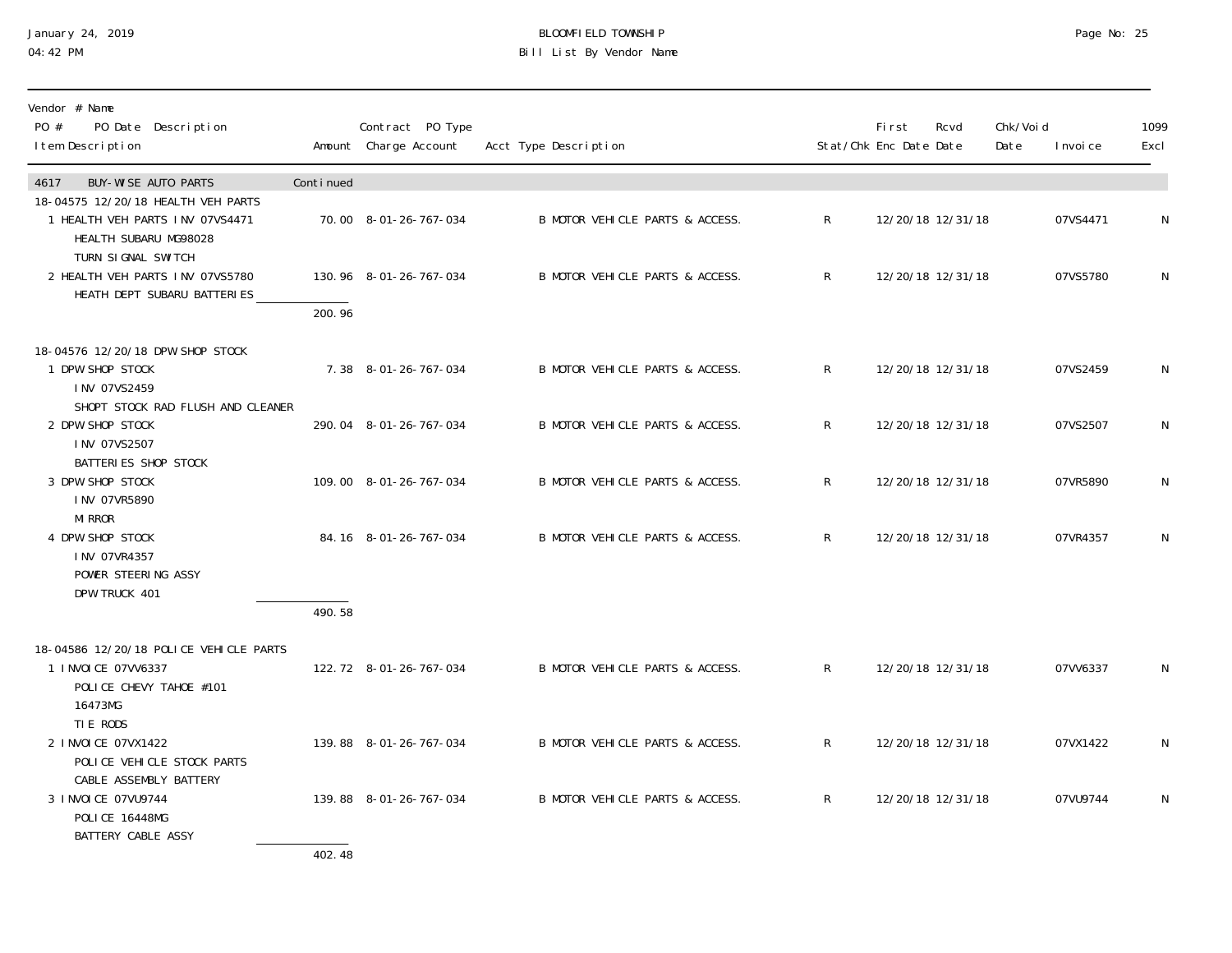### January 24, 2019 BLOOMFIELD TOWNSHIP Page No: 26 04:42 PM Bill List By Vendor Name

| Vendor # Name<br>PO #<br>PO Date Description<br>I tem Description                                                                                                                                                                                                       |             | Contract PO Type<br>Amount Charge Account                                                                                                                      | Acct Type Description                                                            |                            | First<br>Stat/Chk Enc Date Date | Rcvd                                                                                                                       | Chk/Voi d<br>Date | I nvoi ce      | 1099<br>Excl                                       |
|-------------------------------------------------------------------------------------------------------------------------------------------------------------------------------------------------------------------------------------------------------------------------|-------------|----------------------------------------------------------------------------------------------------------------------------------------------------------------|----------------------------------------------------------------------------------|----------------------------|---------------------------------|----------------------------------------------------------------------------------------------------------------------------|-------------------|----------------|----------------------------------------------------|
| <b>BUY-WISE AUTO PARTS</b><br>4617<br>18-04664 12/28/18 INV 07VX3296 VEHICLE PARTS<br>1 INV 07VX3296 VEHICLE PARTS<br>INSPECTIONS JEEP LIBERTY<br>MG65475<br><b>WATER PUMP</b>                                                                                          | Continued   | 42.18 8-01-26-767-034                                                                                                                                          | B MOTOR VEHICLE PARTS & ACCESS.                                                  | $\mathsf{R}$               |                                 | 12/28/18 12/31/18                                                                                                          |                   | 07VX3296       | N                                                  |
| Vendor Total:                                                                                                                                                                                                                                                           | 13, 473. 47 |                                                                                                                                                                |                                                                                  |                            |                                 |                                                                                                                            |                   |                |                                                    |
| <b>CARMINE SARNO</b><br>46904<br>18-04593 12/20/18 MILEAGE-MTG DEP TRENTON LION G<br>1 MILEAGE-MTG DEP TRENTON LION G<br>12/14/2018 MI LEAGE & TOLLS TO DEP<br>OFFICE, TRENTON NJ, RE: LION GATE<br>PROJECT. DEPARTED FROM / RETURNED TO<br>BLOOMFIELD MUNICIPAL PLAZA. |             | 76.67 T-31-56-020-001                                                                                                                                          | B RESERVE FOR OPEN SPACE TRUST FUND                                              | $\mathsf{R}$               |                                 | 12/20/18 12/31/18                                                                                                          |                   | $12 - 14 - 18$ | N                                                  |
| Vendor Total:                                                                                                                                                                                                                                                           | 76.67       |                                                                                                                                                                |                                                                                  |                            |                                 |                                                                                                                            |                   |                |                                                    |
| CDW GOVERNMENT, INC.<br>5571<br>18-04260 12/04/18 VIDEO EDITING STATION - WBMA<br>1 APPLE IMAC PRO 27"<br>2 APPLECARE+ FOR IMAC<br>3 APPLE THUNDERBOLT 3 TO 2<br>4 LG COMMERCIAL ULTRAFINE MONITO<br>5 STARTECH USB C CABLE<br>6 PROMI SE PEGASUS HARD DRIVE            | 11, 437.24  | 8,750.00 T-13-56-013-0AA<br>135.00 T-13-56-013-0AA<br>45.00 T-13-56-013-0AA<br>1, 226.88 T-13-56-013-0AA<br>30.36 T-13-56-013-0AA<br>1, 250.00 T-13-56-013-0AA | B CABLE 35<br>B CABLE 35<br>B CABLE 35<br>B CABLE 35<br>B CABLE 35<br>B CABLE 35 | R<br>R<br>R<br>R<br>R<br>R |                                 | 12/04/18 12/31/18<br>12/04/18 12/31/18<br>12/04/18 12/31/18<br>12/04/18 12/31/18<br>12/04/18 12/31/18<br>12/04/18 12/31/18 |                   |                | N<br>${\sf N}$<br>${\sf N}$<br>${\sf N}$<br>N<br>N |
| 18-04488 12/13/18 TH - VARIOUS IT UPGRADES<br>1 TH - VARIOUS IT UPGRADES<br>TH - VARIOUS UPGRADES                                                                                                                                                                       |             | 5, 544.38 C-04-55-732-006                                                                                                                                      | B IT UPGRADES CY 2018                                                            | $\mathsf{R}$               |                                 | 12/13/18 12/31/18                                                                                                          |                   |                | $\mathsf N$                                        |
| Vendor Total:                                                                                                                                                                                                                                                           | 16, 981. 62 |                                                                                                                                                                |                                                                                  |                            |                                 |                                                                                                                            |                   |                |                                                    |
| <b>CDW-GOVERNMENT</b><br>5579                                                                                                                                                                                                                                           |             |                                                                                                                                                                |                                                                                  |                            |                                 |                                                                                                                            |                   |                |                                                    |
| 18-04012 11/01/18 TH VARIOUS SYSTEM UPGRADES<br>1 TH VARIOUS SYSTEM UPGRADES                                                                                                                                                                                            |             | 6, 179.86 C-04-55-732-006                                                                                                                                      | B IT UPGRADES CY 2018                                                            | R                          |                                 | 11/01/18 12/31/18                                                                                                          |                   |                | N                                                  |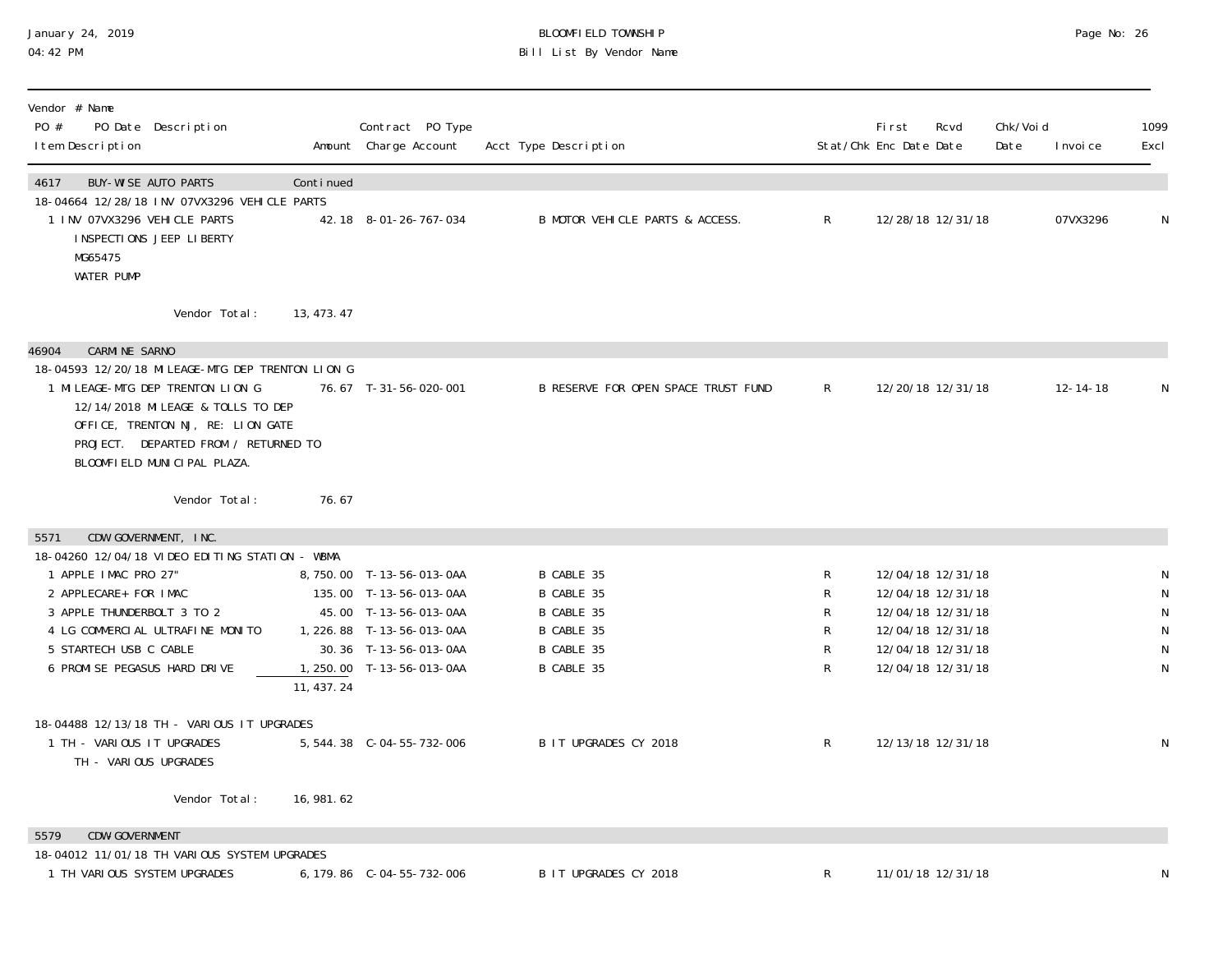#### January 24, 2019 BLOOMFIELD TOWNSHIP Page No: 27 04:42 PM Bill List By Vendor Name

| Vendor # Name<br>PO #<br>I tem Description                 | PO Date Description                                                                                               |           | Contract PO Type<br>Amount Charge Account | Acct Type Description              |              | <b>First</b><br>Rcvd<br>Stat/Chk Enc Date Date | Chk/Voi d<br>Date | I nvoi ce | 1099<br>Excl |
|------------------------------------------------------------|-------------------------------------------------------------------------------------------------------------------|-----------|-------------------------------------------|------------------------------------|--------------|------------------------------------------------|-------------------|-----------|--------------|
| CDW-GOVERNMENT<br>5579                                     | 18-04012 11/01/18 TH VARIOUS SYSTEM UPGRADES<br>TH-VARIOUS SYSTEM UPGRADES                                        | Continued | Continued                                 |                                    |              |                                                |                   |           |              |
|                                                            | Vendor Total:                                                                                                     | 6, 179.86 |                                           |                                    |              |                                                |                   |           |              |
| CHEF IT UP 2 GO<br>5916                                    |                                                                                                                   |           |                                           |                                    |              |                                                |                   |           |              |
| 1 FALL 2018 COOKING CLASS                                  | 18-04368 12/07/18 FALL 2018 COOKING CLASS                                                                         |           | 700.00 R-14-20-854-030                    | <b>B MATERIALS &amp; SUPPLIES</b>  | $\mathsf{R}$ | 12/07/18 12/28/18                              |                   |           | N            |
|                                                            | Vendor Total:                                                                                                     | 700.00    |                                           |                                    |              |                                                |                   |           |              |
|                                                            |                                                                                                                   |           |                                           |                                    |              |                                                |                   |           |              |
| CME ASSOCIATES<br>6278<br>1 PROFESSIONAL SERVICES          | 18-04707 12/28/18 PROFESSIONAL SERVICES                                                                           |           | 168.75 C-04-55-873-965                    | B 2014 STREET RESURFACING - 14-15a | $\mathsf{R}$ | 12/28/18 12/31/18                              |                   | 0233582   | N            |
| I NVOI CE #0233582<br>PROJECT #PBF00003.01<br>PHASE: 16001 |                                                                                                                   |           |                                           |                                    |              |                                                |                   |           |              |
|                                                            | DESIGN SERVICES RELATED TO LACKAWANNA<br>STATION TRANSIT VILLAGE GRANT<br>OCTOBER 29, 2018 THRU NOVEMBER 23, 2018 |           |                                           |                                    |              |                                                |                   |           |              |
|                                                            | Vendor Total:                                                                                                     | 168.75    |                                           |                                    |              |                                                |                   |           |              |
| COMCAST<br>6645                                            |                                                                                                                   |           |                                           |                                    |              |                                                |                   |           |              |
| 1 FHQ COMCAST MONTHLY BILL<br>FHQ COMCAT BILL              | 18-04486 12/13/18 FHQ COMCAST MONTHLY BILL<br>572.34                                                              |           | 572.34 8-01-31-820-077                    | <b>B TELECOMMUNI CATI ONS</b>      | $\mathsf{R}$ | 12/13/18 12/28/18                              |                   |           | N            |
|                                                            | Vendor Total:                                                                                                     | 572.34    |                                           |                                    |              |                                                |                   |           |              |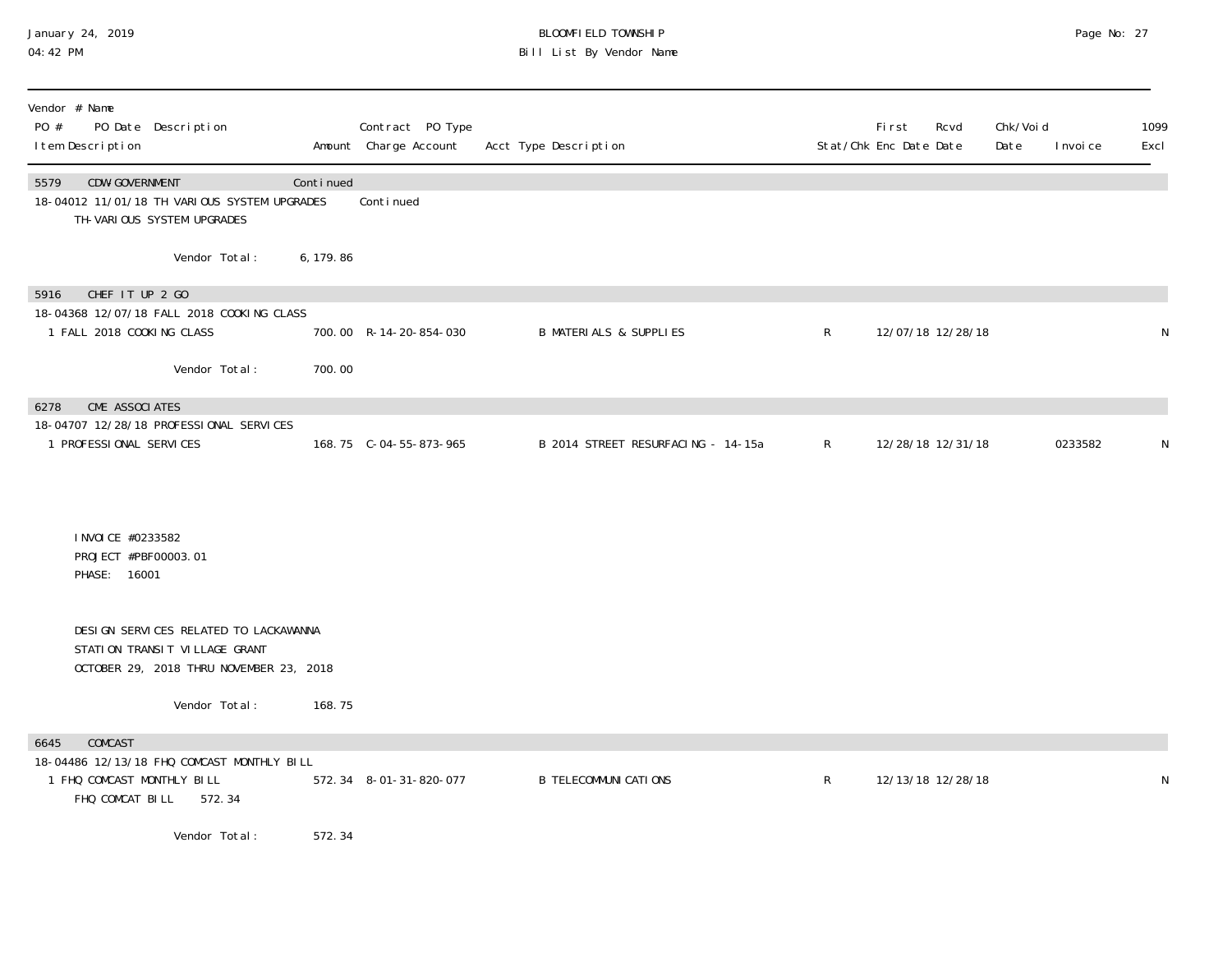## January 24, 2019 BLOOMFIELD TOWNSHIP Page No: 28 04:42 PM Bill List By Vendor Name

| Vendor # Name<br>PO #<br>PO Date Description<br>I tem Description                                                                                              |             | Contract PO Type<br>Amount Charge Account        | Acct Type Description                                      |                   | <b>First</b><br>Stat/Chk Enc Date Date | Rcvd                                   | Chk/Voi d<br>Date | I nvoi ce    | 1099<br>Excl   |
|----------------------------------------------------------------------------------------------------------------------------------------------------------------|-------------|--------------------------------------------------|------------------------------------------------------------|-------------------|----------------------------------------|----------------------------------------|-------------------|--------------|----------------|
| 6690<br>CONTEMPORARY GLASS SERVICE, IN<br>18-03642 10/04/18 PLEXI GLASS VISION LITES/SKYLT<br>1 INSTALL PLEXIGLASS VISION LITE<br>2 REPAIR BROKEN SKYLITE      |             | 360.00 8-01-25-752-026<br>625.00 8-01-25-752-026 | B MAINT. OF OTHER EQUIPMENT<br>B MAINT. OF OTHER EQUIPMENT | R<br>$\mathsf{R}$ |                                        | 10/04/18 12/31/18<br>10/04/18 12/31/18 |                   | 1302<br>1302 | N<br>${\sf N}$ |
| PLEXI GLASS VISION LITES & LEXAN<br><b>SKYLITE</b>                                                                                                             |             |                                                  |                                                            |                   |                                        |                                        |                   |              |                |
| SUPPLY AND INSTALL PLEXI GLASS VISION<br>LITES IN OLD STEEL FRAMING ABOVE<br>DOORWAY - HQ 1ST FLOOR                                                            |             |                                                  |                                                            |                   |                                        |                                        |                   |              |                |
| SUPPLY MATERIAL AND EQUIPMENT TO<br>COVER OVER EXISTING CRACKED GLASS<br>PANEL WITH 1/8" LEXAN, SET IN<br>COMMECIAL GRADE ADHESIVES. - HQ ROOF                 | 985.00      |                                                  |                                                            |                   |                                        |                                        |                   |              |                |
| Vendor Total:                                                                                                                                                  | 985.00      |                                                  |                                                            |                   |                                        |                                        |                   |              |                |
| COREAOO5 CORE & MAIN, LP                                                                                                                                       |             |                                                  |                                                            |                   |                                        |                                        |                   |              |                |
| 18-04581 12/20/18 FORMAL BID 6929 INV J695324<br>1 FORMAL BID INV J695324<br>PIPES CLAMPS FITTINGS ETC FOR WATER<br>SUPPLY DI STRI BUTI ON<br>FORMAL BID: 6929 |             | 6, 897. 68 8-05-26-511-055                       | B PLUMBING SUPPLIES, ETC.                                  | $\mathsf{R}$      | 12/20/18 12/31/18                      |                                        |                   | J695324      | N              |
| 18-04592 12/20/18 INV J850553 WATER DEPT SUPPLY<br>1 INV J850553 WATER DEPT SUPPLY<br>POLLARD<br><b>BALL CURB</b><br>CPLG                                      |             | 3, 309.60 8-05-26-511-034                        | B MOTOR VEHICLE PARTS & ACCESS.                            | R                 | 12/20/18 12/31/18                      |                                        |                   | J850553      | N              |
| Vendor Total:                                                                                                                                                  | 10, 207. 28 |                                                  |                                                            |                   |                                        |                                        |                   |              |                |
| CORELOO5 CORELOGIC                                                                                                                                             |             |                                                  |                                                            |                   |                                        |                                        |                   |              |                |
| 18-04703 12/28/18 TAX OVERPAY 126/23/C0004<br>1 TAX OVERPAY 126/23/C0004                                                                                       |             | 3, 327. 78 8-01-20-520-018                       | B TAX O/P - CURRENT 2018                                   | R                 |                                        | 12/28/18 12/31/18                      |                   |              | N              |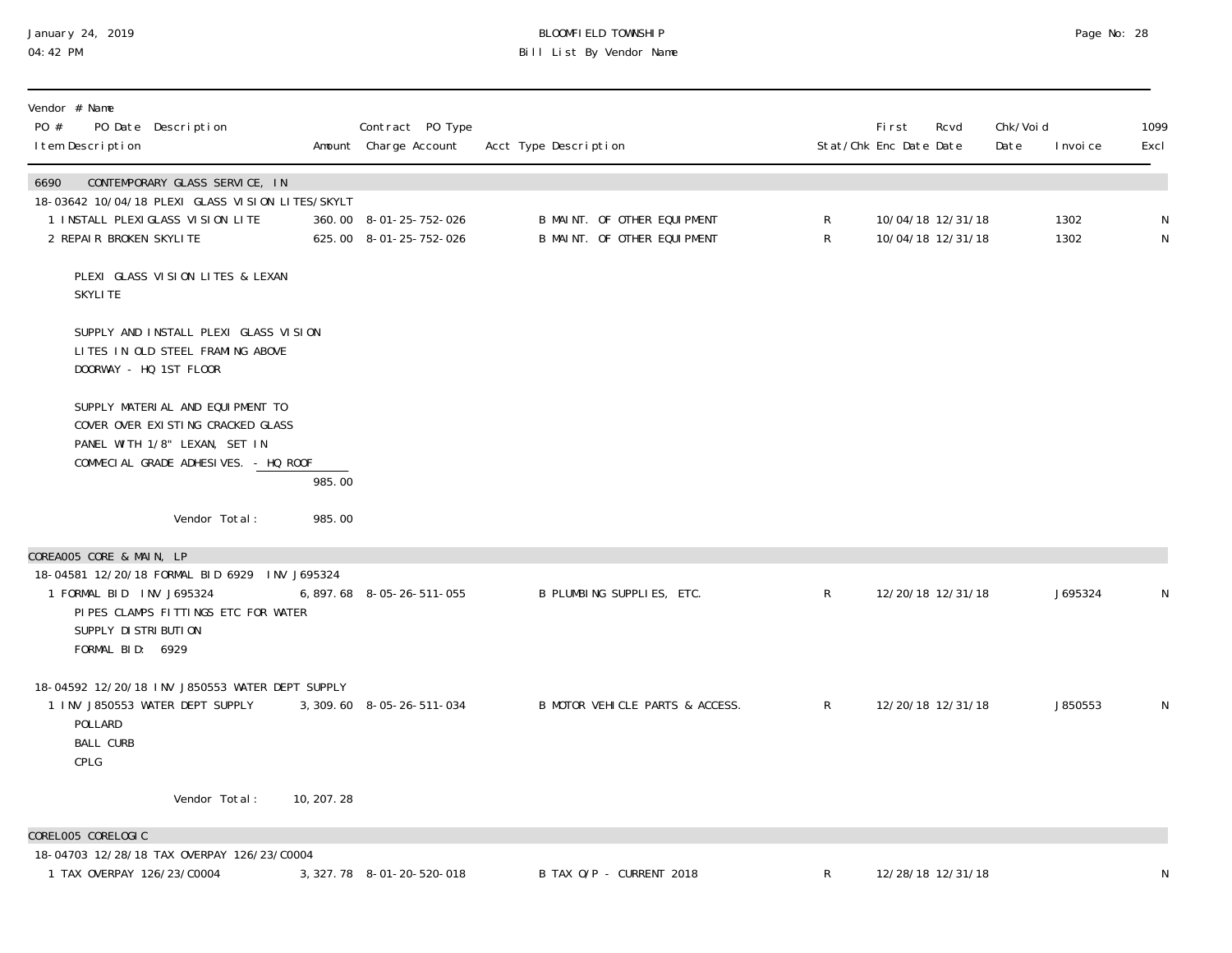# January 24, 2019 BLOOMFIELD TOWNSHIP Page No: 29 Bill List By Vendor Name

| Vendor # Name<br>PO #<br>PO Date Description<br>I tem Description                                                                    |            | Contract PO Type<br>Amount Charge Account | Acct Type Description             |              | First<br>Stat/Chk Enc Date Date | Rcvd<br>Date | Chk/Void | I nvoi ce | 1099<br>Excl |
|--------------------------------------------------------------------------------------------------------------------------------------|------------|-------------------------------------------|-----------------------------------|--------------|---------------------------------|--------------|----------|-----------|--------------|
| CORELOO5 CORELOGIC<br>18-04703 12/28/18 TAX OVERPAY 126/23/C0004<br>REFUND DUPLICATE 3RD QUARTER 2018 TAX<br>PAYMENT ON 126/23/C0004 | Continued  | Continued                                 |                                   |              |                                 |              |          |           |              |
| REF LOAN NO. 15114-0096391065, MORA                                                                                                  |            |                                           |                                   |              |                                 |              |          |           |              |
| RETURN CHECK TO CINDY                                                                                                                |            |                                           |                                   |              |                                 |              |          |           |              |
| Vendor Total:                                                                                                                        | 3, 327. 78 |                                           |                                   |              |                                 |              |          |           |              |
| CROSSTOWN PLUMBING SUPPLY<br>6905                                                                                                    |            |                                           |                                   |              |                                 |              |          |           |              |
| 18-04409 12/13/18 INV 295545 295561 PLUMB SUP<br>1 INV 295545 PLUMBING SUPPLIES<br>URINAL REPAIR SUPPLIES                            |            | 52.22 8-05-26-511-030                     | <b>B MATERIALS &amp; SUPPLIES</b> | R            | 12/13/18 12/31/18               |              |          | 295545    | N            |
| 2 INV 295561 PLUMBING SUPPLIES<br>TOI LET REPAIR SUPPLIES                                                                            |            | 242.46 8-05-26-511-030                    | <b>B MATERIALS &amp; SUPPLIES</b> | R            | 12/13/18 12/31/18               |              |          | 295561    | N            |
|                                                                                                                                      | 294.68     |                                           |                                   |              |                                 |              |          |           |              |
| Vendor Total:                                                                                                                        | 294.68     |                                           |                                   |              |                                 |              |          |           |              |
| <b>CUSTOM BANDAG-LINDEN</b><br>6738                                                                                                  |            |                                           |                                   |              |                                 |              |          |           |              |
| 18-04582 12/20/18 INV 60163941<br>1 INV 60163941<br>245/70R16 WRANGLER ADVENTURE<br>WATER METER DEPARTMENT                           |            | 260.08 8-01-26-767-034                    | B MOTOR VEHICLE PARTS & ACCESS.   | $\mathsf{R}$ | 12/20/18 12/31/18               |              |          | 60163941  | N            |
| Vendor Total:                                                                                                                        | 260.08     |                                           |                                   |              |                                 |              |          |           |              |
| D & L PAVING CONTRACTORS<br>8500<br>18-04134 11/20/18 ESSEX AVENUE IMPROVEMENTS                                                      |            |                                           |                                   |              |                                 |              |          |           |              |
| 1 ESSEX AVENUE IMPROVEMENTS                                                                                                          |            | 153, 536. 52    G-02-40-302-008           | B NJDOT ESSEX AVE SEC 3           | R            | 11/20/18 12/28/18               |              |          |           | N            |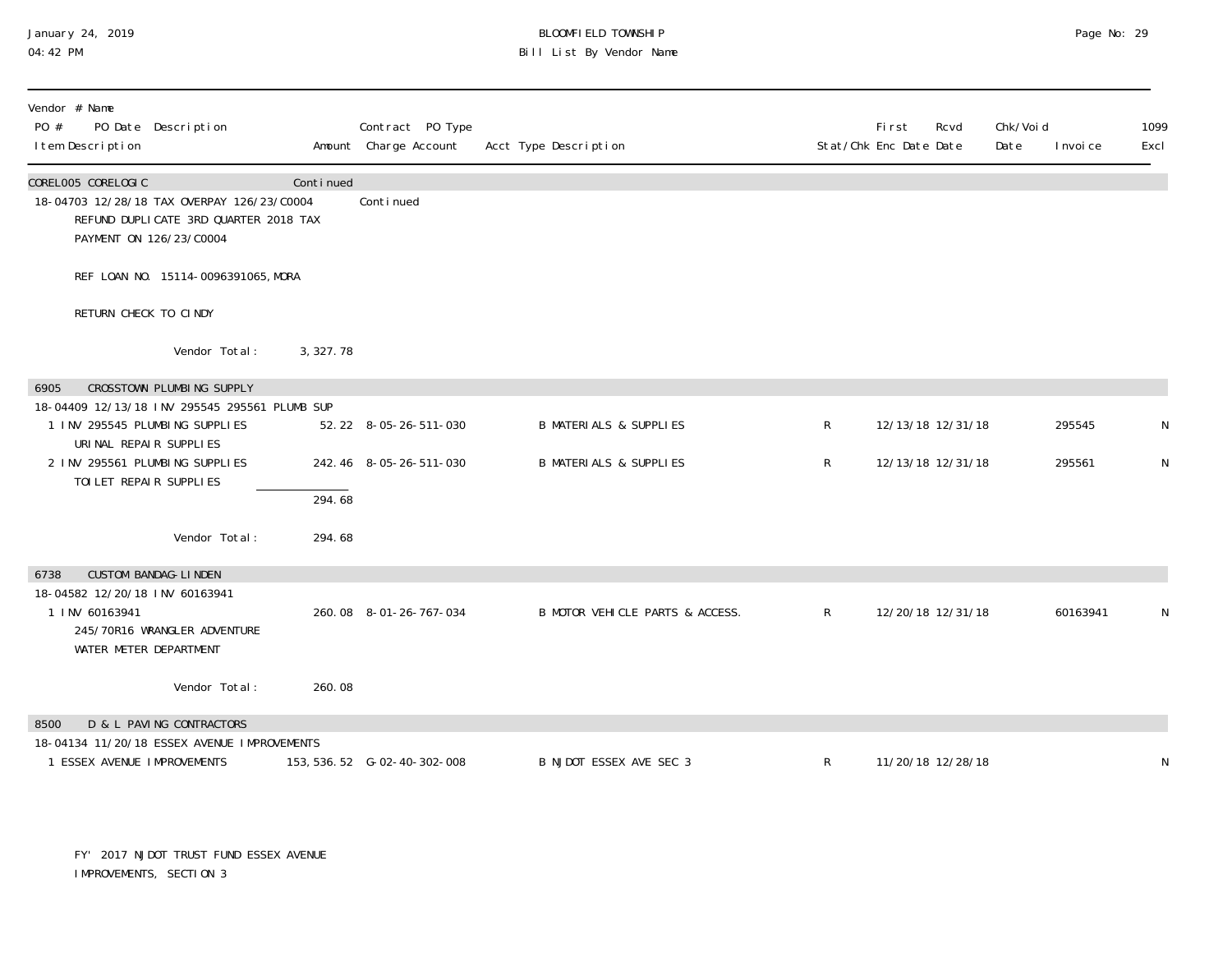#### January 24, 2019 BLOOMFIELD TOWNSHIP Page No: 30 04:42 PM Bill List By Vendor Name

| Vendor # Name<br>PO #<br>PO Date Description<br>I tem Description                                                    |                             | Contract PO Type<br>Amount Charge Account | Acct Type Description               |              | First<br>Rcvd<br>Stat/Chk Enc Date Date | Chk/Voi d<br>Date | I nvoi ce    | 1099<br>Excl |
|----------------------------------------------------------------------------------------------------------------------|-----------------------------|-------------------------------------------|-------------------------------------|--------------|-----------------------------------------|-------------------|--------------|--------------|
| D & L PAVING CONTRACTORS<br>8500<br>18-04134 11/20/18 ESSEX AVENUE IMPROVEMENTS<br>ESTIMATE #1<br>RVE FILE #0702T016 | Continued                   | Continued                                 |                                     |              |                                         |                   |              |              |
| TOTAL WORK COMPLETED TO DATE: \$156, 669.96<br>LESS 2% RETAINAGE:<br>AMOUNT DUE THIS ESTIMATE:                       | \$3, 133.40<br>\$153,536.56 |                                           |                                     |              |                                         |                   |              |              |
| Vendor Total:                                                                                                        | 153, 536. 52                |                                           |                                     |              |                                         |                   |              |              |
| DAVID WEBER OIL<br>007830                                                                                            |                             |                                           |                                     |              |                                         |                   |              |              |
| 18-04570 12/20/18 INV463110 MOTOR OIL<br>1 INV463110 MOTOR OIL<br>5W/20 POWERFLO 55 GL DRUM                          |                             | 437.25 8-01-31-820-074                    | <b>B GASOLINE &amp; DIESEL FUEL</b> | R            | 12/20/18 12/31/18                       |                   | 463110       | N            |
| 2 INV463110 MOTOR OIL                                                                                                |                             | 788.44 8-01-31-820-074                    | B GASOLINE & DIESEL FUEL            | R            | 12/20/18 12/31/18                       |                   | 463110       | N            |
| GOLD PRE-MIX A/F 55 GL DRUM<br>3 INV463110 MOTOR OIL<br>15W/40 ULTRA LX 55 GL DRUM                                   |                             | 1, 476. 75 8-01-31-820-074                | <b>B GASOLINE &amp; DIESEL FUEL</b> | R            | 12/20/18 12/31/18                       |                   | 463110       | N            |
|                                                                                                                      | 2,702.44                    |                                           |                                     |              |                                         |                   |              |              |
| Vendor Total:                                                                                                        | 2,702.44                    |                                           |                                     |              |                                         |                   |              |              |
| DEE'S JFK SERVICE, INC.<br>8165                                                                                      |                             |                                           |                                     |              |                                         |                   |              |              |
| 18-04282 12/04/18 GASOLINE<br>1 POLICE MOTORCYCLE GAS<br>TI CKET #                                                   |                             | 83.22 8-01-31-820-074                     | <b>B GASOLINE &amp; DIESEL FUEL</b> | R            | 12/04/18 12/28/18                       |                   |              | $\mathsf N$  |
| 830056 830057 230465 230464<br>230463 230460                                                                         |                             |                                           |                                     |              |                                         |                   |              |              |
| 2 POLICE CARS GAS                                                                                                    |                             | 404.22 8-01-31-820-074                    | <b>B GASOLINE &amp; DIESEL FUEL</b> | $\mathsf{R}$ | 12/04/18 12/28/18                       |                   |              | N            |
| TI CKETS<br>830098 830096 830097 830093<br>830094 830092 830095 830099<br>830100                                     |                             |                                           |                                     |              |                                         |                   |              |              |
|                                                                                                                      | 487.44                      |                                           |                                     |              |                                         |                   |              |              |
| 18-04303 12/04/18 POL MOTORCYCLE GAS 10/5 10/30                                                                      |                             |                                           |                                     |              |                                         |                   |              |              |
| 1 POL MOTORCYCLE GAS 10/5 10/30                                                                                      |                             | 196.45 8-01-31-820-074                    | B GASOLINE & DIESEL FUEL            | R            | 12/04/18 12/28/18                       |                   | OCTOBER 2018 | N            |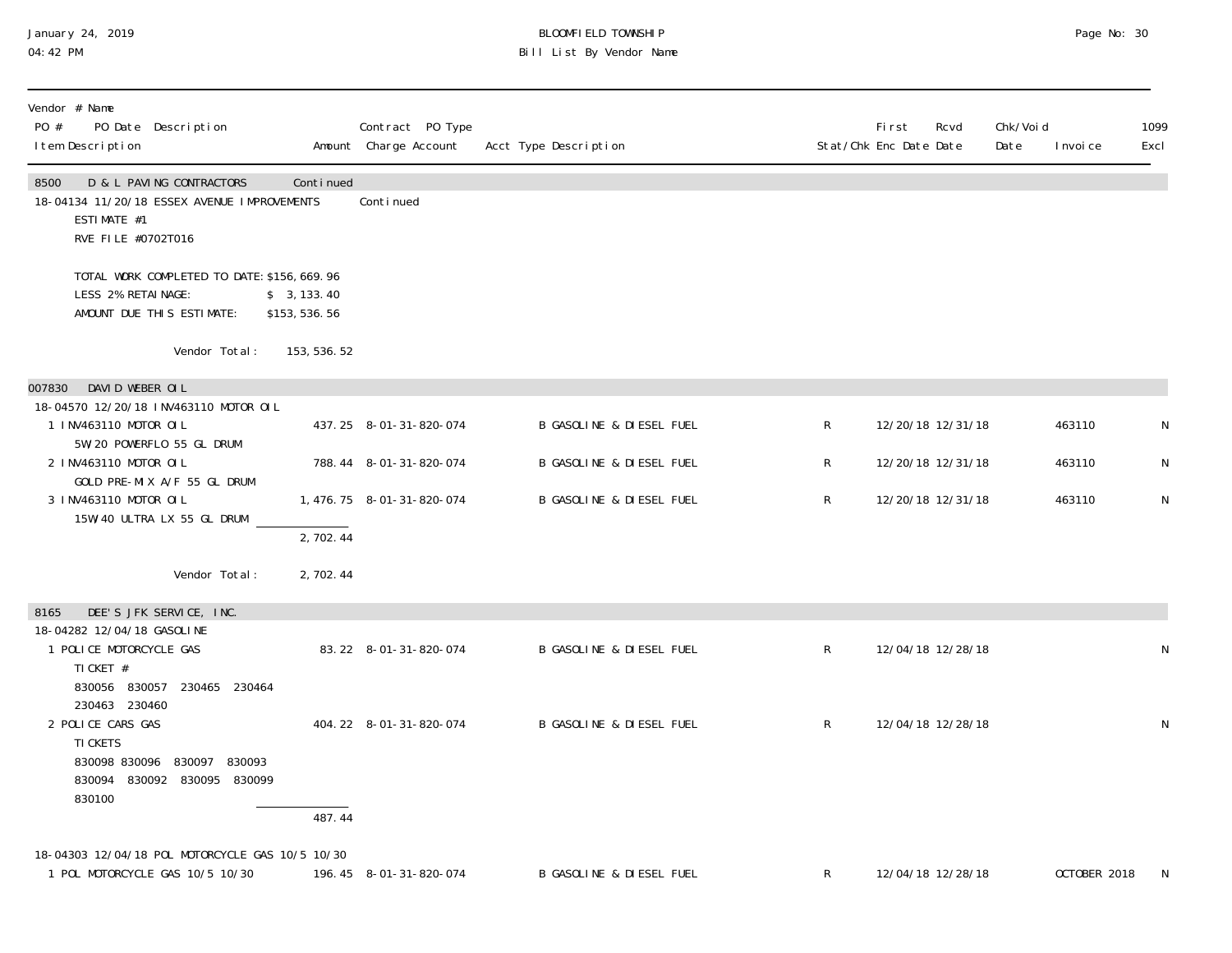### January 24, 2019 BLOOMFIELD TOWNSHIP Page No: 31 04:42 PM Bill List By Vendor Name

| Vendor # Name<br>PO #<br>PO Date Description<br>I tem Description                                                                                                                                           |           | Contract PO Type<br>Amount Charge Account | Acct Type Description               |              | First<br>Stat/Chk Enc Date Date | Rcvd              | Chk/Voi d<br>Date | I nvoi ce | 1099<br>Excl |
|-------------------------------------------------------------------------------------------------------------------------------------------------------------------------------------------------------------|-----------|-------------------------------------------|-------------------------------------|--------------|---------------------------------|-------------------|-------------------|-----------|--------------|
| DEE'S JFK SERVICE, INC.<br>8165<br>18-04303 12/04/18 POL MOTORCYCLE GAS 10/5 10/30 Continued<br>I NVOI CE #<br>830947 830956 830957<br>830958 830970 530416<br>530415 530410 530494<br>830416 830444 830448 | Continued |                                           |                                     |              |                                 |                   |                   |           |              |
| 18-04414 12/13/18 W/0 181103015 14448MG<br>1 W/0 181103015 14448MG<br>FUEL INJECTOR AND OIL REPLACED<br>S/N 60698<br>POLICE DEPARTMENT                                                                      |           | 989.04 8-01-26-767-025                    | B MAINTENANCE OF MOTOR VEHICLES     | R            |                                 | 12/13/18 12/31/18 |                   | 181103015 | N            |
| 18-04453 12/13/18 POLICE GAS 11/2-11/28<br>1 POLICE GAS 11/2-11/28 830490                                                                                                                                   |           | 13.30 8-01-31-820-074                     | <b>B GASOLINE &amp; DIESEL FUEL</b> | $\mathsf{R}$ |                                 | 12/13/18 12/31/18 |                   | 830490    | N            |
| MOTORCYCLE 3MY69<br>2 POLICE GAS 11/2-11/28 530926<br>POLICE 216 28076MG                                                                                                                                    |           | 42.00 8-01-31-820-074                     | B GASOLINE & DIESEL FUEL            | $\mathsf{R}$ |                                 | 12/13/18 12/31/18 |                   | 530926    | N            |
| 3 POLICE GAS 11/2-11/28 530933<br>POLICE 501 14452MG                                                                                                                                                        |           | 33.00 8-01-31-820-074                     | <b>B GASOLINE &amp; DIESEL FUEL</b> | R            |                                 | 12/13/18 12/31/18 |                   | 530933    | N            |
| 4 POLICE GAS 11/2-11/28 530930<br>POLICE 504 28077MG                                                                                                                                                        |           | 35.39 8-01-31-820-074                     | B GASOLINE & DIESEL FUEL            | R            |                                 | 12/13/18 12/31/18 |                   | 530930    | N            |
| 5 POLICE GAS 11/2-11/28 530937<br>POLICE 605 MG6245                                                                                                                                                         |           | 80.00 8-01-31-820-074                     | B GASOLINE & DIESEL FUEL            | R            |                                 | 12/13/18 12/31/18 |                   | 530937    | N            |
| 6 POLICE GAS 11/2-11/28 530929<br>POLICE 213 21252MG                                                                                                                                                        |           | 33.54 8-01-31-820-074                     | B GASOLINE & DIESEL FUEL            | R            |                                 | 12/13/18 12/31/18 |                   | 530929    | ${\sf N}$    |
| 7 POLICE GAS 11/2-11/28 530927<br>POLICE 20 MG92231                                                                                                                                                         |           | 49.00 8-01-31-820-074                     | <b>B GASOLINE &amp; DIESEL FUEL</b> | R            |                                 | 12/13/18 12/31/18 |                   | 530927    | N            |
| 8 POLICE GAS 11/2-11/28 229891<br>POLICE 516                                                                                                                                                                |           | 10.70 8-01-31-820-074                     | <b>B GASOLINE &amp; DIESEL FUEL</b> | R            |                                 | 12/13/18 12/31/18 |                   | 229891    | N            |
| 9 POLICE GAS 11/2-11/28 229892<br>POLICE 517                                                                                                                                                                |           | 7.50 8-01-31-820-074                      | <b>B GASOLINE &amp; DIESEL FUEL</b> | $\mathsf{R}$ |                                 | 12/13/18 12/31/18 |                   | 229892    | N            |
| 10 POLICE GAS 11/2-11/28 229890<br>POLICE 3MYG9                                                                                                                                                             |           | 21.63 8-01-31-820-074                     | <b>B GASOLINE &amp; DIESEL FUEL</b> | R            |                                 | 12/13/18 12/31/18 |                   | 229890    | N            |

326.06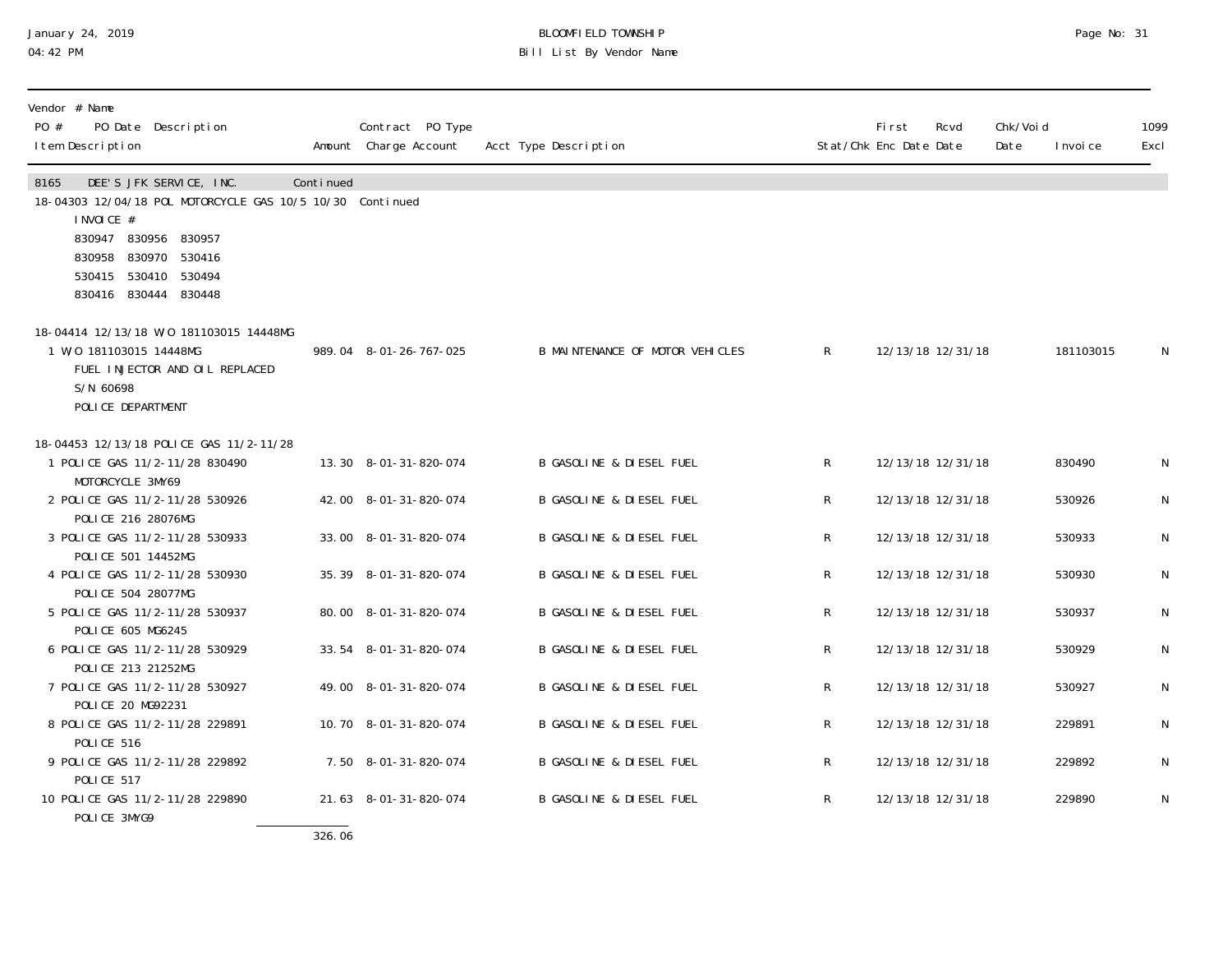# January 24, 2019 BLOOMFIELD TOWNSHIP Page No: 32 Bill List By Vendor Name

| Vendor # Name<br>PO #<br>PO Date Description<br>I tem Description                                                                         |           | Contract PO Type<br>Amount Charge Account | Acct Type Description            |              | First<br>Stat/Chk Enc Date Date | Rcvd              | Chk/Voi d<br>Date | I nvoi ce | 1099<br>Excl |
|-------------------------------------------------------------------------------------------------------------------------------------------|-----------|-------------------------------------------|----------------------------------|--------------|---------------------------------|-------------------|-------------------|-----------|--------------|
| DEE'S JFK SERVICE, INC.<br>8165                                                                                                           | Continued |                                           |                                  |              |                                 |                   |                   |           |              |
| 18-04529 12/17/18 W/0 181112014 A41FMM<br>1 W/O 181112014 A41FMM<br>A/C SYSTEM REPAIRED<br>POLICE DI RECTORS VEHICLE<br>S/N 79324         |           | 958.90 8-01-26-767-025                    | B MAINTENANCE OF MOTOR VEHICLES  | $\mathsf{R}$ |                                 | 12/17/18 12/31/18 |                   | 18112014  | $\mathsf{N}$ |
| 18-04665 12/28/18 POLICE VEHICLE REPAIRS<br>1 181129002<br>CHECK ENGINE LIGHT/ SENSOR REPAIRS<br>STATE INSPECTION<br>S/N101136<br>MG99521 |           | 709.24 8-01-26-767-025                    | B MAINTENANCE OF MOTOR VEHICLES  | $\mathsf{R}$ |                                 | 12/28/18 12/31/18 |                   | 181129002 | $\mathsf N$  |
| 2 181130015<br>WIRES UNDER CARPET SHORTING OUT<br>POLICE A77EZA<br>S/N83552                                                               |           | 80.00 8-01-26-767-025                     | B MAINTENANCE OF MOTOR VEHICLES  | $\mathsf{R}$ |                                 | 12/28/18 12/31/18 |                   | 181130015 | N            |
| 3 181130001<br>REMOVAL OF REAR SEAT FOR RADIO INSTALL<br>S/N138239<br>MG82711                                                             |           | 70.00 8-01-26-767-025                     | B MAINTENANCE OF MOTOR VEHICLES  | $\mathsf{R}$ |                                 | 12/28/18 12/31/18 |                   | 181130001 | $\mathsf{N}$ |
| 4 181114009<br>WATERSEAL<br>S/N104438<br>MG85137                                                                                          |           | 197.00 8-01-26-767-025                    | B MAINTENANCE OF MOTOR VEHICLES  | $\mathsf{R}$ |                                 | 12/28/18 12/31/18 |                   | 181114009 | N            |
|                                                                                                                                           | 1,056.24  |                                           |                                  |              |                                 |                   |                   |           |              |
| Vendor Total:                                                                                                                             | 4,014.13  |                                           |                                  |              |                                 |                   |                   |           |              |
| DEER CARCASS REMOVAL SERVICES<br>7835                                                                                                     |           |                                           |                                  |              |                                 |                   |                   |           |              |
| 18-04435 12/13/18 REMOVAL ID27 SWEEPING DPW YARD<br>1 INV 6951 REMOVAL ID27 DPW YARD<br>MCCPC#49 CAT A                                    |           | 1,672.00 8-01-32-827-127                  | B GARB. &TRASH REMOVAL-CONTRACT. | $\mathsf{R}$ |                                 | 12/13/18 12/31/18 |                   | 6951      | N            |
| TI CKETS 5943 5965<br>2 INV 6954 REMOVAL ID27 DPW YARD<br>INV 6954                                                                        |           | 783.20 8-01-32-827-127                    | B GARB. &TRASH REMOVAL-CONTRACT. | $\mathsf R$  |                                 | 12/13/18 12/31/18 |                   | 6954      | N            |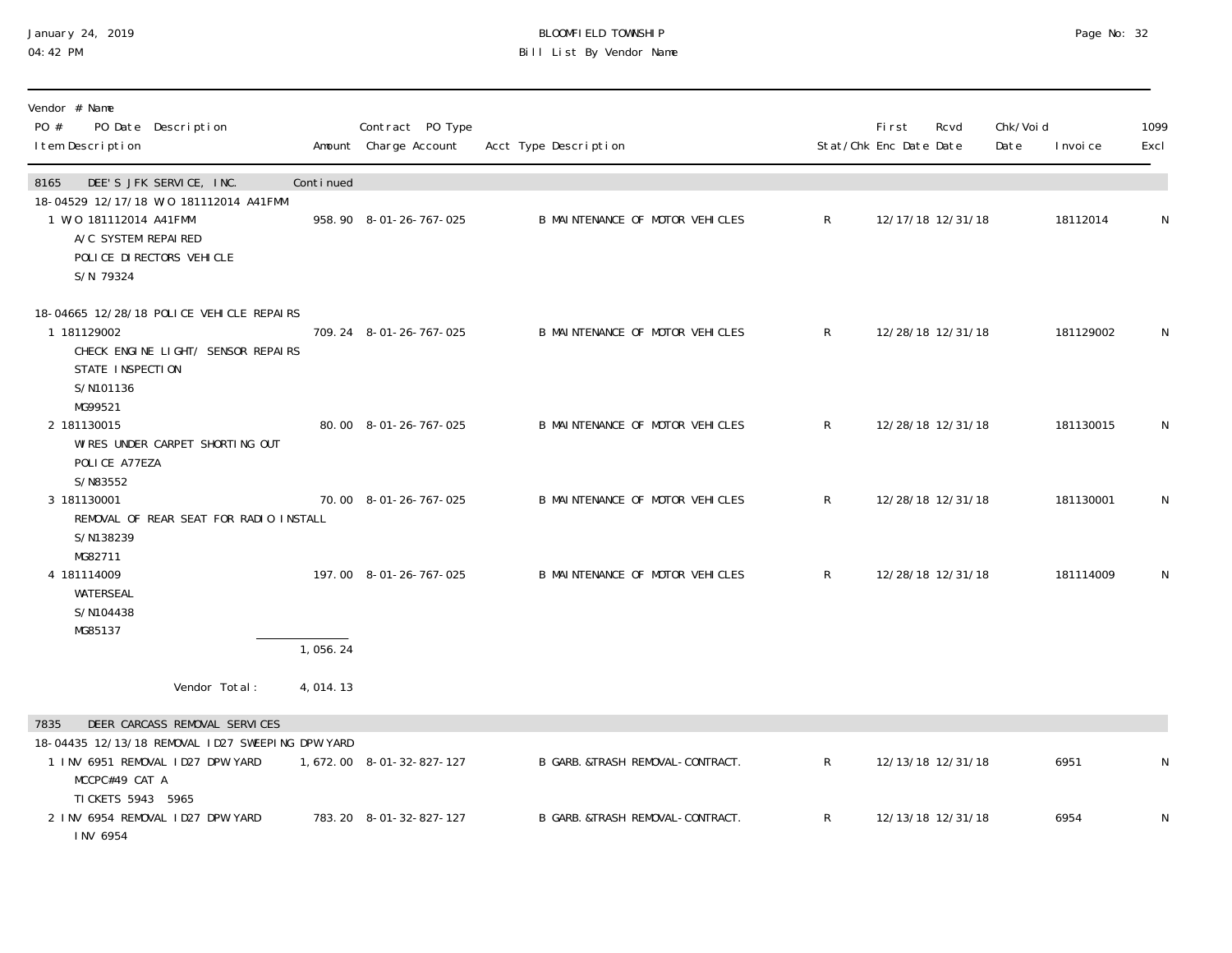### January 24, 2019 BLOOMFIELD TOWNSHIP Page No: 33 04:42 PM Bill List By Vendor Name

| Vendor # Name<br>PO #<br>PO Date Description<br>I tem Description                                                                    |            | Contract PO Type<br>Amount Charge Account | Acct Type Description                       |              | First<br>Stat/Chk Enc Date Date | Rcvd | Chk/Voi d<br>Date | I nvoi ce | 1099<br>Excl |
|--------------------------------------------------------------------------------------------------------------------------------------|------------|-------------------------------------------|---------------------------------------------|--------------|---------------------------------|------|-------------------|-----------|--------------|
| DEER CARCASS REMOVAL SERVICES Continued<br>7835<br>18-04435 12/13/18 REMOVAL ID27 SWEEPING DPW YARD Continued<br><b>TI CKET 5963</b> |            |                                           |                                             |              |                                 |      |                   |           |              |
|                                                                                                                                      | 2,455.20   |                                           |                                             |              |                                 |      |                   |           |              |
| Vendor Total:                                                                                                                        | 2, 455. 20 |                                           |                                             |              |                                 |      |                   |           |              |
| DEL SARDO & MONTANARI, LLC<br>7895                                                                                                   |            |                                           |                                             |              |                                 |      |                   |           |              |
| 18-04733 12/28/18 FULL YEAR OF PUBLIC DEFENDER                                                                                       |            |                                           |                                             |              |                                 |      |                   |           |              |
| 1 FULL YEAR OF PUBLIC DEFENDER                                                                                                       |            | 7, 200. 00 8-01-33-857-028                | <b>B CONSULTANT &amp; PROFESSIONAL SERV</b> | $\mathsf{R}$ | 12/28/18 12/31/18               |      |                   | 2018      | N            |
| Vendor Total:                                                                                                                        | 7,200.00   |                                           |                                             |              |                                 |      |                   |           |              |
| DELSEA TERMITE & PEST CONTROL<br>8221                                                                                                |            |                                           |                                             |              |                                 |      |                   |           |              |
| 18-04751 12/28/18 MONTHLY PEST CONTROL                                                                                               |            |                                           |                                             |              |                                 |      |                   |           |              |
| 1 MONTHLY PEST CONTROL<br>ORDER#161891                                                                                               |            | 59.00 D-03-20-853-028                     | B CONSULTANT & PROFESSIONAL SERV            | $\mathsf{R}$ | 12/28/18 12/31/18               |      |                   | 161891    | N            |
| DOS 12/24/18                                                                                                                         |            |                                           |                                             |              |                                 |      |                   |           |              |
| Vendor Total:                                                                                                                        | 59.00      |                                           |                                             |              |                                 |      |                   |           |              |
| DI AMOND ROCK SPRING WATER<br>8579                                                                                                   |            |                                           |                                             |              |                                 |      |                   |           |              |
| 18-04753 12/28/18 WATER FOR CIVIC CENTER                                                                                             |            |                                           |                                             |              |                                 |      |                   |           |              |
| 1 WATER FOR CIVIC CENTER<br>INV# 849856                                                                                              |            | 27.50 R-14-20-854-030                     | <b>B MATERIALS &amp; SUPPLIES</b>           | $\mathsf{R}$ | 12/28/18 12/31/18               |      |                   | 849856    | N            |
| Vendor Total:                                                                                                                        | 27.50      |                                           |                                             |              |                                 |      |                   |           |              |
| DI ANAOO5 DI ANA AVILES                                                                                                              |            |                                           |                                             |              |                                 |      |                   |           |              |
| 18-04662 12/28/18 NJLOM Travel Reimbursement                                                                                         |            |                                           |                                             |              |                                 |      |                   |           |              |
| 1 NJLOM travel reimbursment                                                                                                          |            | 257.51 8-01-20-703-042                    | <b>B EDUCATION &amp; TRANING</b>            | $\mathsf{R}$ | 12/28/18 12/31/18               |      |                   |           | N            |
| Vendor Total:                                                                                                                        | 257.51     |                                           |                                             |              |                                 |      |                   |           |              |
| DIVISION OF LOCAL GOVERNMENT<br>8377                                                                                                 |            |                                           |                                             |              |                                 |      |                   |           |              |
| 18-04508 12/13/18 LICENSE RENEWAL-TAX COLLECTOR                                                                                      |            |                                           |                                             |              |                                 |      |                   |           |              |
| 1 LICENSE RENEWAL-TAX COLLECTOR                                                                                                      |            | 50.00 8-01-20-708-028                     | B CONSULTANT & PROFESSIONAL SERV            | R            | 12/13/18 12/28/18               |      |                   |           |              |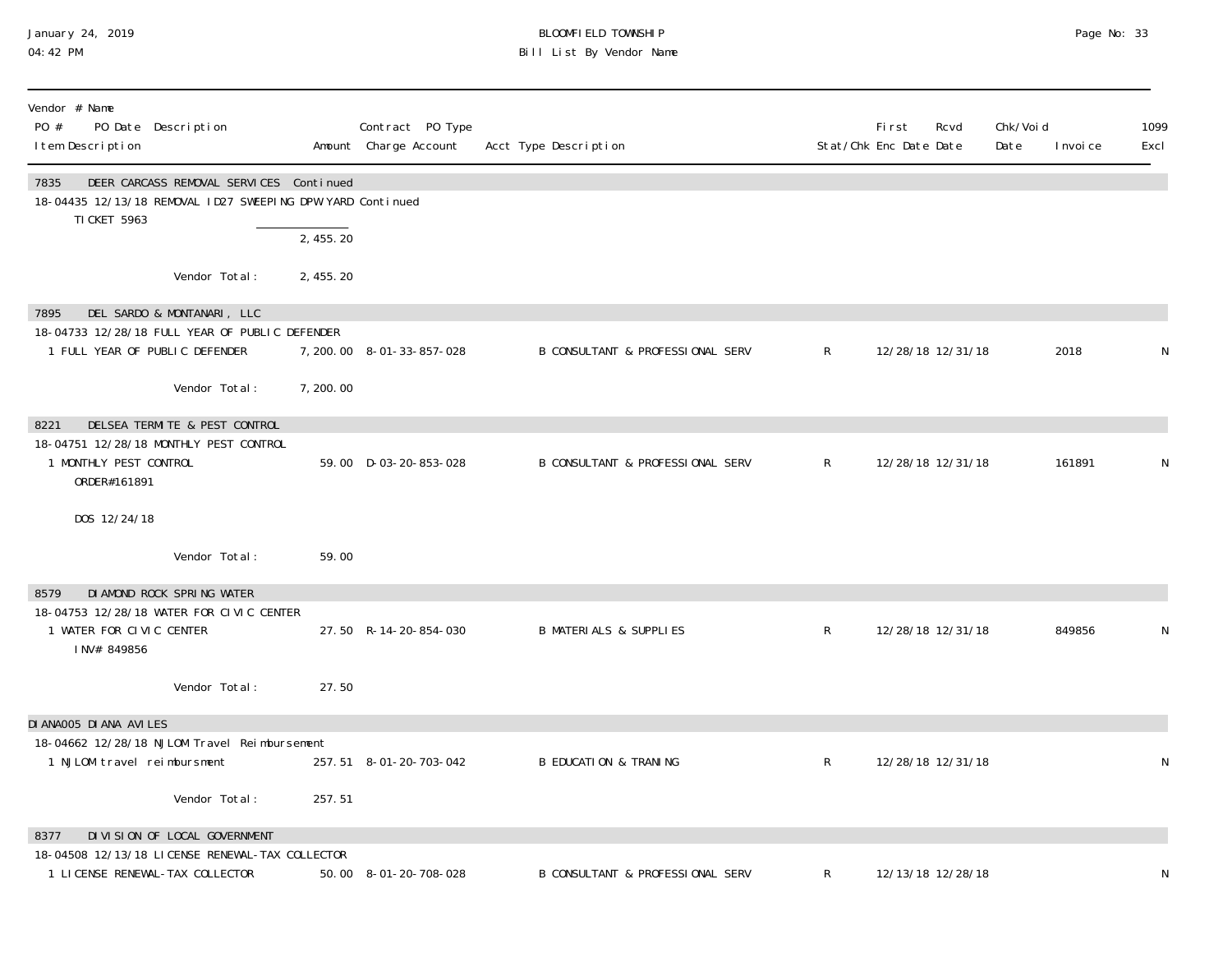### January 24, 2019 BLOOMFIELD TOWNSHIP Page No: 34 04:42 PM Bill List By Vendor Name

| Vendor # Name<br>PO # | I tem Description                                              | PO Date Description                                                                                                                                                                             |           | Contract PO Type<br>Amount Charge Account | Acct Type Description            |              | <b>First</b><br>Stat/Chk Enc Date Date | Rcvd              | Chk/Voi d<br>Date | I nvoi ce | 1099<br>Excl |
|-----------------------|----------------------------------------------------------------|-------------------------------------------------------------------------------------------------------------------------------------------------------------------------------------------------|-----------|-------------------------------------------|----------------------------------|--------------|----------------------------------------|-------------------|-------------------|-----------|--------------|
| 8377                  |                                                                | DIVISION OF LOCAL GOVERNMENT<br>18-04508 12/13/18 LICENSE RENEWAL-TAX COLLECTOR Continued<br>LICENSE RENEWAL FOR CINDY PROCHILO, TAX<br>COLLECTOR, LICENSE NO. T-1500<br>RENEWAL DATE JULY 2019 | Continued |                                           |                                  |              |                                        |                   |                   |           |              |
|                       |                                                                | RETURN CHECK TO CINDY OR MAIL OUT WITH 2<br>PAGE ATTACHED FORM PLEASE.                                                                                                                          |           |                                           |                                  |              |                                        |                   |                   |           |              |
|                       |                                                                | Vendor Total:                                                                                                                                                                                   | 50.00     |                                           |                                  |              |                                        |                   |                   |           |              |
|                       |                                                                | DOCUMOO5 DOCUMENT SOLUTIONS LLC                                                                                                                                                                 |           |                                           |                                  |              |                                        |                   |                   |           |              |
|                       |                                                                | 18-03246 09/07/18 WATER COOLER - RENTAL<br>5 MODEL 3`1 WATER COOLER RENTAL                                                                                                                      |           | B<br>256.00 8-01-25-752-156               | <b>B FIRE AUXILIARY</b>          | $\mathsf{R}$ |                                        | 09/07/18 12/31/18 |                   | 373005    |              |
|                       | PAYMENT #4                                                     |                                                                                                                                                                                                 |           |                                           |                                  |              |                                        |                   |                   |           |              |
|                       | DELIVERY INCLUDED<br>YEARLY CHECKUPS<br>MAI NTENANCE I NCLUDED | UNLIMITED FILTER CHANGES<br>UNLIMITED PURIFIED WATER                                                                                                                                            |           |                                           |                                  |              |                                        |                   |                   |           |              |
|                       | 12/17/18 - 1/16/19                                             |                                                                                                                                                                                                 |           |                                           |                                  |              |                                        |                   |                   |           |              |
|                       |                                                                | Vendor Total:                                                                                                                                                                                   | 256.00    |                                           |                                  |              |                                        |                   |                   |           |              |
| 1034                  |                                                                | DR. MARYANN ALESSIO                                                                                                                                                                             |           |                                           |                                  |              |                                        |                   |                   |           |              |
|                       |                                                                | 18-04295 12/04/18 NURSING-CHILDRENS CLINIC-10/18<br>1 NURSI NG-CHI LDRENS CLI NI C-10/18<br>CHI LDREN'S HEALTH CLINIC                                                                           |           | 450.00 8-01-27-785-028                    | B CONSULTANT & PROFESSIONAL SERV | $\mathsf{R}$ |                                        | 12/04/18 12/28/18 |                   |           |              |
|                       | OCTOBER 03, 2018<br>\$150.00                                   |                                                                                                                                                                                                 |           |                                           |                                  |              |                                        |                   |                   |           |              |
|                       | OCTOBER 10, 2018<br>\$150.00                                   |                                                                                                                                                                                                 |           |                                           |                                  |              |                                        |                   |                   |           |              |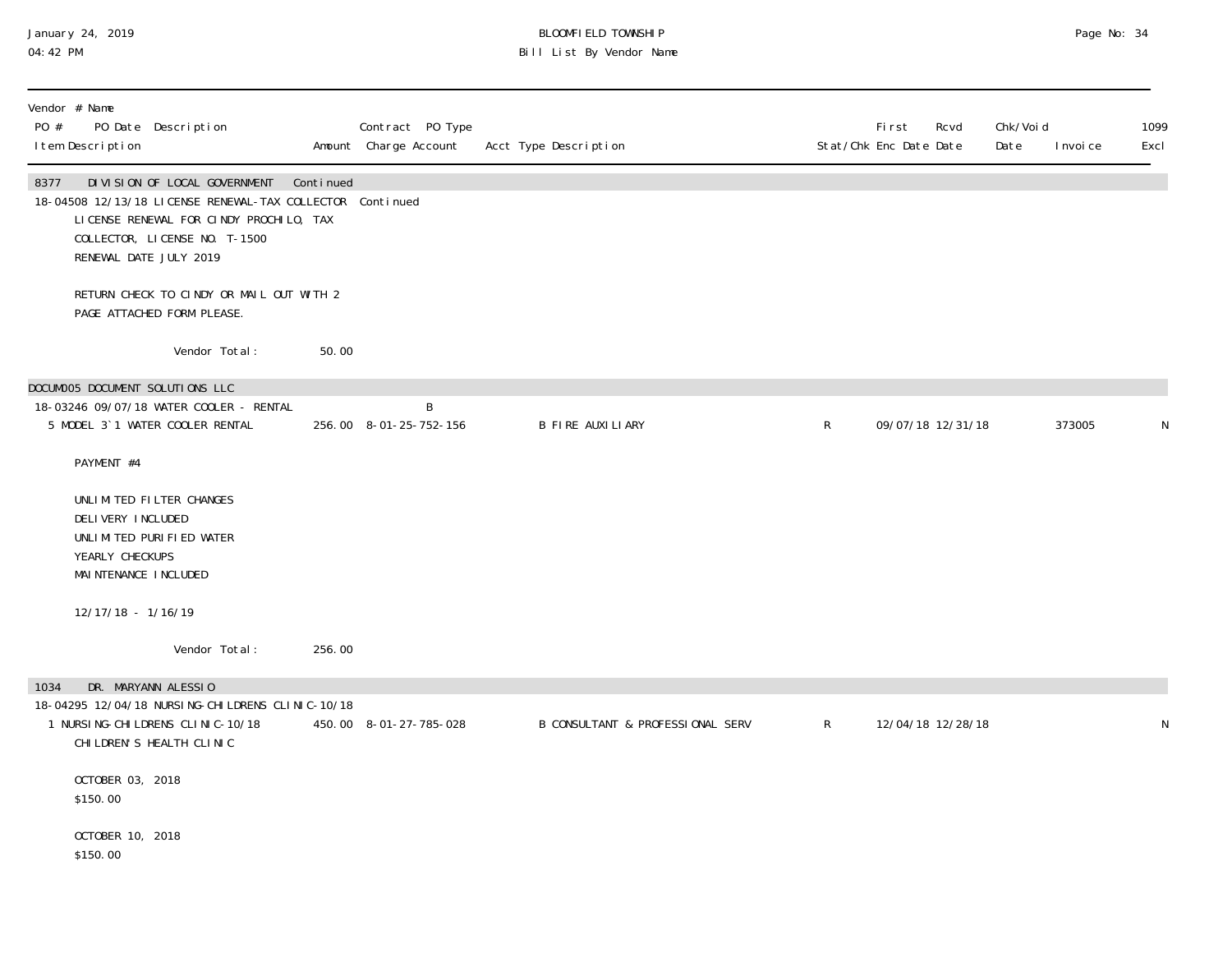### January 24, 2019 BLOOMFIELD TOWNSHIP Page No: 35 04:42 PM Bill List By Vendor Name

| Vendor # Name<br>PO #<br>PO Date Description<br>I tem Description                                                         |           | Contract PO Type<br>Amount Charge Account | Acct Type Description            | Stat/Chk Enc Date Date | First | Rcvd              | Chk/Void<br>Date | I nvoi ce | 1099<br>Excl |
|---------------------------------------------------------------------------------------------------------------------------|-----------|-------------------------------------------|----------------------------------|------------------------|-------|-------------------|------------------|-----------|--------------|
| DR. MARYANN ALESSIO<br>1034<br>18-04295 12/04/18 NURSING-CHILDRENS CLINIC-10/18 Continued<br>OCTOBER 24, 2018<br>\$150.00 | Continued |                                           |                                  |                        |       |                   |                  |           |              |
| TOTAL=\$450.00                                                                                                            |           |                                           |                                  |                        |       |                   |                  |           |              |
| 18-04297 12/04/18 NURSING-CHILDRENS CLINIC<br>1 NURSI NG-SCHOOL PHYSICIAN 10/18<br>SCHOOL PHYSICIAN                       |           | 450.00 8-01-27-785-028                    | B CONSULTANT & PROFESSIONAL SERV | $\mathsf{R}$           |       | 12/04/18 12/28/18 |                  |           | N            |
| ST THOMAS THE APOSTLE SCHOOL                                                                                              |           |                                           |                                  |                        |       |                   |                  |           |              |
| OCTOBER 2018<br>\$200.00                                                                                                  |           |                                           |                                  |                        |       |                   |                  |           |              |
| 18-04305 12/04/18 NURSING-SCHOOL PHYSICIAN-11/18<br>1 NURSI NG-SCHOOL PHYSICI AN-11/18<br>SCHOOL PHYSICIAN                |           | 200.00 8-01-27-785-028                    | B CONSULTANT & PROFESSIONAL SERV | $\mathsf{R}$           |       | 12/04/18 12/28/18 |                  |           | N            |
| ST THOMAS THE APOSTLE SCHOOL                                                                                              |           |                                           |                                  |                        |       |                   |                  |           |              |
| NOVEMBER 2018<br>\$200.00                                                                                                 |           |                                           |                                  |                        |       |                   |                  |           |              |
| 18-04306 12/04/18 NURSING-CHILDRENS CLINIC-11/18<br>1 NURSI NG-CHI LDRENS CLI NI C-11/18<br>CHI LDREN'S HEALTH CLINIC     |           | 300.00 8-01-27-785-028                    | B CONSULTANT & PROFESSIONAL SERV | $\mathsf{R}$           |       | 12/04/18 12/28/18 |                  |           | N            |
| NOVEMBER 07, 2018<br>\$150.00                                                                                             |           |                                           |                                  |                        |       |                   |                  |           |              |
| NOVEMBER 14, 2018<br>\$150.00                                                                                             |           |                                           |                                  |                        |       |                   |                  |           |              |
| TOTAL=\$300.00                                                                                                            |           |                                           |                                  |                        |       |                   |                  |           |              |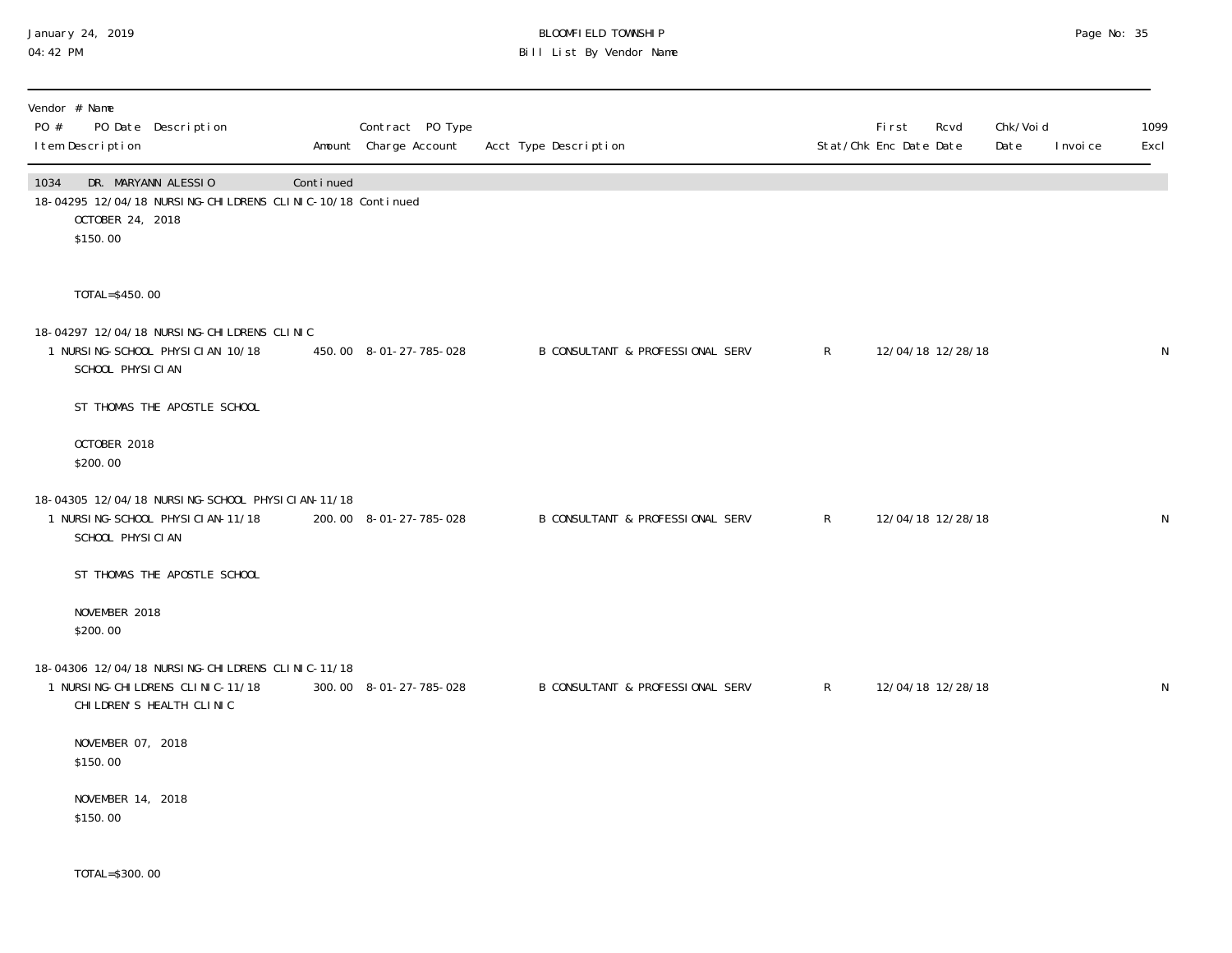#### January 24, 2019 BLOOMFIELD TOWNSHIP Page No: 36 04:42 PM Bill List By Vendor Name

| Vendor # Name<br>PO #<br>PO Date Description<br>I tem Description                                                                                                                                                                                                        |           | Contract PO Type<br>Amount Charge Account | Acct Type Description                       |                | First<br>Stat/Chk Enc Date Date | Rcvd | Chk/Void<br>Date<br>I nvoi ce | 1099<br>Excl |
|--------------------------------------------------------------------------------------------------------------------------------------------------------------------------------------------------------------------------------------------------------------------------|-----------|-------------------------------------------|---------------------------------------------|----------------|---------------------------------|------|-------------------------------|--------------|
| DR. MARYANN ALESSIO<br>1034<br>18-04468 12/13/18 NURSING-SCHOOL PHYSICIAN-12/18<br>1 NURSI NG-SCHOOL PHYSICIAN-12/18<br>SCHOOL PHYSICIAN                                                                                                                                 | Continued | 200.00 8-01-27-785-028                    | B CONSULTANT & PROFESSIONAL SERV            | $\mathsf{R}^-$ | 12/13/18 12/31/18               |      |                               | ${\sf N}$    |
| ST THOMAS THE APOSTLE SCHOOL                                                                                                                                                                                                                                             |           |                                           |                                             |                |                                 |      |                               |              |
| DECEMBER 2018<br>\$200.00                                                                                                                                                                                                                                                |           |                                           |                                             |                |                                 |      |                               |              |
| 18-04469 12/13/18 NURSING-CHILDRENS CLINIC 12/18<br>1 NURSING-CHILDRENS CLINIC 12/18<br>CHI LDREN'S HEALTH CLINIC                                                                                                                                                        |           | 150.00 8-01-27-785-028                    | <b>B CONSULTANT &amp; PROFESSIONAL SERV</b> | $\mathsf{R}^-$ | 12/13/18 12/31/18               |      |                               | ${\sf N}$    |
| DECEMBER 05, 2018<br>\$150.00                                                                                                                                                                                                                                            |           |                                           |                                             |                |                                 |      |                               |              |
| Vendor Total:                                                                                                                                                                                                                                                            | 1,750.00  |                                           |                                             |                |                                 |      |                               |              |
| E. C. R. B<br>10370                                                                                                                                                                                                                                                      |           |                                           |                                             |                |                                 |      |                               |              |
| 18-02896 08/14/18 TOWING SERVICES<br>$\mathbf{1}$<br>I NVOI CE<br>174587 174619 174620<br>174639 174640 174742<br>174814 174853 174896<br>174929 174587 175017<br>175028 175035 175049<br>175050 175052 175054<br>175087 175111 175117<br>175123 175146 175153<br>175207 |           | 1, 469.50 8-01-26-767-025                 | B MAINTENANCE OF MOTOR VEHICLES             | $R_{\perp}$    | 08/14/18 12/31/18               |      |                               | N            |
| 18-04500 12/13/18 TOWING AND ROAD SERVICE<br>1 TOWING AND ROAD SERVICE<br>LITE DUTY TOW<br>I NVOI CES<br>176276 176090 175959                                                                                                                                            |           | 945.00 8-05-26-511-025                    | <b>B MAINTENANCE OF VEHICLES</b>            | R              | 12/13/18 12/31/18               |      |                               | N            |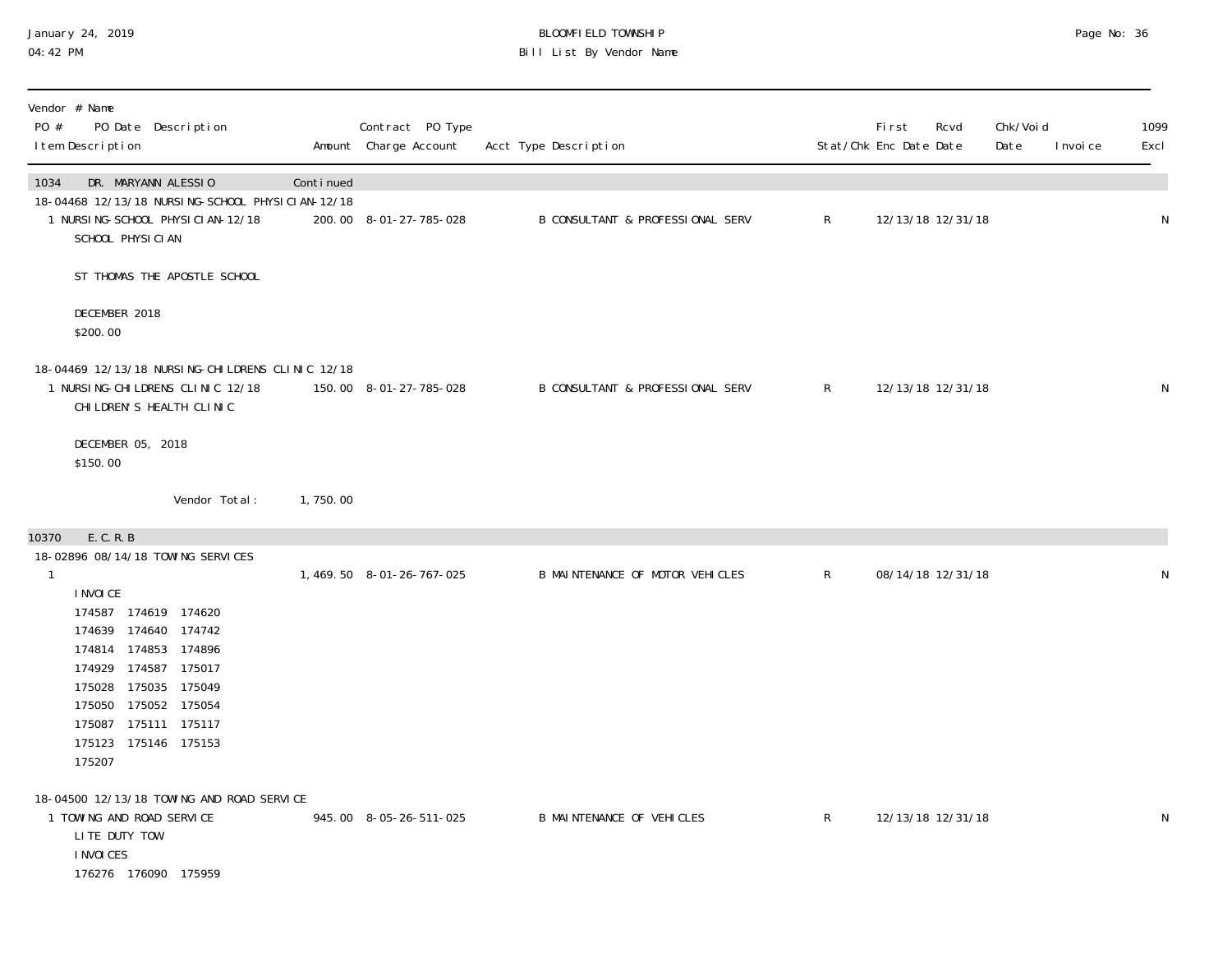## January 24, 2019 BLOOMFIELD TOWNSHIP Page No: 37 Bill List By Vendor Name

| Vendor # Name<br>PO #<br>PO Date Description<br>I tem Description                                                                                                                                                                                                                                                            |           | Contract PO Type<br>Amount Charge Account | Acct Type Description            |              | <b>First</b><br>Stat/Chk Enc Date Date | Rcvd              | Chk/Void<br>Date | I nvoi ce | 1099<br>Excl |
|------------------------------------------------------------------------------------------------------------------------------------------------------------------------------------------------------------------------------------------------------------------------------------------------------------------------------|-----------|-------------------------------------------|----------------------------------|--------------|----------------------------------------|-------------------|------------------|-----------|--------------|
| 10370<br>E. C. R. B                                                                                                                                                                                                                                                                                                          | Continued |                                           |                                  |              |                                        |                   |                  |           |              |
| 18-04500 12/13/18 TOWING AND ROAD SERVICE<br>175961 176026 176027<br>176091 175153 175087<br>175052 175035 175017<br>174929 174987 174896<br>174639 174587 174619<br>2 TOWING AND ROAD SERVICE<br>ROAD SERVICE<br>I NVOI CES<br>176188 176198 176092<br>176152 176153 175338<br>175117 175123 175111<br>175054 176277 175028 |           | Continued<br>688.00 8-05-26-511-025       | <b>B MAINTENANCE OF VEHICLES</b> | R            |                                        | 12/13/18 12/31/18 |                  |           | $\mathsf N$  |
| 174742 174814 174853<br>174620<br>3 TOWING AND ROAD SERVICE<br>MEDIUM DUTY TOW                                                                                                                                                                                                                                               |           | 315.00 8-05-26-511-025                    | <b>B MAINTENANCE OF VEHICLES</b> | $\mathsf{R}$ |                                        | 12/13/18 12/31/18 |                  |           | N            |
| I NVOI CES<br>176275 175146 174640<br>4 TOWING AND ROAD SERVICE<br>LITE DUTY TOW AND MILEAGE 13                                                                                                                                                                                                                              |           | 117.50 8-05-26-511-025                    | <b>B MAINTENANCE OF VEHICLES</b> | $\mathsf{R}$ |                                        | 12/13/18 12/31/18 |                  |           | ${\sf N}$    |
| INV 175207<br>5 TOWING AND ROAD SERVICE<br>LITE DUTY TOW AND MILEAGE 4                                                                                                                                                                                                                                                       |           | 72.50 8-05-26-511-025                     | <b>B MAINTENANCE OF VEHICLES</b> | R            |                                        | 12/13/18 12/31/18 |                  |           | $\mathsf N$  |
| I NVOI CE 175049<br>6 TOWING AND ROAD SERVICE<br>HEAVY DUTY TOW AND MILEAGE 9<br>I NVOI CE 176273                                                                                                                                                                                                                            |           | 250.00 8-05-26-511-025                    | <b>B MAINTENANCE OF VEHICLES</b> | $\mathsf{R}$ |                                        | 12/13/18 12/31/18 |                  |           | ${\sf N}$    |
| 7 TOWING AND ROAD SERVICE<br>ROAD SERVICE AND GAS                                                                                                                                                                                                                                                                            |           | 48.00 8-05-26-511-025                     | <b>B MAINTENANCE OF VEHICLES</b> | R            |                                        | 12/13/18 12/31/18 |                  |           | ${\sf N}$    |
| <b>INVOICE 176179</b><br>8 TOWING AND ROAD SERVICE<br><b>ROLLEROVER</b>                                                                                                                                                                                                                                                      |           | 105.00 8-05-26-511-025                    | <b>B MAINTENANCE OF VEHICLES</b> | R            |                                        | 12/13/18 12/31/18 |                  |           | ${\sf N}$    |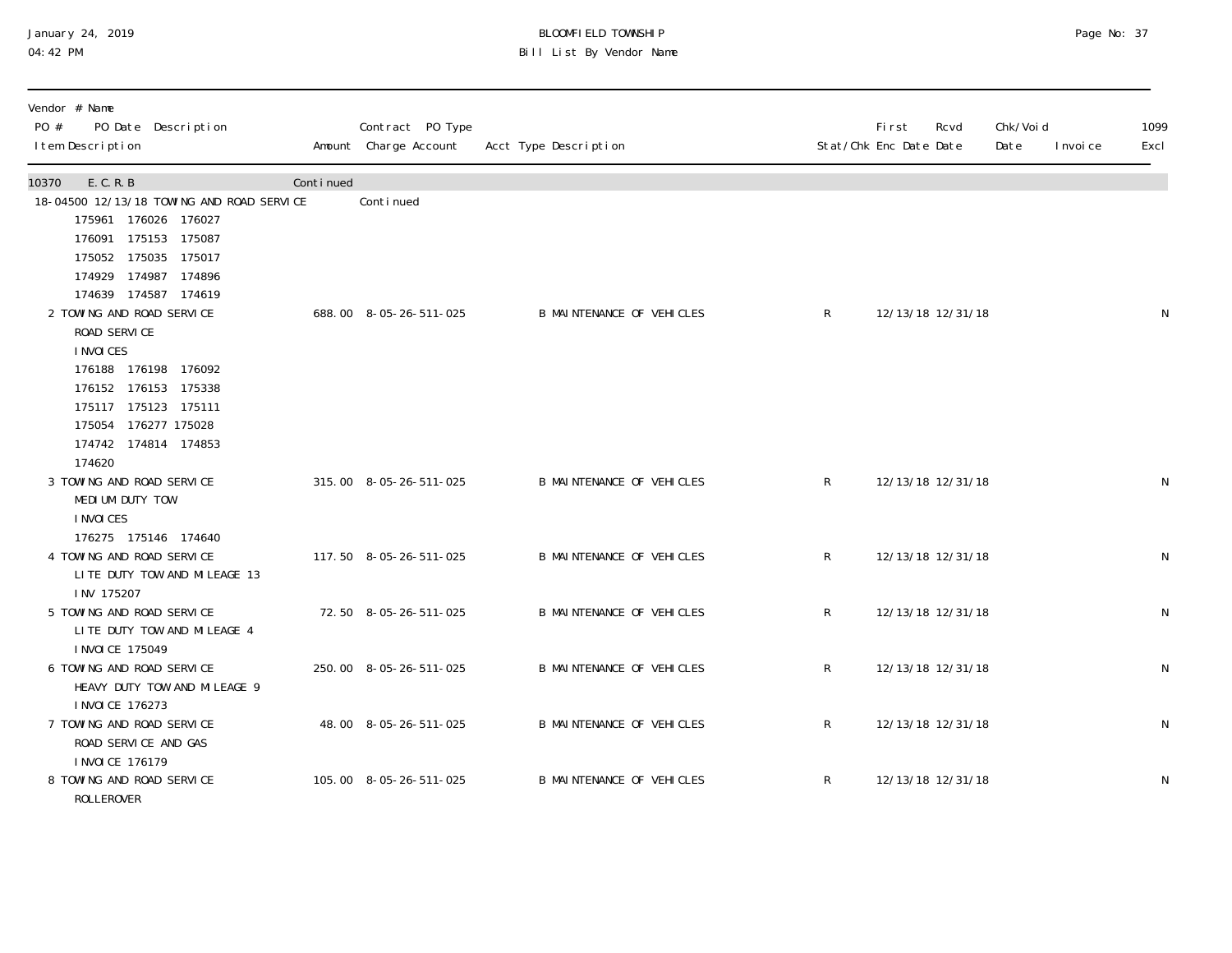#### January 24, 2019 BLOOMFIELD TOWNSHIP Page No: 38 04:42 PM Bill List By Vendor Name

| Vendor # Name<br>PO #<br>PO Date Description<br>I tem Description                                                                           |            | Contract PO Type<br>Amount Charge Account | Acct Type Description                |              | <b>First</b><br>Stat/Chk Enc Date Date | Rcvd              | Chk/Voi d<br>Date | I nvoi ce | 1099<br>Excl |
|---------------------------------------------------------------------------------------------------------------------------------------------|------------|-------------------------------------------|--------------------------------------|--------------|----------------------------------------|-------------------|-------------------|-----------|--------------|
| E. C. R. B<br>10370<br>18-04500 12/13/18 TOWING AND ROAD SERVICE<br>I NVOI CE 175050                                                        | Continued  | Conti nued                                |                                      |              |                                        |                   |                   |           |              |
|                                                                                                                                             | 2,541.00   |                                           |                                      |              |                                        |                   |                   |           |              |
| Vendor Total:                                                                                                                               | 4,010.50   |                                           |                                      |              |                                        |                   |                   |           |              |
| 10357<br>EAGLE EQUIPMENT, INC.<br>18-04272 12/04/18 TOW OF TRUCK<br>1 I NVOI CE 1817624<br>2 - 1 X 10FT LEADER HOSE                         |            | 230.20 8-05-26-511-026                    | B MAINTENANCE OF OTHER EQUIPMENT     | R            |                                        | 12/04/18 12/28/18 |                   | 1817624   | N            |
| 18-04286 12/04/18 SEWER PARTS<br>1 INVOICE 1816651<br>FOR SEWER MAIN CLEANING DEALER ITEMS FOR<br>VEHICLE #901 VAC-CON                      |            | 3, 230, 00 8-01-26-773-031                | <b>B CHEMICALS</b>                   | $\mathsf{R}$ |                                        | 12/04/18 12/31/18 |                   | 1816651   | N            |
| 1" BULLDOG NOZZLE<br>2 I NVOI CE 1816651<br>1" BULLDOG NOZZLE W/ 6" SKID                                                                    |            | 3, 230.00 8-01-26-773-031                 | <b>B CHEMICALS</b>                   | R            |                                        | 12/04/18 12/31/18 |                   | 1816651   | N            |
| 3 I NVOI CE 1816651                                                                                                                         |            | 584.00 8-01-26-773-031                    | <b>B CHEMICALS</b>                   | R            |                                        | 12/04/18 12/31/18 |                   | 1816651   | $\mathsf N$  |
| 1" ROTODRI LL NOZZLE                                                                                                                        | 7,044.00   |                                           |                                      |              |                                        |                   |                   |           |              |
| Vendor Total:                                                                                                                               | 7, 274. 20 |                                           |                                      |              |                                        |                   |                   |           |              |
| EASTCOO5 EAST COAST LANDSCAPE                                                                                                               |            |                                           |                                      |              |                                        |                   |                   |           |              |
| 18-04332 12/04/18 TREES<br>1 INVOICE: 3810<br>INSTALLATION OF 2 (16') TALL PICEA<br>PUNGENS "FAT ALBERT"<br>TOWN HALL<br>CDBG ELIGIBLE AREA |            | 13,500.00 B-19-16-433-028                 | B CONSULTANT & PROFESSIONAL SERVICES | $\mathsf{R}$ |                                        | 12/04/18 12/31/18 |                   | 3810      | N            |
| Vendor Total:                                                                                                                               | 13,500.00  |                                           |                                      |              |                                        |                   |                   |           |              |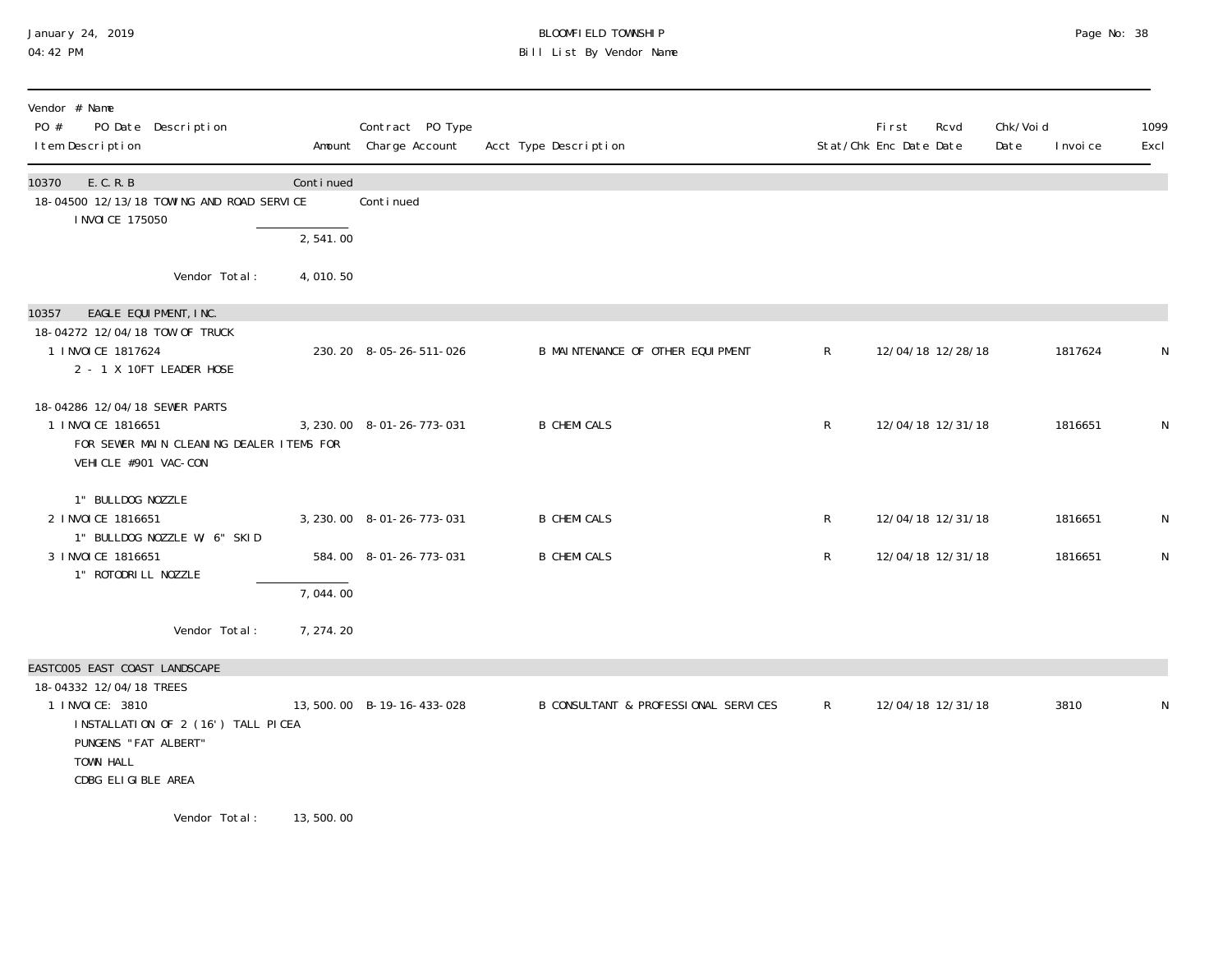#### January 24, 2019 BLOOMFIELD TOWNSHIP Page No: 39 04:42 PM Bill List By Vendor Name

| Vendor # Name<br>PO #<br>PO Date Description<br>I tem Description                                                                                                                                                                |          | Contract PO Type<br>Amount Charge Account | Acct Type Description                   |                | <b>First</b><br>Rcvd<br>Stat/Chk Enc Date Date | Chk/Voi d<br>Date | I nvoi ce | 1099<br>Excl |
|----------------------------------------------------------------------------------------------------------------------------------------------------------------------------------------------------------------------------------|----------|-------------------------------------------|-----------------------------------------|----------------|------------------------------------------------|-------------------|-----------|--------------|
| 10367<br>EDGE BUSINESS ALLIANZ, LLC<br>18-04757 12/28/18 ACCTG SERVICES BPA: NOV 2018<br>1 ACCTG SERVICES BPA: NOV 2018<br>INV #: EBA1372                                                                                        |          | 3,800.00 8-07-20-512-029                  | B ACCOUNTING BOOKKEEPING PROF. SERVICES | $\mathsf{R}^-$ | 12/28/18 12/31/18                              |                   | EBA1372   | N            |
| Vendor Total:                                                                                                                                                                                                                    | 3,800.00 |                                           |                                         |                |                                                |                   |           |              |
| EMPLOOO5 EMPLOYERS ASSOCIATION OF NJ<br>18-04673 12/28/18 WEBINAR - DUVA<br>1 WEBINAR - DUVA<br>WEBINAR - HOW TO HANDLE ISSUES<br>SURROUNDING PREGNANCY - OCTOBER 18, 2018<br>Vendor Total:                                      | 55.00    | 55.00 8-01-20-701-042                     | <b>B EDUCATION &amp; TRAINING</b>       | $\mathsf{R}$   | 12/28/18 12/31/18                              |                   |           | N            |
| 11590<br>EMR POWER SYSTEMS, LLC<br>18-03904 10/29/18 GENERATOR REPAIR MUNICIPAL BLD<br>1 GENERATOR REPAIR MUNICIPAL BLD                                                                                                          |          | 368.69 8-01-26-772-024                    | B CLEAN. &MAIN. OF BLDG'S & FACIL.      | $\mathsf{R}$   | 10/29/18 12/28/18                              |                   | 65694     | N            |
| I NVOI CE #65694<br>EMERGENCY GENERATOR REPAIR IN THE<br>MUNICIPAL BUILDING                                                                                                                                                      |          |                                           |                                         |                |                                                |                   |           |              |
| Vendor Total:                                                                                                                                                                                                                    | 368.69   |                                           |                                         |                |                                                |                   |           |              |
| ENTEROO5 ENTERPRISE BANK NJ<br>18-04491 12/13/18 REF. WATER 0/P 3616700-0<br>1 REF. WATER 0/P 3616700-0<br>REFUND OF DUPLICATE WATER PAYMENT ON<br>3616700-0 BY OWNER AND BY LANDLORD.<br>REFUND OWNER.<br>RETURN CHECK TO CINDY |          | 606.27 8-05-20-206-000                    | <b>B WATER RENT OVERPAYMENTS</b>        | R              | 12/13/18 12/28/18                              |                   |           | N            |
| Vendor Total:                                                                                                                                                                                                                    | 606.27   |                                           |                                         |                |                                                |                   |           |              |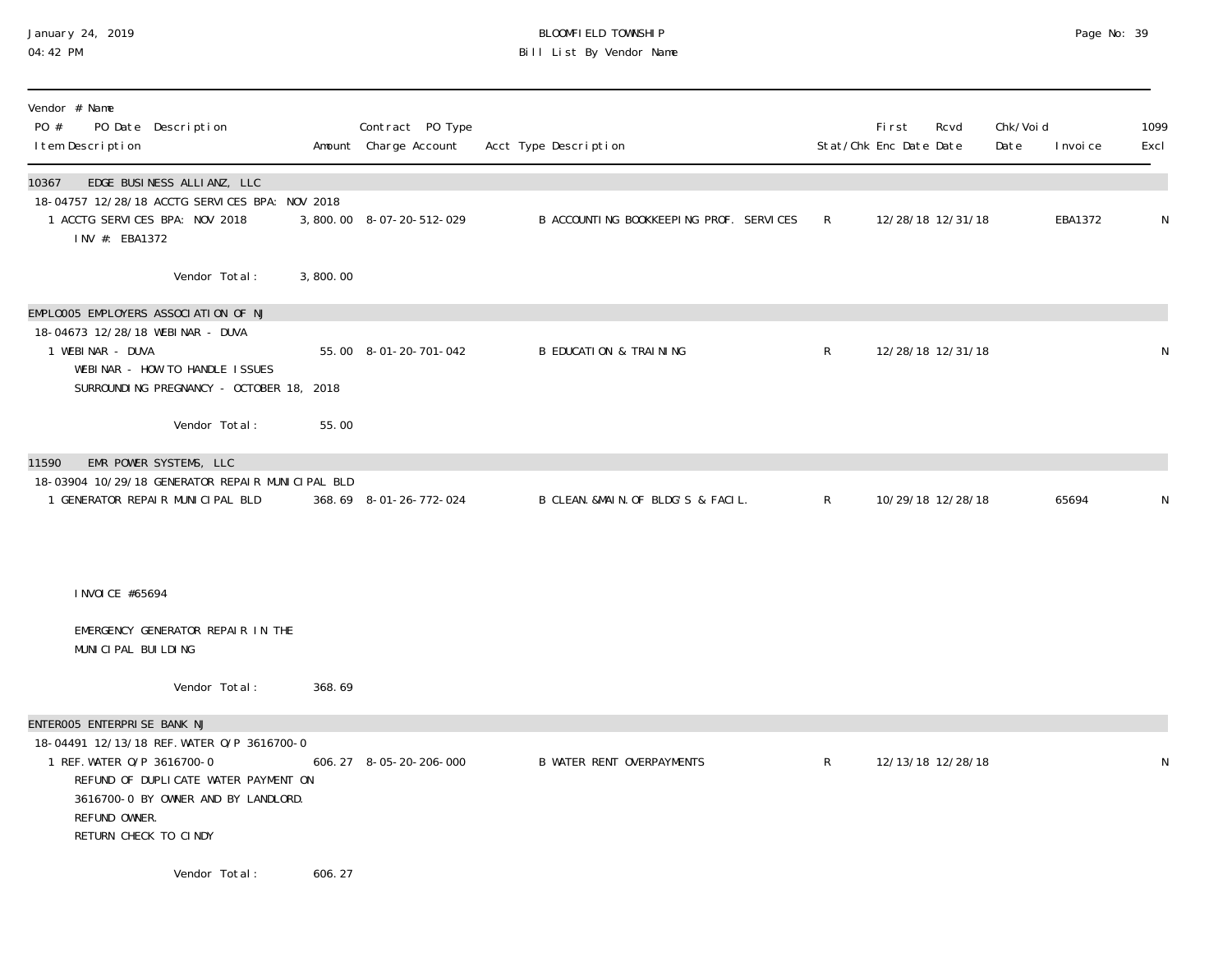# January 24, 2019 BLOOMFIELD TOWNSHIP Page No: 40 Bill List By Vendor Name

| Vendor # Name<br>PO #<br>PO Date Description<br>I tem Description                                        |                                     | Contract PO Type<br>Amount Charge Account      | Acct Type Description                                      |                  | <b>First</b><br>Stat/Chk Enc Date Date | Rcvd                                   | Chk/Voi d<br>Date | I nvoi ce          | 1099<br>Excl   |
|----------------------------------------------------------------------------------------------------------|-------------------------------------|------------------------------------------------|------------------------------------------------------------|------------------|----------------------------------------|----------------------------------------|-------------------|--------------------|----------------|
| EQUI PMENT SALES & SERVICE<br>11625<br>18-04736 12/28/18 BULB ASSEMBLY FOR ENGINE 1                      |                                     |                                                |                                                            |                  |                                        |                                        |                   |                    |                |
| 1 BULB ASSEMBLY FOR ENGINE 1<br>2 SHIPPING                                                               |                                     | 56.00 8-01-25-752-026<br>15.00 8-01-25-752-026 | B MAINT. OF OTHER EQUIPMENT<br>B MAINT. OF OTHER EQUIPMENT | R<br>$\mathsf R$ |                                        | 12/28/18 12/31/18<br>12/28/18 12/31/18 |                   | 8180812<br>8180812 | N<br>${\sf N}$ |
| SPECIAL ORDER - BULB ASSEMBLY<br>FOR ENGINE 1                                                            |                                     |                                                |                                                            |                  |                                        |                                        |                   |                    |                |
|                                                                                                          | 71.00                               |                                                |                                                            |                  |                                        |                                        |                   |                    |                |
| Vendor Total:                                                                                            | 71.00                               |                                                |                                                            |                  |                                        |                                        |                   |                    |                |
| ESCII005 ESCI INC.<br>18-03819 10/18/18 ISO BENCHMARKING STUDY                                           |                                     |                                                |                                                            |                  |                                        |                                        |                   |                    |                |
| 1 I SO BENCHMARKING STUDY                                                                                |                                     | 11, 155. 00  8-01-25-752-028                   | B CONSULTANT & PROFESSIONAL SERVICES                       | $\mathsf{R}$     |                                        | 10/18/18 12/31/18                      |                   | 17-755-17-808 N    |                |
| PHASE 1: DATA COLLECTION, ANALYSIS,<br>AND REPORT PREPARATION.                                           |                                     |                                                |                                                            |                  |                                        |                                        |                   |                    |                |
| CONSULTING FEE<br><b>EXPENSES</b><br>$\Delta \sim 100$<br>LESS IAFC MEMBER DISCOUNT -                    | $-11, 500.00$<br>500.00<br>(845.00) |                                                |                                                            |                  |                                        |                                        |                   |                    |                |
| TOTAL COST NOT TO EXCEED - 11, 155.00                                                                    |                                     |                                                |                                                            |                  |                                        |                                        |                   |                    |                |
| Vendor Total:                                                                                            | 11, 155.00                          |                                                |                                                            |                  |                                        |                                        |                   |                    |                |
| 11791<br>ESSEX COUNTY COLLEGE                                                                            |                                     |                                                |                                                            |                  |                                        |                                        |                   |                    |                |
| 18-03120 08/29/18 training<br>1 training<br>Fire Protection Inspector I class - D.<br>Parsons            |                                     | 681.00 8-01-22-725-042                         | <b>B EDUCATION &amp; TRAINING</b>                          | R                |                                        | 08/29/18 12/31/18                      |                   |                    | N              |
| Vendor Total:                                                                                            | 681.00                              |                                                |                                                            |                  |                                        |                                        |                   |                    |                |
| ESSEX COUNTY MUNICIPAL COURT<br>12201                                                                    |                                     |                                                |                                                            |                  |                                        |                                        |                   |                    |                |
| 18-04743 12/28/18 Court Admin. Association<br>1 Court Admin. Association<br>essex county municipal court |                                     | 375.00 8-01-33-830-044                         | B PROFESSIONAL ASSOCIATION DUES                            | $\mathsf{R}$     |                                        | 12/28/18 12/31/18                      |                   |                    | N              |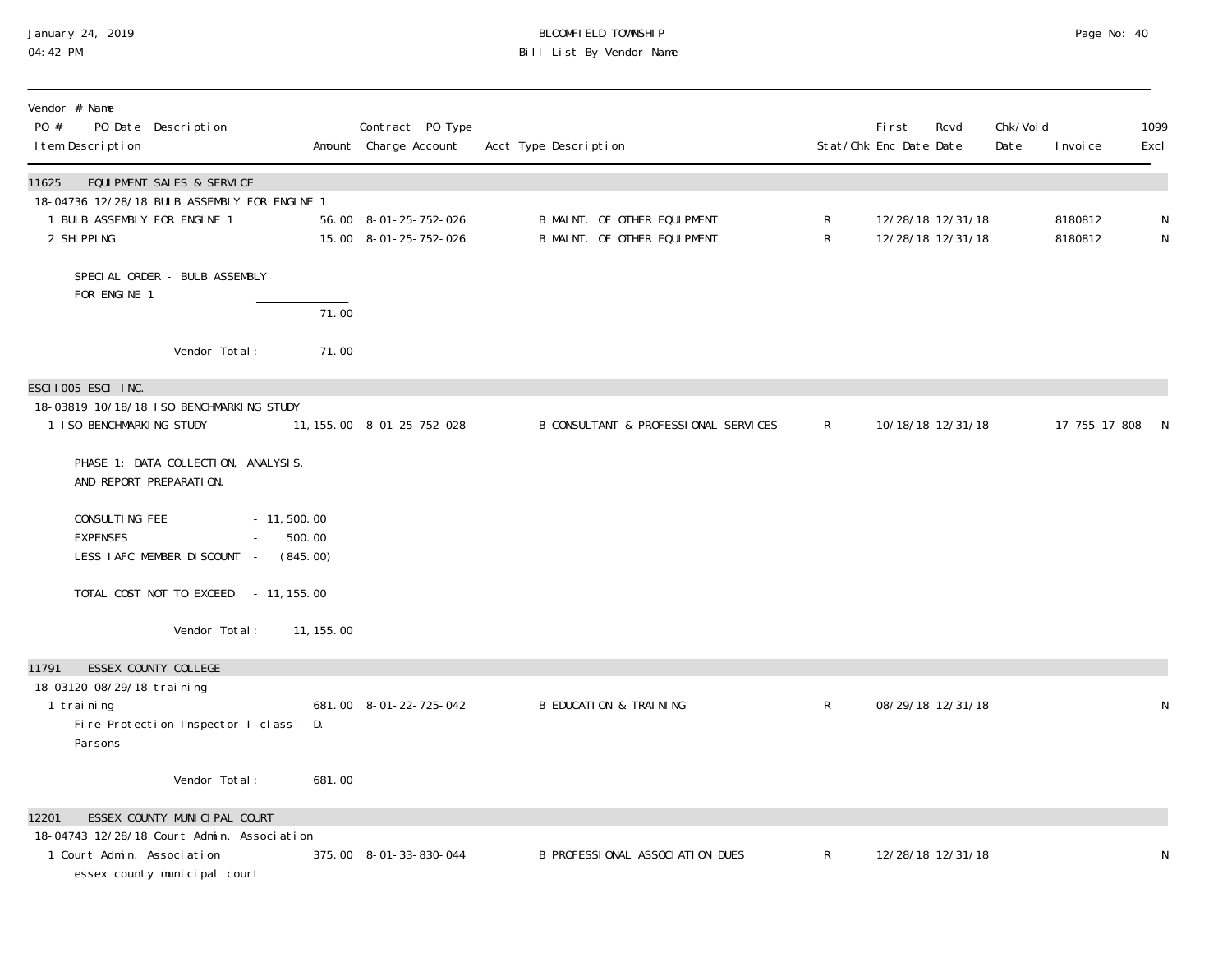## January 24, 2019 BLOOMFIELD TOWNSHIP Page No: 41 04:42 PM Bill List By Vendor Name

| Vendor # Name<br>PO #<br>PO Date Description<br>I tem Description                                                                                                                                                              |            | Contract PO Type<br>Amount Charge Account | Acct Type Description             |              | <b>First</b><br>Rcvd<br>Stat/Chk Enc Date Date | Chk/Voi d<br>Date | 1099<br>Excl<br>I nvoi ce |
|--------------------------------------------------------------------------------------------------------------------------------------------------------------------------------------------------------------------------------|------------|-------------------------------------------|-----------------------------------|--------------|------------------------------------------------|-------------------|---------------------------|
| ESSEX COUNTY MUNICIPAL COURT<br>12201<br>18-04743 12/28/18 Court Admin. Association<br>administrators association                                                                                                              | Continued  | Continued                                 |                                   |              |                                                |                   |                           |
| Cl audi a Santos - \$125.00<br>Ti yanna Barnes- \$125.00<br>Judesca Correa-\$125.00                                                                                                                                            |            |                                           |                                   |              |                                                |                   |                           |
| Vendor Total:                                                                                                                                                                                                                  | 375.00     |                                           |                                   |              |                                                |                   |                           |
| ESSEX COUNTY RECOVERY BUREAU<br>83175                                                                                                                                                                                          |            |                                           |                                   |              |                                                |                   |                           |
| 18-04729 12/28/18 AUCTION VEHICLES<br>1 AUCTI ON VEHICLES<br>2010 HYUNDAI ELANTRA<br>2006 LEXUS GS                                                                                                                             |            | 5, 226. 74 8-01-25-745-051                | <b>B PURCHASE OF VEHICLES</b>     | $\mathsf{R}$ | 12/28/18 12/31/18                              |                   | 176591<br>N               |
| INV#176591                                                                                                                                                                                                                     |            |                                           |                                   |              |                                                |                   |                           |
| 12/10/18                                                                                                                                                                                                                       |            |                                           |                                   |              |                                                |                   |                           |
| Vendor Total:                                                                                                                                                                                                                  | 5, 226. 74 |                                           |                                   |              |                                                |                   |                           |
| 13097<br>FDR HITCHES                                                                                                                                                                                                           |            |                                           |                                   |              |                                                |                   |                           |
| 18-04400 12/13/18 PARTS FOR GRNDS. INVOICE 213591<br>1 INVOICE 213591<br>SPRINGS AND BOLTS FOR DPW GROUNDS<br><b>TRAILER</b>                                                                                                   |            | 81.62 8-01-26-767-034                     | B MOTOR VEHICLE PARTS & ACCESS.   | $\mathsf{R}$ | 12/13/18 12/31/18                              |                   | 213591<br>N               |
| Vendor Total:                                                                                                                                                                                                                  | 81.62      |                                           |                                   |              |                                                |                   |                           |
| FFF ENTERPRISES, INC.<br>13414<br>18-03771 10/12/18 NURSING-FLU VACCINES<br>1 NURSI NG-FLU VACCI NES<br>I NVOI CE NUMBERS- 90365728 & 90365729<br>CUSTOMER NUMBER-FNJ08719<br>BLOOMFIELD HEALTH DEPARTMENT<br>NURSING DIVISION |            | 3, 609. 27 8-01-27-785-030                | <b>B MATERIALS &amp; SUPPLIES</b> | $\mathsf{R}$ | 10/12/18 12/31/18                              |                   | N                         |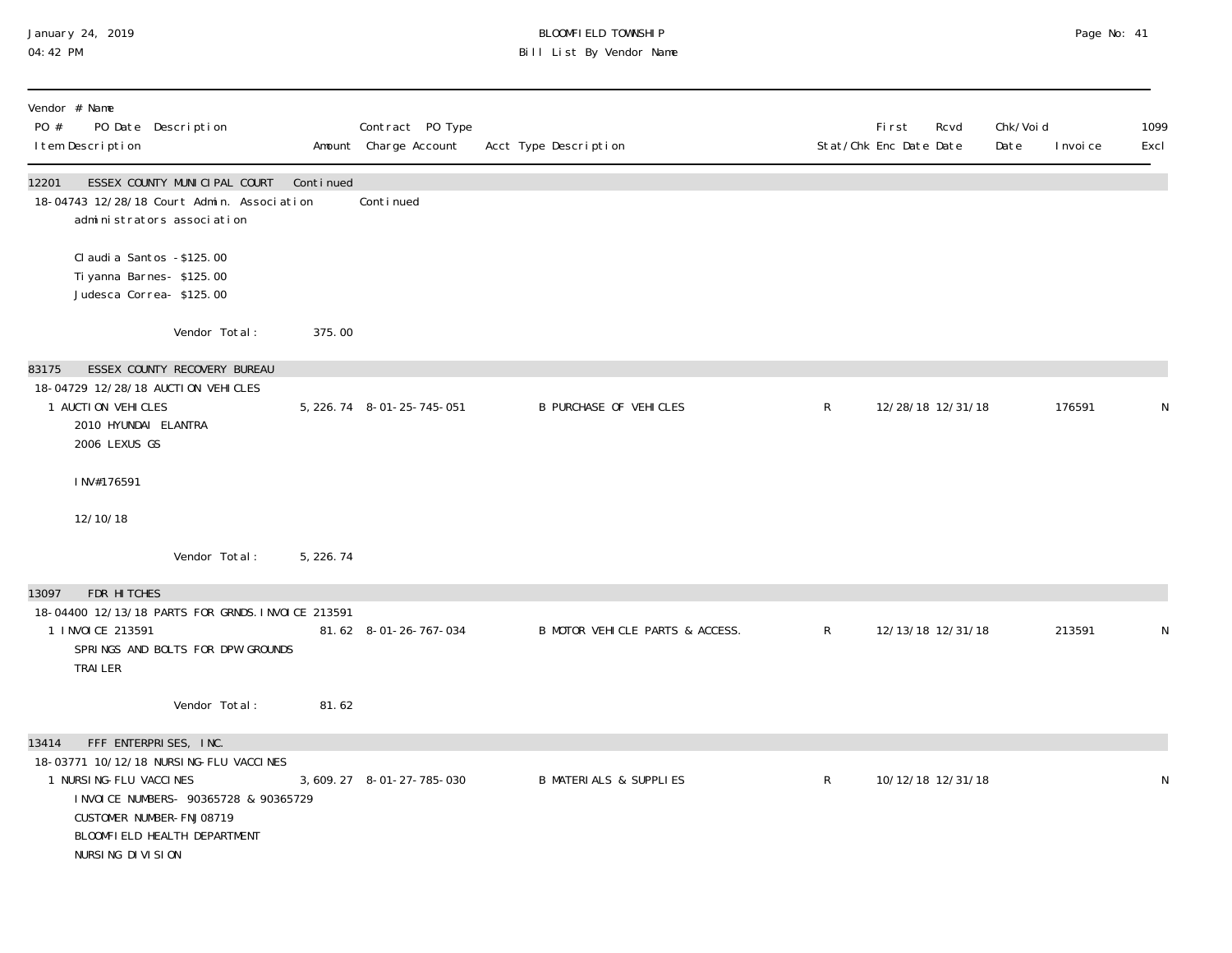## January 24, 2019 BLOOMFIELD TOWNSHIP Page No: 42 04:42 PM Bill List By Vendor Name

| Vendor # Name<br>PO #<br>PO Date Description<br>I tem Description                                                            |           | Contract PO Type<br>Amount Charge Account | Acct Type Description             |              | <b>First</b><br>Rcvd<br>Stat/Chk Enc Date Date | Chk/Voi d<br>Date | I nvoi ce  | 1099<br>Excl |
|------------------------------------------------------------------------------------------------------------------------------|-----------|-------------------------------------------|-----------------------------------|--------------|------------------------------------------------|-------------------|------------|--------------|
| FFF ENTERPRISES, INC.<br>13414<br>18-03771 10/12/18 NURSING-FLU VACCINES<br>20 FLUZONE QUADRI VALENT VACCI NE<br>\$3, 178.01 | Continued | Continued                                 |                                   |              |                                                |                   |            |              |
| EXCI SE TAX<br>\$150.00                                                                                                      |           |                                           |                                   |              |                                                |                   |            |              |
| 5 FLUZONE HIGH DOSE<br>\$2,240.20                                                                                            |           |                                           |                                   |              |                                                |                   |            |              |
| EXCI SE TAX<br>\$37.50                                                                                                       |           |                                           |                                   |              |                                                |                   |            |              |
| TOTAL=\$5, 605. 71<br>RETURN ORDER<br>CREDIT-\$1, 996.44                                                                     |           |                                           |                                   |              |                                                |                   |            |              |
| <b>AMOUNT</b><br>DUE=\$3, 609. 27                                                                                            |           |                                           |                                   |              |                                                |                   |            |              |
| 18-03942 10/30/18 FLU VACCINE<br>1 FLU VACCINE<br>FLU041850 FLUZONE QUADRIVALENT 0.5ML PFS<br>7 BOXES<br>1112.30             |           | 1, 164.80 8-01-27-785-030                 | <b>B MATERIALS &amp; SUPPLIES</b> | $\mathsf{R}$ | 10/30/18 12/31/18                              |                   | 90386222   | N            |
| EXCISE TAX 52.50                                                                                                             |           |                                           |                                   |              |                                                |                   |            |              |
| FFF DI SCOUNT 70.21                                                                                                          |           |                                           |                                   |              |                                                |                   |            |              |
| Vendor Total:                                                                                                                | 4,774.07  |                                           |                                   |              |                                                |                   |            |              |
| FIRE & SAFETY SERVICES, LTD<br>13792<br>18-04534 12/17/18 E2-REPLACE DAMAGED LIGHT BAR<br>1 PARTS<br>CUSTOMER #: B100700-0   |           | 510.57 8-05-26-511-025                    | <b>B MAINTENANCE OF VEHICLES</b>  | $\mathsf{R}$ | 12/17/18 12/31/18                              |                   | SI 18-2531 | N            |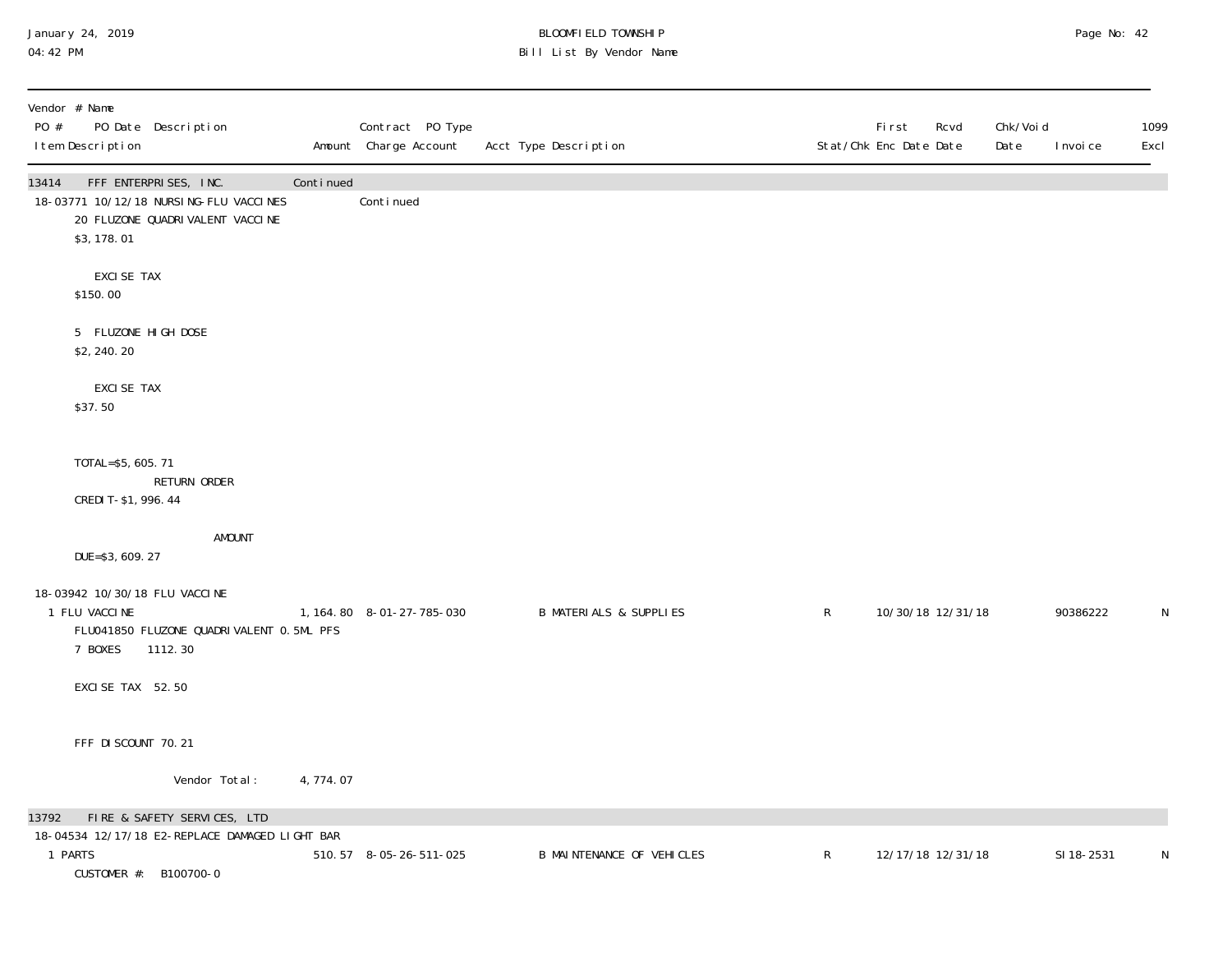## January 24, 2019 BLOOMFIELD TOWNSHIP Page No: 43 04:42 PM Bill List By Vendor Name

| Vendor # Name<br>PO #<br>PO Date Description<br>I tem Description                                                                                                              |             | Contract PO Type<br>Amount Charge Account | Acct Type Description                        |              | <b>First</b><br>Stat/Chk Enc Date Date | Rcvd | Chk/Void<br>Date | I nvoi ce     | 1099<br>Excl |
|--------------------------------------------------------------------------------------------------------------------------------------------------------------------------------|-------------|-------------------------------------------|----------------------------------------------|--------------|----------------------------------------|------|------------------|---------------|--------------|
| 13792<br>FIRE & SAFETY SERVICES, LTD<br>18-04534 12/17/18 E2-REPLACE DAMAGED LIGHT BAR<br>ENGINE #2 VIN: A016 S/N: 28531<br>LIGHT BAR MOUNTS REPAIR<br>ORDER #: SW018-2185     | Continued   | Continued                                 |                                              |              |                                        |      |                  |               |              |
| Vendor Total:                                                                                                                                                                  | 510.57      |                                           |                                              |              |                                        |      |                  |               |              |
| FIX N FUEL<br>13950                                                                                                                                                            |             |                                           |                                              |              |                                        |      |                  |               |              |
| 18-04531 12/17/18 POLICE VEHICLE REPAIRS<br>1 POLICE VEHICLE REPAIRS<br>INV 31132<br>2003 CHEV TAHOE<br>MG62456<br>UNIT #39<br>S/N 97120<br>A/C COMPRESSION BLOCKS INSTALLED   |             | 233.40 8-01-26-767-025                    | B MAINTENANCE OF MOTOR VEHICLES              | $\mathsf{R}$ | 12/17/18 12/31/18                      |      |                  | 31132         | N            |
| 18-04532 12/17/18 INV 31148 POLICE VEH REPAIR<br>1 INV 31148 POLICE VEH REPAIR<br>POLICE 14449MG<br>S/N EGC60700<br>TIRE RODS AND ELECTRONIC STEERING GEAR<br><b>INSTALLED</b> |             | 2, 065. 95 8-05-26-511-025                | B MAINTENANCE OF VEHICLES                    | $\mathsf{R}$ | 12/17/18 12/31/18                      |      |                  | 31148         | N            |
| Vendor Total:                                                                                                                                                                  | 2, 299. 35  |                                           |                                              |              |                                        |      |                  |               |              |
| FLORIO, PERRUCCI, STEINHARDT &<br>14339                                                                                                                                        |             |                                           |                                              |              |                                        |      |                  |               |              |
| 18-04690 12/28/18 PROFESSIONAL SERVICES<br>1 PROFESSIONAL SERVICES<br>STATEMENT NO. 157733<br>ACCOUNT NO. 50548.0019                                                           |             |                                           | B IMPROVEMENTS MUNICIPAL BUILDING & GROUND R |              | 12/28/18 12/31/18                      |      |                  | 157733/156781 | -N           |
| LEGAL WORK RELATED TO COLLINS HOUSE<br><b>RESTORATION</b>                                                                                                                      |             |                                           |                                              |              |                                        |      |                  |               |              |
| Vendor Total:                                                                                                                                                                  | 10, 145. 95 |                                           |                                              |              |                                        |      |                  |               |              |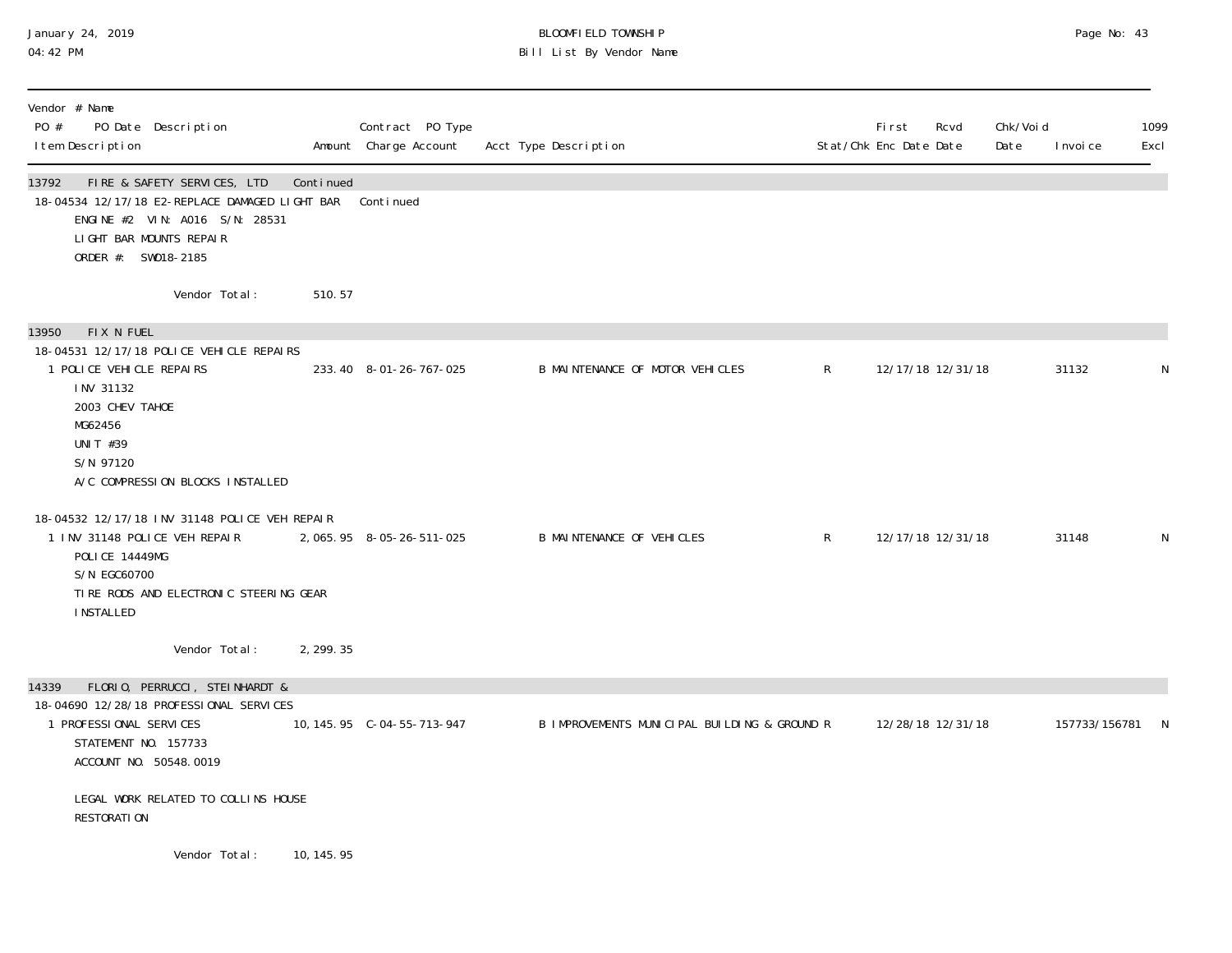### January 24, 2019 BLOOMFIELD TOWNSHIP Page No: 44 04:42 PM Bill List By Vendor Name

| Vendor # Name<br>PO #<br>PO Date Description<br>I tem Description                                                                                                      |             | Contract PO Type<br>Amount Charge Account | Acct Type Description            |                | <b>First</b><br>Stat/Chk Enc Date Date | Rcvd              | Chk/Voi d<br>Date | I nvoi ce    | 1099<br>Excl |
|------------------------------------------------------------------------------------------------------------------------------------------------------------------------|-------------|-------------------------------------------|----------------------------------|----------------|----------------------------------------|-------------------|-------------------|--------------|--------------|
| FOLEY, INCORPORATED<br>14407                                                                                                                                           |             |                                           |                                  |                |                                        |                   |                   |              |              |
| 18-04583 12/20/18 INVOICE: WOIN1156408<br>1 INVOICE: WOIN1156408<br>DPW #505 FRONT END LOADER MG75AY<br>S/N: 12597<br>REPLACE STEERING PISTONS & HOSES                 |             | 11, 033. 82  8-05-26-511-025              | <b>B MAINTENANCE OF VEHICLES</b> | $\mathsf{R}$   |                                        | 12/20/18 12/31/18 |                   | WOI N1156408 | N            |
| Vendor Total:                                                                                                                                                          | 11, 033. 82 |                                           |                                  |                |                                        |                   |                   |              |              |
| FP MAILING SOLUTIONS<br>12816                                                                                                                                          |             |                                           |                                  |                |                                        |                   |                   |              |              |
| 18-04604 12/20/18 POSTBASE 10/04/18 - 01/03/19<br>1 POSTBASE 10/04/18 - 01/03/19<br>INV #: RI 103811559                                                                |             | 86.85 8-07-20-512-022                     | <b>B POSTAGE</b>                 | $\mathsf{R}^-$ |                                        | 12/20/18 12/31/18 |                   | RI 103811559 |              |
| *PLEASE REMIT PAYMENT STUB WHEN MAILING<br>CHECK                                                                                                                       |             |                                           |                                  |                |                                        |                   |                   |              |              |
| Vendor Total:                                                                                                                                                          | 86.85       |                                           |                                  |                |                                        |                   |                   |              |              |
| FRANKOO5 FRANK VISCUSO                                                                                                                                                 |             |                                           |                                  |                |                                        |                   |                   |              |              |
| 18-02825 08/09/18 STEP UP AND LEAD WORKSHOP<br>1 STEP UP AND LEAD WORKSHOP                                                                                             |             | 4,000.00 8-01-25-752-042                  | B EDUCATION AND TRAINING         | $\mathsf{R}$   |                                        | 08/09/18 12/31/18 |                   |              | N            |
| FOR OFFICER DEVELOPMENT                                                                                                                                                |             |                                           |                                  |                |                                        |                   |                   |              |              |
| 4 - WORKSHOPS - 4 HOURS                                                                                                                                                |             |                                           |                                  |                |                                        |                   |                   |              |              |
| Vendor Total:                                                                                                                                                          | 4,000.00    |                                           |                                  |                |                                        |                   |                   |              |              |
| FRANK'S GMC TRUCK CENTER, INC.<br>14702<br>18-04328 12/04/18 INV 257499 TREE TRUCK MG80208<br>1 INV 257499 TREE TRUCK MG80208<br>TOW AND REPAIR OF DISABLED TREE TRUCK |             | 5, 962. 18 8-01-26-767-025                | B MAINTENANCE OF MOTOR VEHICLES  | $\mathsf{R}$   |                                        | 12/04/18 12/28/18 |                   | 257499       | N            |

Vendor Total: 5,962.18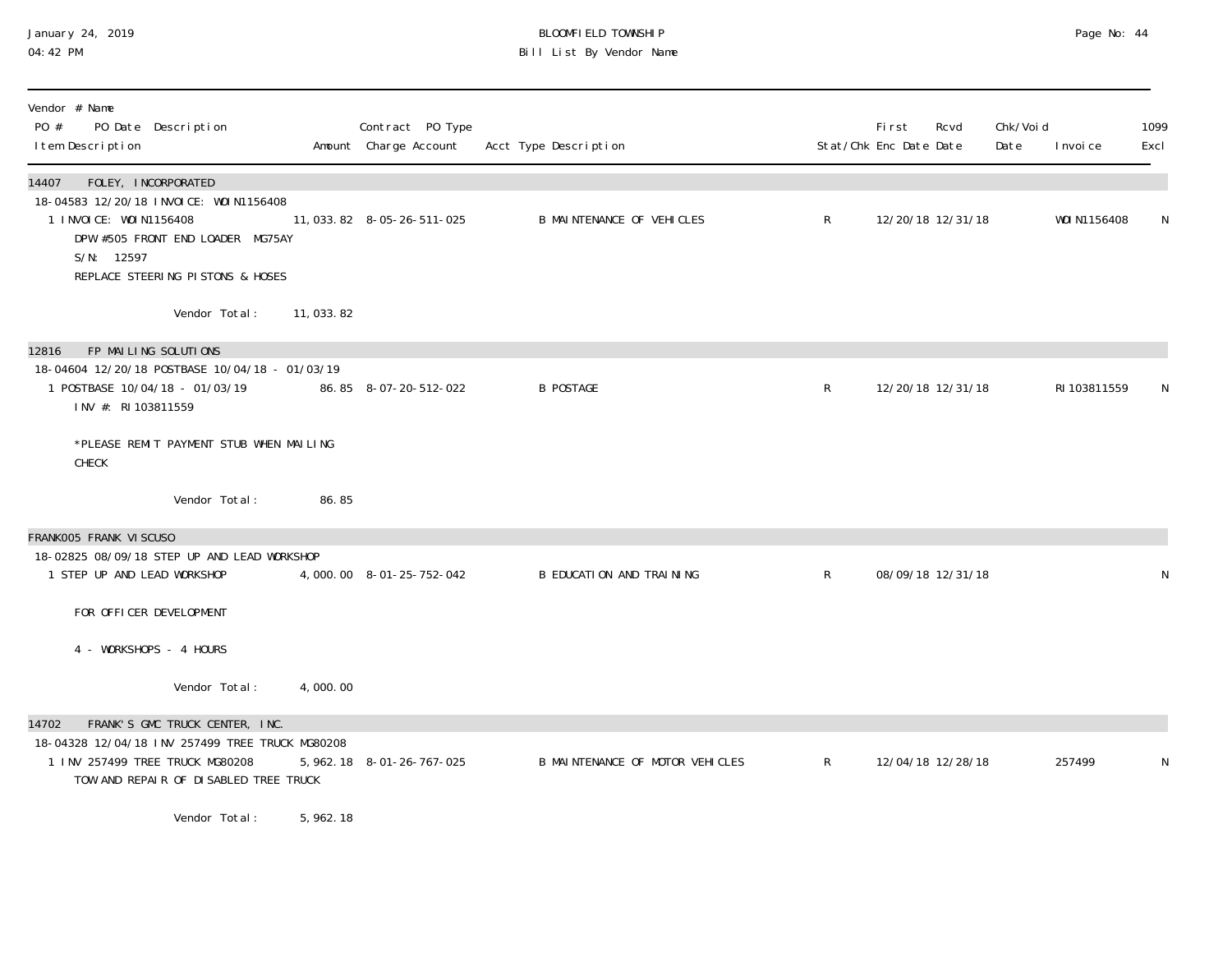## January 24, 2019 BLOOMFIELD TOWNSHIP Page No: 45 04:42 PM Bill List By Vendor Name

| Vendor # Name<br>PO #<br>PO Date Description<br>I tem Description                   |           | Contract PO Type<br>Amount Charge Account | Acct Type Description                        |              | First<br>Stat/Chk Enc Date Date | Rcvd              | Chk/Voi d<br>Date | I nvoi ce | 1099<br>Excl |
|-------------------------------------------------------------------------------------|-----------|-------------------------------------------|----------------------------------------------|--------------|---------------------------------|-------------------|-------------------|-----------|--------------|
| 5622<br>G. BASILE HOME IMPROVEMENTS LLC<br>18-04714 12/28/18 DOOR REPLACEMENT - LEB |           |                                           |                                              |              |                                 |                   |                   |           |              |
| 1 DOOR REPLACEMENT - LEB                                                            |           | 1, 250.00 C-04-55-713-947                 | B IMPROVEMENTS MUNICIPAL BUILDING & GROUND R |              |                                 | 12/28/18 12/31/18 |                   | 553       | N            |
|                                                                                     |           |                                           |                                              |              |                                 |                   |                   |           |              |
| ESTIMATE #553                                                                       |           |                                           |                                              |              |                                 |                   |                   |           |              |
| DOOR REPLACEMENT AND UPGRADE AT LAW<br>ENFORCEMENT BUILDING                         |           |                                           |                                              |              |                                 |                   |                   |           |              |
| Vendor Total:                                                                       | 1, 250.00 |                                           |                                              |              |                                 |                   |                   |           |              |
| GARDEN STATE LABS INC.<br>15610                                                     |           |                                           |                                              |              |                                 |                   |                   |           |              |
| 18-04447 12/13/18 OCTOBER 2018<br>1 OCTOBER 2018<br>I NVOI CE 387237                |           | 6, 200. 00 8-05-26-511-028                | B CONSULTANT & PROFESSIONAL SERV             | $\mathsf{R}$ |                                 | 12/13/18 12/28/18 |                   | 387237    | N            |
| 60 CHLORINE DONE BY GSL & TC18/SPC                                                  |           |                                           |                                              |              |                                 |                   |                   |           |              |
| 74 LEAD DRINKING WATER                                                              |           |                                           |                                              |              |                                 |                   |                   |           |              |
| 4 LEAD & COPPER                                                                     |           |                                           |                                              |              |                                 |                   |                   |           |              |
| Vendor Total:                                                                       | 6, 200.00 |                                           |                                              |              |                                 |                   |                   |           |              |
| GASAWO10 GASAWAY CONSULTING GROUP                                                   |           |                                           |                                              |              |                                 |                   |                   |           |              |
| 18-04632 12/20/18 ONLINE CLASS FOR MEMBERS<br>1 ONLINE CLASS FOR MEMBERS            |           | 2, 999. 00 8-01-25-752-028                | B CONSULTANT & PROFESSIONAL SERVICES         | $\mathsf{R}$ |                                 | 12/20/18 12/31/18 |                   | 1731      | ${\sf N}$    |
| ONLINE ACADEMY SPECIAL<br>CLASS FOR SITUATIONAL AWARENESS                           |           |                                           |                                              |              |                                 |                   |                   |           |              |
| Vendor Total:                                                                       | 2,999.00  |                                           |                                              |              |                                 |                   |                   |           |              |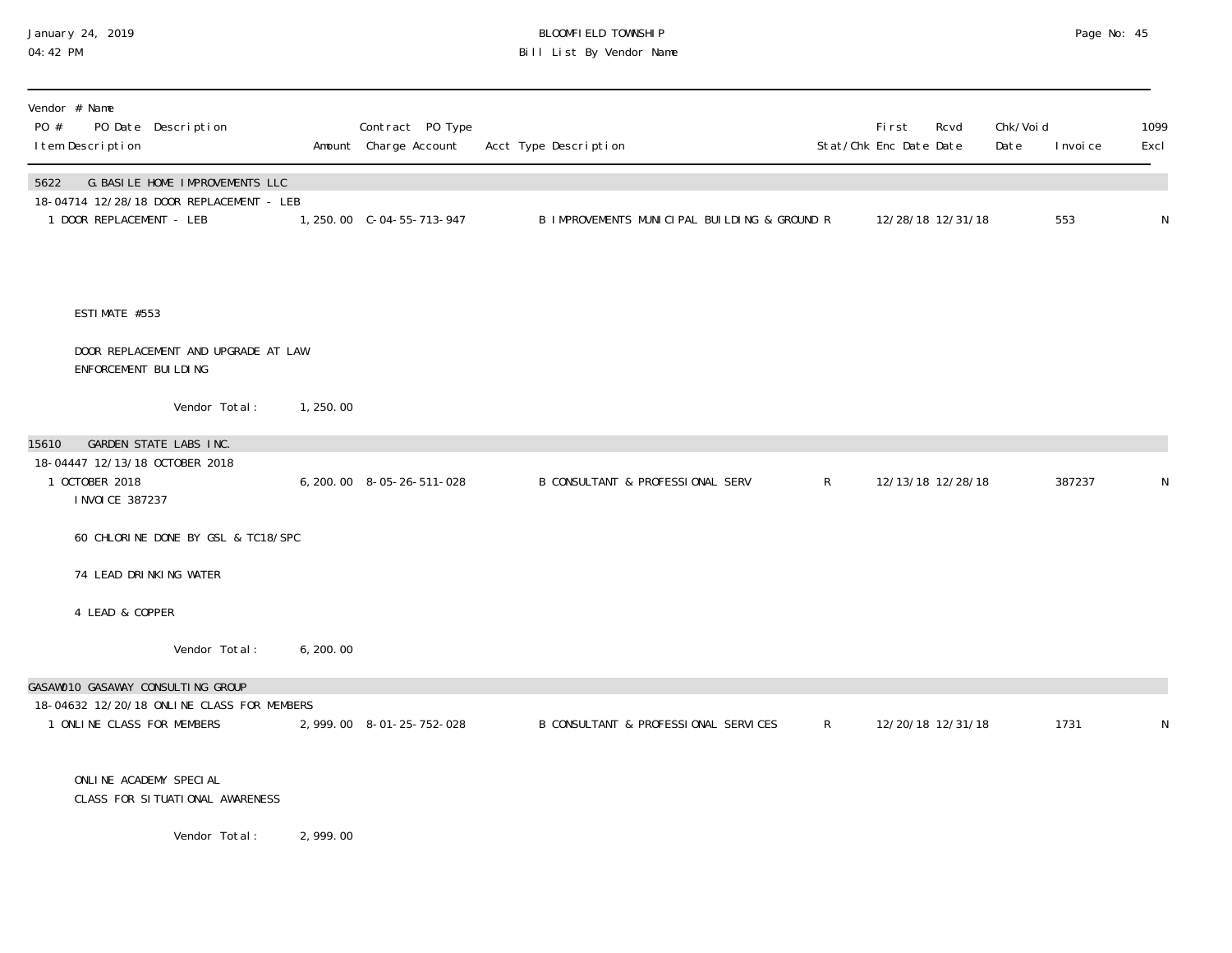## January 24, 2019 BLOOMFIELD TOWNSHIP Page No: 46 04:42 PM Bill List By Vendor Name

| Vendor # Name<br>PO #<br>PO Date Description<br>I tem Description                                                                                                                                                          |          | Contract PO Type<br>Amount Charge Account | Acct Type Description                        |              | <b>First</b><br>Stat/Chk Enc Date Date | Rcvd              | Chk/Voi d<br>Date | I nvoi ce | 1099<br>Excl |
|----------------------------------------------------------------------------------------------------------------------------------------------------------------------------------------------------------------------------|----------|-------------------------------------------|----------------------------------------------|--------------|----------------------------------------|-------------------|-------------------|-----------|--------------|
| GEESE CHASERS NORTH JERSEY LLC<br>15996<br>18-04294 12/04/18 PEST MONTHY SERVICE - GEESE<br>1 PEST MONTHY SERVICE - GEESE<br>GOOSE CONTROL AT BROOKSIDE PARK,<br>MEMORIAL FIELDS, WRIGHTS FIELD, AND<br><b>CLARKS POND</b> |          | 985.83 8-01-27-785-028                    | <b>B CONSULTANT &amp; PROFESSIONAL SERV</b>  | $\mathsf{R}$ |                                        | 12/04/18 12/28/18 |                   | 522637    | N            |
| I NVOI CE #522637<br>18-04446 12/13/18 PEST MONTHLY SERVICE<br>1 PEST MONTHLY SERVICE<br>GOOSE CONTROL AT BROOKSIDE PARK,<br>MEMORIAL FIELD, WRIGHTS FIELD, AND<br><b>CLARK'S POND</b>                                     |          | 985.83 8-01-27-785-028                    | B CONSULTANT & PROFESSIONAL SERV             | $\mathsf{R}$ |                                        | 12/13/18 12/31/18 |                   | 522684    | N            |
| Vendor Total:                                                                                                                                                                                                              | 1,971.66 |                                           |                                              |              |                                        |                   |                   |           |              |
| <b>GENERAL CHEMICAL COMPANY</b><br>15960<br>18-04621 12/20/18 INVOICE 54629 ROOT X<br>1 INVOICE 54629 ROOT X                                                                                                               |          | 863.92 8-05-26-511-030                    | <b>B MATERIALS &amp; SUPPLIES</b>            | $\mathsf{R}$ |                                        | 12/20/18 12/31/18 |                   | 54629     | N            |
| Vendor Total:                                                                                                                                                                                                              | 863.92   |                                           |                                              |              |                                        |                   |                   |           |              |
| GEORGE RICCI<br>44628<br>18-04603 12/20/18 NJLM REIMURSEMENT<br>1 NJLM REIMURSEMENT<br>11/13/18-11/15/18                                                                                                                   |          | 405.94 8-01-25-745-042                    | <b>B EDUCATION &amp; TRAINING</b>            | $\mathsf{R}$ |                                        | 12/20/18 12/31/18 |                   |           | N            |
| HARD ROCK<br>RESV. #434155671740                                                                                                                                                                                           |          |                                           |                                              |              |                                        |                   |                   |           |              |
| Vendor Total:                                                                                                                                                                                                              | 405.94   |                                           |                                              |              |                                        |                   |                   |           |              |
| GKAAROO5 GK+A ARCHITECTS, PC<br>18-04141 11/20/18 ARCHITECTURAL SERVICES                                                                                                                                                   |          |                                           |                                              |              |                                        |                   |                   |           |              |
| 1 ACHI TECTURAL SERVICES                                                                                                                                                                                                   |          | 16, 200. 00 C-04-55-713-947               | B IMPROVEMENTS MUNICIPAL BUILDING & GROUND R |              |                                        | 11/20/18 12/31/18 |                   | 17-030-A7 | N            |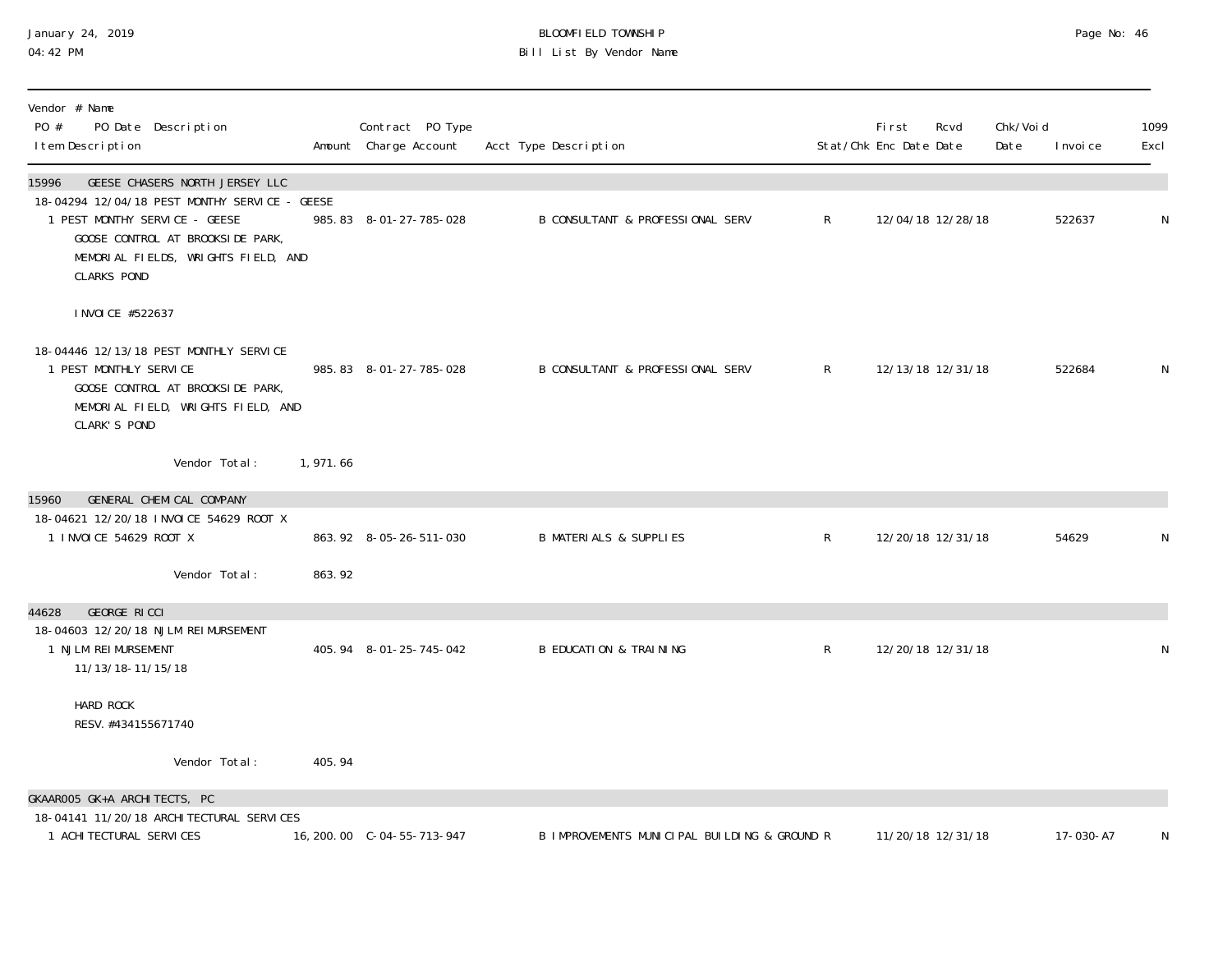## January 24, 2019 BLOOMFIELD TOWNSHIP Page No: 47 04:42 PM Bill List By Vendor Name

| Vendor # Name<br>PO #<br>PO Date Description<br>I tem Description                                  |                                                                             |             | Contract PO Type<br>Amount Charge Account | Acct Type Description        |              | First<br>Rcvd<br>Stat/Chk Enc Date Date | Chk/Void<br>Date<br>I nvoi ce | 1099<br>Excl |
|----------------------------------------------------------------------------------------------------|-----------------------------------------------------------------------------|-------------|-------------------------------------------|------------------------------|--------------|-----------------------------------------|-------------------------------|--------------|
| GKAAROO5 GK+A ARCHITECTS, PC<br>18-04141 11/20/18 ARCHI TECTURAL SERVICES<br>I NVOI CE #17-030-A7  |                                                                             | Continued   | Continued                                 |                              |              |                                         |                               |              |
| FRANKLIN STREET.                                                                                   | ARCHI TECTURAL DESIGN SERVICES FOR NEW<br>HEALTH DEPARTMENT BUILDING AT 348 |             |                                           |                              |              |                                         |                               |              |
| SEPTEMBER AND OCTOBER 2018                                                                         |                                                                             |             |                                           |                              |              |                                         |                               |              |
|                                                                                                    | Vendor Total:                                                               | 16, 200. 00 |                                           |                              |              |                                         |                               |              |
| HB COMMUNICATIONS<br>18451                                                                         |                                                                             |             |                                           |                              |              |                                         |                               |              |
| 18-02442 07/10/18 WBMA EQUIPMENT<br>1 WBMA EQUI PMENT                                              |                                                                             |             | 1, 362. 00 T-13-56-013-0AA                | B CABLE 35                   | $\mathsf R$  | 07/10/18 12/31/18                       | 90331467                      | N            |
| QUOTE #001781 V1<br>2 WBMA EQUI PMENT                                                              |                                                                             | 9,091.70    | 7,729.70 T-13-56-013-0AA                  | B CABLE 35                   | R            | 11/01/18 12/31/18                       | 90326421                      | N            |
|                                                                                                    | Vendor Total:                                                               | 9,091.70    |                                           |                              |              |                                         |                               |              |
| HOME DEPOT $R - 9966$<br>19618                                                                     |                                                                             |             |                                           |                              |              |                                         |                               |              |
| 18-04635 12/20/18 6FT TABLE (2) WET FLOOR SIGNS<br>1 6FT TABLE (2) WET FLOOR SIGNS<br>INV# 7103678 |                                                                             |             | 102.14 8-01-28-795-066                    | <b>B RECREATION SUPPLIES</b> | $\mathsf{R}$ | 12/20/18 12/28/18                       | 7103678                       | N            |
|                                                                                                    | Vendor Total:                                                               | 102.14      |                                           |                              |              |                                         |                               |              |
| <b>I MMEDI CENTER</b><br>21415                                                                     |                                                                             |             |                                           |                              |              |                                         |                               |              |
| 18-04475 12/13/18 NEW HIRE PHYSICALS<br>1 NEW HIRE PHYSICALS<br>CROSSING GUARDS                    |                                                                             |             | 100.00 8-01-23-733-093                    | <b>B MEDICAL EXPENSES</b>    | $\mathsf{R}$ | 12/13/18 12/28/18                       |                               | N            |
| 12/14/18                                                                                           |                                                                             |             |                                           |                              |              |                                         |                               |              |
| I SREAL COLON<br>MI XA RODRI GUEZ                                                                  |                                                                             |             |                                           |                              |              |                                         |                               |              |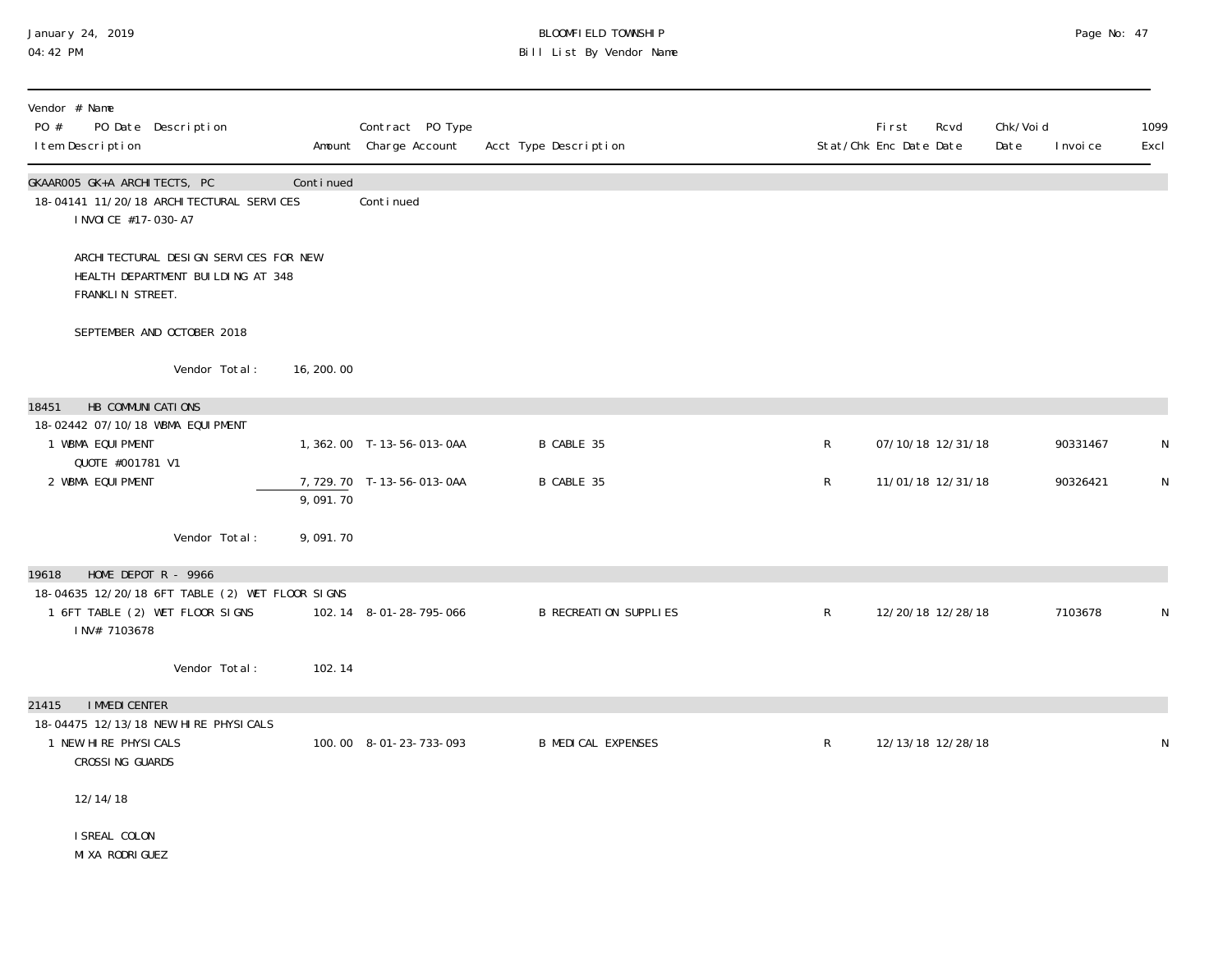# January 24, 2019 BLOOMFIELD TOWNSHIP Page No: 48 Bill List By Vendor Name

| Vendor # Name<br>PO #<br>PO Date Description<br>I tem Description                               |           | Contract PO Type<br>Amount Charge Account | Acct Type Description                                              |              | Fi rst<br>Stat/Chk Enc Date Date | Rcvd                                   | Chk/Voi d<br>Date | I nvoi ce | 1099<br>Excl           |
|-------------------------------------------------------------------------------------------------|-----------|-------------------------------------------|--------------------------------------------------------------------|--------------|----------------------------------|----------------------------------------|-------------------|-----------|------------------------|
| <b>I MMEDI CENTER</b><br>21415                                                                  | Continued |                                           |                                                                    |              |                                  |                                        |                   |           |                        |
| 18-04601 12/20/18 NEW HIRE PHYSICAL<br>1 NEW HIRE PHYSICAL<br><b>DI SPATCHER</b><br>ETHAN FELIX |           | 125.00 8-01-23-733-093                    | <b>B MEDICAL EXPENSES</b>                                          | R            |                                  | 12/20/18 12/31/18                      |                   | 65103     | N                      |
| DOS 12/11/18                                                                                    |           |                                           |                                                                    |              |                                  |                                        |                   |           |                        |
| Vendor Total:                                                                                   | 225.00    |                                           |                                                                    |              |                                  |                                        |                   |           |                        |
| IMPEROO5 IMPERIAL BAG & PAPER CO. LLC                                                           |           |                                           |                                                                    |              |                                  |                                        |                   |           |                        |
| 18-04246 11/29/18 JANI TORI AL SUPPLI ES-TOWN BLDGS<br>1 JANI TORI AL SUPPLI ES-TOWN BLDGS      |           | 1,553.40 8-01-26-772-030                  | <b>B MATERIALS &amp; SUPPLIES</b>                                  | $\mathsf{R}$ |                                  | 11/29/18 12/28/18                      |                   | 956017    | N                      |
|                                                                                                 |           |                                           |                                                                    |              |                                  |                                        |                   |           |                        |
| CUSTOMER #J005980<br>QUOTE REFERENCE #956017                                                    |           |                                           |                                                                    |              |                                  |                                        |                   |           |                        |
| JANI TORI AL SUPPLI ES FOR THE MUNICIPAL<br>BUILDING AND LAW ENFORCEMENT BUILDING               |           |                                           |                                                                    |              |                                  |                                        |                   |           |                        |
| 18-04337 12/04/18 SUPPLIES FOR ALL FIRE HOUSES                                                  |           |                                           |                                                                    |              |                                  |                                        |                   |           |                        |
| 1 2PLYTI SSUE-CAREFREE TOI LET                                                                  |           | 140.96 8-01-25-752-035                    | B JANITORIAL & HOUSEHOLD SUPPLY                                    | R            |                                  | 12/04/18 12/28/18                      |                   |           | N                      |
| 2 BMP46 LINER BLK 40X47 2PLY<br>3 HRTK6800 PREMIUM KRAFT ROLLS                                  | 169.20    | 8-01-25-752-035<br>266.25 8-01-25-752-035 | B JANITORIAL & HOUSEHOLD SUPPLY<br>B JANITORIAL & HOUSEHOLD SUPPLY | R<br>R       |                                  | 12/04/18 12/28/18<br>12/04/18 12/28/18 |                   |           | ${\sf N}$<br>${\sf N}$ |
| 4 L01207 CLINGING BOWL CLEANER                                                                  |           | 106.80 8-01-25-752-035                    | B JANI TORI AL & HOUSEHOLD SUPPLY                                  | R            |                                  | 12/04/18 12/28/18                      |                   |           | N                      |
| 5 NEULEMON1 FLOOR CLEANER ND8                                                                   | 132.80    | 8-01-25-752-035                           | B JANITORIAL & HOUSEHOLD SUPPLY                                    | R            |                                  | 12/04/18 12/28/18                      |                   |           | N                      |
| 6 SDIMOPBU4903 LG LOOP MOP HEAD                                                                 | 145.50    | 8-01-25-752-035                           | B JANITORIAL & HOUSEHOLD SUPPLY                                    | R            |                                  | 12/04/18 12/28/18                      |                   |           | N                      |
| 7 74 - MED DUTY SCRUBBER SPONGE                                                                 |           | 39.90 8-01-25-752-035                     | <b>B JANITORIAL &amp; HOUSEHOLD SUPPLY</b>                         | $\mathsf R$  |                                  | 12/04/18 12/28/18                      |                   |           | N                      |
| 8 7AU-663 CELLULOSE SPONGE 24/CS                                                                | 31.30     | 8-01-25-752-035                           | B JANITORIAL & HOUSEHOLD SUPPLY                                    | R            |                                  | 12/04/18 12/28/18                      |                   |           | N                      |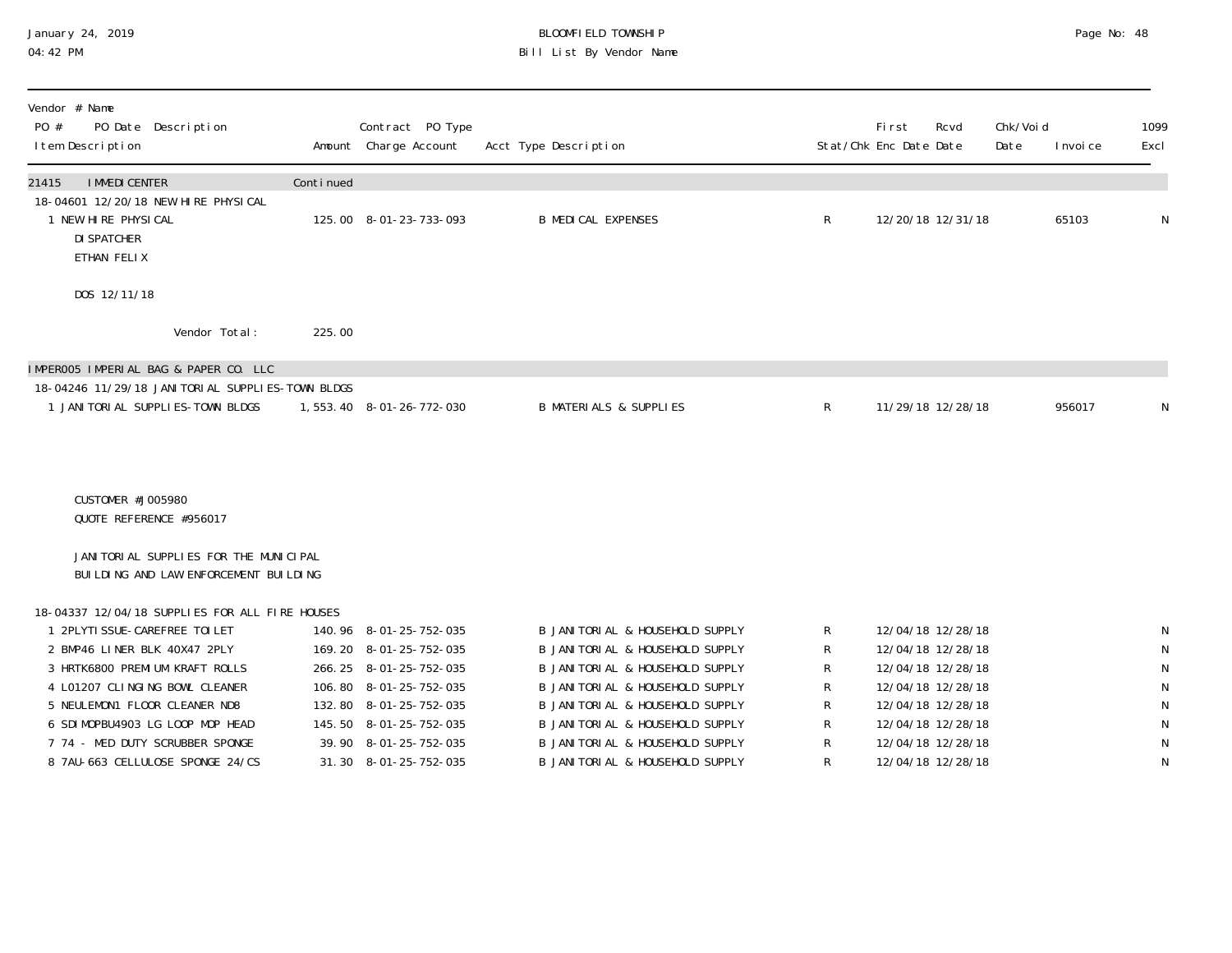#### January 24, 2019 BLOOMFIELD TOWNSHIP Page No: 49 04:42 PM Bill List By Vendor Name

| Vendor # Name<br>PO #<br>PO Date Description<br>I tem Description                                                               |                                    | Contract PO Type<br>Amount Charge Account | Acct Type Description               |              | <b>First</b><br>Stat/Chk Enc Date Date | Rcvd | Chk/Voi d<br>Date | I nvoi ce | 1099<br>Excl |
|---------------------------------------------------------------------------------------------------------------------------------|------------------------------------|-------------------------------------------|-------------------------------------|--------------|----------------------------------------|------|-------------------|-----------|--------------|
| IMPEROO5 IMPERIAL BAG & PAPER CO. LLC<br>18-04337 12/04/18 SUPPLIES FOR ALL FIRE HOUSES<br>SUPPLIES FOR ALL FIRE HOUSES         | Continued<br>$\overline{1,032.71}$ | Continued                                 |                                     |              |                                        |      |                   |           |              |
| Vendor Total:                                                                                                                   | 2,586.11                           |                                           |                                     |              |                                        |      |                   |           |              |
| INDEPENDENCE CONSTRUCTORS, INC<br>22001<br>18-04139 11/20/18 UST INSPECTIONS-SEPTEMBER 2018<br>1 UST INSPECTIONS-SEPTEMBER 2018 |                                    | 1,920.00 8-01-31-820-074                  | <b>B GASOLINE &amp; DIESEL FUEL</b> | R            | 11/20/18 12/28/18                      |      |                   | 585480    | N            |
| I NVOI CE #585480<br>MAINTENANCE CONTRACT FOR SEPTEMBER 2018                                                                    |                                    |                                           |                                     |              |                                        |      |                   |           |              |
| CONDUCT MONTHLY INSPECTIONS FOR<br>UNDERGROUND STORAGE TANKS AND TANK<br>MONITORING SYSTEMS FOR THE MONTH OF<br>SEPTEMBER 2018  |                                    |                                           |                                     |              |                                        |      |                   |           |              |
| 18-04692 12/28/18 UST INSPECTIONS-NOVEMBER 2018<br>1 UST INSPECTIONS-NOVEMBER 2018                                              |                                    | 1,920.00 8-01-31-820-074                  | B GASOLINE & DIESEL FUEL            | $\mathsf{R}$ | 12/28/18 12/31/18                      |      |                   | 585539    | N            |
| I NVOI CE #585539                                                                                                               |                                    |                                           |                                     |              |                                        |      |                   |           |              |
| MAINTENANCE CONTRACT FOR NOVEMBER 2018                                                                                          |                                    |                                           |                                     |              |                                        |      |                   |           |              |
| CONDUCT MONTHLY INSPECTIONS FOR<br>UNDERGROUND STORAGE TANKS AND TANK<br>MONITORING SYSTEMS FOR THE MONTH OF<br>NOVEMBER 2018   |                                    |                                           |                                     |              |                                        |      |                   |           |              |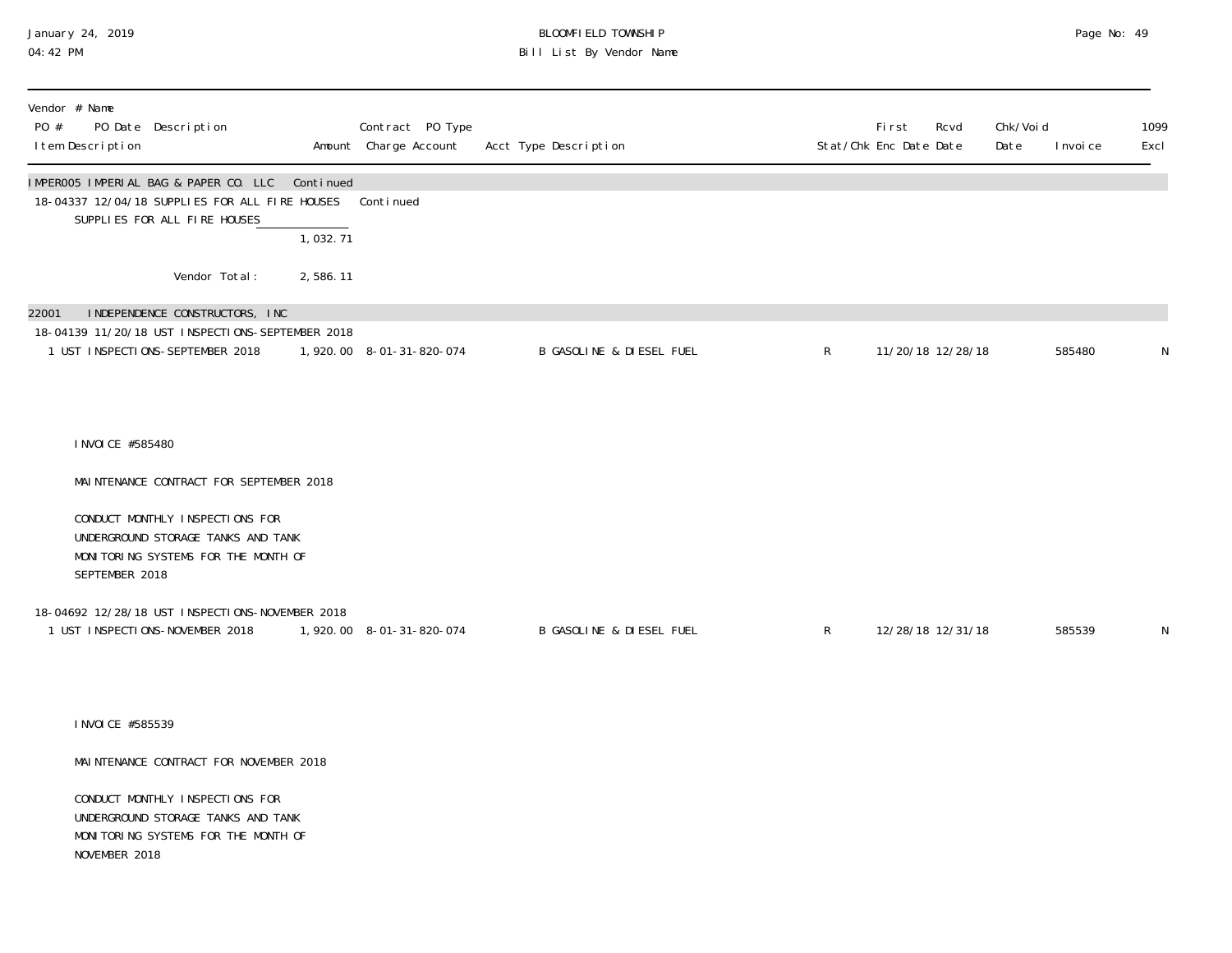## January 24, 2019 BLOOMFIELD TOWNSHIP Page No: 50 Bill List By Vendor Name

| Vendor # Name<br>PO #<br>PO Date Description<br>I tem Description                           |          | Contract PO Type<br>Amount Charge Account | Acct Type Description                |              | First<br>Rcvd<br>Stat/Chk Enc Date Date | Chk/Voi d<br>Date | I nvoi ce  | 1099<br>Excl |
|---------------------------------------------------------------------------------------------|----------|-------------------------------------------|--------------------------------------|--------------|-----------------------------------------|-------------------|------------|--------------|
| INDEPENDENCE CONSTRUCTORS, INC Continued<br>22001                                           |          |                                           |                                      |              |                                         |                   |            |              |
| 18-04693 12/28/18 FUEL TANK REPAIR-CIVIC CENTER<br>1 FUEL TANK REPAIR-CIVIC CENTER          |          | 4,500.00 8-01-31-820-074                  | <b>B GASOLINE &amp; DIESEL FUEL</b>  | $\mathsf{R}$ | 12/28/18 12/31/18                       |                   | 585541     | N            |
| I NVOI CE #585541<br>ICI JOB #A10145                                                        |          |                                           |                                      |              |                                         |                   |            |              |
| FUEL TANK AND DISPENSER REPAIRS FOR THE<br>CIVIC CENTER, 84 BROAD STREET,<br>BLOOMFIELD, NJ |          |                                           |                                      |              |                                         |                   |            |              |
| STTE CONTRACT #42270                                                                        |          |                                           |                                      |              |                                         |                   |            |              |
| Vendor Total:                                                                               | 8,340.00 |                                           |                                      |              |                                         |                   |            |              |
| INTEROO5 INTERNATIONAL ASBESTOS TESTING                                                     |          |                                           |                                      |              |                                         |                   |            |              |
| 18-04315 12/04/18 LEAD SWIPE<br>1 LEAD SWIPE<br>394 ROLLING ROCK RD.                        |          | 33.00 G-02-40-390-004                     | B 2019 CHILD LEAD GRANT              | $\mathsf R$  | 12/04/18 12/28/18                       |                   | 577175     | N            |
| SPRINGFIELD NJ<br>2 LEAD SWIPE<br>2 SOUTH STREET<br><b>MADI SON</b>                         |          | 34.56 G-02-40-390-004                     | B 2019 CHILD LEAD GRANT              | $\mathsf{R}$ | 12/04/18 12/28/18                       |                   | 577055     | N            |
|                                                                                             | 67.56    |                                           |                                      |              |                                         |                   |            |              |
| Vendor Total:                                                                               | 67.56    |                                           |                                      |              |                                         |                   |            |              |
| JAALE005 J.A. ALEXANDER, INC.                                                               |          |                                           |                                      |              |                                         |                   |            |              |
| 18-04696 12/28/18 CDBG ROADWAY PROGRAM<br>1 CDBG ROADWAY PROGRAM                            |          | 146, 734. 54 B-19-16-437-028              | B CONSULTANT & PROFESSIONAL SERVICES | $\mathsf{R}$ | 12/28/18 12/31/18                       |                   | BLTP-00003 | N            |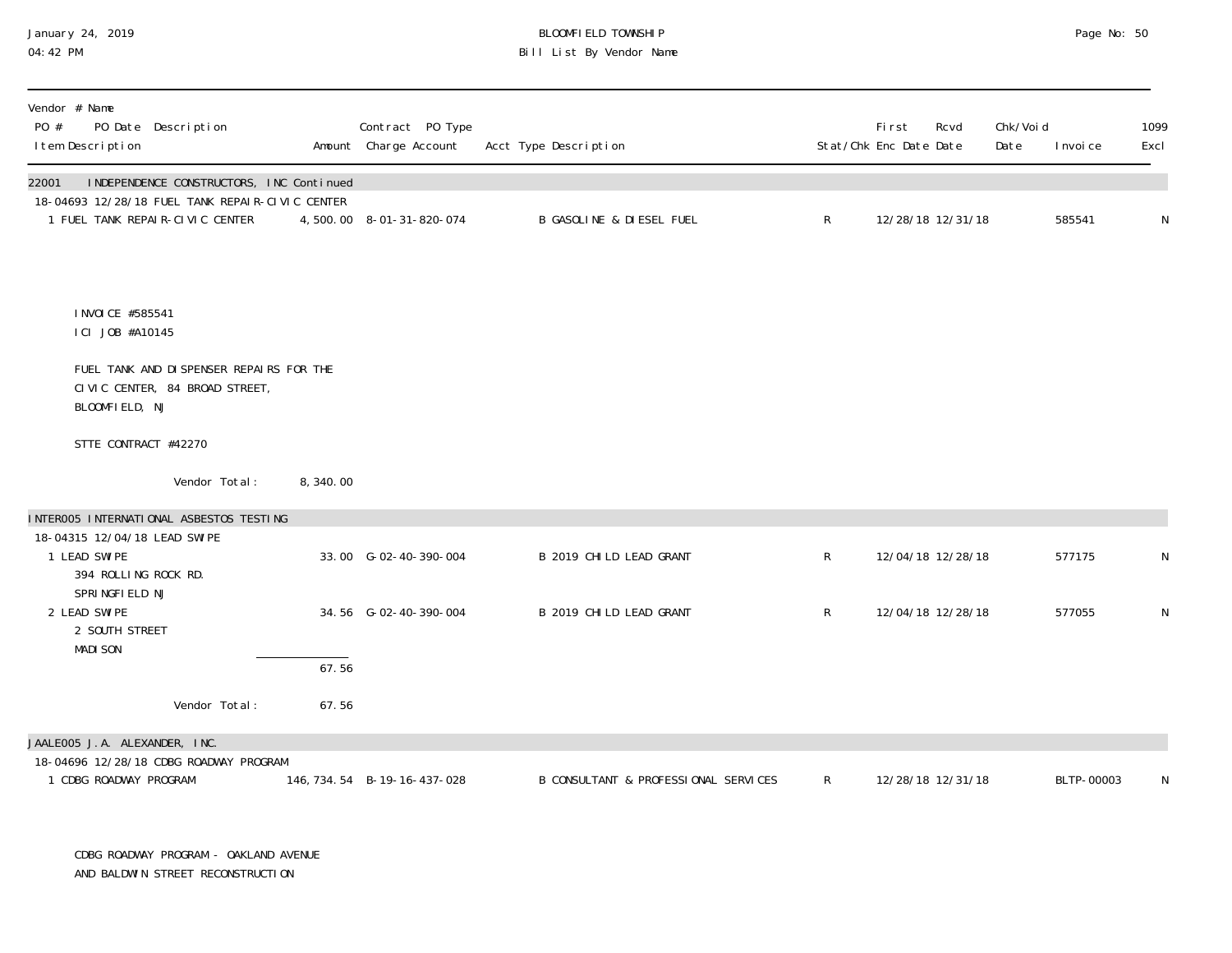| January 24, 2019 |  |
|------------------|--|
| 04:42 PM         |  |

## January 24, 2019 BLOOMFIELD TOWNSHIP Page No: 51 04:42 PM Bill List By Vendor Name

| Vendor # Name<br>PO #<br>PO Date Description<br>I tem Description                                                                            |                                                                                | Contract PO Type<br>Amount Charge Account | Acct Type Description                                                              |        | <b>First</b><br>Stat/Chk Enc Date Date | Rcvd<br>Date                           | Chk/Voi d | I nvoi ce          | 1099<br>Excl |
|----------------------------------------------------------------------------------------------------------------------------------------------|--------------------------------------------------------------------------------|-------------------------------------------|------------------------------------------------------------------------------------|--------|----------------------------------------|----------------------------------------|-----------|--------------------|--------------|
| JAALE005 J.A. ALEXANDER, INC.<br>18-04696 12/28/18 CDBG ROADWAY PROGRAM<br>ESTIMATE #3                                                       | Continued                                                                      | Continued                                 |                                                                                    |        |                                        |                                        |           |                    |              |
| CONTRACT AMOUNT:<br>AMOUNT COMPLETED:<br>LESS 2% RETAINAGE:<br>LESS PREVIOUS PAYMENT:<br>AMOUNT DUE:                                         | \$346,640.80<br>\$308,014.25<br>\$6.160.29<br>\$155, 119. 43<br>\$146, 734. 54 |                                           |                                                                                    |        |                                        |                                        |           |                    |              |
| Vendor Total:                                                                                                                                | 146, 734. 54                                                                   |                                           |                                                                                    |        |                                        |                                        |           |                    |              |
| JATS CLEANING SERVICES, LLC<br>23800<br>18-04602 12/20/18 BPA CLEANING SERVICES-NOV 2018<br>1 BPA CLEANING SERVICES-NOV 2018<br>INV #: 9339  |                                                                                | 340.00 8-07-20-512-024                    | B CLEANING & MAINT. BUILDING & FACILITIES R                                        |        |                                        | 12/20/18 12/31/18                      |           | 9339               | N            |
| (NOTE: DO NOT PAY SALES TAX)                                                                                                                 |                                                                                |                                           |                                                                                    |        |                                        |                                        |           |                    |              |
| Vendor Total:                                                                                                                                | 340.00                                                                         |                                           |                                                                                    |        |                                        |                                        |           |                    |              |
| JERSEY POWER EQUIPMENT INC.<br>24450<br>18-04528 12/17/18 SNOWBLOWER SERVICE<br>1 SNOWBLOWER SERVICE 3028823<br>2 SNOWBLOWER SERVICE 3028824 | 441.11<br>835.54                                                               | 394.43 8-01-26-769-024<br>8-01-26-769-024 | B MAINTENANCE OF BUILDINGS & FACILITIES<br>B MAINTENANCE OF BUILDINGS & FACILITIES | R<br>R |                                        | 12/17/18 12/31/18<br>12/17/18 12/31/18 |           | 3028823<br>3028824 | N<br>N       |
| Vendor Total:                                                                                                                                | 835.54                                                                         |                                           |                                                                                    |        |                                        |                                        |           |                    |              |
| JERSEY REFRIGERATION<br>23824                                                                                                                |                                                                                |                                           |                                                                                    |        |                                        |                                        |           |                    |              |
| 18-04151 11/20/18 HVAC UPGRADS - LEB<br>1 HVAC UPGRADES - LEB                                                                                |                                                                                |                                           | B IMPROVEMENTS MUNICIPAL BUILDING & GROUND R                                       |        |                                        | 11/20/18 12/31/18                      |           | 11191              | N            |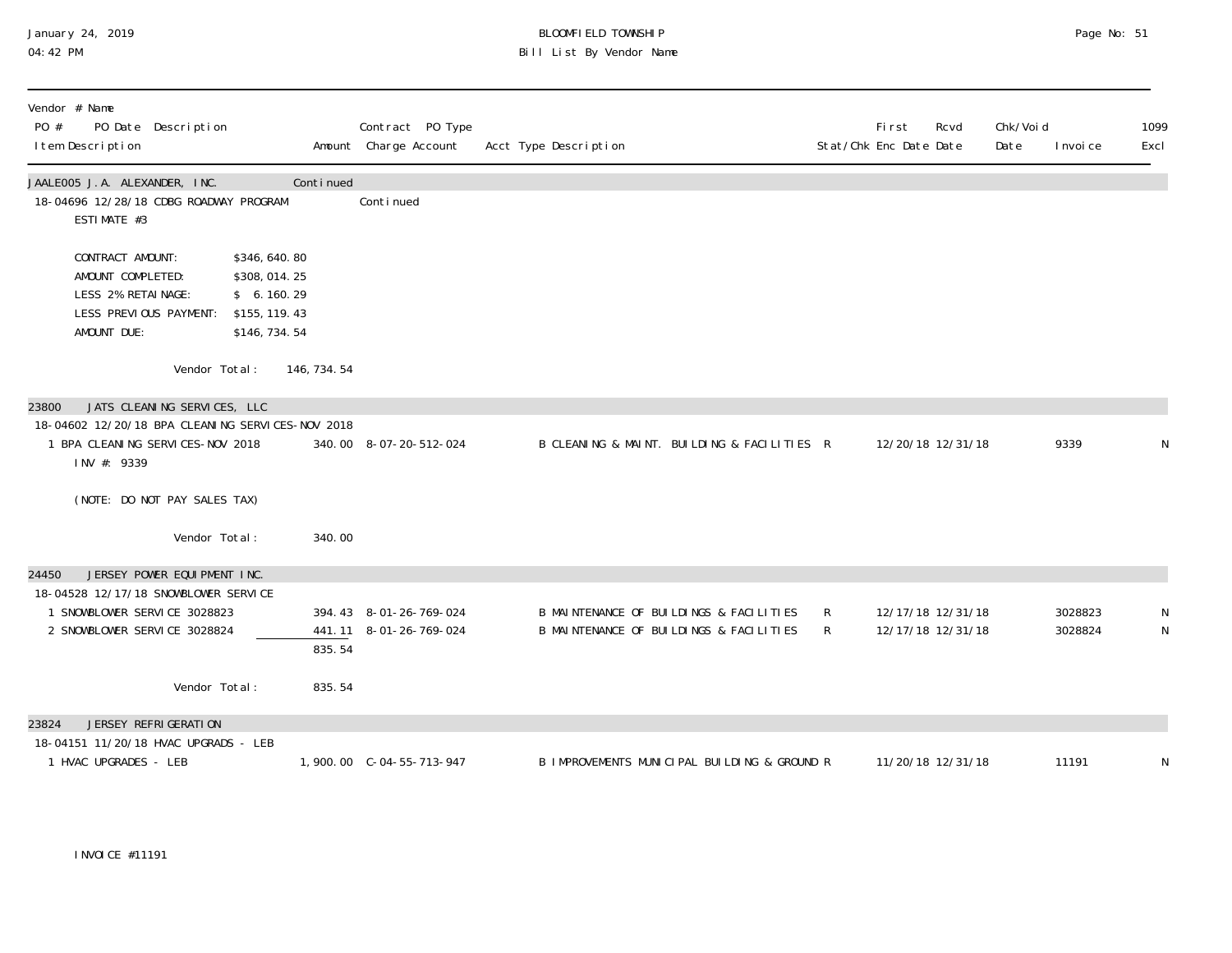## January 24, 2019 BLOOMFIELD TOWNSHIP Page No: 52 Bill List By Vendor Name

| Vendor # Name<br>PO #<br>PO Date Description<br>I tem Description                                                                                                                                                                                                                                                                                                                                                                                             |           | Contract PO Type<br>Amount Charge Account          | Acct Type Description |                                                            |         | Fi rst<br>Stat/Chk Enc Date Date | Rcvd                                   | Chk/Voi d<br>Date | I nvoi ce      | 1099<br>Excl |
|---------------------------------------------------------------------------------------------------------------------------------------------------------------------------------------------------------------------------------------------------------------------------------------------------------------------------------------------------------------------------------------------------------------------------------------------------------------|-----------|----------------------------------------------------|-----------------------|------------------------------------------------------------|---------|----------------------------------|----------------------------------------|-------------------|----------------|--------------|
| 23824<br>JERSEY REFRIGERATION<br>18-04151 11/20/18 HVAC UPGRADS - LEB<br>HVAC UPGRADES AT THE LAW ENFORCEMENT<br><b>BUILDING</b>                                                                                                                                                                                                                                                                                                                              | Continued | Continued                                          |                       |                                                            |         |                                  |                                        |                   |                |              |
| PROVIDE LABOR AND MATERIAL TO HOOK UP<br>NEW MITSUBISHI CONDENSER ON ROOF<br><b>COMPLETE</b>                                                                                                                                                                                                                                                                                                                                                                  |           |                                                    |                       |                                                            |         |                                  |                                        |                   |                |              |
| 18-04236 11/29/18 NO HEAT FIRE HQ - REPAIRS<br>1 LABOR - MECHANI C/APPRENTI CE<br>2 PARTS                                                                                                                                                                                                                                                                                                                                                                     |           | 1,400.00 8-01-25-752-026<br>612.02 8-01-25-752-026 |                       | B MAINT. OF OTHER EQUIPMENT<br>B MAINT. OF OTHER EQUIPMENT | R<br>R. |                                  | 11/29/18 12/28/18<br>11/29/18 12/28/18 |                   | 11608<br>11608 | N<br>N       |
| NO HEAT FIRE HEADQUARTERS<br>I CP ROOFTOP UNIT NO HEAT.<br>BAD DRAFT INDUCER MOTOR - ORDERED.<br>REPAIR YOURK ROOFTOP UNIT FROZEN<br>UP WILL OT SHUT OFF. TESTED - FOUND<br>BAD CONTRO BOARD, TRANSFORMER AND<br>RELAY - ORDERED. REPAIR BROKEN<br>STEAM PIPE WAS CAPPED OFF IN 2ND FL.<br>BATHROOM. START UP STEAM BOILER<br>TO TEST OPERATION OF SYSTEM.<br>REPLACED DRAFT INDUCER MOTOR, CONTROL<br>BOARD, TRANSFORMER AND 2 POLE<br>CONTACTOR SYSTEM. OK. | 2,012.02  |                                                    |                       |                                                            |         |                                  |                                        |                   |                |              |
| 18-04715 12/28/18 HVAC UPGRADE - ANIMAL SHELTER<br>1 HVAC UPGRADE - ANIMAL SHELTER                                                                                                                                                                                                                                                                                                                                                                            |           | 2, 100.00 C-04-55-713-947                          |                       | B IMPROVEMENTS MUNICIPAL BUILDING & GROUND R               |         |                                  | 12/28/18 12/31/18                      |                   | 121418         | ${\sf N}$    |

INVOICE #121418

UPGRADE HVAC AT THE ANIMAL SHELTER, 61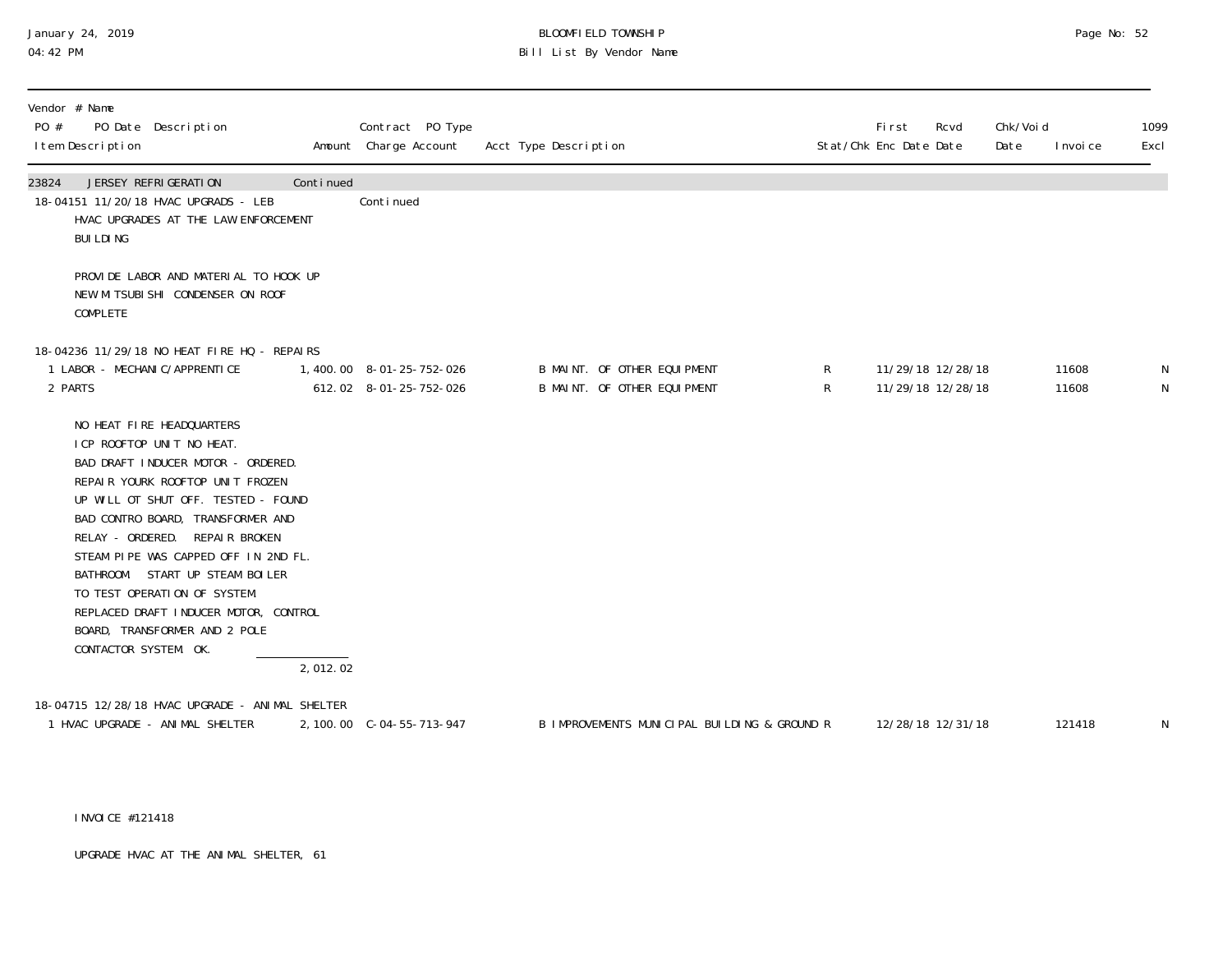# January 24, 2019 BLOOMFIELD TOWNSHIP Page No: 53 Bill List By Vendor Name

| Vendor # Name<br>PO #<br>PO Date Description<br>I tem Description                                                           |            | Contract PO Type<br>Amount Charge Account | Acct Type Description                |              | Fi rst<br>Stat/Chk Enc Date Date | Rcvd              | Chk/Voi d<br>Date | I nvoi ce | 1099<br>Excl |
|-----------------------------------------------------------------------------------------------------------------------------|------------|-------------------------------------------|--------------------------------------|--------------|----------------------------------|-------------------|-------------------|-----------|--------------|
| JERSEY REFRIGERATION<br>23824<br>18-04715 12/28/18 HVAC UPGRADE - ANIMAL SHELTER Continued<br>HOOVER AVENUE, BLOOMFIELD, NJ | Continued  |                                           |                                      |              |                                  |                   |                   |           |              |
| Vendor Total:                                                                                                               | 6,012.02   |                                           |                                      |              |                                  |                   |                   |           |              |
| JESCO INC.<br>23018                                                                                                         |            |                                           |                                      |              |                                  |                   |                   |           |              |
| 18-04412 12/13/18 ORDER 153191 RESISTOR DPW<br>1 ORDER 153191 RESISTOR DPW<br><b>INVOICE G34046</b>                         |            | 69.38 8-01-26-767-034                     | B MOTOR VEHICLE PARTS & ACCESS.      | R            |                                  | 12/13/18 12/31/18 |                   | G34046    |              |
| 18-04588 12/20/18 310 BACKHOE SERVICE S56412<br>1 310 BACKHOE SERVICE S56412                                                |            | 2, 068. 94 8-05-26-511-025                | B MAINTENANCE OF VEHICLES            | $\mathsf{R}$ |                                  | 12/20/18 12/31/18 |                   | S56412    | N            |
| Vendor Total:                                                                                                               | 2, 138. 32 |                                           |                                      |              |                                  |                   |                   |           |              |
| JOAN CICCONE<br>6007                                                                                                        |            |                                           |                                      |              |                                  |                   |                   |           |              |
| 18-04616 12/20/18 CELL REIMBURSEMENT OCT. NOV. DEC<br>1 CELL REIMBURSEMENT OCT. NOV. DEC                                    |            | 164.97 B-19-16-439-028                    | B CONSULTANT & PROFESSIONAL SERVICES | $\mathsf{R}$ |                                  | 12/20/18 12/28/18 |                   |           | N            |
| Vendor Total:                                                                                                               | 164.97     |                                           |                                      |              |                                  |                   |                   |           |              |
| JOHN GALLAGHER<br>15620                                                                                                     |            |                                           |                                      |              |                                  |                   |                   |           |              |
| 18-04634 12/20/18 SENIOR CITIZEN EVENT<br>1 SENIOR CITIZEN EVENT                                                            |            | 400.00 R-14-20-854-030                    | <b>B MATERIALS &amp; SUPPLIES</b>    | R            |                                  | 12/20/18 12/31/18 |                   |           | N            |
| Vendor Total:                                                                                                               | 400.00     |                                           |                                      |              |                                  |                   |                   |           |              |
| JOHN GARCIA CONSTRUCTION CO. I<br>24600                                                                                     |            |                                           |                                      |              |                                  |                   |                   |           |              |
| 18-04724 12/28/18 PHASE 2 VALVE EXERCI SING<br>1 PHASE 2 VALVE EXERCISING                                                   |            | 24, 014.56 W-06-55-592-500                | <b>B IMPROVEMENTS &amp; UPGRADES</b> | R            |                                  | 12/28/18 12/31/18 |                   |           | N            |

PHASE 2 VALVE EXERCISING

ORIGINAL CONTRACT AMOUNT: \$164,405.00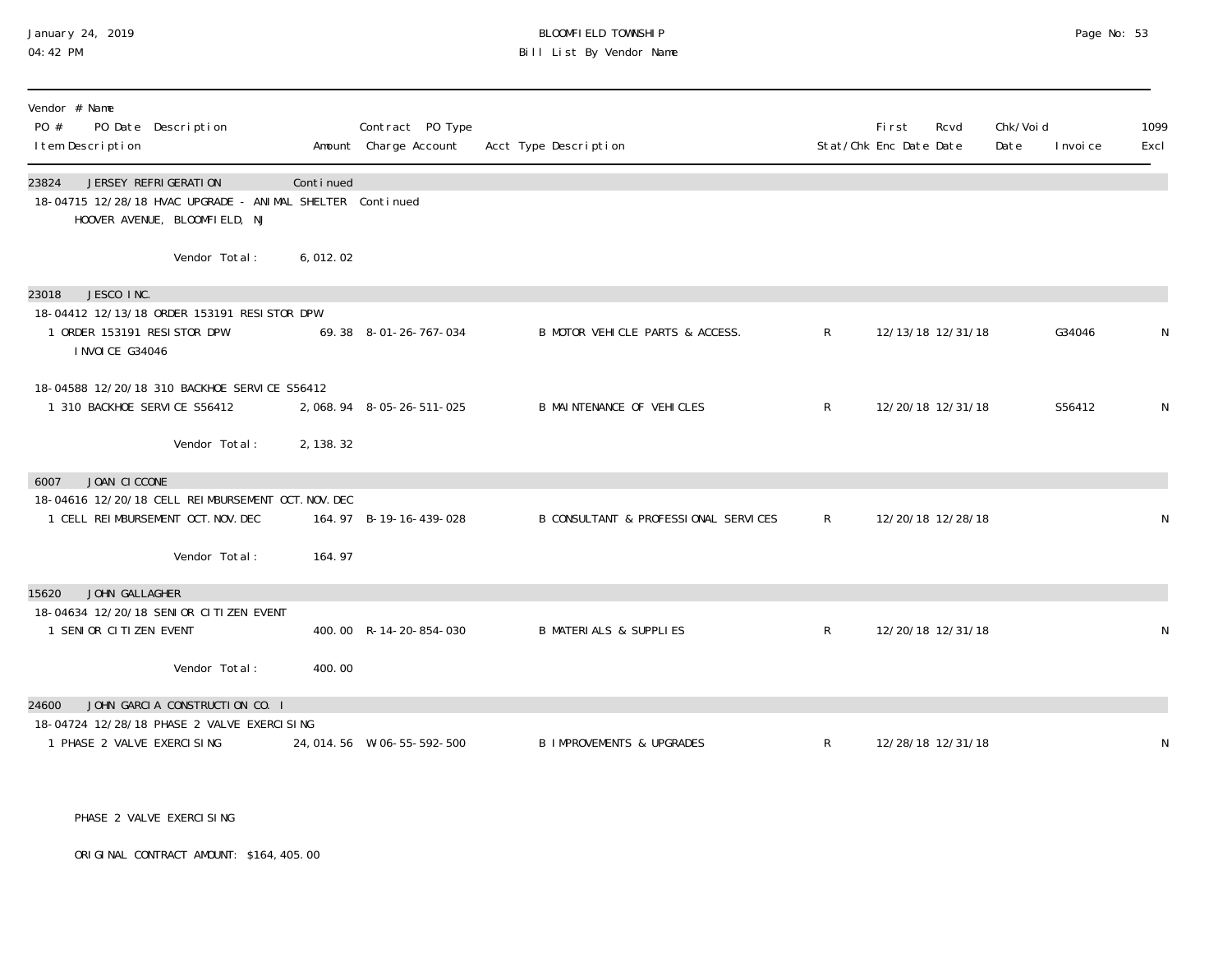#### January 24, 2019 BLOOMFIELD TOWNSHIP Page No: 54 04:42 PM Bill List By Vendor Name

| Vendor # Name<br>PO #<br>PO Date Description<br>I tem Description                                                             |                                                           |           | Contract PO Type<br>Amount Charge Account | Acct Type Description                 |              | <b>First</b><br>Rcvd<br>Stat/Chk Enc Date Date | Chk/Voi d<br>Date<br>I nvoi ce | 1099<br>Excl |
|-------------------------------------------------------------------------------------------------------------------------------|-----------------------------------------------------------|-----------|-------------------------------------------|---------------------------------------|--------------|------------------------------------------------|--------------------------------|--------------|
| 24600<br>18-04724 12/28/18 PHASE 2 VALVE EXERCI SING<br>ESTIMATE #3                                                           | JOHN GARCIA CONSTRUCTION CO. I Continued                  |           | Conti nued                                |                                       |              |                                                |                                |              |
| WORK COMPLETED TO DATE:<br>LESS 2% RETAINAGE:<br>EARNED TO DATE:<br>LESS PREVIOUS ESTIMATE:                                   | \$97, 193.15<br>\$1,943.86<br>\$95, 249.29<br>\$71,234.73 |           |                                           |                                       |              |                                                |                                |              |
|                                                                                                                               | PAYMENT DUE THIS ESTIMATE: \$ 24, 014.56                  |           |                                           |                                       |              |                                                |                                |              |
|                                                                                                                               | Vendor Total:                                             | 24,014.56 |                                           |                                       |              |                                                |                                |              |
| JOHN STANFORD<br>48603<br>17-35924 07/17/17 SLOW PITCH SOFTBALL FORFEIT<br>1 SLOW PITCH SOFTBALL FORFEIT                      | FEE 7/2/17 RELENTLEST ATHLETIC 8:15PM                     |           | 40.00 R-14-20-854-030                     | <b>B MATERIALS &amp; SUPPLIES</b>     | $\mathsf{R}$ | 07/17/17 12/28/18                              |                                | N            |
|                                                                                                                               | Vendor Total:                                             | 40.00     |                                           |                                       |              |                                                |                                |              |
| JOHNSTON COMMUNICATION<br>24811<br>18-04390 12/07/18 LABOR CHARGES<br>1 LABOR CHARGES                                         | HEADSET & MICROPHONE NOT WORKING                          |           | 175.00 8-01-25-746-026                    | B MAINTENANCE OF OTHER EQUIPMENT      | $\mathsf{R}$ | 12/07/18 12/28/18                              | 38888                          | N            |
| INV#38888                                                                                                                     |                                                           |           |                                           |                                       |              |                                                |                                |              |
| DOS 8/6/18                                                                                                                    |                                                           |           |                                           |                                       |              |                                                |                                |              |
|                                                                                                                               | Vendor Total:                                             | 175.00    |                                           |                                       |              |                                                |                                |              |
| JP REPORTERS, INC.<br>23833<br>18-04723 12/28/18 CLAIM<br>1 CLAIM<br>I NVOI CE # 2763<br>JOB DATE 11/29/18<br>ATEF ABOULFATEH |                                                           |           | 158.50 1-12-22-056-000                    | B S. I. - RES. FOR CLAIMS-PRIM. COVER | $R_{\perp}$  | 12/28/18 12/31/18                              | 2763                           | N            |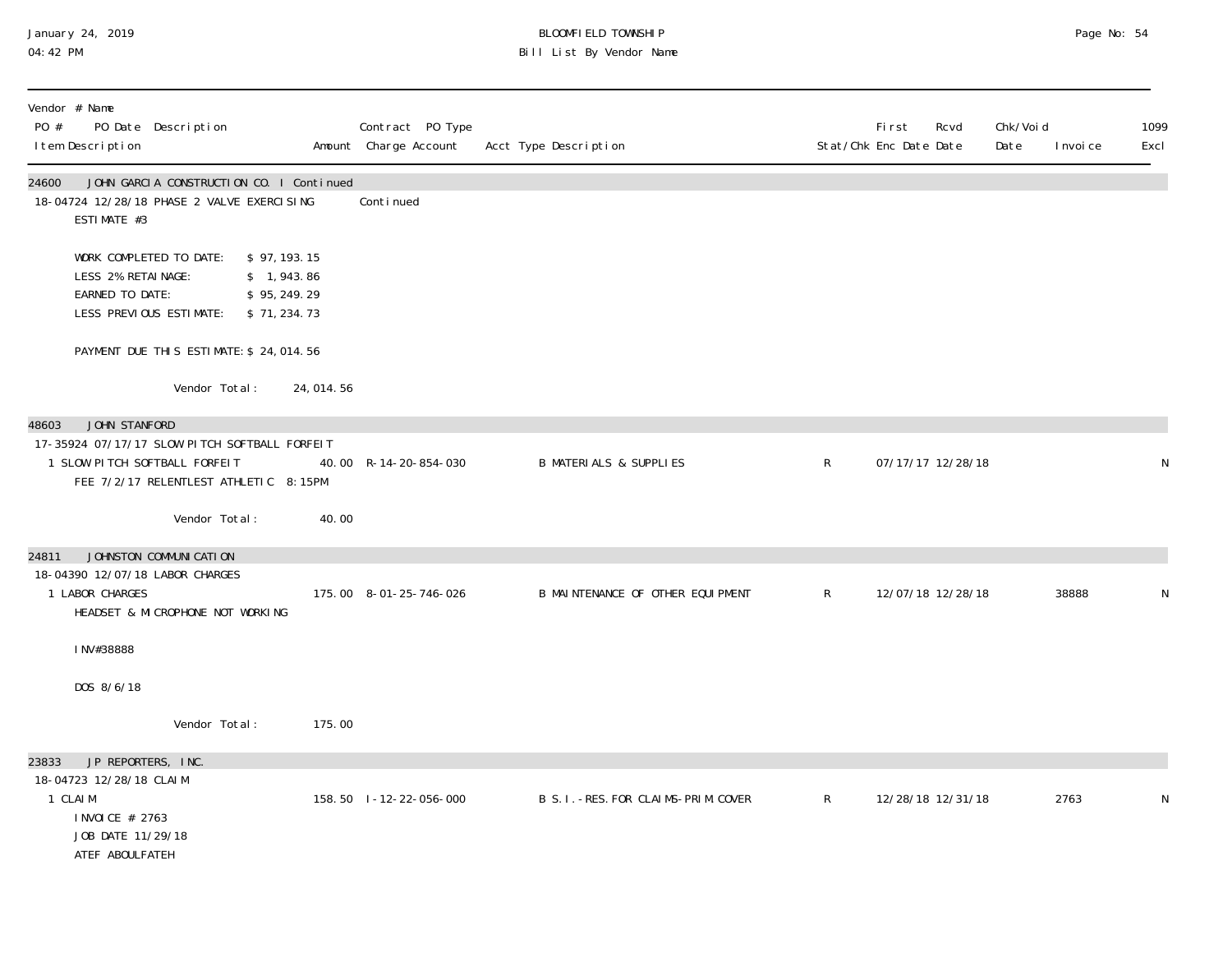## January 24, 2019 BLOOMFIELD TOWNSHIP Page No: 55 04:42 PM Bill List By Vendor Name

| Vendor # Name<br>PO #<br>PO Date Description<br>I tem Description                                   |           | Contract PO Type<br>Amount Charge Account | Acct Type Description                   |   | <b>First</b><br>Stat/Chk Enc Date Date | Rcvd              | Chk/Voi d<br>Date | I nvoi ce | 1099<br>Excl |
|-----------------------------------------------------------------------------------------------------|-----------|-------------------------------------------|-----------------------------------------|---|----------------------------------------|-------------------|-------------------|-----------|--------------|
| 23833<br>JP REPORTERS, INC.<br>18-04723 12/28/18 CLAIM<br>REPORTER K ZINCKGRAF                      | Continued | Conti nued                                |                                         |   |                                        |                   |                   |           |              |
| Vendor Total:                                                                                       | 158.50    |                                           |                                         |   |                                        |                   |                   |           |              |
| KASLANDER LUMBER BUILDING<br>26014<br>18-04269 12/04/18 LUMBER                                      |           |                                           |                                         |   |                                        |                   |                   |           |              |
| 1 INV 184373<br>LUMBER WATSESSING/ DODD                                                             |           | 226.00 8-01-26-769-024                    | B MAINTENANCE OF BUILDINGS & FACILITIES | R |                                        | 12/04/18 12/28/18 |                   | 184373    |              |
| 2 INV 184353<br>LIONSGATE DRIVE LUMBER                                                              |           | 363.00 8-01-26-769-024                    | B MAINTENANCE OF BUILDINGS & FACILITIES | R |                                        | 12/04/18 12/28/18 |                   | 184353    | N            |
| 3 INV 184297<br>CREDIT RETURN                                                                       |           | 188.55-8-01-26-769-024                    | B MAINTENANCE OF BUILDINGS & FACILITIES | R |                                        | 12/04/18 12/28/18 |                   | 184297    | N            |
|                                                                                                     | 400.45    |                                           |                                         |   |                                        |                   |                   |           |              |
| 18-04567 12/20/18 INV 102240 SUPPLY BENCH REPAIR<br>1 INV184286/1SUPPLY BENCH REPAIR                |           | 562.14 8-01-26-769-024                    | B MAINTENANCE OF BUILDINGS & FACILITIES | R |                                        | 12/20/18 12/31/18 |                   | 184286/1  | N            |
| Vendor Total:                                                                                       | 962.59    |                                           |                                         |   |                                        |                   |                   |           |              |
| KIMBERLY DUVA<br>26445<br>18-04783 12/31/18 REIMB. NJLM EXPENSE ADJUSTMENT                          |           |                                           |                                         |   |                                        |                   |                   |           |              |
| 1 REIMB. NJLM EXPENSE ADJUSTMENT<br>REIMBURSEMENT FOR PARKING FEES (\$10.00)<br>AND TOLLS (\$12.00) |           | 22.00 8-01-20-701-042                     | <b>B EDUCATION &amp; TRAINING</b>       | R |                                        | 12/31/18 12/31/18 |                   |           |              |
| Vendor Total:                                                                                       | 22.00     |                                           |                                         |   |                                        |                   |                   |           |              |
| KRAVMOO5 KRAV MAGA ISRAEL, LLC.<br>18-04496 12/13/18 TRAI NI NG ASSI GNMENT                         |           |                                           |                                         |   |                                        |                   |                   |           |              |
| 1 TRAINING ASSIGNMENT<br>KRAV MAGA USE OF FORCE                                                     |           | 875.00 8-01-25-745-042                    | <b>B EDUCATION &amp; TRAINING</b>       | R |                                        | 12/13/18 12/31/18 |                   |           | N            |
| 12/12/18                                                                                            |           |                                           |                                         |   |                                        |                   |                   |           |              |
| SGT. LITTERIO<br>PO CONDITO                                                                         |           |                                           |                                         |   |                                        |                   |                   |           |              |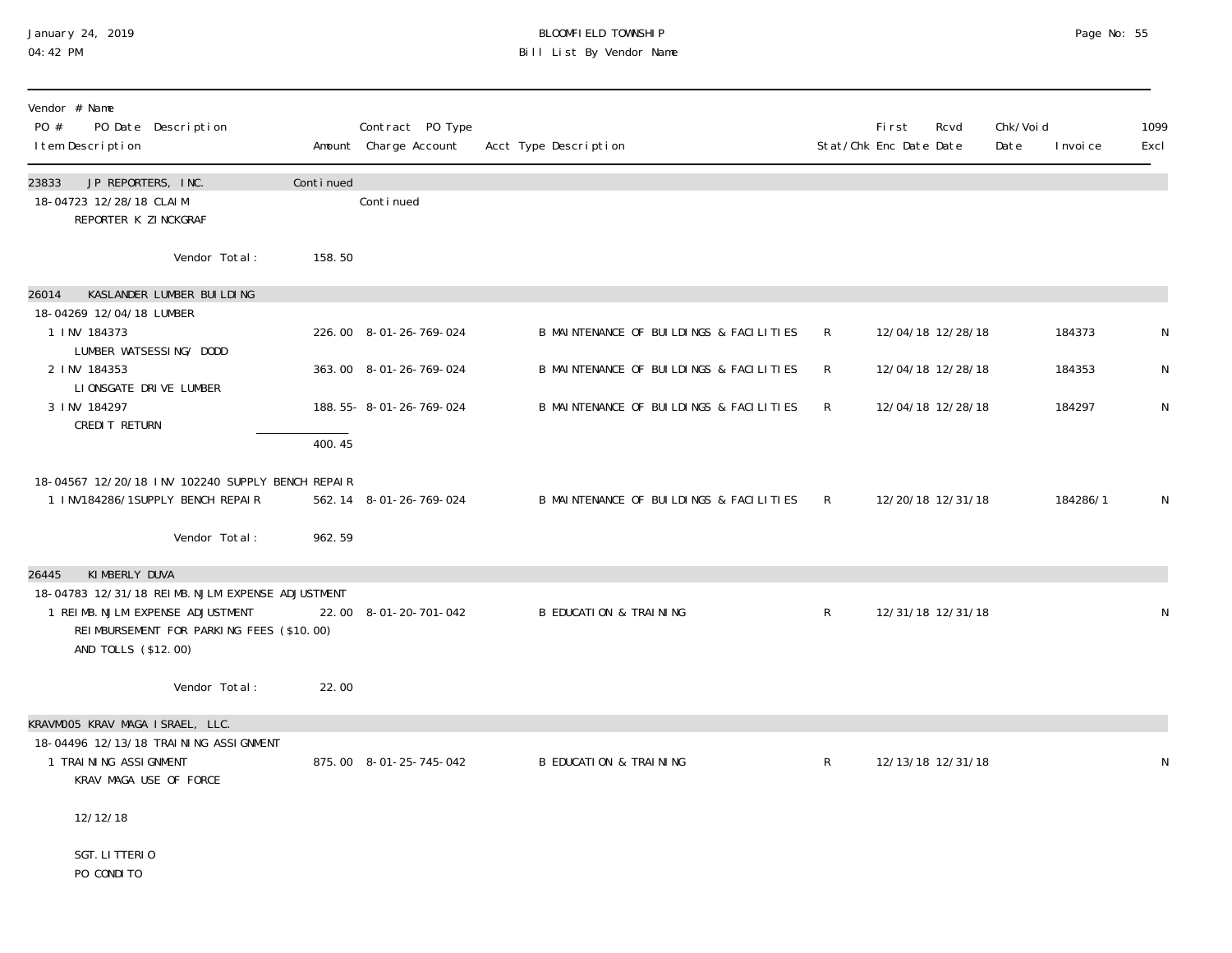#### January 24, 2019 BLOOMFIELD TOWNSHIP Page No: 56 04:42 PM Bill List By Vendor Name

| Vendor # Name<br>PO #<br>PO Date Description<br>I tem Description                                                          |           | Contract PO Type<br>Amount Charge Account            | Acct Type Description                                                           |                   | First<br>Stat/Chk Enc Date Date | Rcvd                                   | Chk/Void<br>Date | I nvoi ce                            | 1099<br>Excl |
|----------------------------------------------------------------------------------------------------------------------------|-----------|------------------------------------------------------|---------------------------------------------------------------------------------|-------------------|---------------------------------|----------------------------------------|------------------|--------------------------------------|--------------|
| KRAVMOO5 KRAV MAGA ISRAEL, LLC.<br>18-04496 12/13/18 TRAINING ASSI GNMENT<br>PO MAZARI EGOS<br>PO MANLEY<br>PO FERRENTI NO | Continued | Conti nued                                           |                                                                                 |                   |                                 |                                        |                  |                                      |              |
| Vendor Total:                                                                                                              | 875.00    |                                                      |                                                                                 |                   |                                 |                                        |                  |                                      |              |
| LAWOFOO5 LAW OFFICE OF GINA DEVITO<br>18-04720 12/28/18 Asst prosecut Nov/dec<br>1 Asst prosecut Nov/dec                   |           | 1,750.00 8-01-20-712-027                             | <b>B LEGALS SERVICES</b>                                                        | $\mathsf{R}$      |                                 | 12/28/18 12/31/18                      |                  | DEC 18                               | N            |
| Vendor Total:                                                                                                              | 1,750.00  |                                                      |                                                                                 |                   |                                 |                                        |                  |                                      |              |
| LAW OFFICE OF KEVIN P. BARRY<br>2733<br>18-04554 12/17/18 november public defender<br>1 november public defender           |           | 1,400.00 8-01-33-857-028                             | B CONSULTANT & PROFESSIONAL SERV                                                | $\mathsf{R}$      |                                 | 12/17/18 12/31/18                      |                  | DEC 4                                | N            |
| Vendor Total:                                                                                                              | 1,400.00  |                                                      |                                                                                 |                   |                                 |                                        |                  |                                      |              |
| LAWOFO10 LAW OFFICE OF SHELIA ELLINGTON<br>18-04552 12/17/18 NOVEMBER RETAINER<br>1 NOVEMBER RETAINER                      |           | 750.00 8-01-33-857-028                               | B CONSULTANT & PROFESSIONAL SERV                                                | $\mathsf{R}^-$    |                                 | 12/17/18 12/31/18                      |                  | DEC 3                                | N            |
| Vendor Total:                                                                                                              | 750.00    |                                                      |                                                                                 |                   |                                 |                                        |                  |                                      |              |
| LAW OFFICES OF JAMES V. POMACO<br>40424                                                                                    |           |                                                      |                                                                                 |                   |                                 |                                        |                  |                                      |              |
| 18-04553 12/17/18 PUBLIC DEFENDER<br>1 PUBLIC DEFENDER<br>2 PUBLIC DEFENDER NOV                                            | 2,800.00  | 1,800.00 8-01-33-857-028<br>1,000.00 8-01-33-857-028 | B CONSULTANT & PROFESSIONAL SERV<br><b>B CONSULTANT &amp; PROFESSIONAL SERV</b> | R<br>$\mathsf{R}$ |                                 | 12/17/18 12/31/18<br>12/17/18 12/31/18 |                  | NOV <sub>5</sub><br>DEC <sub>5</sub> | N<br>N       |
| 18-04719 12/28/18 December Public Defender<br>1 December Public Defender                                                   |           | 1,000.00 8-01-33-857-028                             | <b>B CONSULTANT &amp; PROFESSIONAL SERV</b>                                     | $\mathsf{R}$      |                                 | 12/28/18 12/31/18                      |                  | <b>DEC 19</b>                        | N            |

Vendor Total: 3,800.00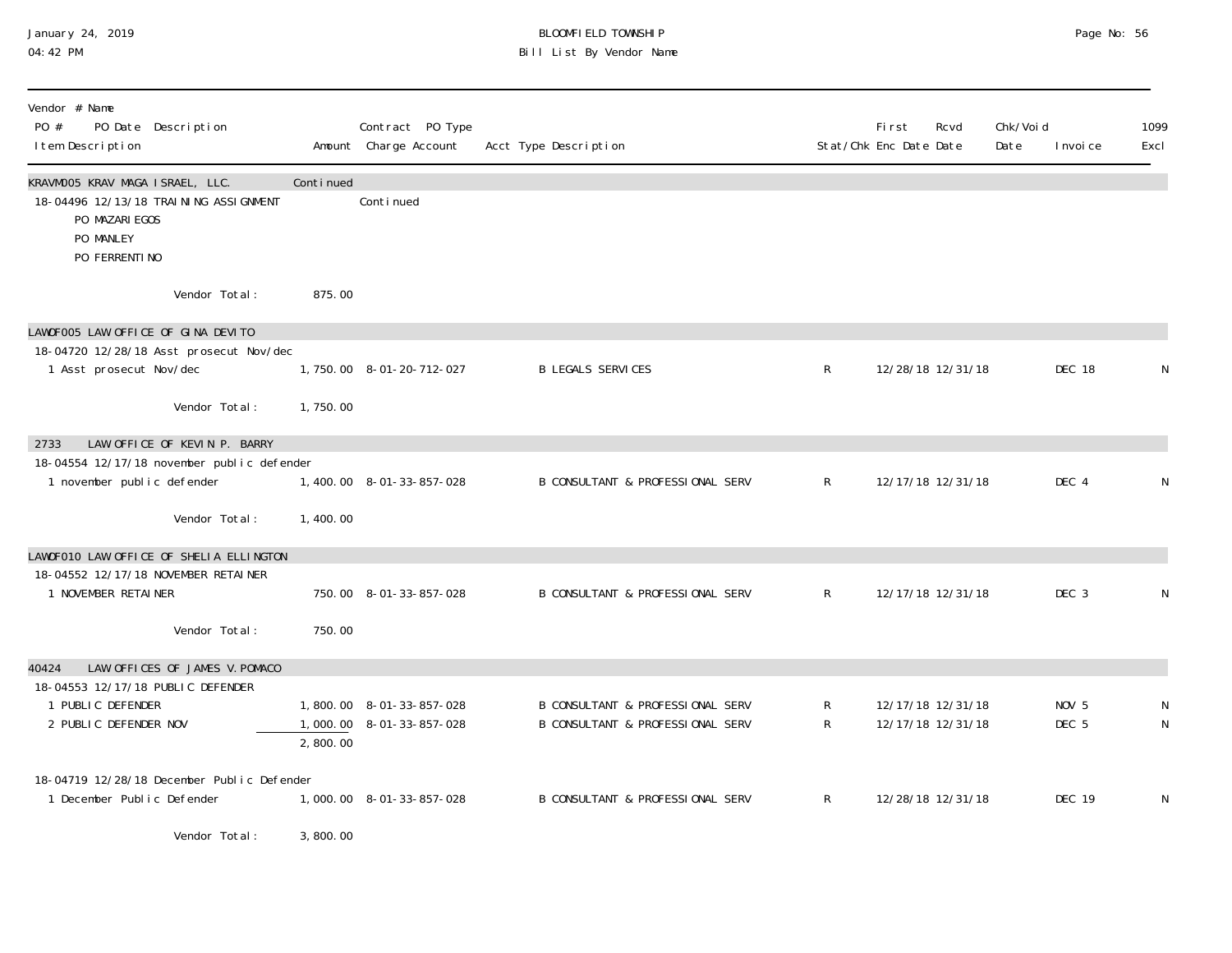## January 24, 2019 BLOOMFIELD TOWNSHIP Page No: 57 04:42 PM Bill List By Vendor Name

| Vendor # Name<br>PO #<br>I tem Description | PO Date Description                                                                                                                                                                                       |            | Contract PO Type<br>Amount Charge Account | Acct Type Description             |              | <b>First</b><br>Stat/Chk Enc Date Date | Rcvd              | Chk/Void<br>Date | I nvoi ce | 1099<br>Excl |
|--------------------------------------------|-----------------------------------------------------------------------------------------------------------------------------------------------------------------------------------------------------------|------------|-------------------------------------------|-----------------------------------|--------------|----------------------------------------|-------------------|------------------|-----------|--------------|
| 28610<br>1 LAWYERS DI ARY AND MANUAL       | LAWYERS DIARY AND MANUAL<br>18-02927 08/14/18 LAWYERS DI ARY AND MANUAL<br>NJ LAWYERS DI ARY AND MANUAL 2019 9WI TH<br>dl ARY) -\$111.25 EACH (2)                                                         |            | 222.50 8-01-33-830-033                    | <b>B BOOKS &amp; PUBLICATIONS</b> | $\mathsf{R}$ |                                        | 08/14/18 12/28/18 |                  | 550878835 | N            |
| 28968<br>1 WEBINAR - WATKINS               | Vendor Total:<br>LEAGUE OF MUNICIPALITIES<br>18-04675 12/28/18 WEBINAR - WATKINS                                                                                                                          | 222.50     |                                           |                                   |              |                                        |                   |                  |           |              |
|                                            | WEBINAR P3 POTENTIAL: THE NEW LAW AND<br>YOUR MUNICIPALITIES - MATTHEW WATKINS<br>WEBINAR DATE: 12/14/18                                                                                                  |            | 35.00 8-01-20-701-042                     | <b>B EDUCATION &amp; TRAINING</b> | $\mathsf{R}$ |                                        | 12/28/18 12/31/18 |                  | S-17107   | N            |
| LIFE SAVERS, INC.<br>29393                 | Vendor Total:                                                                                                                                                                                             | 35.00      |                                           |                                   |              |                                        |                   |                  |           |              |
| 1 AED PACKAGE W/PADS/CASE                  | 17-37521 11/19/17 AED PACKAGE W/PADS/CASE                                                                                                                                                                 |            | 799.00 7-01-25-752-056                    | B FIRE & OTHER SAFETY EQUIPMENT   | $\mathsf{R}$ |                                        | 11/19/17 12/28/18 |                  | 152213    | N            |
|                                            | 1 - DCF-100 DEFIBTECH LIFELINE - 764.00<br>AED PACKAGE W/5YR BATTERY<br>PACK INCLUDES DDU-100 AED,<br>DBP-1400 BATTERY, DDP-100<br>ADULT PAD, DAC-410 9V<br>BATTERY, MANUAL, WARRANTY,<br>QUICK USE CARD. |            |                                           |                                   |              |                                        |                   |                  |           |              |
| $(1$ SET)                                  | 1 - DDP-200P LIFELINE AED<br>PEDIATRIC DEFI PAD PKG.<br>1 - DAC-200 DEFIBTECH LIFELINE -<br>AED SOFT CARRYING CASE                                                                                        | .00<br>.00 |                                           |                                   |              |                                        |                   |                  |           |              |
| SERVICE ONLY                               | 1 - RX-100 RX PRESCRIPTION<br>$\sim 100$<br>NJ STATE CONTRACT #A84689                                                                                                                                     | 35.00      |                                           |                                   |              |                                        |                   |                  |           |              |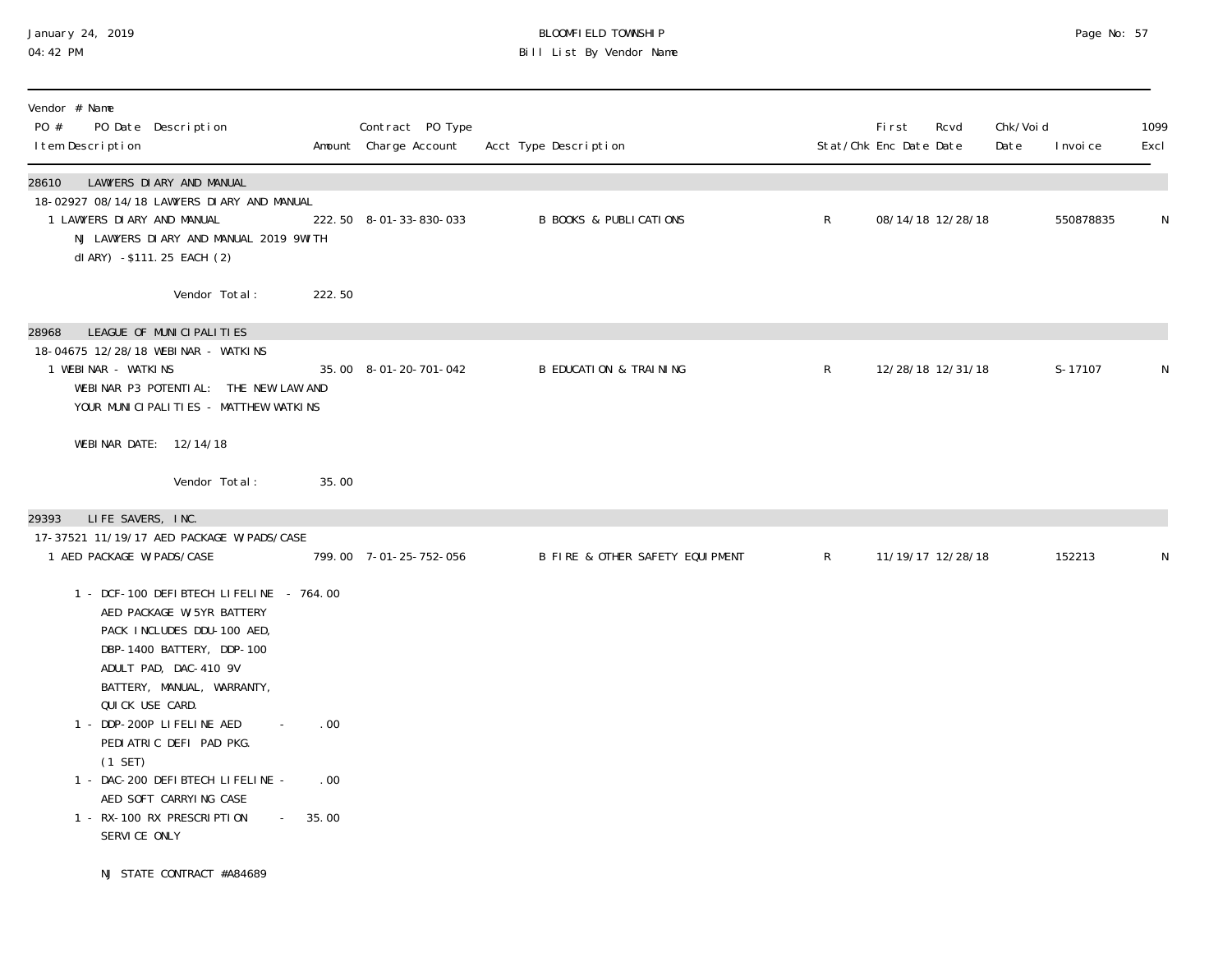## January 24, 2019 BLOOMFIELD TOWNSHIP Page No: 58 04:42 PM Bill List By Vendor Name

| Vendor # Name<br>PO #<br>PO Date Description<br>I tem Description                                                                                                                                                                                                            |                                                                                                             |            | Contract PO Type<br>Amount Charge Account                                                                                                              | Acct Type Description                                                                                                                                                                                          |                                    | <b>First</b><br>Stat/Chk Enc Date Date | Rcvd                                                                                                                       | Chk/Voi d<br>Date | I nvoi ce                                                | 1099<br>Excl |
|------------------------------------------------------------------------------------------------------------------------------------------------------------------------------------------------------------------------------------------------------------------------------|-------------------------------------------------------------------------------------------------------------|------------|--------------------------------------------------------------------------------------------------------------------------------------------------------|----------------------------------------------------------------------------------------------------------------------------------------------------------------------------------------------------------------|------------------------------------|----------------------------------------|----------------------------------------------------------------------------------------------------------------------------|-------------------|----------------------------------------------------------|--------------|
| 29393<br>LIFE SAVERS, INC.<br>PACKAGE #3                                                                                                                                                                                                                                     | 17-37521 11/19/17 AED PACKAGE W/PADS/CASE                                                                   | Continued  | Conti nued                                                                                                                                             |                                                                                                                                                                                                                |                                    |                                        |                                                                                                                            |                   |                                                          |              |
| 18-03502 09/26/18 AED'S<br>1 DCF-100 DEFIBTECH LIFELINE AED<br>2 TAG-100 AED INSPECT. RECORD<br>3 78-821 RESPONDER KIT<br>4 DEC-200 AED VEHICLE DECAL<br>5 LIFELINE ADULT DEFIB PAD PKG.<br>6 RX-100 RX PRESCRIPTION SERVICE<br>CASE<br>PAD PKG. (1 SETO<br>AED OVERVIEW DVD | 3 - HC-200 STANDARD AED HARD CARRYING<br>3 - DDP-200P AED PEDIATRIC DEFIB<br>3 - DAC-520 DEBIBTECH LIFELINE |            | 2, 397.00 8-01-25-752-056<br>3.00 8-01-25-752-056<br>75.00 8-01-25-752-056<br>4.50 8-01-25-752-056<br>104.16 8-01-25-752-056<br>105.00 8-01-25-752-056 | B FIRE & OTHER SAFETY EQUIPMENT<br>B FIRE & OTHER SAFETY EQUIPMENT<br>B FIRE & OTHER SAFETY EQUIPMENT<br>B FIRE & OTHER SAFETY EQUIPMENT<br>B FIRE & OTHER SAFETY EQUIPMENT<br>B FIRE & OTHER SAFETY EQUIPMENT | R<br>${\sf R}$<br>R<br>R<br>R<br>R |                                        | 09/26/18 12/28/18<br>09/26/18 12/28/18<br>09/26/18 12/28/18<br>09/26/18 12/28/18<br>09/26/18 12/28/18<br>09/26/18 12/28/18 |                   | 151087<br>151087<br>151087<br>151087<br>151087<br>151087 | N<br>N       |
| PACKAGE 2                                                                                                                                                                                                                                                                    | NJ STATE AED CONTRACT #A84689-                                                                              | 2,688.66   |                                                                                                                                                        |                                                                                                                                                                                                                |                                    |                                        |                                                                                                                            |                   |                                                          |              |
| 1 (10) BOXES OF ICE PACKS                                                                                                                                                                                                                                                    | 18-04223 11/29/18 (10) BOXES OF ICE PACKS                                                                   |            | 155.00 8-01-28-795-066                                                                                                                                 | <b>B RECREATION SUPPLIES</b>                                                                                                                                                                                   | R                                  |                                        | 11/29/18 12/31/18                                                                                                          |                   | 10862                                                    | N            |
|                                                                                                                                                                                                                                                                              | Vendor Total:                                                                                               | 3, 642, 66 |                                                                                                                                                        |                                                                                                                                                                                                                |                                    |                                        |                                                                                                                            |                   |                                                          |              |
| 29455<br>18-04788 12/31/18 AWARDS FOR COUNCIL<br>1 AWARDS FOR COUNCIL                                                                                                                                                                                                        | LITTLE FALLS TROPHY & ENGRAVIN                                                                              |            | 239.00 8-01-20-703-023                                                                                                                                 | <b>B PRINTING</b>                                                                                                                                                                                              | R                                  |                                        | 12/31/18 12/31/18                                                                                                          |                   |                                                          | N            |
|                                                                                                                                                                                                                                                                              | Vendor Total:                                                                                               | 239.00     |                                                                                                                                                        |                                                                                                                                                                                                                |                                    |                                        |                                                                                                                            |                   |                                                          |              |
| LOIS MC AULIFFE<br>31394<br>1 SUI CI DE PREVENTI ON CLI NI CI AN                                                                                                                                                                                                             | 18-04444 12/13/18 SUICIDE PREVENTION CLINICIAN                                                              |            | 85.00 8-01-27-794-042                                                                                                                                  | <b>B EDUCATION &amp; TRAINING</b>                                                                                                                                                                              | R                                  |                                        | 12/13/18 12/28/18                                                                                                          |                   |                                                          |              |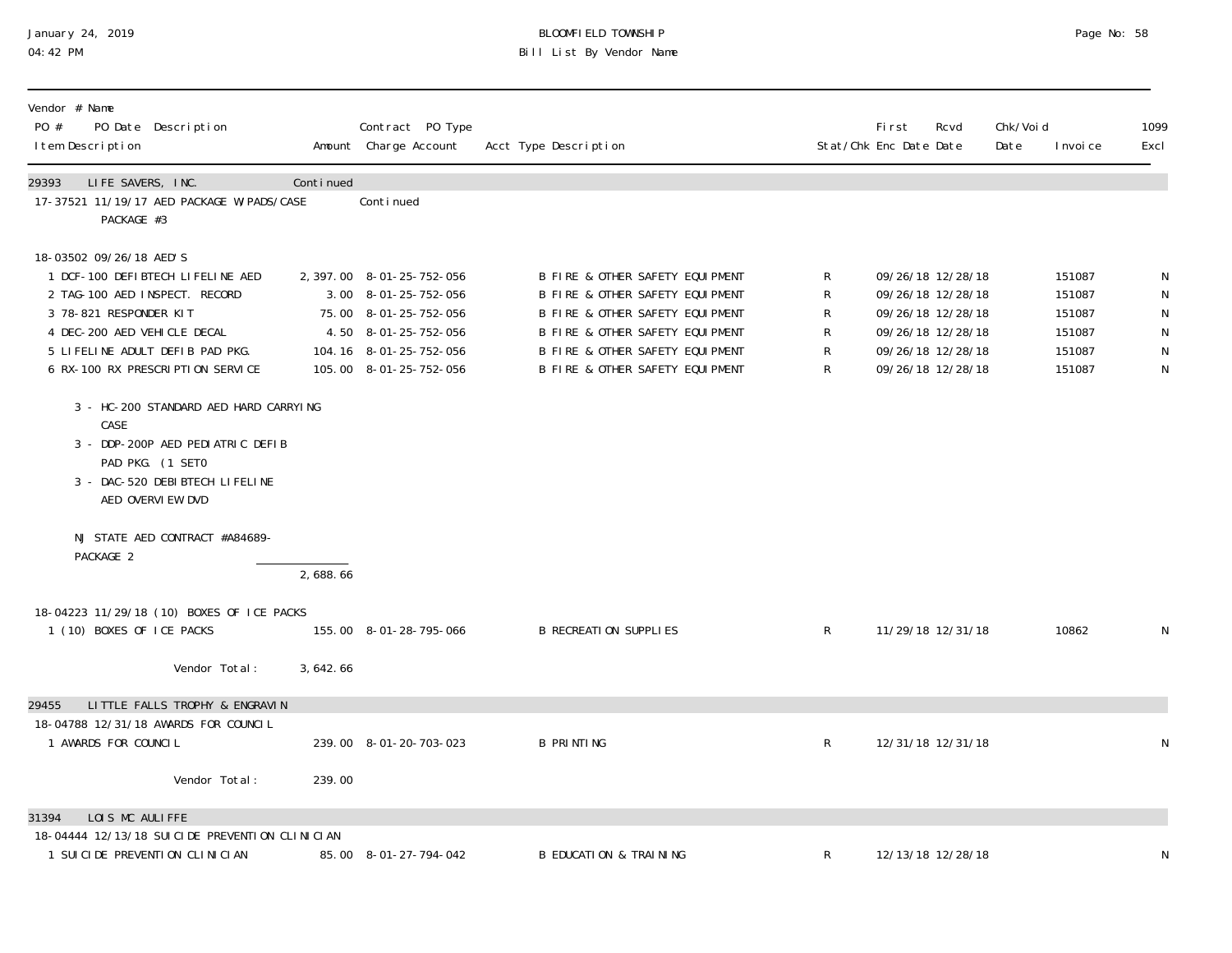## January 24, 2019 BLOOMFIELD TOWNSHIP Page No: 59 04:42 PM Bill List By Vendor Name

| Vendor # Name<br>PO #<br>I tem Description |                                                     | PO Date Description                                                                                                |                                                                              | Contract PO Type<br>Amount Charge Account                                 | Acct Type Description                                                                                 |                     | <b>First</b><br>Rcvd<br>Stat/Chk Enc Date Date              | Chk/Voi d<br>Date<br>I nvoi ce | 1099<br>Excl                |
|--------------------------------------------|-----------------------------------------------------|--------------------------------------------------------------------------------------------------------------------|------------------------------------------------------------------------------|---------------------------------------------------------------------------|-------------------------------------------------------------------------------------------------------|---------------------|-------------------------------------------------------------|--------------------------------|-----------------------------|
| 31394                                      | LOIS MC AULIFFE<br>TRAINING PROGRAM                 |                                                                                                                    | Continued<br>18-04444 12/13/18 SUICIDE PREVENTION CLINICIAN                  | Continued                                                                 |                                                                                                       |                     |                                                             |                                |                             |
|                                            |                                                     | Vendor Total:                                                                                                      | 85.00                                                                        |                                                                           |                                                                                                       |                     |                                                             |                                |                             |
|                                            |                                                     | MAINLOO5 MAINLINING AMERICA, LLC<br>1 WATER MAIN CLEANING & LINING                                                 | 18-04516 12/13/18 WATER MAIN CLEANING AND LINING                             | 55, 794. 54 W-06-55-592-500                                               | <b>B IMPROVEMENTS &amp; UPGRADES</b>                                                                  | $\mathsf{R}$        | 12/13/18 12/31/18                                           |                                | N                           |
|                                            | BELLEVI LLE AVENUE                                  | WATER MAIN CLEANING AND LINING OF<br>DIVISION STREET, WOODLAND ROAD AND<br>ORIGINAL CONTRACT AMOUNT \$1,028,455.00 |                                                                              |                                                                           |                                                                                                       |                     |                                                             |                                |                             |
|                                            | AMOUNT COMPLETED:<br>LESS RETAINAGE:<br>AMOUNT DUE: | ADJUSTED CONTRACT AMOUNT \$1,056,230.25<br>LESS PREVIOUS AMOUNT:                                                   | \$1,056,230.25<br>(\$21, 124.61)<br>$($ \$979, 311. 21)<br>55, 794. 54<br>\$ |                                                                           |                                                                                                       |                     |                                                             |                                |                             |
|                                            | ESTIMATE #4                                         | Vendor Total:                                                                                                      | 55, 794. 54                                                                  |                                                                           |                                                                                                       |                     |                                                             |                                |                             |
| 31195<br>2 FLIP KEY<br>3 CUT               | MAPLECREST                                          | 1 CUST & PROGRAM KEY FOB<br>CUST AND PROGRAM NEW KEY                                                               | 18-04559 12/17/18 NEW CAR KEY WITH PROGRAMMING                               | 125.00 8-01-25-752-035<br>126.45 8-01-25-752-035<br>10.01 8-01-25-752-035 | B JANITORIAL & HOUSEHOLD SUPPLY<br>B JANITORIAL & HOUSEHOLD SUPPLY<br>B JANITORIAL & HOUSEHOLD SUPPLY | R<br>${\sf R}$<br>R | 12/17/18 12/31/18<br>12/17/18 12/31/18<br>12/17/18 12/31/18 | 163542<br>163542<br>163542     | N<br>${\sf N}$<br>${\sf N}$ |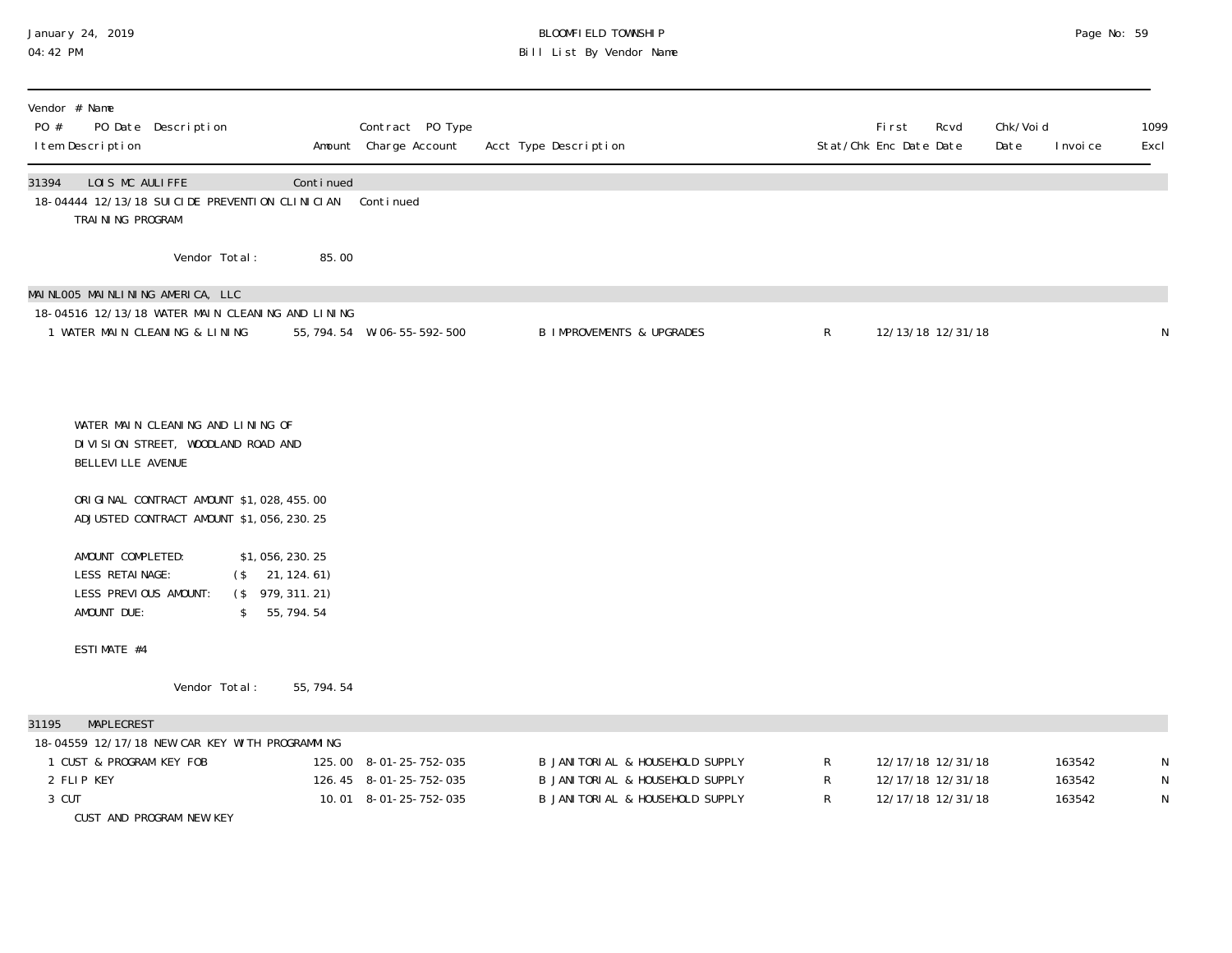### January 24, 2019 BLOOMFIELD TOWNSHIP Page No: 60 04:42 PM Bill List By Vendor Name

| Vendor # Name<br>PO #<br>I tem Description | PO Date Description                                                                                                                           |            | Contract PO Type<br>Amount Charge Account | Acct Type Description              |              | First<br>Stat/Chk Enc Date Date | Rcvd | Chk/Voi d<br>Date | I nvoi ce | 1099<br>Excl |
|--------------------------------------------|-----------------------------------------------------------------------------------------------------------------------------------------------|------------|-------------------------------------------|------------------------------------|--------------|---------------------------------|------|-------------------|-----------|--------------|
| MAPLECREST<br>31195<br>FOR CAR 33          | 18-04559 12/17/18 NEW CAR KEY WITH PROGRAMMING Continued                                                                                      | Continued  |                                           |                                    |              |                                 |      |                   |           |              |
|                                            |                                                                                                                                               | 261.46     |                                           |                                    |              |                                 |      |                   |           |              |
|                                            | Vendor Total:                                                                                                                                 | 261.46     |                                           |                                    |              |                                 |      |                   |           |              |
| MARTIN O'BOYLE<br>36499                    | 18-04713 12/28/18 LANDSCAPING-1 MUNICIPAL PLAZE<br>1 LANDSCAPING-1 MUNICIPAL PLAZA                                                            |            | 1, 200. 00 8-01-26-772-024                | B CLEAN. &MAIN. OF BLDG'S & FACIL. | $\mathsf{R}$ | 12/28/18 12/31/18               |      |                   | SEPT2018  | $\mathsf N$  |
| I NVOI CE #SEPT2018                        |                                                                                                                                               |            |                                           |                                    |              |                                 |      |                   |           |              |
|                                            | LANDSCAPING MAINTENANCE FOR 1 MUNICIPAL<br>PLAZA - SEPTEMBER 2018                                                                             |            |                                           |                                    |              |                                 |      |                   |           |              |
|                                            | Vendor Total:                                                                                                                                 | 1, 200, 00 |                                           |                                    |              |                                 |      |                   |           |              |
| 31370                                      | MARUCCI ENGINEERING ASSOC. LLC                                                                                                                |            |                                           |                                    |              |                                 |      |                   |           |              |
| 1 SERVICES - SEWER OPERATOR                | 18-04684 12/28/18 SERVICES - SEWER OPERATOR                                                                                                   |            | 6, 900. 00 8-05-26-511-028                | B CONSULTANT & PROFESSIONAL SERV   | $\mathsf{R}$ | 12/28/18 12/31/18               |      |                   |           | ${\sf N}$    |
|                                            | FOR PROFESSIONAL SERVICES FOR SANITARY<br>SEWER COLLECTION SYSTEM OPERATOR<br>NJDEP C-3 SANI TARY SEWER COLLECTION<br>SYSTEM LICENSE COVERAGE |            |                                           |                                    |              |                                 |      |                   |           |              |
| DECEMBER 2018                              | FOURTH QUARTER: OCTOBER, NOVEMBER AND                                                                                                         |            |                                           |                                    |              |                                 |      |                   |           |              |

Vendor Total: 6,900.00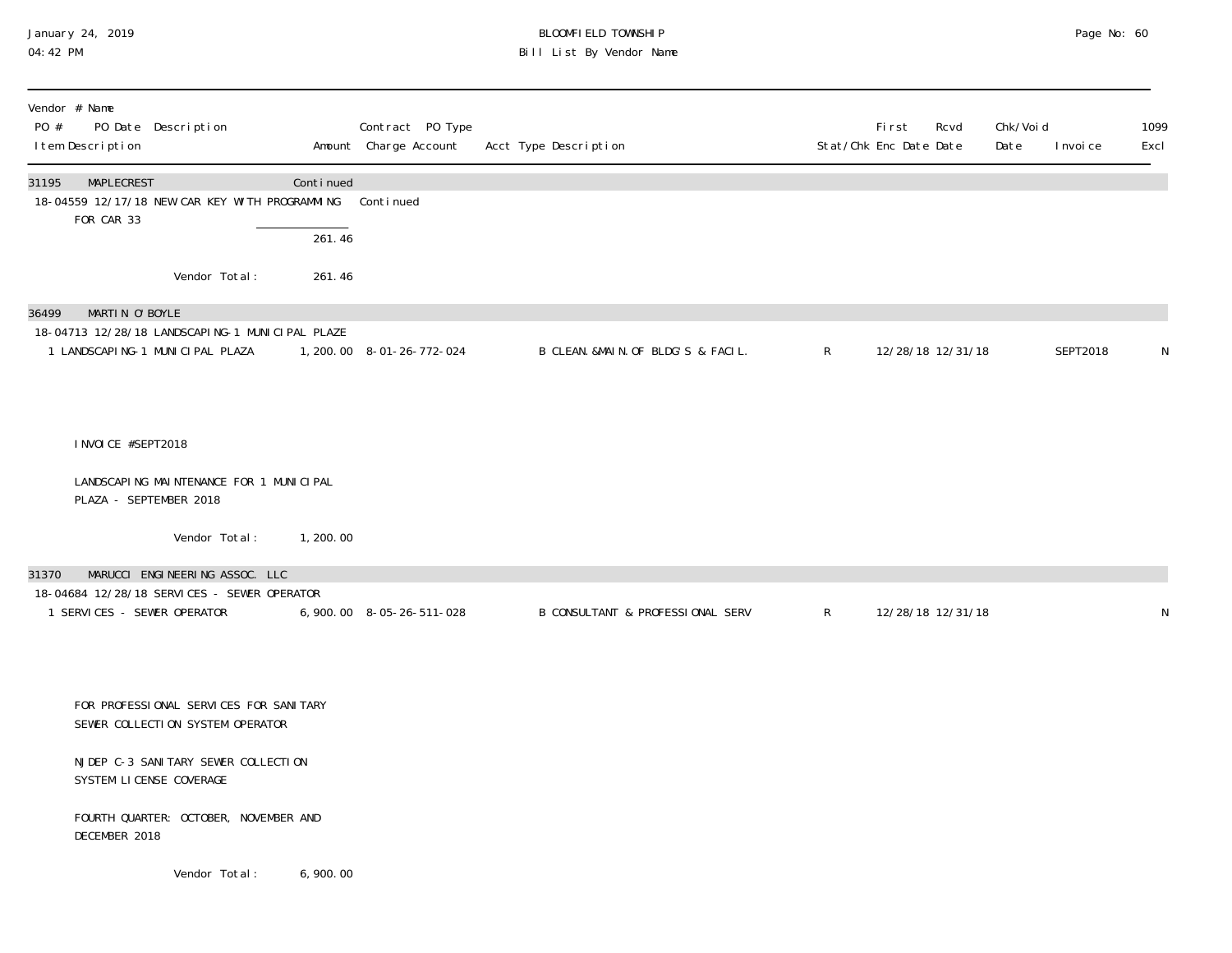#### January 24, 2019 BLOOMFIELD TOWNSHIP Page No: 61 04:42 PM Bill List By Vendor Name

| Vendor # Name<br>PO #<br>PO Date Description<br>I tem Description                                                                                                                   |          | Contract PO Type<br>Amount Charge Account | Acct Type Description             |              | <b>First</b><br>Rcvd<br>Stat/Chk Enc Date Date | Chk/Voi d<br>Date | 1099<br>Excl<br>I nvoi ce |
|-------------------------------------------------------------------------------------------------------------------------------------------------------------------------------------|----------|-------------------------------------------|-----------------------------------|--------------|------------------------------------------------|-------------------|---------------------------|
| MATTHEW U. WATKINS<br>57256<br>18-04671 12/28/18 REIMBURSMENT FOR LEAGUE<br>1 REIMBURSMENT FOR LEAGUE<br>LEAGUE OF MUNICIPALITIES REIMBURSMENT                                      |          | 615.59 8-01-20-701-042                    | <b>B EDUCATION &amp; TRAINING</b> | $\mathsf{R}$ | 12/28/18 12/31/18                              |                   | N                         |
| SEE TRAVEL EXPENSE REPORT ATTACHED.                                                                                                                                                 |          |                                           |                                   |              |                                                |                   |                           |
| Vendor Total:                                                                                                                                                                       | 615.59   |                                           |                                   |              |                                                |                   |                           |
| MCCOROO5 MCCORMACK PLUMBING & HEATING<br>18-04547 12/17/18 NEW SHOWER VALVES IN BATHROOMS<br>1 NEW SHOWER VALVES IN BATHROOMS                                                       |          | 2, 400.00 8-01-25-752-056                 | B FIRE & OTHER SAFETY EQUIPMENT   | $\mathsf{R}$ | 12/17/18 12/31/18                              |                   | 36131<br>N                |
| INSTALL 2 SHOWER VALVES IN FIRE<br>HOUSE BALTHROOM. TURNED WATER<br>ON AND TESTED.                                                                                                  |          |                                           |                                   |              |                                                |                   |                           |
| MIFI OPENED TILE AND CONCRETE WALL<br>TO EXPOSE SHOWER VALVES AND RETILED<br>WALL ONCE VALVES WERE INSTALLED.                                                                       |          |                                           |                                   |              |                                                |                   |                           |
| Vendor Total:                                                                                                                                                                       | 2,400.00 |                                           |                                   |              |                                                |                   |                           |
| MCMANIMON, SCOTLAND & BAUMANN<br>31726<br>18-04356 12/05/18 TRAIN STATION CONDEM 10/30/18<br>1 TRAIN STATION CONDEM 10/30/18<br>PROFESSIONAL SERVICES RENDERED THROUGH<br>10/30/18. |          | 3, 424. 70 C-04-55-952-990                | <b>B BLOOMFIELD CENTER</b>        | $\mathsf{R}$ | 12/05/18 12/31/18                              |                   | 157759<br>N               |
| PROFESSIONAL FEES: \$3,375.50<br>ADMIN FEES:<br>\$ 49.20                                                                                                                            |          |                                           |                                   |              |                                                |                   |                           |
| <b>TOTAL</b><br>\$3,424.70                                                                                                                                                          |          |                                           |                                   |              |                                                |                   |                           |
| 18-04438 12/13/18 DEVELOPER'S ESCROW PYMNT.<br>1 2-6 & 26-34 FARRAND STREET                                                                                                         |          | 436.19 M-13-56-013-P11                    | B 2-6 & 26-34 FARRAND ST.         | $\mathsf{R}$ | 12/13/18 12/28/18                              |                   | 157760<br>N               |
| Vendor Total:                                                                                                                                                                       | 3,860.89 |                                           |                                   |              |                                                |                   |                           |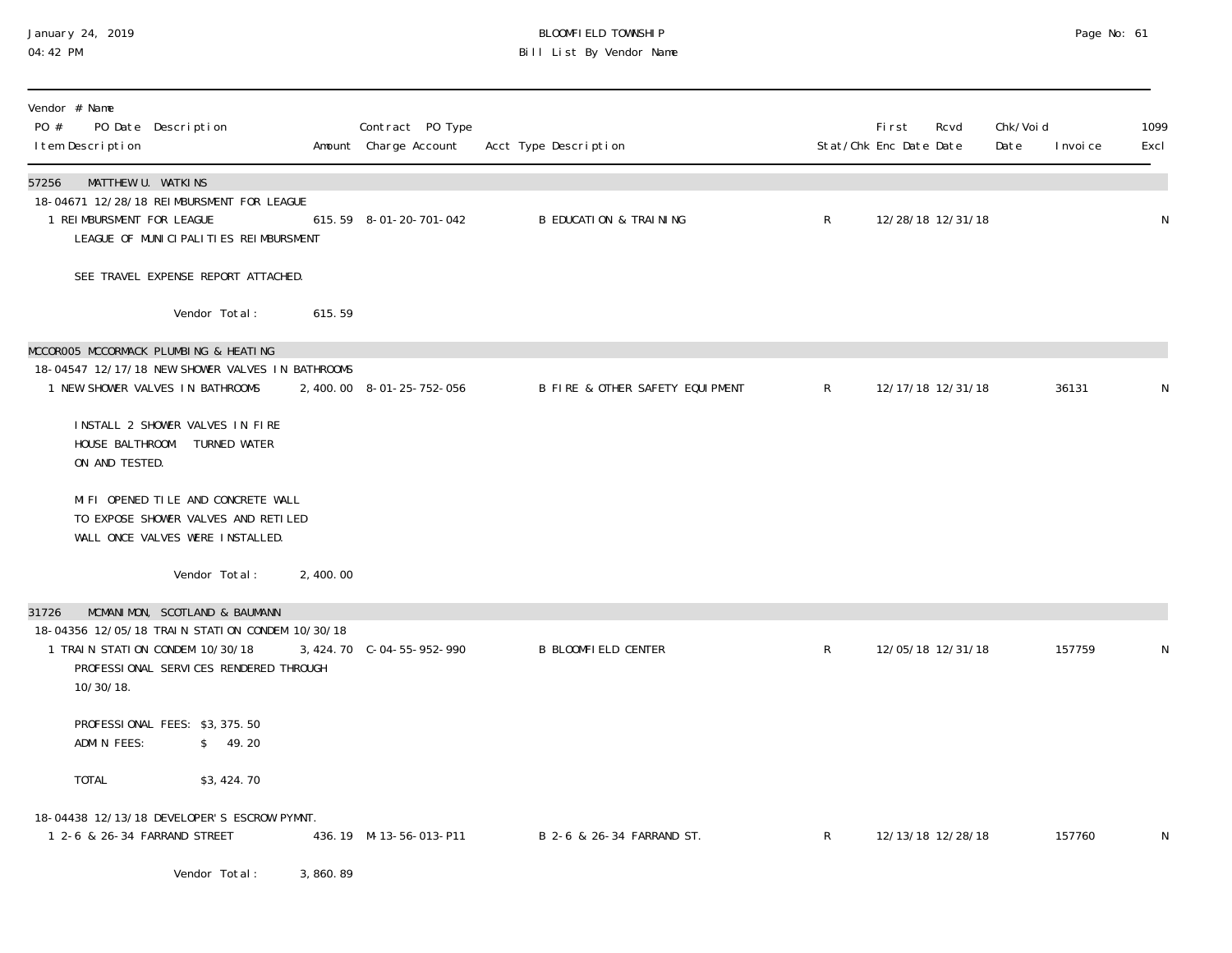#### January 24, 2019 BLOOMFIELD TOWNSHIP Page No: 62 04:42 PM Bill List By Vendor Name

| Vendor # Name<br>PO #<br>PO Date Description<br>I tem Description                                                                                                                                                           |            | Contract PO Type<br>Amount Charge Account           | Acct Type Description                  |              | First<br>Stat/Chk Enc Date Date | Rcvd                                   | Chk/Voi d<br>Date | I nvoi ce        | 1099<br>Excl   |
|-----------------------------------------------------------------------------------------------------------------------------------------------------------------------------------------------------------------------------|------------|-----------------------------------------------------|----------------------------------------|--------------|---------------------------------|----------------------------------------|-------------------|------------------|----------------|
| 31404<br>MCNERNEY & ASSOCIATES, INC.<br>18-04731 12/28/18 VARIOUS APPEALS-NOV. +DEC. 2018<br>1 VARIOUS APPEALS-NOV. +DEC. 2018<br>2-REVIEW OF DISCOVERY-CONF. W/ ASSESSOR<br>RE: LB REALTY, 88 LLEWELLYN ASSOC.<br>11/30/18 | \$250.00   | 1, 250, 00 8-01-20-710-028                          | B CONSULTANT & PROFESSIONAL SERV       | $\mathsf{R}$ |                                 | 12/28/18 12/31/18                      |                   | #2018-427        | N              |
| 4-PREP. PRELIMINARY ANALYSIS. CONF. W/<br>ASSESSOR RE: BLOOMFIELD VENTURE<br>12/10/18                                                                                                                                       | \$500.00   |                                                     |                                        |              |                                 |                                        |                   |                  |                |
| 4-PREP. PRELIMINARY ANALYSIS W/ASSESSOR<br>RE: GRCC.                                                                                                                                                                        |            |                                                     |                                        |              |                                 |                                        |                   |                  |                |
| 12/10/18                                                                                                                                                                                                                    | \$500.00   |                                                     |                                        |              |                                 |                                        |                   |                  |                |
| <b>GRAND TOTAL</b>                                                                                                                                                                                                          | \$1.250.00 |                                                     |                                        |              |                                 |                                        |                   |                  |                |
| Vendor Total:                                                                                                                                                                                                               | 1,250.00   |                                                     |                                        |              |                                 |                                        |                   |                  |                |
| MF ATHLETIC<br>31802<br>18-03886 10/29/18 BASKETBALL TRYOUT NUMBERS                                                                                                                                                         |            |                                                     |                                        |              |                                 |                                        |                   |                  |                |
| 1 BASKETBALL TRYOUT NUMBERS<br>I NVOI CE# I NV42132                                                                                                                                                                         |            | 127.95 8-01-28-795-066                              | <b>B RECREATION SUPPLIES</b>           | $\mathsf{R}$ |                                 | 10/29/18 12/31/18                      |                   | I NV42132        | N              |
| Vendor Total:                                                                                                                                                                                                               | 127.95     |                                                     |                                        |              |                                 |                                        |                   |                  |                |
| MGPROOO5 MG PROPERTY ONE, LLC.<br>18-04594 12/20/18 ESCROW REFUND                                                                                                                                                           |            |                                                     |                                        |              |                                 |                                        |                   |                  |                |
| 1 462-470 BROAD STREET ZB ESC RF                                                                                                                                                                                            |            | 6, 409. 25 M-13-56-013-P66                          | B 462-470 BROAD ST.                    | $\mathsf{R}$ |                                 | 12/20/18 12/31/18                      |                   |                  | N              |
| Vendor Total:                                                                                                                                                                                                               | 6, 409. 25 |                                                     |                                        |              |                                 |                                        |                   |                  |                |
| MGL PRINTING SOLUTIONS<br>31801                                                                                                                                                                                             |            |                                                     |                                        |              |                                 |                                        |                   |                  |                |
| 18-04348 12/04/18 15,000 WATER BILLS<br>1 15,000 WATER BILLS<br>2 FREIGHT                                                                                                                                                   |            | 1, 305.00 8-05-20-512-023<br>168.00 8-05-20-512-023 | <b>B PRINTING</b><br><b>B PRINTING</b> | R<br>R       |                                 | 12/04/18 12/28/18<br>12/04/18 12/28/18 |                   | 160262<br>160262 | N<br>${\sf N}$ |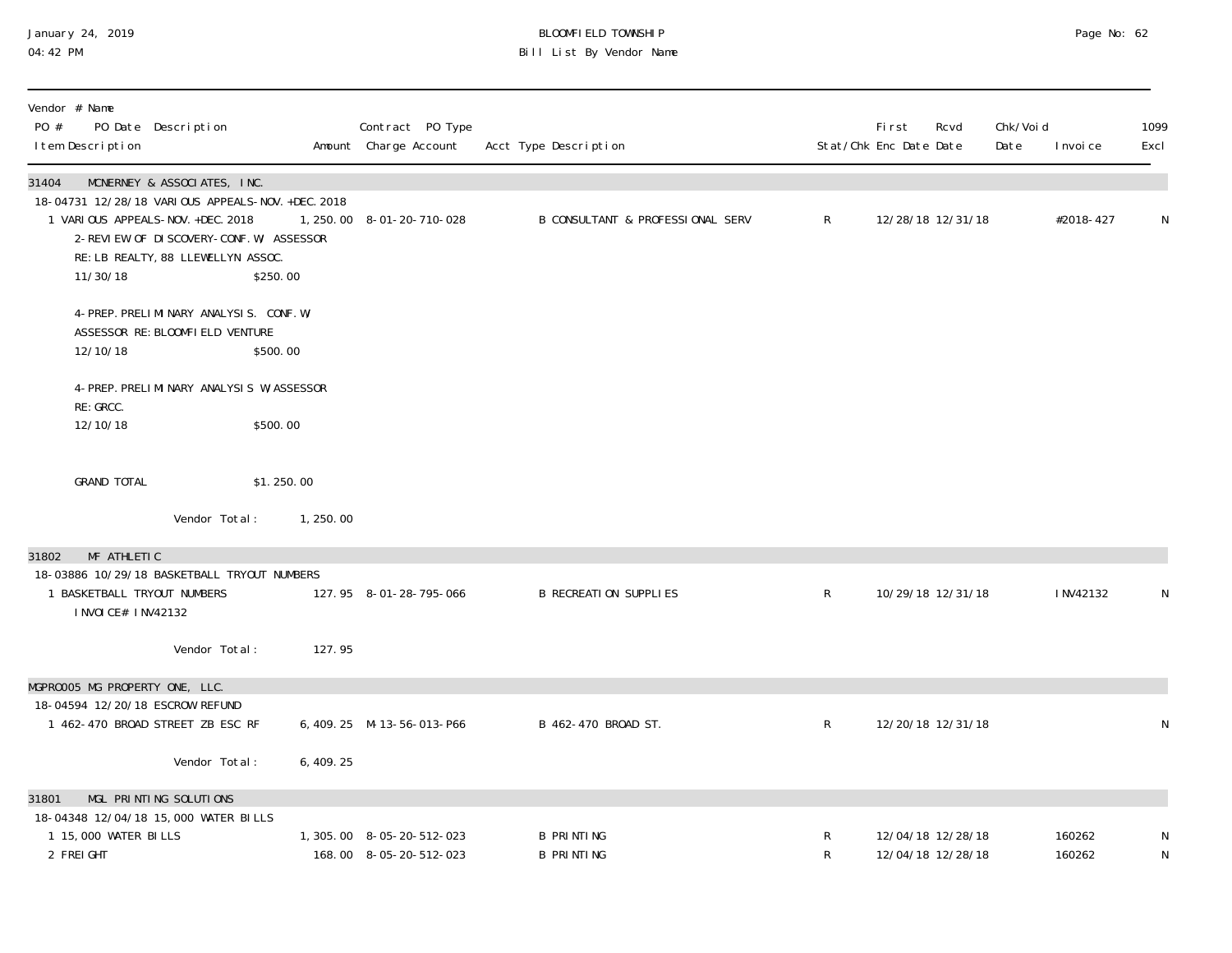## January 24, 2019 BLOOMFIELD TOWNSHIP Page No: 63 Bill List By Vendor Name

| Vendor # Name<br>PO #<br>PO Date Description<br>I tem Description                                     |             | Contract PO Type<br>Amount Charge Account                | Acct Type Description                                                           |              | First<br>Rcvd<br>Stat/Chk Enc Date Date | Chk/Void<br>Date | I nvoi ce    | 1099<br>Excl   |
|-------------------------------------------------------------------------------------------------------|-------------|----------------------------------------------------------|---------------------------------------------------------------------------------|--------------|-----------------------------------------|------------------|--------------|----------------|
| MGL PRINTING SOLUTIONS<br>31801<br>18-04348 12/04/18 15,000 WATER BILLS<br><b>WATER BILLS</b>         | Continued   | Conti nued                                               |                                                                                 |              |                                         |                  |              |                |
|                                                                                                       | 1,473.00    |                                                          |                                                                                 |              |                                         |                  |              |                |
| Vendor Total:                                                                                         | 1,473.00    |                                                          |                                                                                 |              |                                         |                  |              |                |
| MICHAEL S. RUBIN, LLC<br>16826<br>18-04437 12/13/18 ESCROW PAYMENT                                    |             |                                                          |                                                                                 |              |                                         |                  |              |                |
| 1 288-290 BROAD STREET                                                                                |             | 1,039.50 M-13-56-013-P53                                 | B 288-290 BROAD ST.                                                             | R            | 12/13/18 12/28/18                       |                  | 1982         | N              |
| 18-04626 12/20/18 P/Z PAYMENT<br>1 ZB VARIOUS SEE ATTACHED BACKUP<br>2 PB VARIOUS SEE ATTACHED BACKUP | 11,894.98   | 4, 273. 50 8-01-21-720-028<br>7, 621. 48 8-01-21-720-028 | B CONSULTANT & PROFESSIONAL SERV<br><b>B CONSULTANT &amp; PROFESSIONAL SERV</b> | R<br>R       | 12/20/18 12/31/18<br>12/20/18 12/31/18  |                  | 1990<br>1991 | N<br>${\sf N}$ |
| Vendor Total:                                                                                         | 12, 934. 48 |                                                          |                                                                                 |              |                                         |                  |              |                |
| MI CHAEL'S FLORIST<br>31858<br>18-04754 12/28/18 ARRANGEMENT FOR COMMISSIONER                         |             |                                                          |                                                                                 |              |                                         |                  |              |                |
| 1 ARRANGEMENT FOR COMMISSIONER<br>ZI CHELLI                                                           |             | 72.68 8-01-28-795-029                                    | <b>B OTHER CONTRACTUAL</b>                                                      | $\mathsf{R}$ | 12/28/18 12/31/18                       |                  | 009293       | N              |
| Vendor Total:                                                                                         | 72.68       |                                                          |                                                                                 |              |                                         |                  |              |                |
| MI DDLESEX COUNTY FIRE<br>32205                                                                       |             |                                                          |                                                                                 |              |                                         |                  |              |                |
| 18-04543 12/17/18 FIRE INSPECTOR COURSE - 3<br>1 FIRE INSPECTOR COURSE - 3                            |             | 786.00 8-01-25-752-042                                   | B EDUCATION AND TRAINING                                                        | $\mathsf{R}$ | 12/17/18 12/31/18                       |                  | 02-1801-18   | N              |
| COURSE #02-1801-18<br>FIRE PREVENTION INSPECTOR                                                       |             |                                                          |                                                                                 |              |                                         |                  |              |                |
| D.C. MCDADE<br>FF G. ILARIA<br>FF E. ARQUIZA                                                          |             |                                                          |                                                                                 |              |                                         |                  |              |                |
| Vendor Total:                                                                                         | 786.00      |                                                          |                                                                                 |              |                                         |                  |              |                |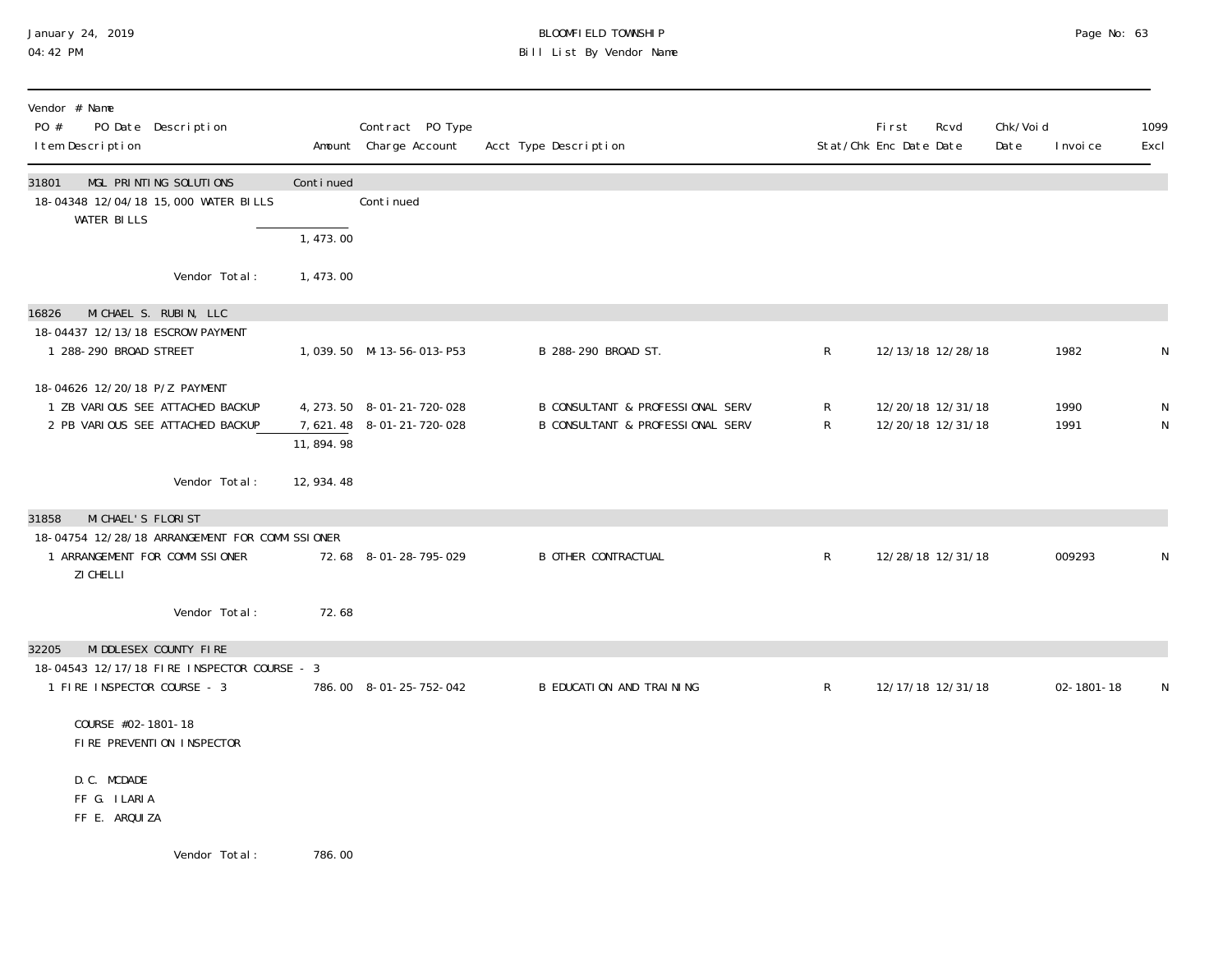## January 24, 2019 BLOOMFIELD TOWNSHIP Page No: 64 04:42 PM Bill List By Vendor Name

| Vendor # Name<br>PO Date Description<br>PO #<br>I tem Description                                          | Contract PO Type<br>Amount Charge Account | Acct Type Description               |              | First<br>Stat/Chk Enc Date Date | Rcvd              | Chk/Voi d<br>Date | I nvoi ce | 1099<br>Excl |
|------------------------------------------------------------------------------------------------------------|-------------------------------------------|-------------------------------------|--------------|---------------------------------|-------------------|-------------------|-----------|--------------|
| MILLER & CHITTY CO.<br>32149<br>18-04424 12/13/18 MUNICIPAL BUILDING BOILER<br>1 MUNICIPAL BUILDING BOILER | 675.00 8-01-26-772-024                    | B CLEAN. &MAIN. OF BLDG'S & FACIL.  | $\mathsf{R}$ |                                 | 12/13/18 12/31/18 |                   | 506460    | N            |
| I NVOI CE #506460<br>CUSTOMER #2280                                                                        |                                           |                                     |              |                                 |                   |                   |           |              |
| DI AGNOSIS OF MUNICIPAL BUILDING BOILER<br>AND THERMOSTAT                                                  |                                           |                                     |              |                                 |                   |                   |           |              |
| 18-04687 12/28/18 BOILER REPAIR-MUNICIPAL BLDG.<br>1 BOILER REPAIR-MUNICIPAL BLDG.                         | 525.00 8-01-26-772-024                    | B CLEAN. & MAIN. OF BLDG'S & FACIL. | $\mathsf{R}$ |                                 | 12/28/18 12/31/18 |                   | 506625    | N            |
| I NVOI CE #506625<br>CUSTOMER #2280                                                                        |                                           |                                     |              |                                 |                   |                   |           |              |
| MUNICIPAL BUILDING BOILER SERVICE<br>MODEL CB200-070 UNIT T2517-1-1                                        |                                           |                                     |              |                                 |                   |                   |           |              |
| 18-04716 12/28/18 BOILER REPAIR - MUNICIPAL BLDG<br>1 BOILER REPAIR - MUNICIPAL BLDG                       | 968.22 8-01-26-772-024                    | B CLEAN. & MAIN. OF BLDG'S & FACIL. | $\mathsf{R}$ |                                 | 12/28/18 12/31/18 |                   | 506765    | N            |
| I NVOI CE #506765<br>CUSTOMER #2280                                                                        |                                           |                                     |              |                                 |                   |                   |           |              |
| BOILER REPAIR AT THE MUNICIPAL BUILDING,<br>1 MUNICIPAL PLAZA, BLOOMFIELD, NJ                              |                                           |                                     |              |                                 |                   |                   |           |              |

Vendor Total: 2,168.22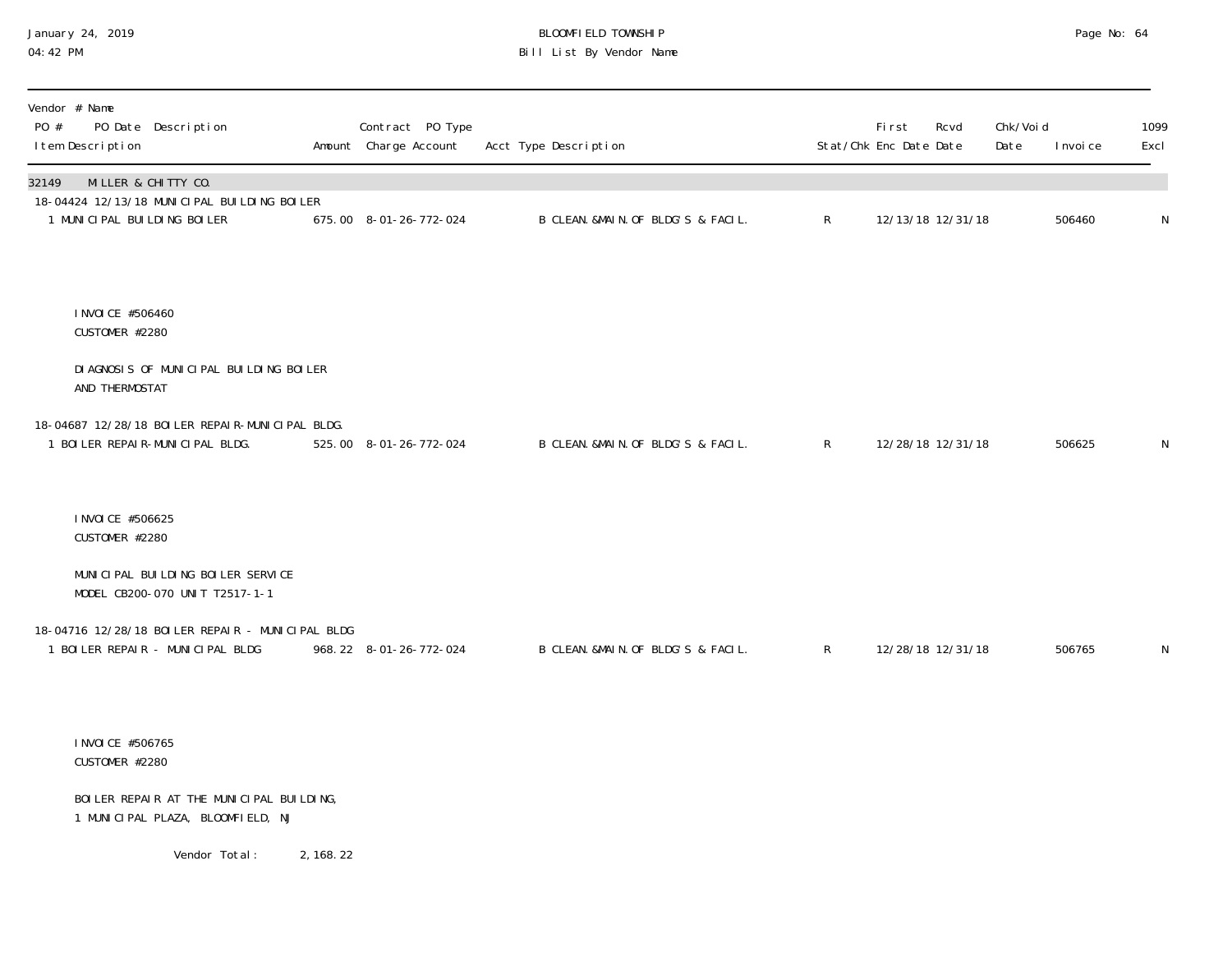#### January 24, 2019 BLOOMFIELD TOWNSHIP Page No: 65 04:42 PM Bill List By Vendor Name

| Vendor # Name<br>PO #<br>PO Date Description<br>I tem Description                                                                                                                                                             |             | Contract PO Type<br>Amount Charge Account | Acct Type Description                      |              | <b>First</b><br>Stat/Chk Enc Date Date | Rcvd              | Chk/Voi d<br>Date | I nvoi ce        | 1099<br>Excl |
|-------------------------------------------------------------------------------------------------------------------------------------------------------------------------------------------------------------------------------|-------------|-------------------------------------------|--------------------------------------------|--------------|----------------------------------------|-------------------|-------------------|------------------|--------------|
| MONARCH ELECTRIC COMPANY<br>32553<br>18-04408 12/13/18 ELC. PARTS INV S111808792.001<br>1 INV S111808792.001<br>ELECTRICAL DEPARTMENT SUPPLIES                                                                                |             | 512.52 8-01-26-769-024                    | B MAINTENANCE OF BUILDINGS & FACILITIES    | R            |                                        | 12/13/18 12/31/18 |                   | S111808792.001 N |              |
| Vendor Total:                                                                                                                                                                                                                 | 512.52      |                                           |                                            |              |                                        |                   |                   |                  |              |
| MORTON SALT INC.<br>32756<br>18-04578 12/20/18 SAFE T SALT INV 5401705481<br>1 SAFE T SALT INV 5401705481<br>TI CKETS<br>47983 48026                                                                                          |             | 2,897.75 T-13-56-013-SR1                  | <b>B SNOW REMOVAL</b>                      | $\mathsf{R}$ |                                        | 12/20/18 12/31/18 |                   | 5401705481       | N.           |
| 48.32 TON SAFE-T-SALT                                                                                                                                                                                                         |             |                                           |                                            |              |                                        |                   |                   |                  |              |
| ESSEX COUNTY COOP                                                                                                                                                                                                             |             |                                           |                                            |              |                                        |                   |                   |                  |              |
| Vendor Total:                                                                                                                                                                                                                 | 2,897.75    |                                           |                                            |              |                                        |                   |                   |                  |              |
| MOTOROLA SOLUTIONS, INC.<br>32753<br>18-02748 08/02/18 POLICE/FIRE RADIO UPGRADE 2018<br>4 30 % OF CONTRACT PRICE<br>COMMUNI CATI ON INFRASTRUCTURE PROJECT                                                                   |             | <sup>B</sup>                              | B 2018 PURCHASE OF POLICE COMM EQUIPMENT R |              |                                        | 08/02/18 12/31/18 |                   | 41259770         | N            |
| 18-04100 11/09/18 CHANGE ORDER #1 SYS INTEGRATIO<br>1 FIRE HEADQ INSTALLATION<br>CHANGE ORDER FOR POLICE COMMUNICATION<br>PROJECT                                                                                             |             |                                           | B 2018 PURCHASE OF POLICE COMM EQUIPMENT R |              |                                        | 11/09/18 12/31/18 |                   | 41259752         | N            |
| Vendor Total:                                                                                                                                                                                                                 | 656, 306.00 |                                           |                                            |              |                                        |                   |                   |                  |              |
| MUNICIPAL CLERKS ASSOC.<br>33207<br>18-04518 12/13/18 QUARTERLY CLERK'S MEETING<br>1 QUARTERLY CLERK'S MEETING<br>JANUARY 10, 2019 - FAIRFIELD LOCATION<br>ONE ATTENDEE - TOWNSHIP OF BLOOMFIELD<br>LOUISE M. PALAGANO, CLERK |             | 30.00 8-01-20-704-042                     | <b>B EDUCATION &amp; TRAINING</b>          | R            |                                        | 12/13/18 12/31/18 |                   |                  | N            |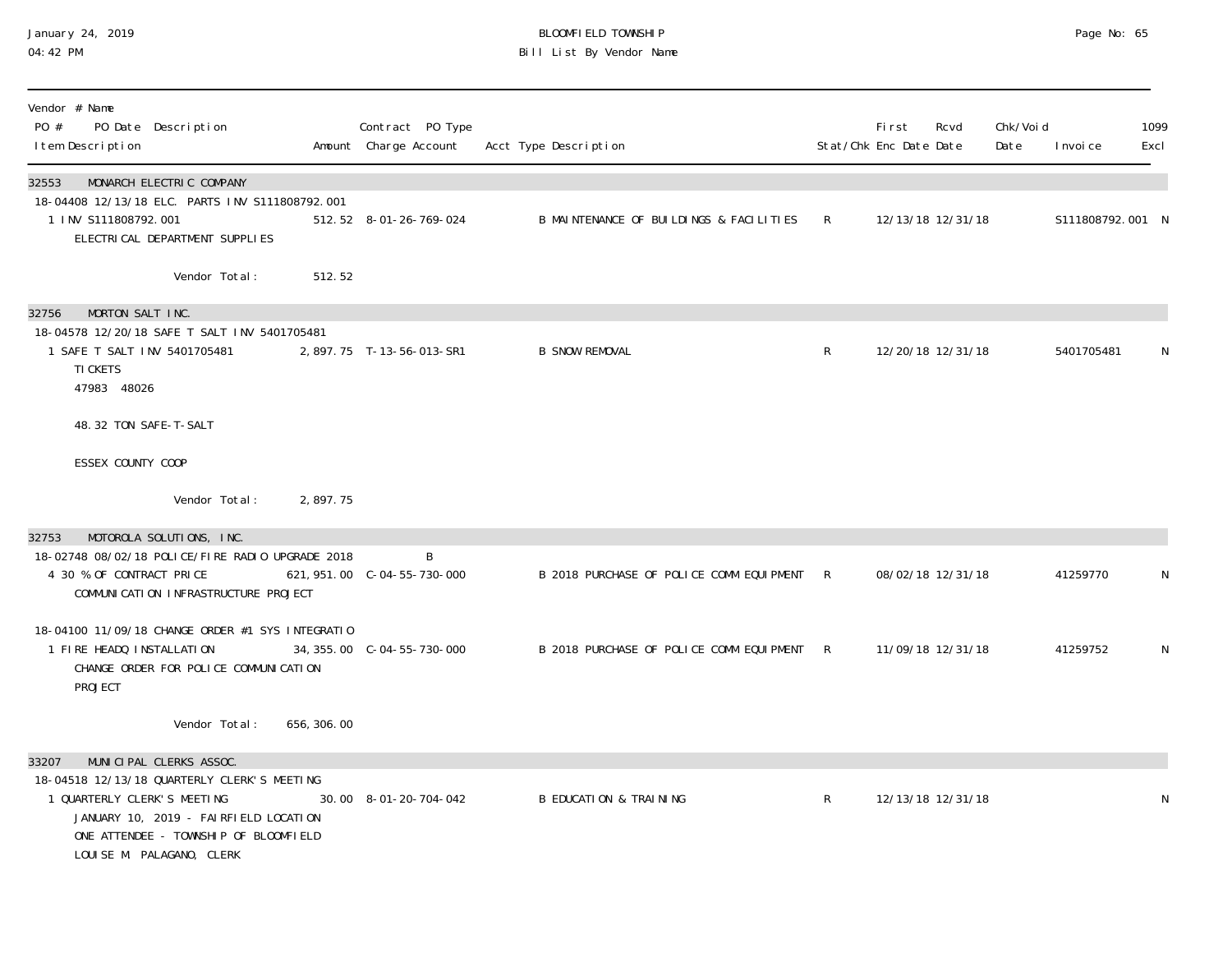## January 24, 2019 BLOOMFIELD TOWNSHIP Page No: 66 04:42 PM Bill List By Vendor Name

| Vendor # Name<br>PO #<br>PO Date Description<br>I tem Description                                                           |           | Contract PO Type<br>Amount Charge Account | Acct Type Description                          |              | First<br>Stat/Chk Enc Date Date | Rcvd              | Chk/Voi d<br>Date | I nvoi ce | 1099<br>Excl |
|-----------------------------------------------------------------------------------------------------------------------------|-----------|-------------------------------------------|------------------------------------------------|--------------|---------------------------------|-------------------|-------------------|-----------|--------------|
| 33207<br>MUNICIPAL CLERKS ASSOC.<br>18-04518 12/13/18 QUARTERLY CLERK'S MEETING<br>\$30.00 PER PERSON                       | Continued | Continued                                 |                                                |              |                                 |                   |                   |           |              |
| Vendor Total:                                                                                                               | 30.00     |                                           |                                                |              |                                 |                   |                   |           |              |
| MUNICIPAL INSPECTION CORP.<br>33200<br>18-04361 12/07/18 Invoice date: Nov. 30, 2018<br>Billing Log for Nov. 1 - 30, 2018   |           | 2,008.00 T-13-22-256-U27                  | <b>B ELEVATOR INSPECTION FEES</b>              | $\mathsf{R}$ |                                 | 12/07/18 12/28/18 |                   | 11/30/18  | N            |
| Vendor Total:                                                                                                               | 2,008.00  |                                           |                                                |              |                                 |                   |                   |           |              |
| NATIONAL ASSOCIATION OF LOCAL<br>33790<br>18-04445 12/13/18 MIKE FITZPATRICK<br>1 MIKE FITZPATRICK<br>I NVOI CE # 300001661 |           | 200.00 8-01-27-785-044                    | B PROFESSIONAL ASSOCIATION DUES                | $\mathsf{R}$ |                                 | 12/13/18 12/28/18 |                   | 300001661 | N            |
| Vendor Total:                                                                                                               | 200.00    |                                           |                                                |              |                                 |                   |                   |           |              |
| NATIONAL SPORTSWEAR<br>33838<br>18-04364 12/07/18 BPD & ERT SWEATSHIRTS<br>1 BPD & ERT SWEATSHIRTS<br>QTY. 30<br>INV#81115  |           | 673.05 8-01-25-745-030                    | <b>B MATERIALS &amp; SUPPLIES</b>              | $\mathsf{R}$ |                                 | 12/07/18 12/28/18 |                   |           | N            |
| QTY.9<br>INV#81116                                                                                                          |           |                                           |                                                |              |                                 |                   |                   |           |              |
| Vendor Total:                                                                                                               | 673.05    |                                           |                                                |              |                                 |                   |                   |           |              |
| 33843<br>NATIONAL WATER MAIN                                                                                                |           |                                           |                                                |              |                                 |                   |                   |           |              |
| 18-04026 11/06/18 SANITARY SEWER UPGRADES<br>1 SANI TARY SEWER UPGRADES                                                     |           | 7, 234.50 C-04-55-716-987                 | B RELINING, RECONSTRUCT., UPGRADES SEWER SYS R |              |                                 | 11/06/18 12/31/18 |                   | 034728    | N            |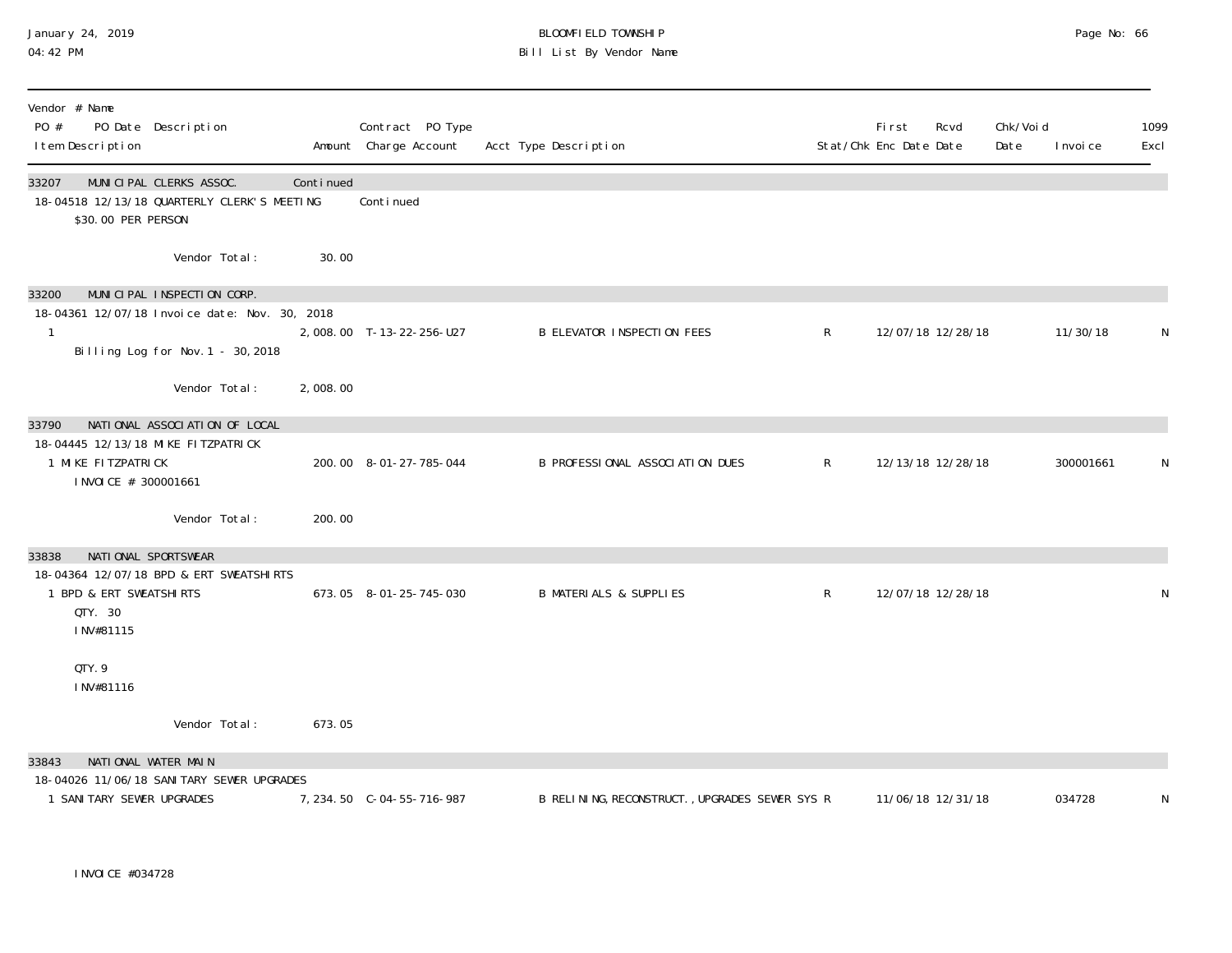# January 24, 2019 BLOOMFIELD TOWNSHIP Page No: 67 Bill List By Vendor Name

| Vendor # Name<br>I tem Description |                                                                                                                                                                                                                                                                                    |                                                                                                                                                                                                                                                                                                                                                                                                        |                                                                                     |                       | First                                                                                            | Rcvd | Date                                                             | I nvoi ce | 1099<br>Excl      |
|------------------------------------|------------------------------------------------------------------------------------------------------------------------------------------------------------------------------------------------------------------------------------------------------------------------------------|--------------------------------------------------------------------------------------------------------------------------------------------------------------------------------------------------------------------------------------------------------------------------------------------------------------------------------------------------------------------------------------------------------|-------------------------------------------------------------------------------------|-----------------------|--------------------------------------------------------------------------------------------------|------|------------------------------------------------------------------|-----------|-------------------|
|                                    |                                                                                                                                                                                                                                                                                    |                                                                                                                                                                                                                                                                                                                                                                                                        |                                                                                     |                       |                                                                                                  |      |                                                                  |           |                   |
|                                    |                                                                                                                                                                                                                                                                                    |                                                                                                                                                                                                                                                                                                                                                                                                        |                                                                                     |                       |                                                                                                  |      |                                                                  |           |                   |
|                                    |                                                                                                                                                                                                                                                                                    |                                                                                                                                                                                                                                                                                                                                                                                                        |                                                                                     |                       |                                                                                                  |      |                                                                  |           |                   |
|                                    |                                                                                                                                                                                                                                                                                    |                                                                                                                                                                                                                                                                                                                                                                                                        |                                                                                     |                       |                                                                                                  |      |                                                                  |           | N                 |
|                                    |                                                                                                                                                                                                                                                                                    |                                                                                                                                                                                                                                                                                                                                                                                                        |                                                                                     |                       |                                                                                                  |      |                                                                  |           |                   |
|                                    |                                                                                                                                                                                                                                                                                    |                                                                                                                                                                                                                                                                                                                                                                                                        |                                                                                     |                       |                                                                                                  |      |                                                                  |           |                   |
|                                    |                                                                                                                                                                                                                                                                                    |                                                                                                                                                                                                                                                                                                                                                                                                        |                                                                                     |                       |                                                                                                  |      |                                                                  |           |                   |
|                                    |                                                                                                                                                                                                                                                                                    |                                                                                                                                                                                                                                                                                                                                                                                                        |                                                                                     |                       |                                                                                                  |      |                                                                  |           | N                 |
|                                    | PO Date Description<br>NATIONAL WATER MAIN<br>JOB NO. BLOOMT-96<br>AND POE AVENUE.<br>AND SEPTEMBER 28, 2018<br>18-04326 12/04/18 STORM SEWER UPGRADES<br>1 STORM SEWER UPGRADES<br>INVOICE #034771<br>JOB NO. BLOOMT-97<br>SEWER ON OCTOBER 8, 2018<br>1 SANI TARY SEWER UPGRADES | Continued<br>18-04026 11/06/18 SANITARY SEWER UPGRADES<br>TELEVISION OF SANITARY SEWERS ON HYDE<br>ROAD, NEWELL DRIVE, CLAREMONT AVENUE<br>SERVICES RENDERED TO CLEAN AND TELEVISE<br>SEWERS AT BLOOMFIELD, NJ ON SEPTEMBER 26<br>TELEVISION OF YANTECAW BROOK STORM SEWER<br>BEHIND PROPERTIES ON BELLEVUE AVENUE<br>SERVICES RENDERED TO TELEVISE STORM<br>18-04739 12/28/18 SANI TARY SEWER UPGRADE | Contract PO Type<br>Amount Charge Account<br>Conti nued<br>4,016.25 C-04-55-716-987 | Acct Type Description | B RELINING, RECONSTRUCT., UPGRADES SEWER SYS R<br>B RELINING, RECONSTRUCT., UPGRADES SEWER SYS R |      | Stat/Chk Enc Date Date<br>12/04/18 12/31/18<br>12/28/18 12/31/18 | Chk/Void  | 034771<br>034728P |

INVOICE #034728P

POLICE TRAFFIC DIRECTORS FOR NEWELL DRIVE, BELLEVUE AVENUE AND HYDE ROAD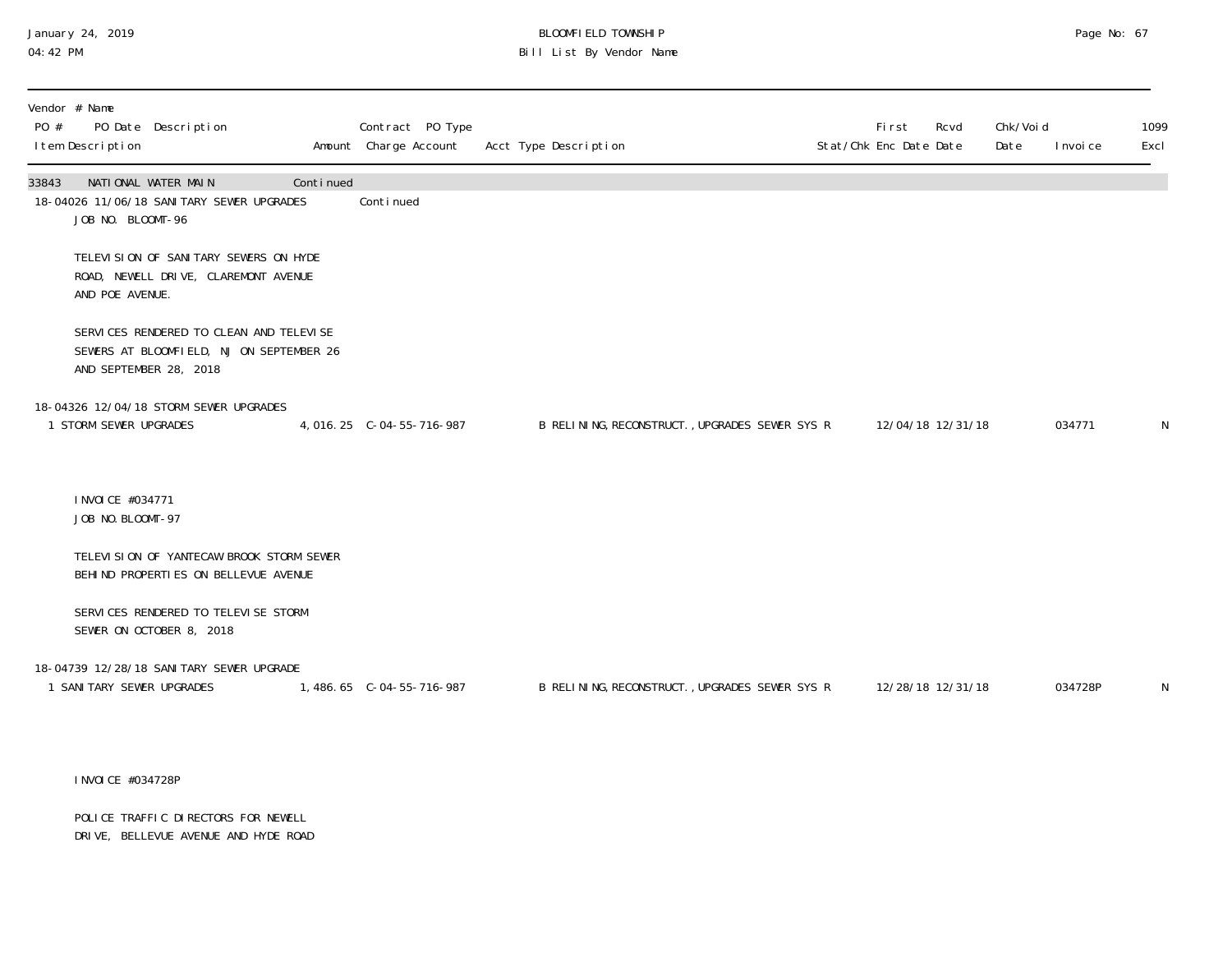#### January 24, 2019 BLOOMFIELD TOWNSHIP Page No: 68 04:42 PM Bill List By Vendor Name

| Vendor # Name<br>$P()$ #<br>PO Date Description<br>I tem Description                                                |             | Contract PO Type<br>Amount Charge Account | Acct Type Description             |              | Fi rst<br>Stat/Chk Enc Date Date | Rcvd              | Chk/Voi d<br>Date | I nvoi ce  | 1099<br>Excl |
|---------------------------------------------------------------------------------------------------------------------|-------------|-------------------------------------------|-----------------------------------|--------------|----------------------------------|-------------------|-------------------|------------|--------------|
| NATIONAL WATER MAIN<br>33843<br>18-04739 12/28/18 SANI TARY SEWER UPGRADE<br>SEWER TELEVI SING                      | Continued   | Continued                                 |                                   |              |                                  |                   |                   |            |              |
| Vendor Total:                                                                                                       | 12, 737. 40 |                                           |                                   |              |                                  |                   |                   |            |              |
| 33855<br>NATURE'S CHOICE CORP.<br>18-04319 12/04/18 BID 6864<br>1 REMOVAL VEG WASTE FROM DPW YRD<br>FORMAL BID 6864 |             | 468.00 8-01-32-827-127                    | B GARB. &TRASH REMOVAL-CONTRACT.  | $\mathsf{R}$ |                                  | 12/04/18 12/28/18 |                   | 0043584-IN | N            |
| I NVOI CE #<br>0043584-IN<br>0043686-IN<br>2 REMOVAL VEG WASTE FROM DPW YRD                                         | 936.00      | 468.00 8-01-32-827-127                    | B GARB. & TRASH REMOVAL-CONTRACT. | $\mathsf{R}$ |                                  | 12/04/18 12/28/18 |                   | 0043686-IN | N            |
| 18-04320 12/04/18 REMOVAL VEG WASTE DPW YARD<br>1 REMOVAL VEG WASTE DPW YARD<br>FORMAL BID 6864<br>0049367-IN       |             | 468.00 8-01-32-827-127                    | B GARB. &TRASH REMOVAL-CONTRACT.  | $\mathsf{R}$ |                                  | 12/04/18 12/28/18 |                   | 0049367-IN | N            |
| 2 REMOVAL VEG WASTE DPW YARD<br>0049480-IN                                                                          |             | 468.00 8-01-32-827-127                    | B GARB. &TRASH REMOVAL-CONTRACT.  | R            |                                  | 12/04/18 12/28/18 |                   | 0049480-IN | N            |
| 3 REMOVAL VEG WASTE DPW YARD<br>0049481-IN                                                                          |             | 468.00 8-01-32-827-127                    | B GARB. &TRASH REMOVAL-CONTRACT.  | R            |                                  | 12/04/18 12/28/18 |                   | 0049481-IN | $\mathsf N$  |
| 4 REMOVAL VEG WASTE DPW YARD<br>0049544-IN                                                                          |             | 468.00 8-01-32-827-127                    | B GARB. & TRASH REMOVAL-CONTRACT. | R            |                                  | 12/04/18 12/28/18 |                   | 0049544-IN | N            |
| 5 REMOVAL VEG WASTE DPW YARD<br>0049567-IN                                                                          |             | 468.00 8-01-32-827-127                    | B GARB. & TRASH REMOVAL-CONTRACT. | R            |                                  | 12/04/18 12/28/18 |                   | 0049567-IN | N            |
| 6 REMOVAL VEG WASTE DPW YARD                                                                                        |             | 468.00 8-01-32-827-127                    | B GARB. & TRASH REMOVAL-CONTRACT. | R            |                                  | 12/04/18 12/28/18 |                   | 0049623-IN | N            |
| 0049623-IN<br>7 REMOVAL VEG WASTE DPW YARD                                                                          |             | 468.00 8-01-32-827-127                    | B GARB. &TRASH REMOVAL-CONTRACT.  | R            |                                  | 12/04/18 12/28/18 |                   | 0049624-IN | N            |
| 0049624-IN<br>8 REMOVAL VEG WASTE DPW YARD                                                                          |             | 468.00 8-01-32-827-127                    | B GARB. &TRASH REMOVAL-CONTRACT.  | R            |                                  | 12/04/18 12/28/18 |                   | 0049739-IN | N            |
| 0049739-IN<br>9 REMOVAL VEG WASTE DPW YARD<br>0049740-IN                                                            |             | 468.00 8-01-32-827-127                    | B GARB. & TRASH REMOVAL-CONTRACT. | $\mathsf{R}$ |                                  | 12/04/18 12/28/18 |                   | 0049740-IN | $\mathsf N$  |
| 10 REMOVAL VEG WASTE DPW YARD                                                                                       |             | 468.00 8-01-32-827-127                    | B GARB. &TRASH REMOVAL-CONTRACT.  | R            |                                  | 12/04/18 12/28/18 |                   | 0049838-IN | N            |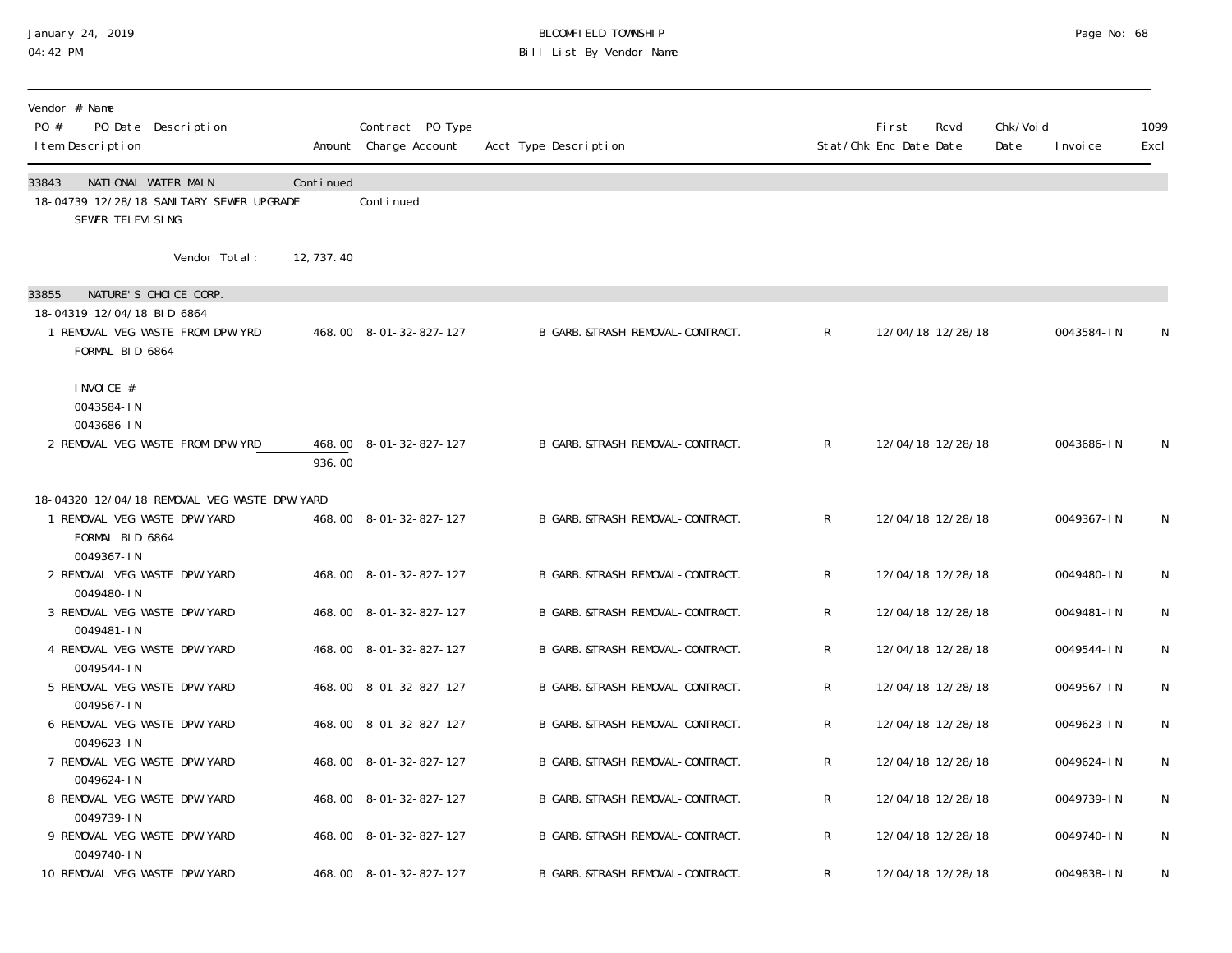# January 24, 2019 BLOOMFIELD TOWNSHIP Page No: 69 Bill List By Vendor Name

| Vendor # Name<br>PO #<br>PO Date Description<br>I tem Description                                                                                     |                                                           | Contract PO Type<br>Amount Charge Account | Acct Type Description             |              | First<br>Rcvd<br>Stat/Chk Enc Date Date | Chk/Voi d<br>Date | I nvoi ce  | 1099<br>Excl |
|-------------------------------------------------------------------------------------------------------------------------------------------------------|-----------------------------------------------------------|-------------------------------------------|-----------------------------------|--------------|-----------------------------------------|-------------------|------------|--------------|
| NATURE'S CHOICE CORP.<br>33855                                                                                                                        | Continued<br>18-04320 12/04/18 REMOVAL VEG WASTE DPW YARD | Conti nued                                |                                   |              |                                         |                   |            |              |
| 0049838-IN                                                                                                                                            |                                                           |                                           |                                   |              |                                         |                   |            |              |
|                                                                                                                                                       | 4,680.00                                                  |                                           |                                   |              |                                         |                   |            |              |
|                                                                                                                                                       | 18-04401 12/13/18 VEGETATIVE WASTE REMOVAL                |                                           |                                   |              |                                         |                   |            |              |
|                                                                                                                                                       |                                                           | 4, 797.00 8-01-32-827-127                 | B GARB. &TRASH REMOVAL-CONTRACT.  | $\mathsf{R}$ | 12/13/18 12/31/18                       |                   |            | N            |
| FORMAL BID #6864<br>YARD                                                                                                                              | REMOVAL OF VEGETATIVE WASTE FROM DPW                      |                                           |                                   |              |                                         |                   |            |              |
| I NVOI CE<br>0048516-IN<br>0048476-IN<br>0048438-IN<br>0048437-IN<br>0048411-IN<br>0048401-IN<br>0048311-IN<br>0048287-IN<br>0048273-IN<br>0048571-IN |                                                           |                                           |                                   |              |                                         |                   |            |              |
| 18-04503 12/13/18 FORMAL BID 6864                                                                                                                     |                                                           |                                           |                                   |              |                                         |                   |            |              |
| 1 REMOVAL/ VEG DPW 0050545-IN<br>FORMAL BID: 6864                                                                                                     |                                                           | 585.00 8-01-32-827-127                    | B GARB. & TRASH REMOVAL-CONTRACT. | $\mathsf{R}$ | 12/13/18 12/31/18                       |                   | 0050545-IN | N            |
| 2 0050546-IN                                                                                                                                          |                                                           | 585.00 8-01-32-827-127                    | B GARB. &TRASH REMOVAL-CONTRACT.  | R            | 12/13/18 12/31/18                       |                   | 0050546-IN | $\mathsf N$  |
| 3 0050466-IN                                                                                                                                          |                                                           | 585.00 8-01-32-827-127                    | B GARB. &TRASH REMOVAL-CONTRACT.  | R            | 12/13/18 12/31/18                       |                   | 0050466-IN | N            |
| 4 0050533-IN                                                                                                                                          |                                                           | 585.00 8-01-32-827-127                    | B GARB. &TRASH REMOVAL-CONTRACT.  | R            | 12/13/18 12/31/18                       |                   | 0050533-IN | N            |
| 5 0050517-IN                                                                                                                                          |                                                           | 585.00 8-01-32-827-127                    | B GARB. &TRASH REMOVAL-CONTRACT.  | R            | 12/13/18 12/31/18                       |                   | 0050517-IN | N            |
| 6 0050516-IN                                                                                                                                          |                                                           | 585.00 8-01-32-827-127                    | B GARB. & TRASH REMOVAL-CONTRACT. | R            | 12/13/18 12/31/18                       |                   | 0050516-IN | ${\sf N}$    |
| 7 0050418-IN                                                                                                                                          |                                                           | 585.00 8-01-32-827-127                    | B GARB. &TRASH REMOVAL-CONTRACT.  | R            | 12/13/18 12/31/18                       |                   | 0050418-IN | N            |
| 8 0050420-IN                                                                                                                                          |                                                           | 585.00 8-01-32-827-127                    | B GARB. &TRASH REMOVAL-CONTRACT.  | R            | 12/13/18 12/31/18                       |                   | 0050420-IN | N            |
| 9 0050419-IN                                                                                                                                          |                                                           | 585.00 8-01-32-827-127                    | B GARB. &TRASH REMOVAL-CONTRACT.  | R            | 12/13/18 12/31/18                       |                   | 0050419-IN | N            |
| 10 0050372-IN                                                                                                                                         |                                                           | 468.00 8-01-32-827-127                    | B GARB. &TRASH REMOVAL-CONTRACT.  | R            | 12/13/18 12/31/18                       |                   | 0050372-IN | N            |
| 11 0050126-IN                                                                                                                                         |                                                           | 468.00 8-01-32-827-127                    | B GARB. &TRASH REMOVAL-CONTRACT.  | R            | 12/13/18 12/31/18                       |                   | 0050126-IN | $\mathsf N$  |
| 12 0050233-IN                                                                                                                                         |                                                           | 468.00 8-01-32-827-127                    | B GARB. & TRASH REMOVAL-CONTRACT. | R            | 12/13/18 12/31/18                       |                   | 0050233-IN | N            |
| 13 0050124-IN                                                                                                                                         |                                                           | 468.00 8-01-32-827-127                    | B GARB. & TRASH REMOVAL-CONTRACT. | R            | 12/13/18 12/31/18                       |                   | 0050124-IN | N            |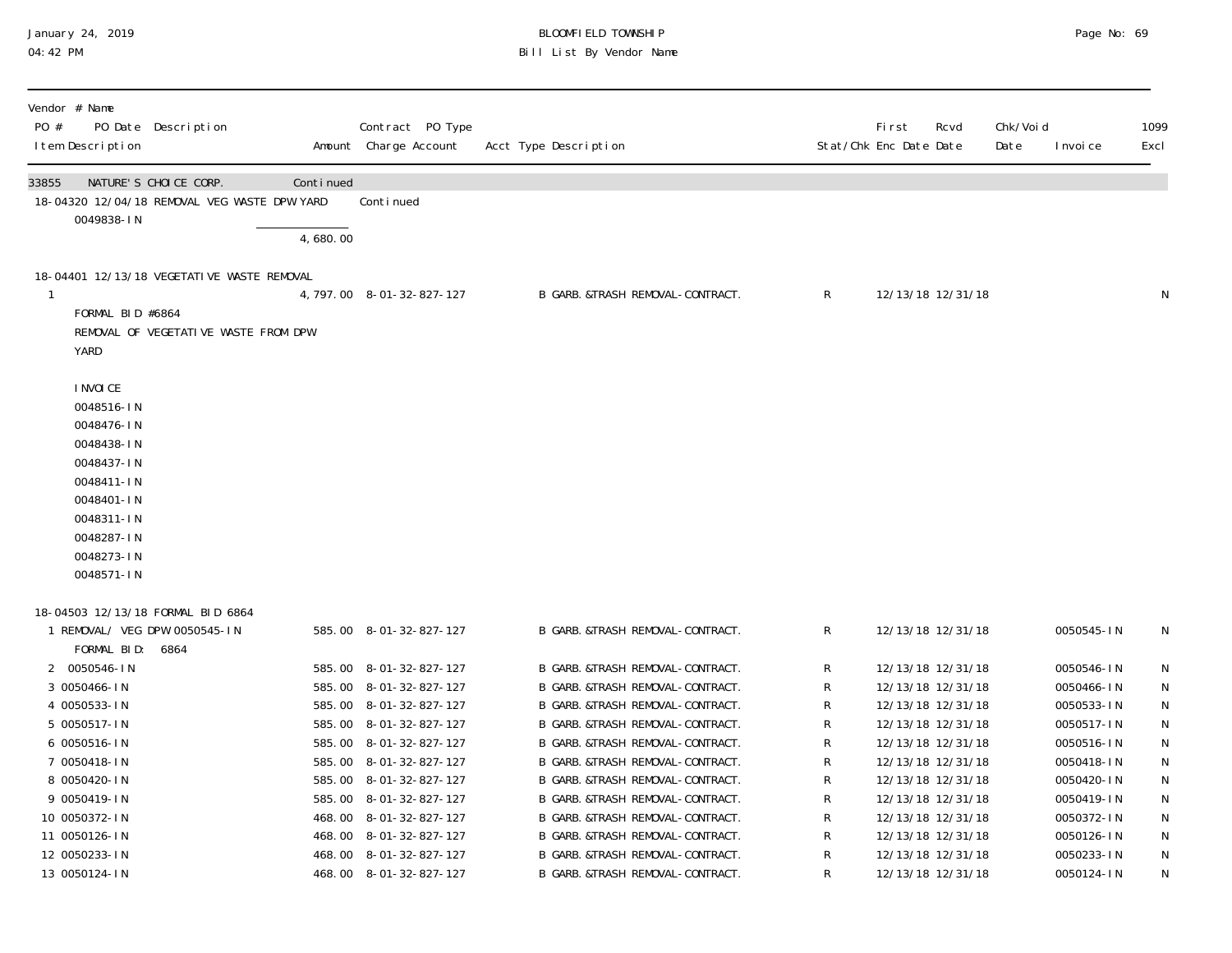## January 24, 2019 BLOOMFIELD TOWNSHIP Page No: 70 Bill List By Vendor Name

| Vendor # Name<br>PO #<br>PO Date Description<br>I tem Description |           | Contract PO Type<br>Amount Charge Account | Acct Type Description                |             | <b>First</b><br>Stat/Chk Enc Date Date | Rcvd              | Chk/Voi d<br>Date | I nvoi ce  | 1099<br>Excl |
|-------------------------------------------------------------------|-----------|-------------------------------------------|--------------------------------------|-------------|----------------------------------------|-------------------|-------------------|------------|--------------|
| NATURE'S CHOICE CORP.<br>33855                                    | Continued |                                           |                                      |             |                                        |                   |                   |            |              |
| 18-04503 12/13/18 FORMAL BID 6864                                 |           | Continued                                 |                                      |             |                                        |                   |                   |            |              |
| 14 0050125-IN                                                     |           | 468.00 8-01-32-827-127                    | B GARB. &TRASH REMOVAL-CONTRACT.     | R           |                                        | 12/13/18 12/31/18 |                   | 0050125-IN | N            |
| 15 0050150-IN                                                     |           | 468.00 8-01-32-827-127                    | B GARB. &TRASH REMOVAL-CONTRACT.     | R           |                                        | 12/13/18 12/31/18 |                   | 0050150-IN | ${\sf N}$    |
| 16 0050094-IN                                                     |           | 468.00 8-01-32-827-127                    | B GARB. &TRASH REMOVAL-CONTRACT.     | R           |                                        | 12/13/18 12/31/18 |                   | 0050094-IN | ${\sf N}$    |
| 17 0050096-IN                                                     |           | 468.00 8-01-32-827-127                    | B GARB. & TRASH REMOVAL-CONTRACT.    | R           |                                        | 12/13/18 12/31/18 |                   | 0050096-IN | ${\sf N}$    |
| 18 0050074-IN                                                     |           | 468.00 8-01-32-827-127                    | B GARB. &TRASH REMOVAL-CONTRACT.     | R           |                                        | 12/13/18 12/31/18 |                   | 0050074-IN | ${\sf N}$    |
| 19 0050002-IN                                                     |           | 468.00 8-01-32-827-127                    | B GARB. & TRASH REMOVAL-CONTRACT.    | R           |                                        | 12/13/18 12/31/18 |                   | 0050002-IN | ${\sf N}$    |
| 20 0050004-IN                                                     |           | 468.00 8-01-32-827-127                    | B GARB. &TRASH REMOVAL-CONTRACT.     | R           |                                        | 12/13/18 12/31/18 |                   | 0050004-IN | ${\sf N}$    |
| 21 0049944-IN                                                     |           | 468.00 8-01-32-827-127                    | B GARB. &TRASH REMOVAL-CONTRACT.     | R           |                                        | 12/13/18 12/31/18 |                   | 0049944-IN | ${\sf N}$    |
| 22 0049912-IN                                                     |           | 468.00 8-01-32-827-127                    | B GARB. &TRASH REMOVAL-CONTRACT.     | R           |                                        | 12/13/18 12/31/18 |                   | 0049912-IN | ${\sf N}$    |
| 23 0049839-IN                                                     |           | 468.00 8-01-32-827-127                    | B GARB. &TRASH REMOVAL-CONTRACT.     | R           |                                        | 12/13/18 12/31/18 |                   | 0049839-IN | ${\sf N}$    |
| 24 0050467-IN                                                     |           | 585.00 8-01-32-827-127                    | B GARB. &TRASH REMOVAL-CONTRACT.     | R           |                                        | 12/13/18 12/31/18 |                   | 0050467-IN | ${\sf N}$    |
| 25 0050468-IN                                                     |           | 585.00 8-01-32-827-127                    | B GARB. &TRASH REMOVAL-CONTRACT.     | R           |                                        | 12/13/18 12/31/18 |                   | 0050468-IN | ${\sf N}$    |
| 26 0050470-IN                                                     |           | 585.00 8-01-32-827-127                    | B GARB. &TRASH REMOVAL-CONTRACT.     | R           |                                        | 12/13/18 12/31/18 |                   | 0050470-IN | ${\sf N}$    |
| 27 0050471-IN                                                     |           | 585.00 8-01-32-827-127                    | B GARB. &TRASH REMOVAL-CONTRACT.     | R           |                                        | 12/13/18 12/31/18 |                   | 0050471-IN | ${\sf N}$    |
| 28 0050656-IN                                                     |           | 585.00 8-01-32-827-127                    | B GARB. & TRASH REMOVAL-CONTRACT.    | R           |                                        | 12/13/18 12/31/18 |                   | 0050656-IN | N            |
| 29 0050657-IN                                                     |           | 585.00 8-01-32-827-127                    | B GARB. & TRASH REMOVAL-CONTRACT.    | R           |                                        | 12/13/18 12/31/18 |                   | 0050657-IN | $\mathsf N$  |
| 30 0050658-IN                                                     |           | 585.00 8-01-32-827-127                    | B GARB. &TRASH REMOVAL-CONTRACT.     | R           |                                        | 12/13/18 12/31/18 |                   | 0050658-IN | ${\sf N}$    |
| 31 0050763-IN                                                     |           | 585.00 8-01-32-827-127                    | B GARB. &TRASH REMOVAL-CONTRACT.     | R           |                                        | 12/13/18 12/31/18 |                   | 0050763-IN | ${\sf N}$    |
| 32 0050764-IN                                                     |           | 585.00 8-01-32-827-127                    | B GARB. &TRASH REMOVAL-CONTRACT.     | R           |                                        | 12/13/18 12/31/18 |                   | 0050764-IN | N            |
| 33 0050765-IN                                                     |           | 585.00 8-01-32-827-127                    | B GARB. &TRASH REMOVAL-CONTRACT.     | R           |                                        | 12/13/18 12/31/18 |                   | 0050765-IN | N            |
|                                                                   | 17,667.00 |                                           |                                      |             |                                        |                   |                   |            |              |
| Vendor Total:                                                     | 28,080.00 |                                           |                                      |             |                                        |                   |                   |            |              |
| NEW JERSEY FIRE EQUIPMENT CO.<br>34219                            |           |                                           |                                      |             |                                        |                   |                   |            |              |
| 18-04546 12/17/18 HYDRO TEST/"0" RINGS/RECHARGED                  |           |                                           |                                      |             |                                        |                   |                   |            |              |
| 1 HYDRO TEST/"0" RINGS/RECHARGED                                  |           | 370.00 8-01-25-752-026                    | B MAINT. OF OTHER EQUIPMENT          | $\mathsf R$ |                                        | 12/17/18 12/31/18 |                   | 58741      | N            |
| SCOTT 6000 PSI CYLINDERS                                          |           |                                           |                                      |             |                                        |                   |                   |            |              |
|                                                                   |           |                                           |                                      |             |                                        |                   |                   |            |              |
| Vendor Total:                                                     | 370.00    |                                           |                                      |             |                                        |                   |                   |            |              |
| NEWJEOO5 NEW JERSEY NAHRO                                         |           |                                           |                                      |             |                                        |                   |                   |            |              |
| 18-04511 12/13/18 MEMBERSHIP DUES                                 |           |                                           |                                      |             |                                        |                   |                   |            |              |
| 1 MEMBERSHIP DUES                                                 |           | 175.00 H-21-17-821-028                    | B CONSULTANT & PROFESSIONAL SERVICES | R           |                                        | 12/13/18 12/28/18 |                   |            | N            |
|                                                                   |           |                                           |                                      |             |                                        |                   |                   |            |              |
| $N$ andon $T$ atal.                                               | $17F$ 00  |                                           |                                      |             |                                        |                   |                   |            |              |

Vendor Total: 175.00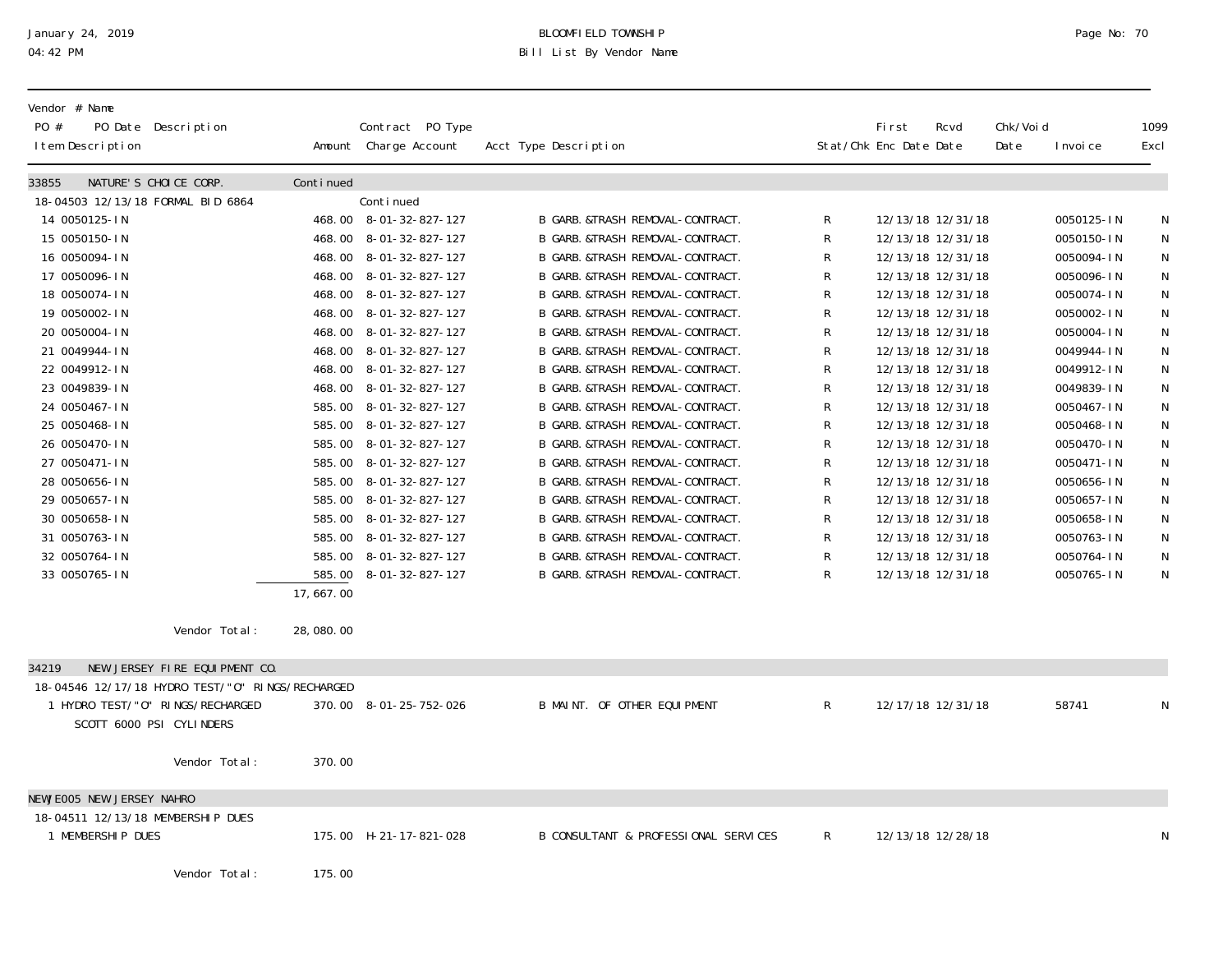# January 24, 2019 BLOOMFIELD TOWNSHIP Page No: 71 Bill List By Vendor Name

| Vendor # Name<br>PO #<br>PO Date Description<br>I tem Description                                                                        |        | Contract PO Type<br>Amount Charge Account | Acct Type Description             |              | First<br>Stat/Chk Enc Date Date | Rcvd              | Chk/Void<br>Date | I nvoi ce | 1099<br>Excl |
|------------------------------------------------------------------------------------------------------------------------------------------|--------|-------------------------------------------|-----------------------------------|--------------|---------------------------------|-------------------|------------------|-----------|--------------|
| NEWARK ASHPALT CORP.<br>34203                                                                                                            |        |                                           |                                   |              |                                 |                   |                  |           |              |
| 18-04271 12/04/18 ASPHALT<br>1 INVOICE 57196 FORMAL BID 7043<br>TI CKET 352575 1-5 FABC                                                  |        | 162.25 8-05-26-511-030                    | <b>B MATERIALS &amp; SUPPLIES</b> | R            |                                 | 12/04/18 12/28/18 |                  | 57196     | N            |
| 2 INVOICE 57196 FORMAL BID 7043<br>TICKET 352576 RC TACK 5 GAL                                                                           |        | 55.00 8-05-26-511-030                     | <b>B MATERIALS &amp; SUPPLIES</b> | R            |                                 | 12/04/18 12/28/18 |                  | 57196     | N            |
| 3 INVOICE 57196 FORMAL BID 7043<br>TI CKET 352757 STAB BASE                                                                              |        | 79.50 8-05-26-511-030                     | <b>B MATERIALS &amp; SUPPLIES</b> | $\mathsf{R}$ |                                 | 12/04/18 12/28/18 |                  | 57196     | $\mathsf N$  |
| 4 INVOICE 57196 FORMAL BID 7043<br>A. C. SURCHARGE                                                                                       |        | 82.07 8-05-26-511-030                     | <b>B MATERIALS &amp; SUPPLIES</b> | $\mathsf{R}$ |                                 | 12/04/18 12/28/18 |                  | 57196     | $\mathsf{N}$ |
|                                                                                                                                          | 378.82 |                                           |                                   |              |                                 |                   |                  |           |              |
| 18-04280 12/04/18 ASPHALT INVOICE 57268<br>1 ASPHALT INVOICE 57268<br>FORMAL BID 7043<br>TI CKET<br>353554<br>353613<br>353614<br>353774 |        | 557.96 8-05-26-511-030                    | <b>B MATERIALS &amp; SUPPLIES</b> | $\mathsf{R}$ |                                 | 12/04/18 12/28/18 |                  | 57268     | $\mathsf N$  |
| 18-04283 12/04/18 ASPHALT<br>1 FORMAL BID #7043<br>I NVOI CE 57347                                                                       |        | 234.15 8-05-26-511-030                    | <b>B MATERIALS &amp; SUPPLIES</b> | $\mathsf{R}$ |                                 | 12/04/18 12/28/18 |                  | 57347     | N            |
| 2.99 TONS I-5 FABC ASPHALT                                                                                                               |        |                                           |                                   |              |                                 |                   |                  |           |              |
| 18-04418 12/13/18 INV 57745 ASPHALT<br>1 INV 57745 ASPHALT I-5 FABC<br>FORMAL BID 7043                                                   |        | 165.79 8-05-26-511-030                    | <b>B MATERIALS &amp; SUPPLIES</b> | $\mathsf{R}$ |                                 | 12/13/18 12/31/18 |                  | 57745     | N            |
| 2 INV 57745 ASPHALT A.C. SURCH<br>TI CKET #357542                                                                                        |        | 54.26 8-05-26-511-030                     | <b>B MATERIALS &amp; SUPPLIES</b> | $\mathsf R$  |                                 | 12/13/18 12/31/18 |                  | 57745     | $\mathsf{N}$ |
|                                                                                                                                          | 220.05 |                                           |                                   |              |                                 |                   |                  |           |              |
| 18-04434 12/13/18 FORMAL BID 7043 INV 57884<br>1 FORMAL BID 7043 INV 57884<br>I-5 FABC                                                   |        | 177.00 8-05-26-511-030                    | <b>B MATERIALS &amp; SUPPLIES</b> | $\mathsf{R}$ |                                 | 12/13/18 12/31/18 |                  | 57884     | N            |
| 2 FORMAL BID 7043 INV 57884                                                                                                              |        | 55.77 8-05-26-511-030                     | <b>B MATERIALS &amp; SUPPLIES</b> | R            |                                 | 12/13/18 12/31/18 |                  | 57884     | N            |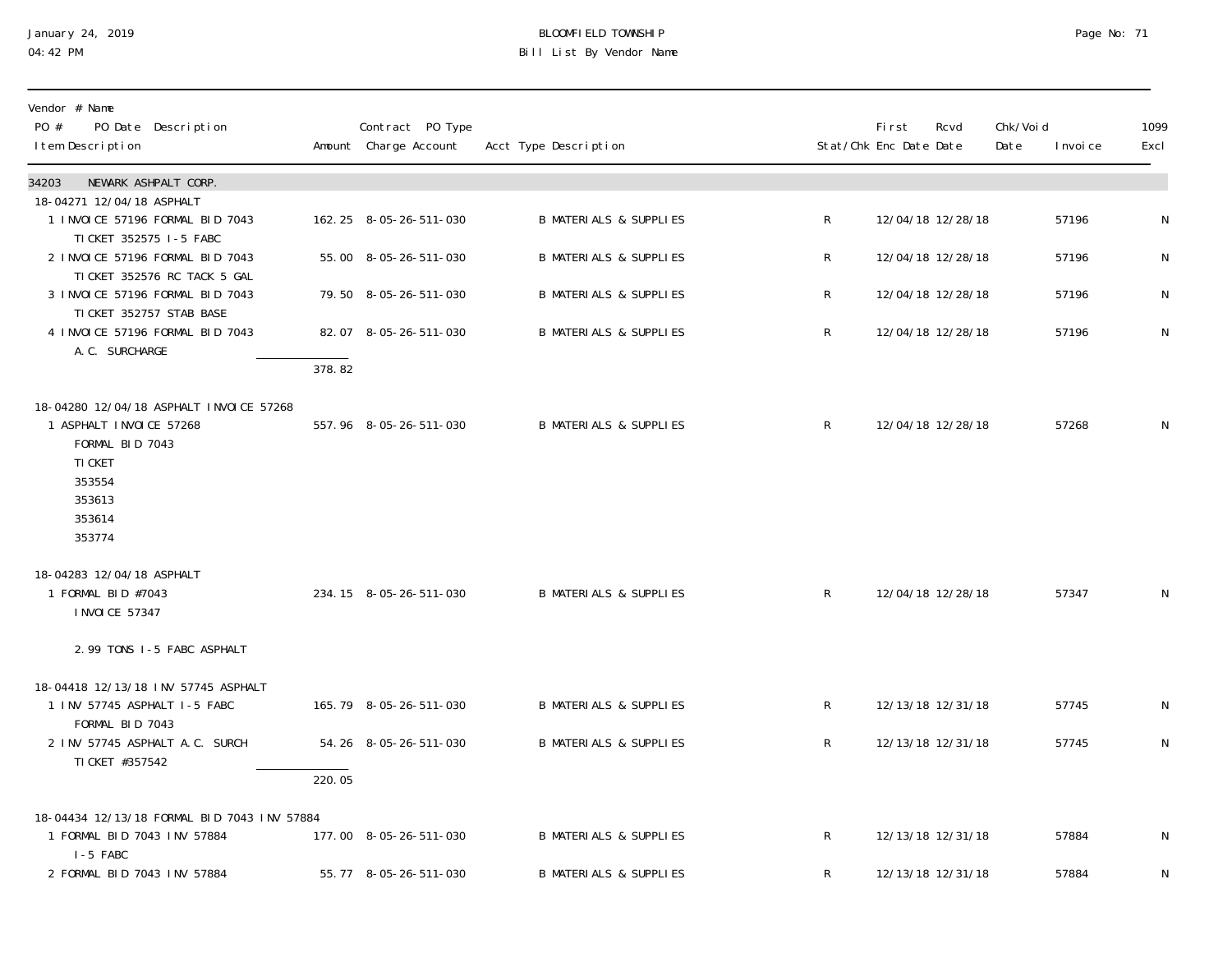## January 24, 2019 BLOOMFIELD TOWNSHIP Page No: 72 Bill List By Vendor Name

| Vendor # Name<br>PO #<br>PO Date Description<br>I tem Description                                                                                 |           | Contract PO Type<br>Amount Charge Account | Acct Type Description             |              | <b>First</b><br>Stat/Chk Enc Date Date | Rcvd | Chk/Void<br>Date | I nvoi ce | 1099<br>Excl |
|---------------------------------------------------------------------------------------------------------------------------------------------------|-----------|-------------------------------------------|-----------------------------------|--------------|----------------------------------------|------|------------------|-----------|--------------|
| NEWARK ASHPALT CORP.<br>34203<br>18-04434 12/13/18 FORMAL BID 7043 INV 57884<br>A. C. SURCHARGE                                                   | Continued | Conti nued                                |                                   |              |                                        |      |                  |           |              |
| TI CKET 358797                                                                                                                                    | 232.77    |                                           |                                   |              |                                        |      |                  |           |              |
| 18-04613 12/20/18 FORMAL BID 7043 ASPHALT<br>1 FORMAL BID 7043 ASPHALT<br>I NVOI CE 58002<br>TI CKET # 359359<br>3.07 I-4 MABC AND A.C. SURCHARGE |           | 238.20 8-05-26-511-030                    | <b>B MATERIALS &amp; SUPPLIES</b> | R            | 12/20/18 12/31/18                      |      |                  | 58002     | N            |
| 18-04648 12/20/18 INV 58073 FORMAL BID 7043<br>1 INV 58073 FORMAL BID 7043<br><b>ASPHALT</b><br>TI CKETS<br>359678<br>360018                      |           | 265.24 8-05-26-511-030                    | <b>B MATERIALS &amp; SUPPLIES</b> | $\mathsf{R}$ | 12/20/18 12/31/18                      |      |                  | 58073     | N            |
| 1.00 TONS I-5 FINE<br>2.49 TONS I-5 FABC<br>3.49 TONS A.C. SURCHARGE                                                                              |           |                                           |                                   |              |                                        |      |                  |           |              |
| 18-04663 12/28/18 INV 57944 ASPHALT BID 7043                                                                                                      |           |                                           |                                   |              |                                        |      |                  |           |              |
| 1 INV 57944 ASPHALT BID 7043<br>I-5 FABC<br>TI CKET 358907                                                                                        |           | 148.68 8-05-26-511-030                    | <b>B MATERIALS &amp; SUPPLIES</b> | $\mathsf{R}$ | 12/28/18 12/31/18                      |      |                  | 57944     | $\mathsf{N}$ |
| 2 INV 57944 ASPHALT BID 7043<br>WINTER MIX<br>TI CKET 359116                                                                                      |           | 913.95 8-05-26-511-030                    | <b>B MATERIALS &amp; SUPPLIES</b> | $\mathsf{R}$ | 12/28/18 12/31/18                      |      |                  | 57944     | $\mathsf N$  |
| 3 INV 57944 ASPHALT BID 7043<br>A. C. SURCHARGE                                                                                                   | 1, 109.48 | 46.85 8-05-26-511-030                     | <b>B MATERIALS &amp; SUPPLIES</b> | $\mathsf{R}$ | 12/28/18 12/31/18                      |      |                  | 57944     | $\mathsf N$  |
|                                                                                                                                                   |           |                                           |                                   |              |                                        |      |                  |           |              |
| Vendor Total:                                                                                                                                     | 3, 236.67 |                                           |                                   |              |                                        |      |                  |           |              |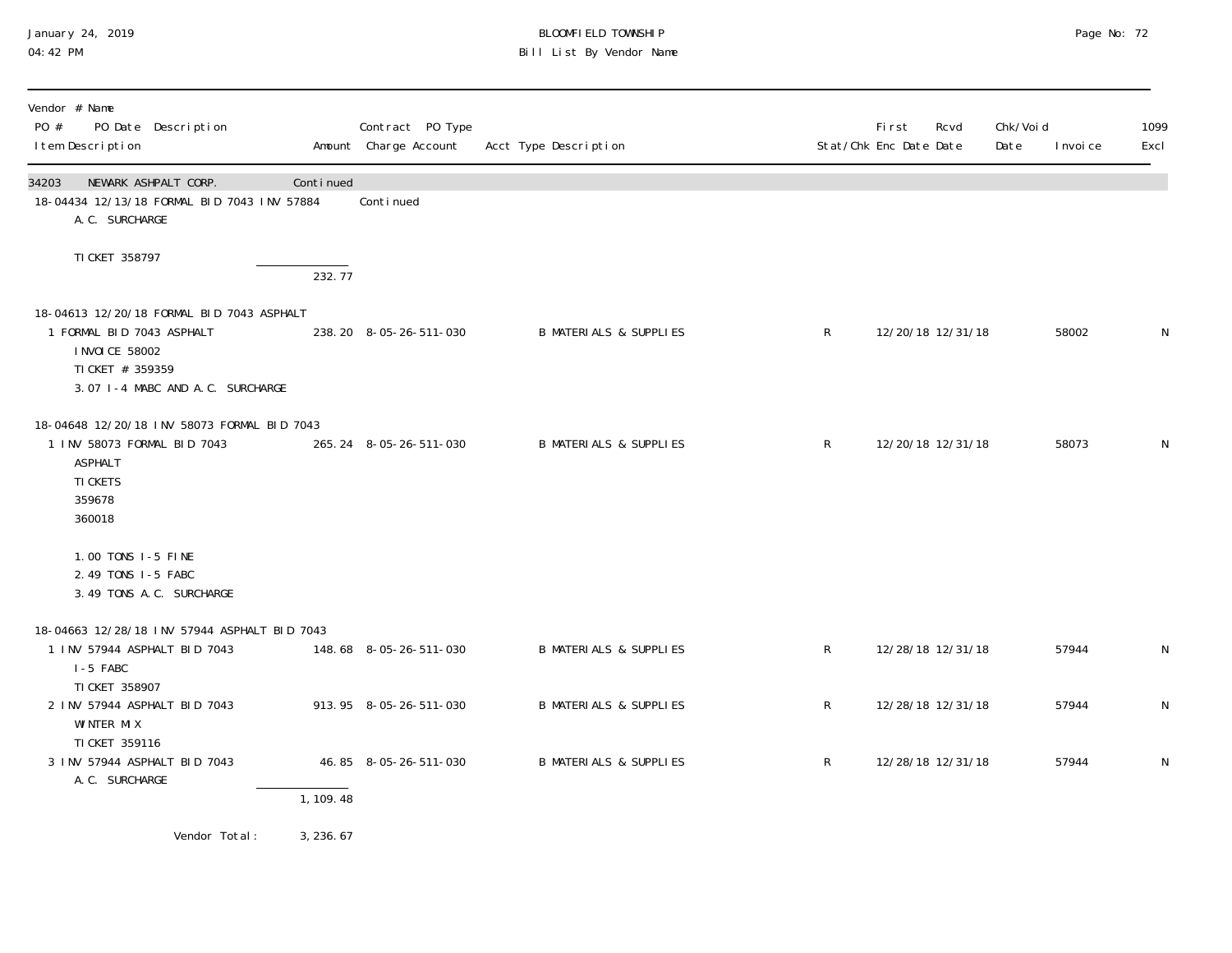### January 24, 2019 BLOOMFIELD TOWNSHIP Page No: 73 04:42 PM Bill List By Vendor Name

| Vendor # Name<br>PO #<br>PO Date Description<br>I tem Description                                                                                                                                                                                                        |          | Contract PO Type<br>Amount Charge Account | Acct Type Description             |                | <b>First</b><br>Stat/Chk Enc Date Date | Rcvd | Chk/Voi d<br>Date | I nvoi ce | 1099<br>Excl |
|--------------------------------------------------------------------------------------------------------------------------------------------------------------------------------------------------------------------------------------------------------------------------|----------|-------------------------------------------|-----------------------------------|----------------|----------------------------------------|------|-------------------|-----------|--------------|
| NIKOSOO5 NIKO'S HOME IMPROVEMENT<br>18-04549 12/17/18 PAINT 2 OFFICES IN FIRE PREV.<br>1 PAINT 2 OFFICES IN FIRE PREV.<br>PREPPING AND PAINTING OF TWO OFFICES<br>IN FIRE PREVENTION BUREAU.                                                                             |          | 1,570.00 8-01-25-752-056                  | B FIRE & OTHER SAFETY EQUIPMENT   | $\mathsf{R}$   | 12/17/18 12/31/18                      |      |                   | 124       | ${\sf N}$    |
| Vendor Total:                                                                                                                                                                                                                                                            | 1,570.00 |                                           |                                   |                |                                        |      |                   |           |              |
| NJ ADVANCE MEDIA/STAR LEDGER<br>34784<br>18-04627 12/20/18 LEGAL ADS<br>1 VARIOUS SEE ATTACHED BACKUP<br>Vendor Total:                                                                                                                                                   | 272.80   | 272.80 8-01-21-720-021                    | <b>B LEGAL ADVERTISING</b>        | $\mathsf{R}^-$ | 12/20/18 12/28/18                      |      |                   |           | N            |
| NJ PLANNING OFFICIALS<br>34697<br>18-04625 12/20/18 PROFESSIONAL ASSOCIATION DUES<br>1 NJPO DUES 2019<br>Vendor Total:                                                                                                                                                   | 370.00   | 370.00 8-01-21-720-044                    | B PROFESSIONAL ASSOC. DUES        | $\mathsf{R}$   | 12/20/18 12/28/18                      |      |                   |           | N            |
| <b>NJMMA</b><br>34684<br>18-04674 12/28/18 2019 MEMBERSHIP RENEWAL<br>1 2019 MEMBERSHIP RENEWAL<br>2019 NJMMA MEMBERSHIP DUES FOR KIMBERLY<br>DUVA - ASSOCI ATE/AFFI LI ATE<br>Vendor Total:                                                                             | 200.00   | 200.00 8-01-20-701-044                    | B PROFESSIONAL ASSOCIATION DUES   | R              | 12/28/18 12/31/18                      |      |                   |           | N            |
| <b>NJMVC</b><br>34682<br>18-04544 12/17/18 ANNUAL ADMINISTRATIVE FEE<br>1 ANNUAL ADMINISTRATIVE FEE<br>ACCOUNT #ol 079070<br>ANNUAL ADMIN FEE FOR USE OF THE<br>MVC'S ONLINE ACCESS PROGRAM FOR<br>USE WITH BACKGROUND CHECKS AND FIRE<br>LANE & HUDRANT VIOLATION INFO. |          | 150.00 8-01-25-752-142                    | <b>B EDUCATION &amp; TRAINING</b> | $\mathsf{R}$   | 12/17/18 12/28/18                      |      |                   | OL019070  | N            |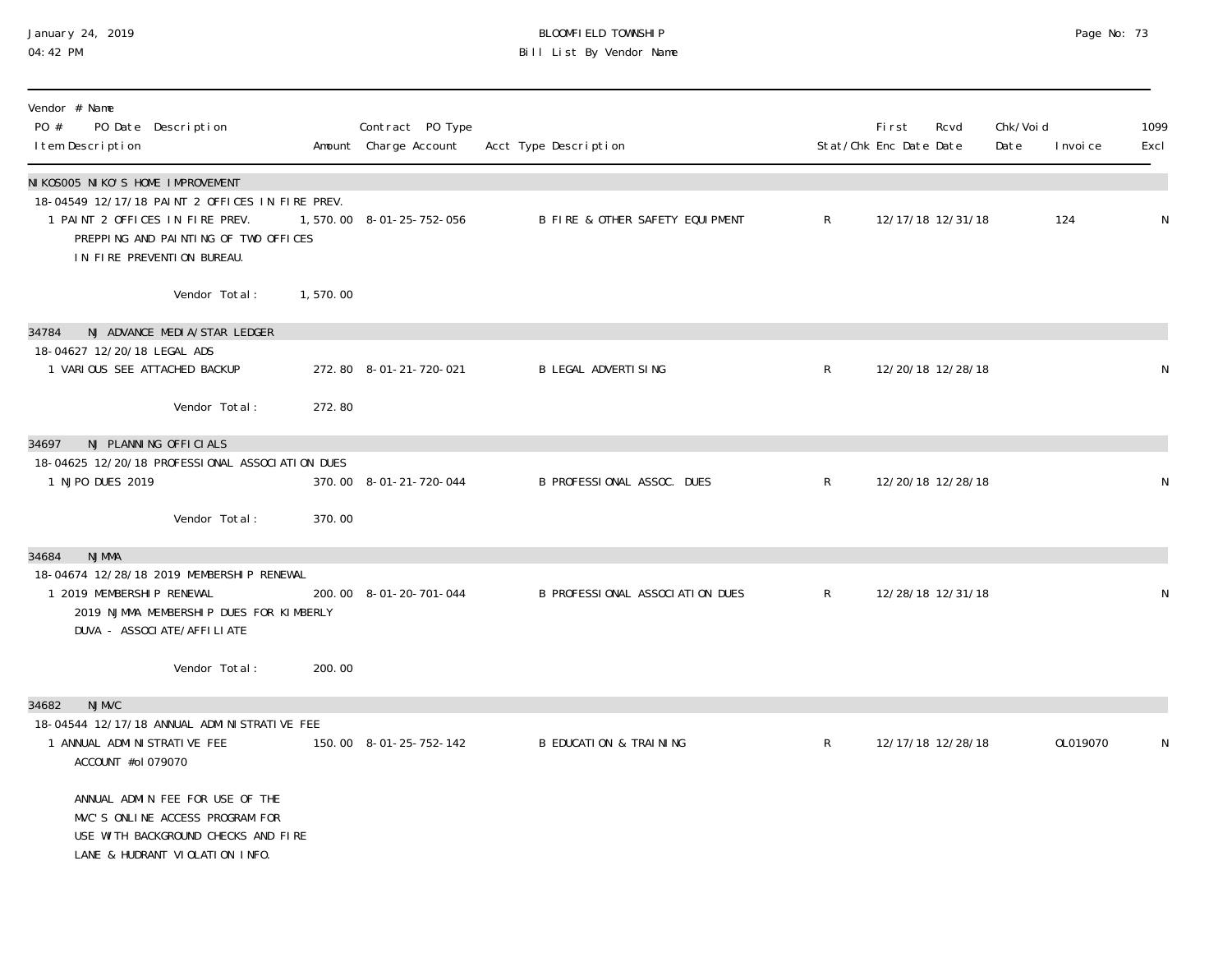# January 24, 2019 BLOOMFIELD TOWNSHIP Page No: 74 04:42 PM Bill List By Vendor Name

| Vendor # Name<br>PO #<br>PO Date Description<br>I tem Description                                                                                                          |           | Contract PO Type<br>Amount Charge Account | Acct Type Description             |              | <b>First</b><br>Stat/Chk Enc Date Date | Rcvd              | Chk/Voi d<br>Date | I nvoi ce | 1099<br>Excl |
|----------------------------------------------------------------------------------------------------------------------------------------------------------------------------|-----------|-------------------------------------------|-----------------------------------|--------------|----------------------------------------|-------------------|-------------------|-----------|--------------|
| <b>NJMVC</b><br>34682<br>18-04544 12/17/18 ANNUAL ADMINISTRATIVE FEE<br>(FOR AN INITIAL 5,000 TRANSACTIONS<br>IN THE CALENDAR YEAR)                                        | Continued | Conti nued                                |                                   |              |                                        |                   |                   |           |              |
| Vendor Total:                                                                                                                                                              | 150.00    |                                           |                                   |              |                                        |                   |                   |           |              |
| NOBLEOO5 NOBLE TITLE AGENCY, INC.<br>18-04495 12/13/18 REFUND DUPL 2018 TAX 1455/10<br>1 REFUND DUPL 2018 TAX 1455/10<br>REFUND DUPLICATE 4Q' 18 TAX PAYMENT ON<br>1455/10 |           | 2, 428.49 8-01-20-520-018                 | B TAX O/P - CURRENT 2018          | $\mathsf{R}$ |                                        | 12/13/18 12/28/18 |                   |           | N            |
| RETURN CHECK TO CINDY                                                                                                                                                      |           |                                           |                                   |              |                                        |                   |                   |           |              |
| Vendor Total:                                                                                                                                                              | 2, 428.49 |                                           |                                   |              |                                        |                   |                   |           |              |
| NORTH ARLINGTON POLICE DEPT.<br>35370                                                                                                                                      |           |                                           |                                   |              |                                        |                   |                   |           |              |
| 18-04493 12/13/18 RANGE USE<br>1 RANGE USE<br>FALL/WINTER 2018                                                                                                             |           | 300.00 8-01-25-745-042                    | <b>B EDUCATION &amp; TRAINING</b> | $\mathsf{R}$ |                                        | 12/13/18 12/28/18 |                   |           | N            |
| Vendor Total:                                                                                                                                                              | 300.00    |                                           |                                   |              |                                        |                   |                   |           |              |
| NORTH JERSEY JUNIOR WRESTLING<br>35206<br>18-04623 12/20/18 JR WRESTLING LEAGUE FEE<br>1 JR WRESTLING LEAGUE FEE<br>INV# 100                                               |           | 250.00 R-14-20-854-030                    | <b>B MATERIALS &amp; SUPPLIES</b> | $\mathsf{R}$ |                                        | 12/20/18 12/31/18 |                   | #100      | N            |
| C/O VINCENT ANGELONE<br>25 COLONIAL WOODS DRIVE<br>WEST ORANGE, NJ 07052                                                                                                   |           |                                           |                                   |              |                                        |                   |                   |           |              |
| Vendor Total:                                                                                                                                                              | 250.00    |                                           |                                   |              |                                        |                   |                   |           |              |
| NORTHO2O NORTH JERSEY MEDIA GROUP<br>18-04501 12/13/18 NOVEMBER LEGAL ADS - COUNCIL<br>1 AD 104297615-11012018                                                             |           | 1, 487.52 8-01-20-704-021                 | <b>B LEGAL ADVERTISING</b>        | R            |                                        | 12/13/18 12/28/18 |                   |           | N            |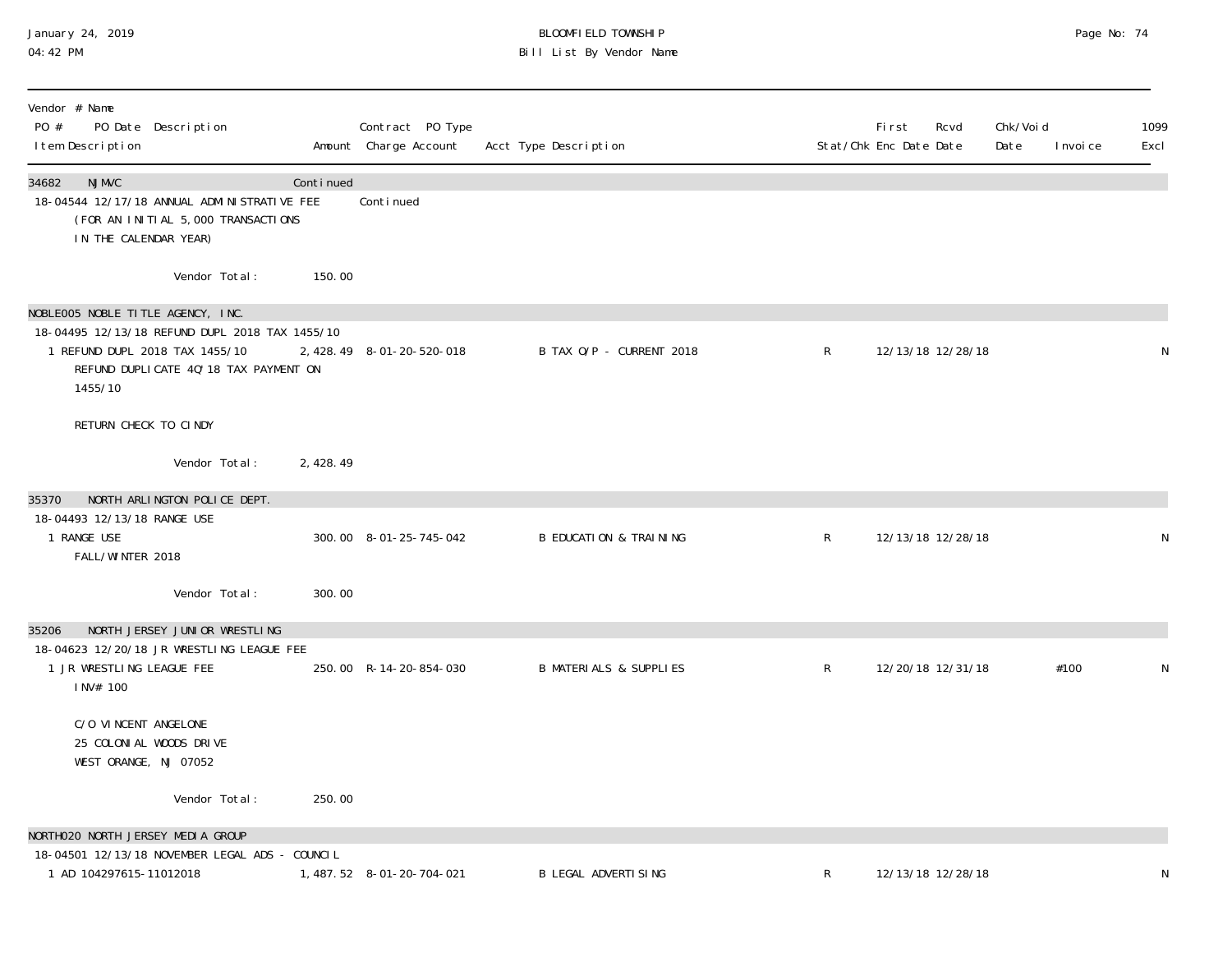# January 24, 2019 BLOOMFIELD TOWNSHIP Page No: 75 04:42 PM Bill List By Vendor Name

| Vendor # Name<br>PO #<br>PO Date Description<br>I tem Description |            | Contract PO Type<br>Amount Charge Account | Acct Type Description       |           | First<br>Stat/Chk Enc Date Date | Rcvd | Chk/Voi d<br>Date | I nvoi ce | 1099<br>Excl |
|-------------------------------------------------------------------|------------|-------------------------------------------|-----------------------------|-----------|---------------------------------|------|-------------------|-----------|--------------|
| NORTHO2O NORTH JERSEY MEDIA GROUP                                 | Continued  |                                           |                             |           |                                 |      |                   |           |              |
| 18-04501 12/13/18 NOVEMBER LEGAL ADS - COUNCIL                    |            | Continued                                 |                             |           |                                 |      |                   |           |              |
| 2 AD 104297624-11012018                                           |            | 40.94 8-01-20-704-021                     | <b>B LEGAL ADVERTISING</b>  | R         | 12/13/18 12/28/18               |      |                   |           | N            |
| 3 AD 104297628-11012018                                           |            | 46.56 8-01-20-704-021                     | <b>B LEGAL ADVERTISING</b>  | R         | 12/13/18 12/28/18               |      |                   |           | N            |
| 4 AD 104297630-11012018                                           |            | 45.00 8-01-20-704-021                     | <b>B LEGAL ADVERTISING</b>  | R         | 12/13/18 12/28/18               |      |                   |           | ${\sf N}$    |
| 5 AD 104297633-11012018                                           |            | 44.69 8-01-20-704-021                     | <b>B LEGAL ADVERTI SING</b> | R         | 12/13/18 12/28/18               |      |                   |           | ${\sf N}$    |
| 6 AD 104297642-11012018                                           |            | 43.44 8-01-20-704-021                     | <b>B LEGAL ADVERTISING</b>  | R         | 12/13/18 12/28/18               |      |                   |           | ${\sf N}$    |
| 7 AD 104297647-11012018                                           |            | 50.94 8-01-20-704-021                     | <b>B LEGAL ADVERTISING</b>  | R         | 12/13/18 12/28/18               |      |                   |           | ${\sf N}$    |
| 8 AD 104299483-11082018                                           | 72.81      | 8-01-20-704-021                           | <b>B LEGAL ADVERTISING</b>  | R         | 12/13/18 12/28/18               |      |                   |           | ${\sf N}$    |
| 9 AD 104301757-11222018                                           |            | 190.94 8-01-20-704-021                    | <b>B LEGAL ADVERTI SING</b> | R         | 12/13/18 12/28/18               |      |                   |           | ${\sf N}$    |
| 10 AD 104302833-11292018                                          |            | 41.56 8-01-20-704-021                     | <b>B LEGAL ADVERTISING</b>  | R         | 12/13/18 12/28/18               |      |                   |           | ${\sf N}$    |
| 11 AD 104302834-11292018                                          |            | 42.50 8-01-20-704-021                     | <b>B LEGAL ADVERTISING</b>  | ${\sf R}$ | 12/13/18 12/28/18               |      |                   |           | ${\sf N}$    |
| 12 AD 104302838-11292018                                          |            | 48.13 8-01-20-704-021                     | <b>B LEGAL ADVERTISING</b>  | R         | 12/13/18 12/28/18               |      |                   |           | ${\sf N}$    |
| 13 AD 104302840-11292018                                          |            | 45.94 8-01-20-704-021                     | <b>B LEGAL ADVERTISING</b>  | R         | 12/13/18 12/28/18               |      |                   |           | ${\sf N}$    |
| 14 AD 104302842-11292018                                          |            | 35.94 8-01-20-704-021                     | <b>B LEGAL ADVERTISING</b>  | R         | 12/13/18 12/28/18               |      |                   |           | ${\sf N}$    |
| 15 AD 104302845-11292018                                          |            | 32.50 8-01-20-704-021                     | <b>B LEGAL ADVERTISING</b>  | R         | 12/13/18 12/28/18               |      |                   |           | ${\sf N}$    |
| 16 AD 104302846-11292018                                          |            | 48.13 8-01-20-704-021                     | <b>B LEGAL ADVERTISING</b>  | R         | 12/13/18 12/28/18               |      |                   |           | ${\sf N}$    |
| 17 AD 104302847-11292018                                          | 42.81      | 8-01-20-704-021                           | <b>B LEGAL ADVERTISING</b>  | ${\sf R}$ | 12/13/18 12/28/18               |      |                   |           | ${\sf N}$    |
| 18 AD 104302849-11292018                                          |            | 52.50 8-01-20-704-021                     | <b>B LEGAL ADVERTISING</b>  | R         | 12/13/18 12/28/18               |      |                   |           | ${\sf N}$    |
| 19 AD 104302850-11292018                                          |            | 21.25 8-01-20-704-021                     | <b>B LEGAL ADVERTI SING</b> | R         | 12/13/18 12/28/18               |      |                   |           | $\mathsf N$  |
|                                                                   | 2, 434. 10 |                                           |                             |           |                                 |      |                   |           |              |
| Vendor Total:                                                     | 2, 434. 10 |                                           |                             |           |                                 |      |                   |           |              |
| NORTH JERSEY MEDIA GROUP<br>35205                                 |            |                                           |                             |           |                                 |      |                   |           |              |
| 18-04628 12/20/18 LEGAL ADS                                       |            |                                           |                             |           |                                 |      |                   |           |              |
| 1 AD#4287406                                                      |            | 46.56 8-01-21-720-021                     | <b>B LEGAL ADVERTISING</b>  | R         | 12/20/18 12/28/18               |      |                   |           | N            |
| 2 AD#4288512                                                      |            | 40.94 8-01-21-720-021                     | <b>B LEGAL ADVERTISING</b>  | R         | 12/20/18 12/28/18               |      |                   |           | ${\sf N}$    |
| 3 AD#4293695                                                      |            | 30.94 8-01-21-720-021                     | <b>B LEGAL ADVERTISING</b>  | ${\sf R}$ | 12/20/18 12/28/18               |      |                   |           | ${\sf N}$    |
| 4 AD#4296510                                                      |            | 59.06 8-01-21-720-021                     | <b>B LEGAL ADVERTISING</b>  | R         | 12/20/18 12/28/18               |      |                   |           | N            |
| 5 AD#4301844                                                      | 43.75      | 8-01-21-720-021                           | <b>B LEGAL ADVERTISING</b>  | R         | 12/20/18 12/28/18               |      |                   |           | N            |
|                                                                   | 221.25     |                                           |                             |           |                                 |      |                   |           |              |

Vendor Total: 221.25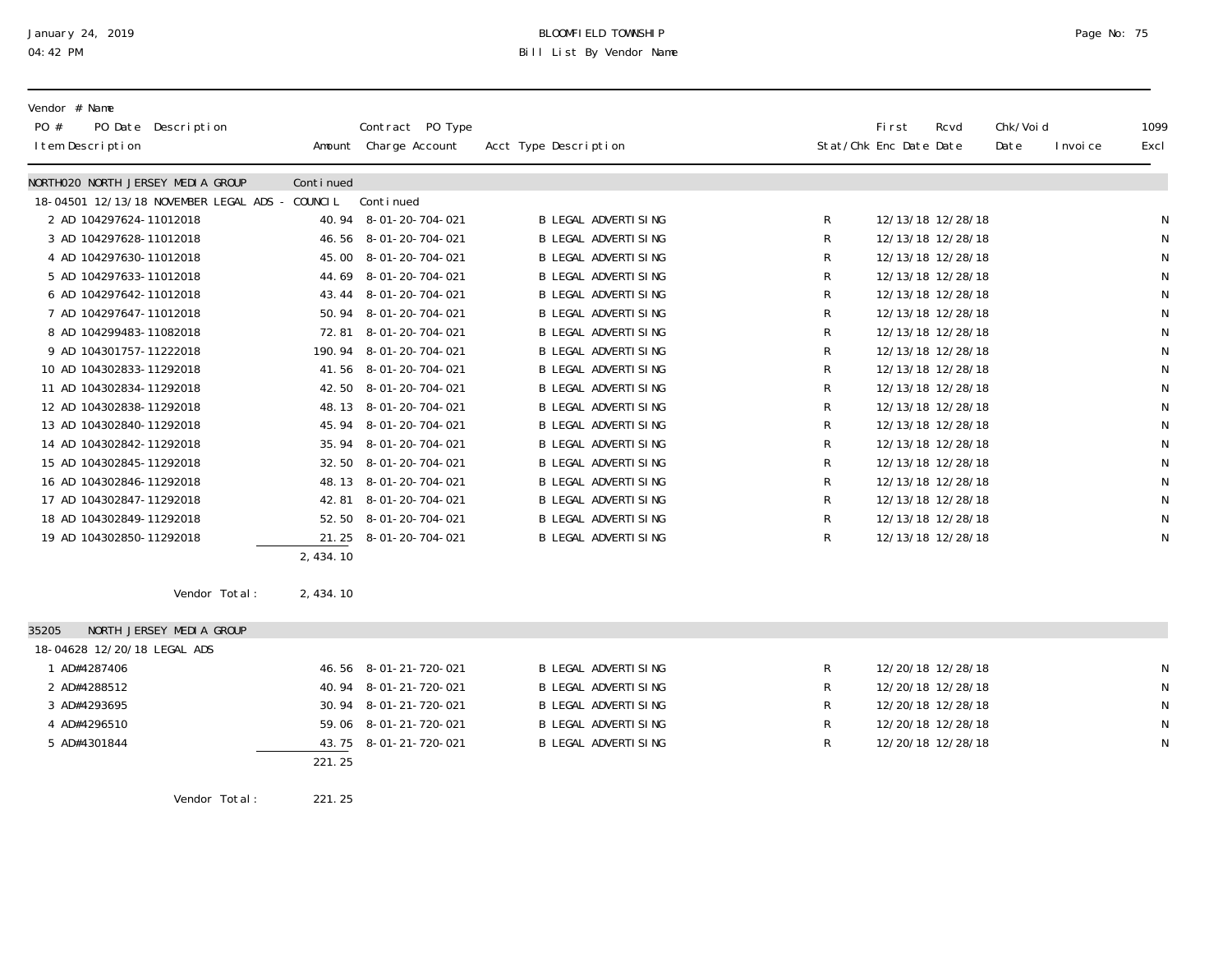### January 24, 2019 BLOOMFIELD TOWNSHIP Page No: 76 04:42 PM Bill List By Vendor Name

| Vendor # Name<br>PO #<br>PO Date Description<br>I tem Description                                                                                          |                  | Contract PO Type<br>Amount Charge Account | Acct Type Description                    |                | First<br>Stat/Chk Enc Date Date | Rcvd              | Chk/Voi d<br>Date | 1099<br>I nvoi ce<br>Excl |   |
|------------------------------------------------------------------------------------------------------------------------------------------------------------|------------------|-------------------------------------------|------------------------------------------|----------------|---------------------------------|-------------------|-------------------|---------------------------|---|
| NORTHO35 NORTH JERSEY MEDIA GROUP<br>18-04661 12/28/18 OCT 13TH MEETING<br>1 OCT 13TH MEETING                                                              |                  | 28.75 8-01-28-795-023                     | <b>B PRINTING</b>                        | $\mathsf{R}$   |                                 | 12/28/18 12/31/18 |                   |                           | N |
| Vendor Total:                                                                                                                                              | 28.75            |                                           |                                          |                |                                 |                   |                   |                           |   |
| NORTHO30 NORTH JERSEY MEDIA GROUP<br>18-04740 12/28/18 Public Notice 12/12/18 meeting<br>1 Public Notice 12/12/18 meeting<br>Rent Control 12/12/18 meeting |                  | 32.50 8-01-20-714-036                     | <b>B OFFICE SUPPLIES</b>                 | $\mathsf R$    |                                 | 12/28/18 12/31/18 |                   |                           | N |
| Ad run date: 12/6/18                                                                                                                                       |                  |                                           |                                          |                |                                 |                   |                   |                           |   |
| Order #: 0004303904                                                                                                                                        |                  |                                           |                                          |                |                                 |                   |                   |                           |   |
| Account #: 2085904                                                                                                                                         |                  |                                           |                                          |                |                                 |                   |                   |                           |   |
| Vendor Total:                                                                                                                                              | 32.50            |                                           |                                          |                |                                 |                   |                   |                           |   |
| NORTHEASTERN ARBORIST SUPPLIES<br>35201<br>18-04279 12/04/18 PARTS                                                                                         |                  |                                           |                                          |                |                                 |                   |                   |                           |   |
| AIR FILTER KIT I-61298 FOR PUMPS                                                                                                                           |                  | 42.88 8-05-26-511-058                     | <b>B OTHER EQUI PMENT &amp; SUPPLIES</b> | $\mathsf{R}$   |                                 | 12/04/18 12/28/18 |                   | $1 - 61298$               | N |
| 18-04399 12/13/18 WATER DEPART. EQUP. PARTS<br>1 WATER DEPT SAW<br>I NVOI CE 1-61509<br>S/N 184992123                                                      |                  | 881.96 8-05-26-511-030                    | <b>B MATERIALS &amp; SUPPLIES</b>        | R              |                                 | 12/13/18 12/31/18 |                   | I-61509/I-61508 N         |   |
| 2 WATER DEPT<br><b>WATER DEPT</b><br>FAST CUTTING MULTI PURPOSE DIAMOND WHEEL<br>12"<br>I NVOI CE 1-61508                                                  | 1, 399.94        | 517.98 8-05-26-511-030                    | <b>B MATERIALS &amp; SUPPLIES</b>        | R              |                                 | 12/13/18 12/31/18 |                   | I-61509/I-61508 N         |   |
| 18-04404 12/13/18 TREE SAW BLADE:<br>1 I NVOI CE 1-61715                                                                                                   | $INV: I = 61715$ | 114.16 8-01-26-776-038                    | B GENERAL HARDWARE & MINOR TOOLS         | $\mathsf{R}^-$ |                                 | 12/13/18 12/31/18 |                   | $1 - 61715$               | N |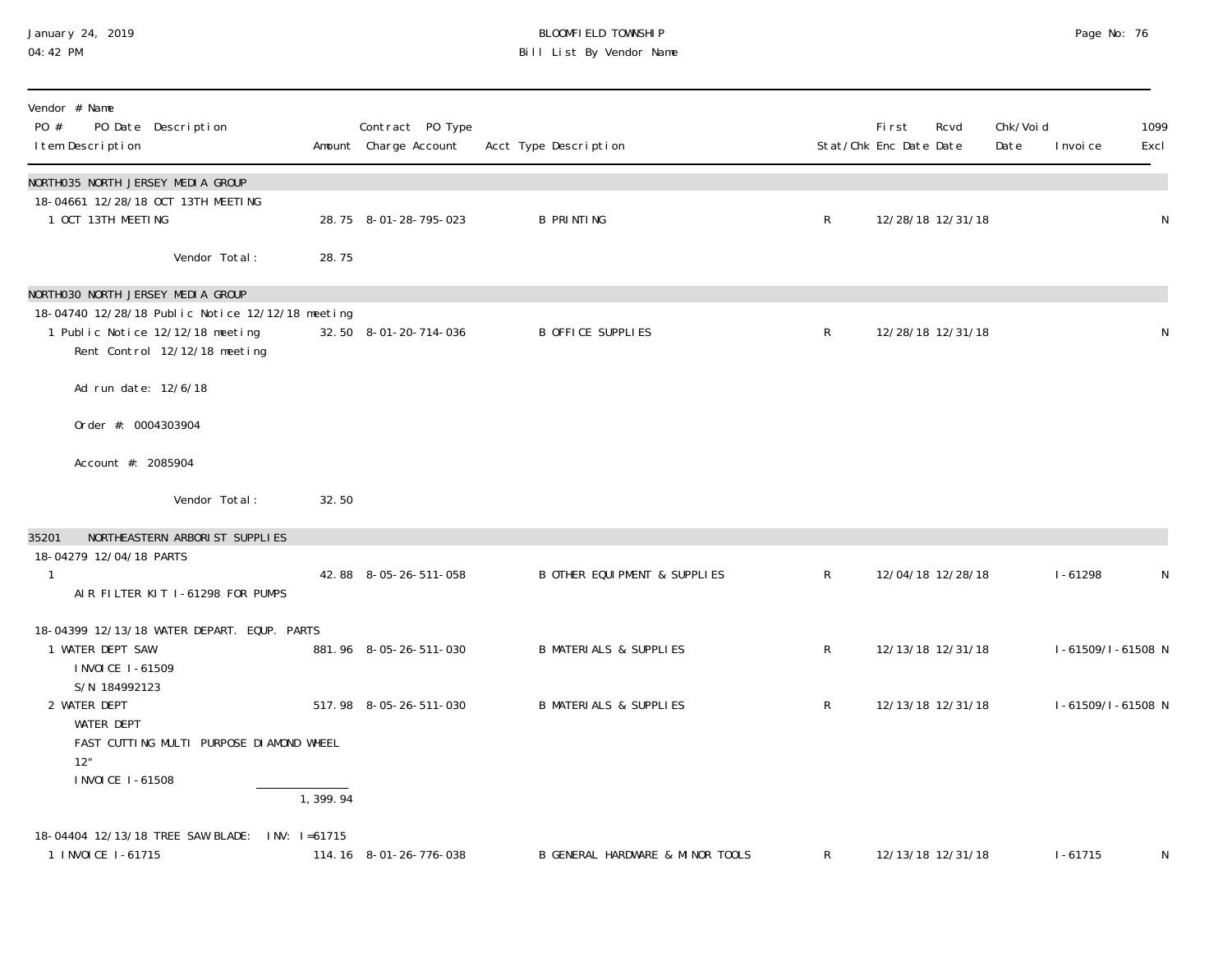# January 24, 2019 BLOOMFIELD TOWNSHIP Page No: 77 04:42 PM Bill List By Vendor Name

| Vendor # Name<br>PO #<br>PO Date Description<br>I tem Description                                                                     |          | Contract PO Type<br>Amount Charge Account | Acct Type Description                    |              | <b>First</b><br>Stat/Chk Enc Date Date | Rcvd | Chk/Void<br>Date | I nvoi ce | 1099<br>Excl |
|---------------------------------------------------------------------------------------------------------------------------------------|----------|-------------------------------------------|------------------------------------------|--------------|----------------------------------------|------|------------------|-----------|--------------|
| NORTHEASTERN ARBORIST SUPPLIES Continued<br>35201<br>18-04404 12/13/18 TREE SAW BLADE: INV: I=61715 Continued<br>TREE DEPT SAW BLADES |          |                                           |                                          |              |                                        |      |                  |           |              |
| Vendor Total:                                                                                                                         | 1,556.98 |                                           |                                          |              |                                        |      |                  |           |              |
| NW FINANCIAL GROUP, LLC<br>35805<br>18-04439 12/13/18 DEVELOPER'S ESCROW PYMNT.<br>1 128 WASHINGTON ST-DEV. ESC. PYMT                 |          | 450.00 M-13-56-013-P78                    | B 128 WASHINGTON ST. (BLOCK 220, LOT 26) | $\mathsf{R}$ | 12/13/18 12/28/18                      |      |                  | 24614     | N            |
| Vendor Total:                                                                                                                         | 450.00   |                                           |                                          |              |                                        |      |                  |           |              |
| ONE CALL CONCEPTS, INC.<br>37531                                                                                                      |          |                                           |                                          |              |                                        |      |                  |           |              |
| 18-04285 12/04/18 MARK OUTS<br>1 I NVOI CE 8095044<br>REGULAR LOCATES                                                                 |          | 411.25 8-05-26-511-137                    | B MAIN. OF COMMUNICATION EQUIPM.         | $\mathsf{R}$ | 12/04/18 12/28/18                      |      |                  | 8095044   | N            |
| 2 I NVOI CE 8095044<br>VOI CE TI CKET DELI VERY                                                                                       |          | 30.00 8-05-26-511-137                     | B MAIN. OF COMMUNICATION EQUIPM.         | R            | 12/04/18 12/28/18                      |      |                  | 8095044   | N            |
|                                                                                                                                       | 441.25   |                                           |                                          |              |                                        |      |                  |           |              |
| Vendor Total:                                                                                                                         | 441.25   |                                           |                                          |              |                                        |      |                  |           |              |
| ONE SOURCE OF NEW JERSEY LLC<br>37593                                                                                                 |          |                                           |                                          |              |                                        |      |                  |           |              |
| 18-04415 12/13/18 INV 56437 STOCK SUPPLIES<br>1 INV 56437 STOCK SUPPLIES<br>WASHERS NUTS TERMINALS BOTS AND<br><b>LUBRI CANT</b>      |          | 729.67 8-01-26-767-034                    | B MOTOR VEHICLE PARTS & ACCESS.          | $\mathsf{R}$ | 12/13/18 12/31/18                      |      |                  | 56437     | N            |
| Vendor Total:                                                                                                                         | 729.67   |                                           |                                          |              |                                        |      |                  |           |              |
| ORANGE GARDEN SUPPLY CO.<br>37556                                                                                                     |          |                                           |                                          |              |                                        |      |                  |           |              |
| 18-04358 12/07/18 INVOICE 201365 SOD<br>1 INVOICE 201365 SOD<br>CDBG PROJECT TREE PLANTING TOWN HALL                                  |          | 172.50 B-19-16-433-028                    | B CONSULTANT & PROFESSIONAL SERVICES     | $\mathsf{R}$ | 12/07/18 12/31/18                      |      |                  | 201365    | N            |
| Vendor Total:                                                                                                                         | 172.50   |                                           |                                          |              |                                        |      |                  |           |              |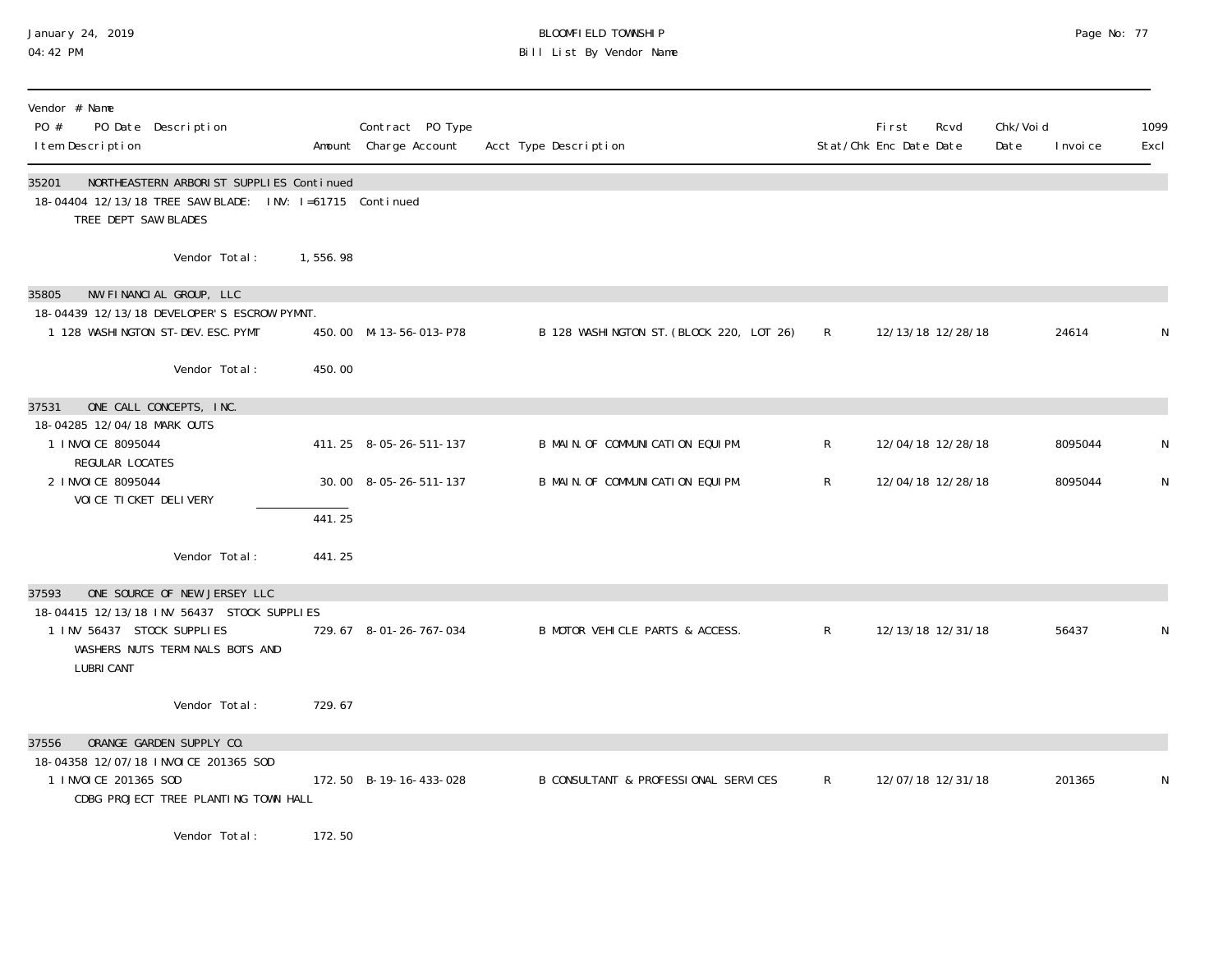# January 24, 2019 BLOOMFIELD TOWNSHIP Page No: 78 04:42 PM Bill List By Vendor Name

| Vendor # Name<br>PO #<br>PO Date Description<br>I tem Description                                   | Contract PO Type<br>Amount Charge Account | Acct Type Description           |              | <b>First</b><br>Stat/Chk Enc Date Date | Rcvd              | Chk/Voi d<br>Date | I nvoi ce | 1099<br>Excl |
|-----------------------------------------------------------------------------------------------------|-------------------------------------------|---------------------------------|--------------|----------------------------------------|-------------------|-------------------|-----------|--------------|
| P & A AUTO PARTS<br>38714                                                                           |                                           |                                 |              |                                        |                   |                   |           |              |
| 18-04261 12/04/18 DPW AUTO PARTS<br>1 DPW<br>I NVOI CE 15036-81481                                  | 105.34 8-01-26-767-034                    | B MOTOR VEHICLE PARTS & ACCESS. | $\mathsf{R}$ |                                        | 12/04/18 12/28/18 |                   |           | N            |
| AIR FILTERS FOR 713 AND 714<br>2 DPW<br>I NVOI CE 15036-81111                                       | 43.06 8-01-26-767-034                     | B MOTOR VEHICLE PARTS & ACCESS. | $\mathsf{R}$ |                                        | 12/04/18 12/28/18 |                   |           | N            |
| 3 1/4" SOCKET FOR DPW GARAGE<br>3 DPW<br>I NVOI CE 15036-81104<br>DPW 402 BRAKES                    | 36.43 8-01-26-767-034                     | B MOTOR VEHICLE PARTS & ACCESS. | $\mathsf{R}$ |                                        | 12/04/18 12/28/18 |                   |           | ${\sf N}$    |
| TOOLS FOR DPW GARAGE<br>4 DPW<br>I NVOI CE 15036-81480<br>SPARK PLUG AND LUBE FOR DPW GROUNDS DEPT  | 40.53 8-01-26-767-034                     | B MOTOR VEHICLE PARTS & ACCESS. | R            |                                        | 12/04/18 12/28/18 |                   |           | N            |
| <b>STOCK</b><br>5 DPW<br>I NVOI CE 15036-81233                                                      | 54.90 8-01-26-767-034                     | B MOTOR VEHICLE PARTS & ACCESS. | R.           |                                        | 12/04/18 12/28/18 |                   |           | N            |
| DPW 713 AMD 714 OIL FILTERS<br>6 DPW<br>I NVOI CE 15036-81389<br>DPW STOCK COUPLERS                 | 41.13 8-01-26-767-034                     | B MOTOR VEHICLE PARTS & ACCESS. | R            |                                        | 12/04/18 12/28/18 |                   |           | ${\sf N}$    |
| 7 DPW<br>I NVOI CE 15036-79888<br>SPARK PLUG FOR DPW PAINT MACHINE                                  | 9.92 8-01-26-767-034                      | B MOTOR VEHICLE PARTS & ACCESS. | R            |                                        | 12/04/18 12/28/18 |                   |           | ${\sf N}$    |
| 8 DPW<br>I NVOI CE 15036-80058<br>SPARK PLUG FOR GORUNDS DEPT- DPW                                  | 21.60 8-01-26-767-034                     | B MOTOR VEHICLE PARTS & ACCESS. | R            |                                        | 12/04/18 12/28/18 |                   |           | N            |
| 9 DPW<br>I NVOI CE 15036-81054<br>DPW BLUE FORD EXPLORER 16487MG<br><b>PARTS</b>                    | 9.69 8-01-26-767-034                      | B MOTOR VEHICLE PARTS & ACCESS. | $\mathsf{R}$ |                                        | 12/04/18 12/28/18 |                   |           | N            |
| <b>10 DPW</b><br>I NVOI CE 15036-80731<br>DPW BIG TRUCKS STOCK PARTS FUEL FILTERS,<br>FUEL AND LUBE | 154.88 8-01-26-767-034                    | B MOTOR VEHICLE PARTS & ACCESS. | $\mathsf{R}$ |                                        | 12/04/18 12/28/18 |                   |           | N            |

517.48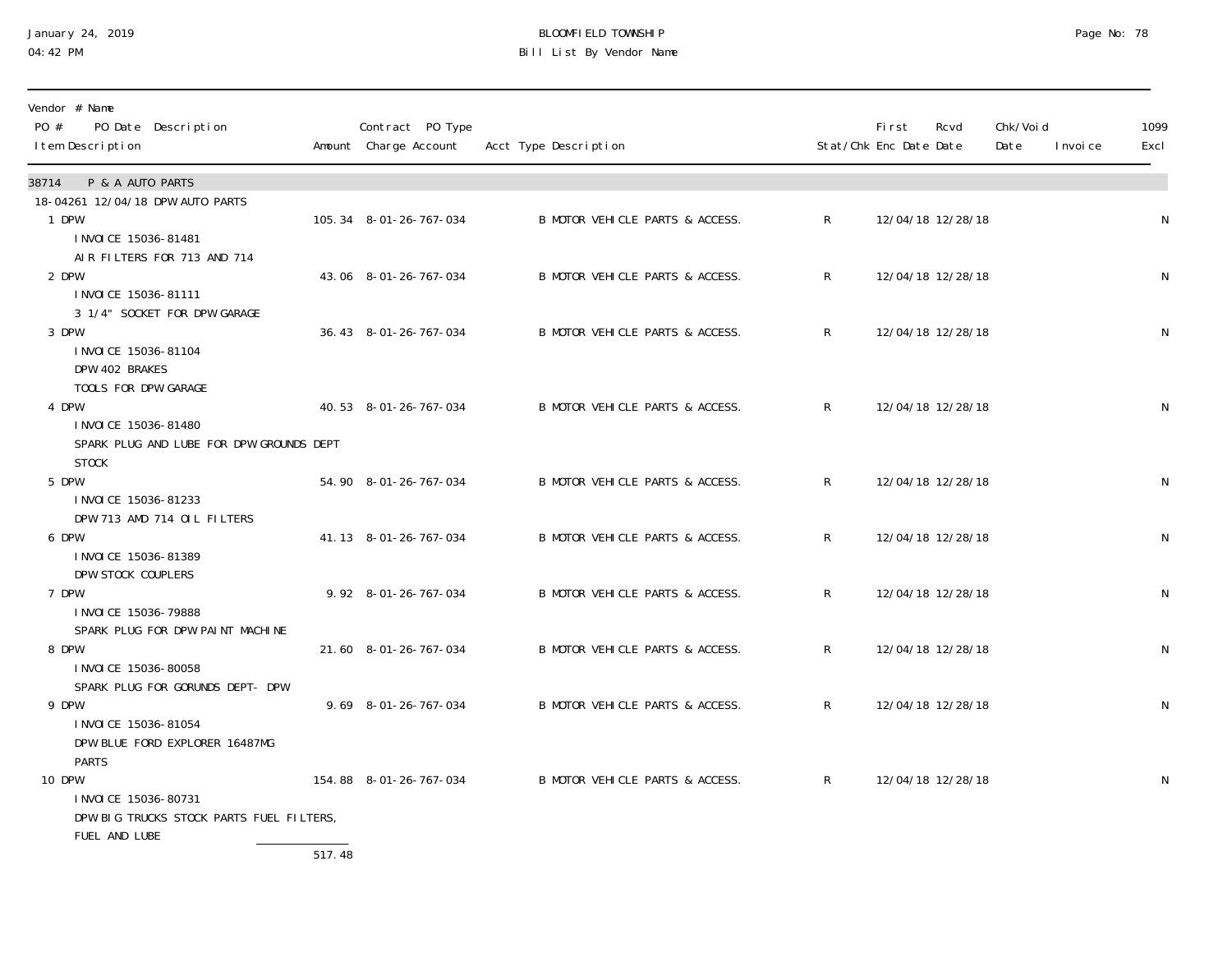# January 24, 2019 BLOOMFIELD TOWNSHIP Page No: 79 04:42 PM Bill List By Vendor Name

| Vendor # Name<br>$P0 \#$<br>PO Date Description<br>I tem Description                                                   |           | Contract PO Type<br>Amount Charge Account | Acct Type Description           |              | First<br>Stat/Chk Enc Date Date | Rcvd              | Chk/Voi d<br>Date | I nvoi ce   | 1099<br>Excl |
|------------------------------------------------------------------------------------------------------------------------|-----------|-------------------------------------------|---------------------------------|--------------|---------------------------------|-------------------|-------------------|-------------|--------------|
| P & A AUTO PARTS<br>38714                                                                                              | Continued |                                           |                                 |              |                                 |                   |                   |             |              |
| 18-04274 12/04/18 DPW PARTS AND TOOLS<br>$\overline{1}$<br>DPW VEHICLE PARTS AND TOOLS                                 |           | 475.10 8-01-26-767-034                    | B MOTOR VEHICLE PARTS & ACCESS. | $\mathsf{R}$ |                                 | 12/04/18 12/28/18 |                   |             | N            |
| I NVOI CE<br>15037-92302<br>15037-92299<br>15036-82935<br>15036-82814<br>15036-82817<br>15036-83143<br>15036-83012     |           |                                           |                                 |              |                                 |                   |                   |             |              |
| 18-04275 12/04/18 POLICE CAR PARTS<br>$\mathbf{1}$<br>I NVOI CE<br>15036-82644                                         |           | 27.71 8-01-26-767-034                     | B MOTOR VEHICLE PARTS & ACCESS. | $\mathsf{R}$ |                                 | 12/04/18 12/28/18 |                   | 15036-82644 | N            |
| BAT MAINTAINER POLICE CAR 210                                                                                          |           |                                           |                                 |              |                                 |                   |                   |             |              |
| 18-04290 12/04/18 DPW VEHICLE STOCK PARTS<br>1 DPW VEHICLE STOCK PARTS<br>$1$ NV#<br>15036-84584<br>15036-84605        |           | 59.36 8-01-26-767-034                     | B MOTOR VEHICLE PARTS & ACCESS. | $\mathsf{R}$ |                                 | 12/04/18 12/28/18 |                   | 15036-84584 | N            |
| 15036-84168<br>2 DPW VEHICLE STOCK PARTS                                                                               |           | 16.50 8-01-26-767-034                     | B MOTOR VEHICLE PARTS & ACCESS. | R            |                                 | 12/04/18 12/28/18 |                   | 15036-84605 | $\mathsf N$  |
| 3 DPW VEHICLE STOCK PARTS                                                                                              | 90.10     | 14.24 8-01-26-767-034                     | B MOTOR VEHICLE PARTS & ACCESS. | $\mathsf{R}$ |                                 | 12/04/18 12/28/18 |                   | 15036-84168 | $\mathsf{N}$ |
| 18-04419 12/13/18 INV 15036-85134 DPW 804<br>1 INV 15036-85134 DPW 804<br>MODULE FOR TRUCK 804<br>MG33767<br>S/N 85994 |           | 185.00 8-01-26-767-034                    | B MOTOR VEHICLE PARTS & ACCESS. | $\mathsf{R}$ |                                 | 12/13/18 12/31/18 |                   | 15036-85134 | N            |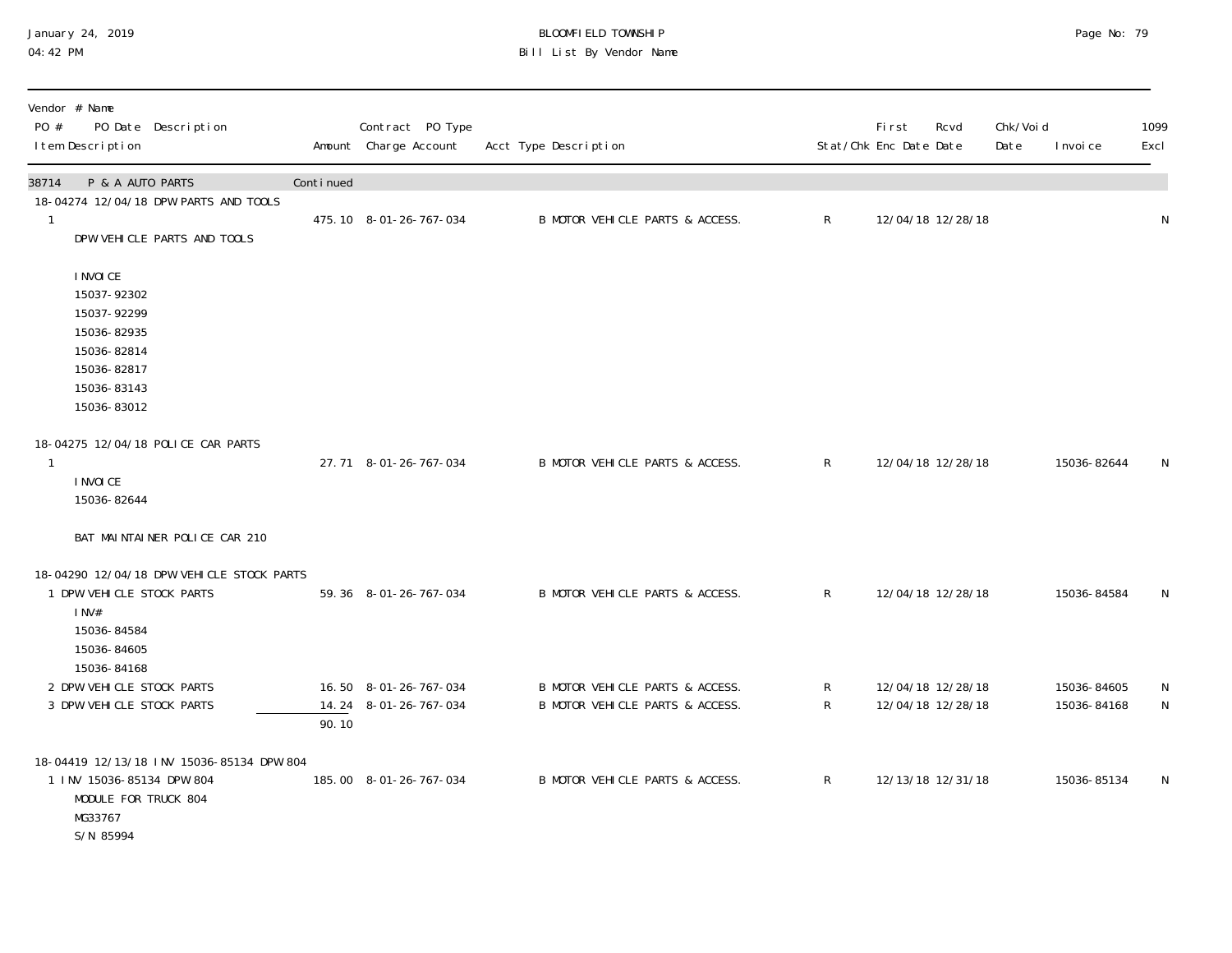### January 24, 2019 BLOOMFIELD TOWNSHIP Page No: 80 04:42 PM Bill List By Vendor Name

| Vendor # Name<br>PO Date Description<br>PO #<br>I tem Description                                                                                       |             | Contract PO Type<br>Amount Charge Account | Acct Type Description                        |                | First<br>Stat/Chk Enc Date Date | Rcvd              | Chk/Voi d<br>Date | I nvoi ce        | 1099<br>Excl |
|---------------------------------------------------------------------------------------------------------------------------------------------------------|-------------|-------------------------------------------|----------------------------------------------|----------------|---------------------------------|-------------------|-------------------|------------------|--------------|
| P & A AUTO PARTS<br>38714<br>18-04429 12/13/18 INV 15036-85441 OIL FILTERS<br>1 INV 15036-85441 OIL FILTERS                                             | Continued   | 10.95 8-01-26-767-034                     | B MOTOR VEHICLE PARTS & ACCESS.              | $\mathsf{R}$   |                                 | 12/13/18 12/31/18 |                   | 15036-85441      | N            |
| TORO GROUNDMASTER                                                                                                                                       |             |                                           |                                              |                |                                 |                   |                   |                  |              |
| 18-04571 12/20/18 INV 15036-86160 DPW 807 PARTS<br>1 INV 15036-86160 DPW 807 PARTS                                                                      |             | 88.12 8-01-26-767-034                     | B MOTOR VEHICLE PARTS & ACCESS.              | R.             |                                 | 12/20/18 12/31/18 |                   | 15036-86160      | N            |
| 18-04669 12/28/18 INV 15036-85735 REC VEHICLE<br>1 INV 15036-85735 REC VEHICLE<br>REC BUS BLUEBIRD<br>FULL LOW LUBE SPIN                                |             | 13.22 8-01-26-767-034                     | B MOTOR VEHICLE PARTS & ACCESS.              | $\mathsf{R}^-$ |                                 | 12/28/18 12/31/18 |                   | 15036-85735      | N            |
| Vendor Total:                                                                                                                                           | 1,407.68    |                                           |                                              |                |                                 |                   |                   |                  |              |
| PARKE005 PARKEON INC.                                                                                                                                   |             |                                           |                                              |                |                                 |                   |                   |                  |              |
| 18-02604 07/26/18 PARKING PAYSTATION KIOSKS (2)<br>1 PARKING PAYSTATION KIOSKS (2)<br>SALES QUOTE DATE: 07/23/18<br>2 PAY STATION KIOSKS: StradaPAL BNA |             | 20, 900. 00 8-07-20-512-030               | B PARKING SUPPLIES, MATERIALS, MISC EQUIP. R |                |                                 | 07/26/18 12/31/18 |                   | 07-23-18 QUOTE N |              |
| Vendor Total:                                                                                                                                           | 20, 900. 00 |                                           |                                              |                |                                 |                   |                   |                  |              |
| PARKMOBILE, LLC<br>39160<br>18-04213 11/29/18 TRANSACTIONS END USER: OCT-18                                                                             |             |                                           |                                              |                |                                 |                   |                   |                  |              |
| 1 TRANSACTIONS END USER: OCT-18<br>INV#: INV10073                                                                                                       |             | 2, 894. 15 8-07-20-512-028                | B CONSULTANT & PROFESSIONAL SERVICES         | $\mathsf{R}^-$ |                                 | 11/29/18 12/31/18 |                   | I NV10073        | N            |
| Vendor Total:                                                                                                                                           | 2,894.15    |                                           |                                              |                |                                 |                   |                   |                  |              |
| PASSAIC VALLEY LEATHER COAT CO<br>39133<br>18-04389 12/07/18 MOTORCYCLE LEATHER COAT                                                                    |             |                                           |                                              |                |                                 |                   |                   |                  |              |
| 1 MOTORCYCLE LEATHER COAT<br>MOTOR UNIT OFFICER                                                                                                         |             | 911.50 8-01-25-745-042                    | <b>B EDUCATION &amp; TRAINING</b>            | $\mathsf{R}$   |                                 | 12/07/18 12/28/18 |                   | 51166            | N            |
| PO CALKIN                                                                                                                                               |             |                                           |                                              |                |                                 |                   |                   |                  |              |
| Vendor Total:                                                                                                                                           | 911.50      |                                           |                                              |                |                                 |                   |                   |                  |              |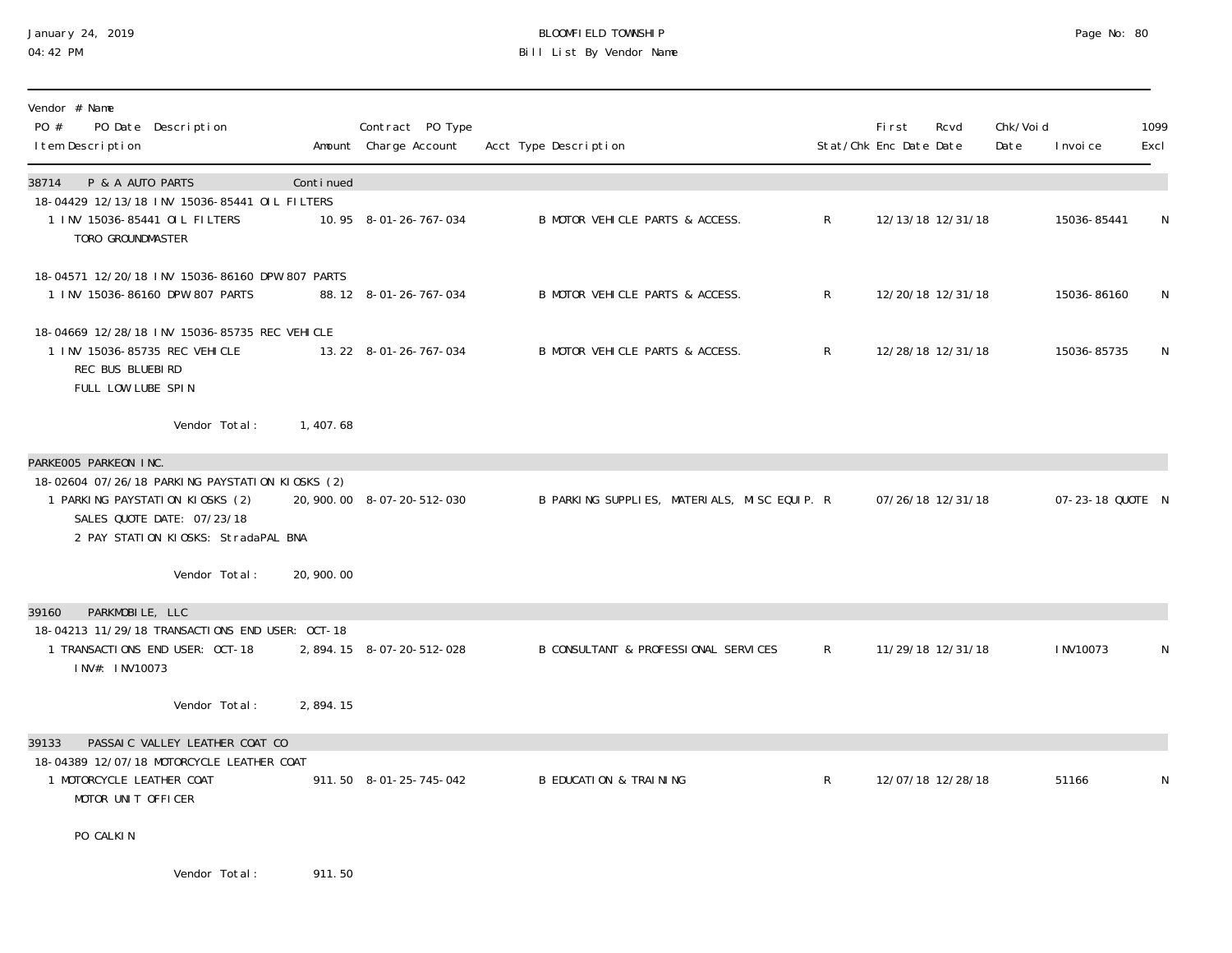# January 24, 2019 BLOOMFIELD TOWNSHIP Page No: 81 04:42 PM Bill List By Vendor Name

| Vendor # Name<br>PO #<br>PO Date Description<br>I tem Description                                                                                          |          | Contract PO Type<br>Amount Charge Account | Acct Type Description             |              | <b>First</b><br>Stat/Chk Enc Date Date | Rcvd              | Chk/Voi d<br>Date | I nvoi ce | 1099<br>Excl |
|------------------------------------------------------------------------------------------------------------------------------------------------------------|----------|-------------------------------------------|-----------------------------------|--------------|----------------------------------------|-------------------|-------------------|-----------|--------------|
| PENN STATE JUSTICE & SAFETY IN<br>39373<br>18-04458 12/13/18 TRAINING ASSIGNMENT<br>1 TRAINING ASSIGNMENT<br>"EFFECTIVE REPORT WRITING"<br>MARCH 4-5, 2019 |          | 1,380.00 8-01-25-745-042                  | <b>B EDUCATION &amp; TRAINING</b> | $\mathsf{R}$ |                                        | 12/13/18 12/31/18 |                   | 118741    | $\mathsf{N}$ |
| PO FREID<br>PO NOEL<br>PO CARTAGENA<br>PO ALVARADO                                                                                                         |          |                                           |                                   |              |                                        |                   |                   |           |              |
| Vendor Total:                                                                                                                                              | 1,380.00 |                                           |                                   |              |                                        |                   |                   |           |              |
| PENNVOO5 PENN VETERINARY SUPPLY, INC.<br>18-04372 12/07/18 STOCK RABIES TAG 2019<br>1 STOCK RABIES TAG 2019<br>PATIENT ID                                  |          | 12.86 D-03-20-853-030                     | <b>B MATERIALS &amp; SUPPLIES</b> | $\mathsf{R}$ |                                        | 12/07/18 12/28/18 |                   | 5079003   | N            |
| INV#5079003                                                                                                                                                |          |                                           |                                   |              |                                        |                   |                   |           |              |
| 18-04454 12/13/18 ANIMAL SHELTER SUPPLIES<br>1 ANIMAL SHELTER SUPPLIES<br>11/26/18                                                                         |          | 678.75 D-03-20-853-030                    | <b>B MATERIALS &amp; SUPPLIES</b> | $\mathsf{R}$ |                                        | 12/13/18 12/31/18 |                   | 5078266   | $\mathsf{N}$ |
| INV#5078266                                                                                                                                                |          |                                           |                                   |              |                                        |                   |                   |           |              |
| Vendor Total:                                                                                                                                              | 691.61   |                                           |                                   |              |                                        |                   |                   |           |              |
| PETERO10 PETER J. MASON                                                                                                                                    |          |                                           |                                   |              |                                        |                   |                   |           |              |
| 18-04678 12/28/18 REF. 2018 TAX OVERPAY 1204/109<br>1 REF. 2018 TAX OVERPAY 1204/109<br>REFUND 2018 TAX OVERPAYMENT ON 1204/109                            |          | 3, 594. 23 8-01-20-520-018                | B TAX O/P - CURRENT 2018          | $\mathsf{R}$ |                                        | 12/28/18 12/31/18 |                   |           | $\mathsf N$  |
| RETURN CHECK TO CINDY                                                                                                                                      |          |                                           |                                   |              |                                        |                   |                   |           |              |
| Vendor Total:                                                                                                                                              | 3,594.23 |                                           |                                   |              |                                        |                   |                   |           |              |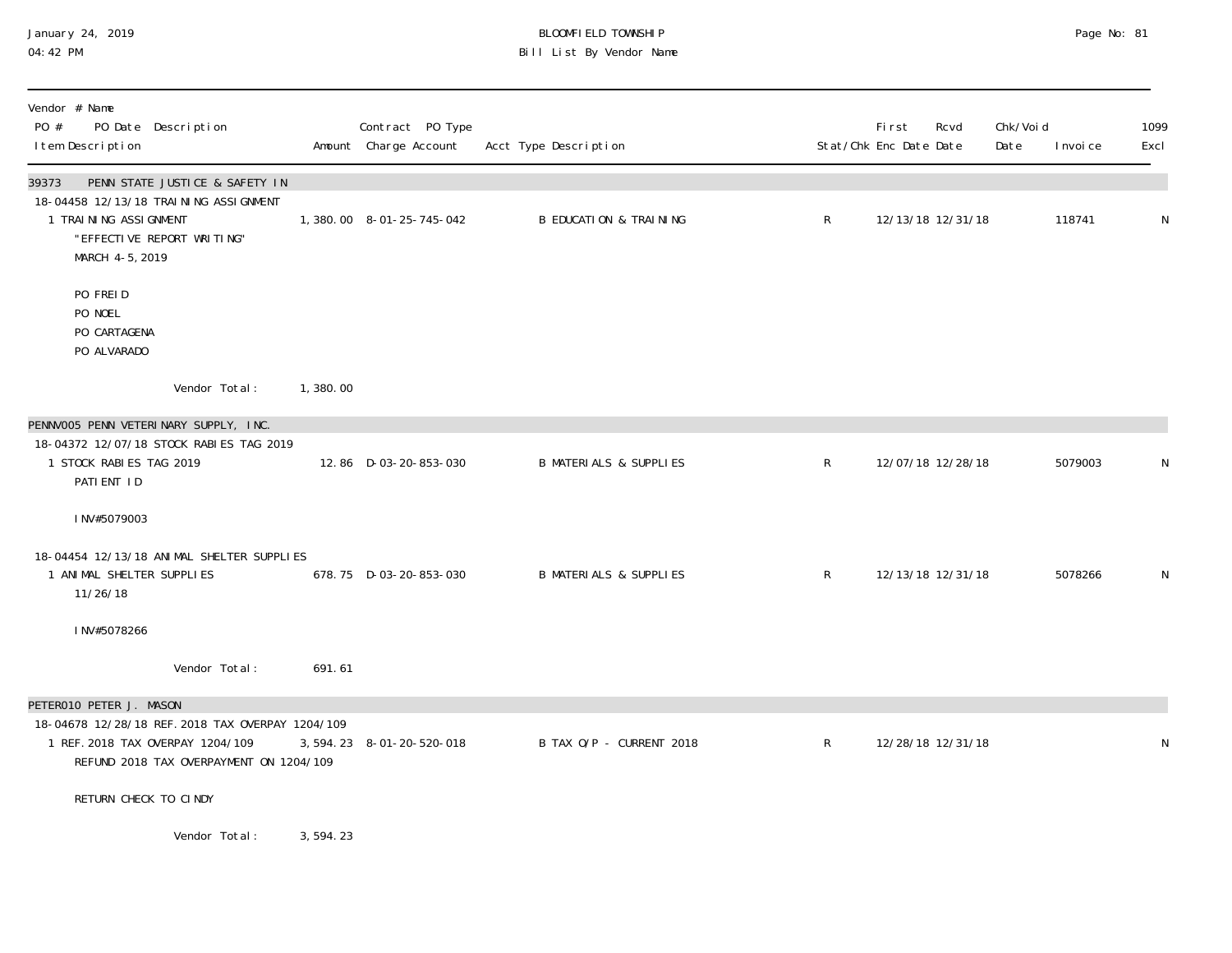# January 24, 2019 BLOOMFIELD TOWNSHIP Page No: 82 Bill List By Vendor Name

| Vendor # Name<br>PO #<br>I tem Description                                                          | PO Date Description               |             | Contract PO Type<br>Amount Charge Account | Acct Type Description                    |              | <b>First</b><br>Stat/Chk Enc Date Date | Rcvd | Chk/Voi d<br>Date | I nvoi ce | 1099<br>Excl |
|-----------------------------------------------------------------------------------------------------|-----------------------------------|-------------|-------------------------------------------|------------------------------------------|--------------|----------------------------------------|------|-------------------|-----------|--------------|
| 39716<br>18-04324 12/04/18 REDEVELOPMENT ESC. PYMNT.<br>1 WESTINGHOUSE                              | PHI LLI PS PREI SS GRYGI EL, LLC. |             | 866.25 M-13-56-013-P80                    | <b>B WESTINGHOUSE DEVELOPMENT</b>        | $\mathsf{R}$ | 12/04/18 12/28/18                      |      |                   | 27553     | N            |
|                                                                                                     | Vendor Total:                     | 866.25      |                                           |                                          |              |                                        |      |                   |           |              |
| PMC ASSOCIATES<br>40124<br>18-02804 08/08/18 Public Safety Comm Project<br>1 Vehicle Comm Equipment |                                   |             |                                           | B 2018 PURCHASE OF POLICE COMM EQUIPMENT | R            | 08/08/18 12/31/18                      |      |                   | 82392     | N            |
|                                                                                                     | Vendor Total:                     | 11, 781. 81 |                                           |                                          |              |                                        |      |                   |           |              |
| POSITIVE PROMOTIONS<br>40134<br>18-04300 12/04/18 BMAC<br>1 BMAC<br>500 0SW5375 JOY PEN<br>\$.30    |                                   |             | 938.42 G-02-40-390-006                    | B SFY 2019 MUNICIPAL ALLIANCE            | $\mathsf{R}$ | 12/04/18 12/28/18                      |      |                   | 57452650  | N            |
| \$4.36                                                                                              | 150 OSW2802 NON WOVEN TOTE BAG    |             |                                           |                                          |              |                                        |      |                   |           |              |
| TOTAL=\$938.42                                                                                      |                                   |             |                                           |                                          |              |                                        |      |                   |           |              |
|                                                                                                     | Vendor Total:                     | 938.42      |                                           |                                          |              |                                        |      |                   |           |              |
| 40454                                                                                               | POWER WITH PRESTIGE, INC.         |             |                                           |                                          |              |                                        |      |                   |           |              |
| 18-04682 12/28/18 GENERATOR MAINTENANCE<br>1 GENERATOR MAINTENANCE                                  |                                   |             | 820.00 8-01-26-772-024                    | B CLEAN. &MAIN. OF BLDG'S & FACIL.       | $\mathsf{R}$ | 12/28/18 12/31/18                      |      |                   | 2018-344  | N            |

INVOICE #2018-344

PREVENTATI VE MAI NTENANCE

1 YEAR CONTRACT FOR THE CIVIC CENTER AND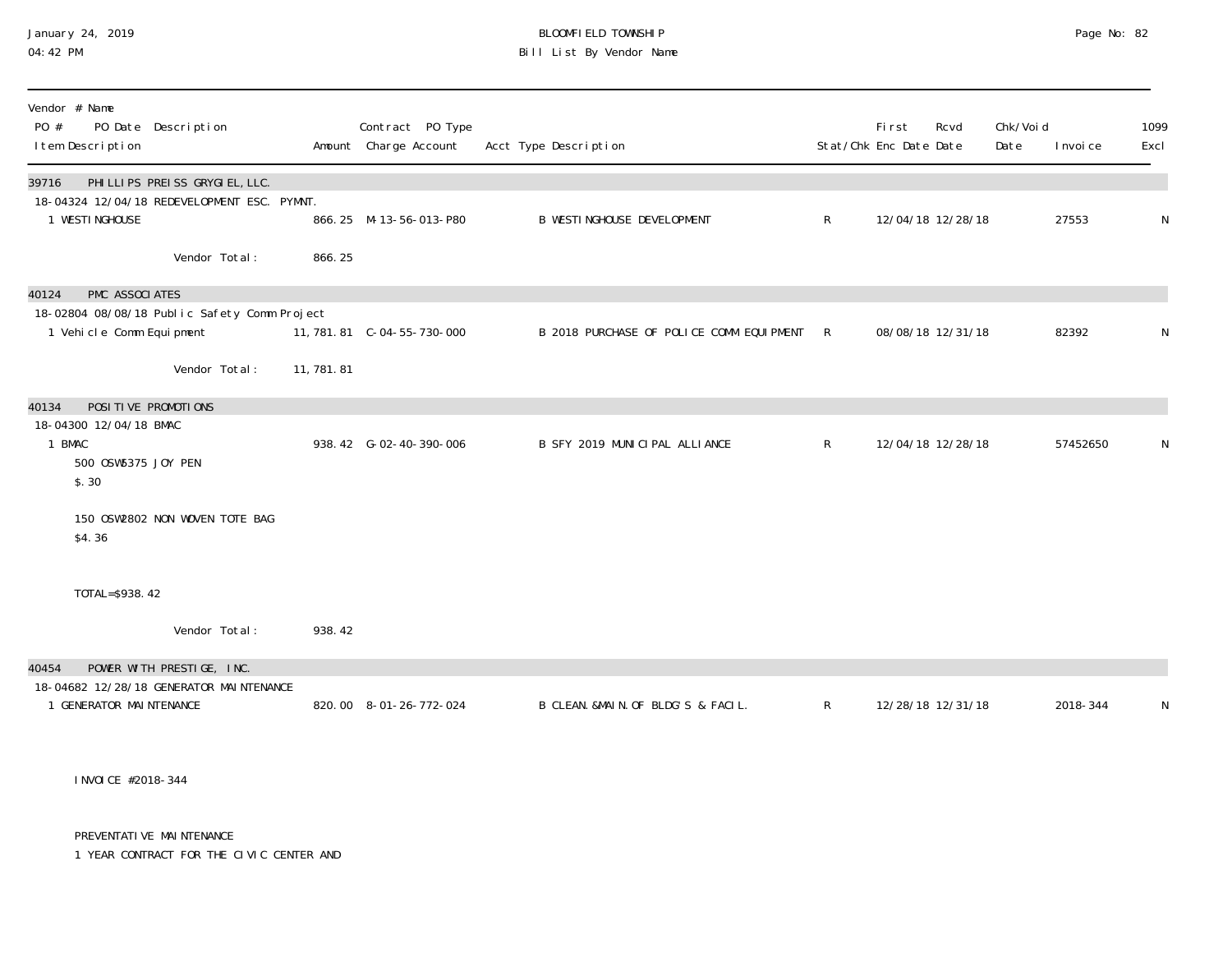### January 24, 2019 BLOOMFIELD TOWNSHIP Page No: 83 04:42 PM Bill List By Vendor Name

| Vendor # Name<br>PO #<br>PO Date Description<br>I tem Description                                                      |           | Contract PO Type<br>Amount Charge Account | Acct Type Description                       |              | First<br>Stat/Chk Enc Date Date | Rcvd              | Chk/Voi d<br>Date | I nvoi ce | 1099<br>Excl |
|------------------------------------------------------------------------------------------------------------------------|-----------|-------------------------------------------|---------------------------------------------|--------------|---------------------------------|-------------------|-------------------|-----------|--------------|
| 40454<br>POWER WITH PRESTIGE, INC.<br>18-04682 12/28/18 GENERATOR MAINTENANCE<br>FIREHOUSE #3 EMERGENCY GENERATORS     | Continued | Conti nued                                |                                             |              |                                 |                   |                   |           |              |
| Vendor Total:                                                                                                          | 820.00    |                                           |                                             |              |                                 |                   |                   |           |              |
| PRECISION MOTOR WORKS, INC.<br>40661<br>18-04423 12/13/18 MUNICIPAL BUILDING SUPPLIES<br>1 MUNICIPAL BUILDING SUPPLIES |           | 200.43 8-01-26-772-035                    | B JANITORIAL & HOUSEHOLD SUPPLY             | $\mathsf{R}$ |                                 | 12/13/18 12/28/18 |                   | S124603   | N            |
| I NVOI CE #S124603                                                                                                     |           |                                           |                                             |              |                                 |                   |                   |           |              |
| MECHANICAL EQUIPMENT AND ELECTRICAL<br>SUPPLIES FOR THE MUNICIPAL BUILDING                                             |           |                                           |                                             |              |                                 |                   |                   |           |              |
| Vendor Total:                                                                                                          | 200.43    |                                           |                                             |              |                                 |                   |                   |           |              |
| PRECISION TECHNOLOGY SOLUTIONS<br>40663<br>18-04738 12/28/18 SERVIC PRKG EQUIP-VARIOUS                                 |           |                                           |                                             |              |                                 |                   |                   |           |              |
| 1 SERVIC PRKG EQUIP-SYSTM TRAING<br>INV #: 75554                                                                       |           | 132.00 8-07-20-512-024                    | B CLEANING & MAINT. BUILDING & FACILITIES R |              |                                 | 12/28/18 12/31/18 |                   | 75554     | N            |
| 2 SERVIC PRKG EQUIP-CCARD RESET<br>INV #: 75576                                                                        |           | 198.00 8-07-20-512-024                    | B CLEANING & MAINT. BUILDING & FACILITIES R |              |                                 | 12/28/18 12/31/18 |                   | 75576     | ${\sf N}$    |
| 3 SERVIC PRKG EQUIP-RESTART TIBA<br>INV #: 75618                                                                       |           | 132.00 8-07-20-512-024                    | B CLEANING & MAINT. BUILDING & FACILITIES R |              |                                 | 12/28/18 12/31/18 |                   | 75618     | ${\sf N}$    |
|                                                                                                                        | 462.00    |                                           |                                             |              |                                 |                   |                   |           |              |
| Vendor Total:                                                                                                          | 462.00    |                                           |                                             |              |                                 |                   |                   |           |              |
| PREMI 005 PREMI ER PRODUCT DEVELOPMNT LLC<br>18-03228 09/06/18 CONSULTING / ARCHITECT FEE                              |           |                                           |                                             |              |                                 |                   |                   |           |              |
| 1 CONSULTING / ARCHITECT FEE                                                                                           |           | 5, 207.00 B-19-17-451-028                 | B CONSULTANT & PROFESSIONAL SERVICES        | $\mathsf{R}$ |                                 | 09/06/18 12/28/18 |                   | 338       | N            |
| 18-03229 09/06/18 FELTON FIELD ATHLETIC LIGHTING<br>1 FELTON FIELD ATHLETIC LIGHTING                                   |           | 1, 237.50 B-19-17-451-028                 | B CONSULTANT & PROFESSIONAL SERVICES        | R.           |                                 | 09/06/18 12/28/18 |                   | 342       | N            |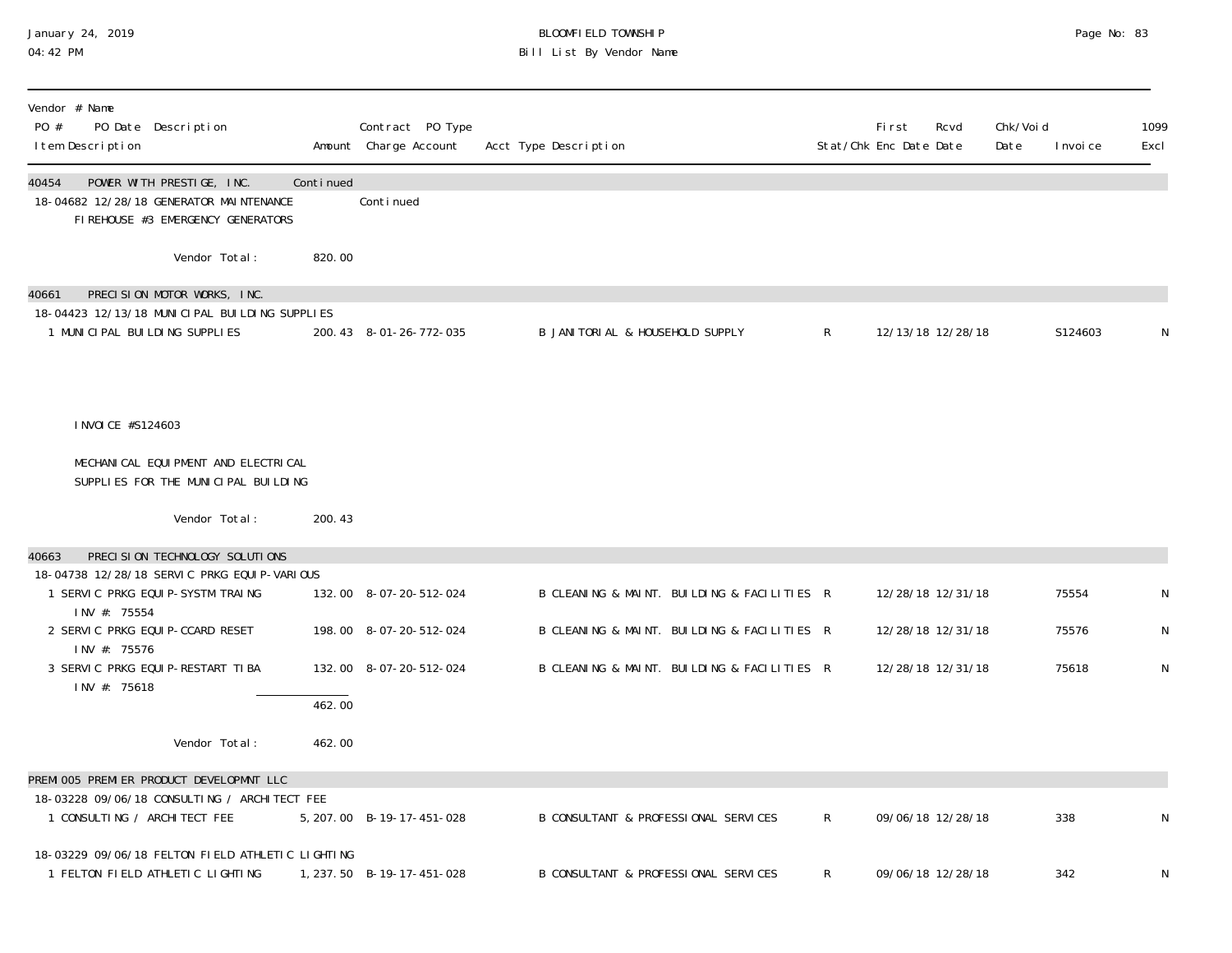## January 24, 2019 BLOOMFIELD TOWNSHIP Page No: 84 04:42 PM Bill List By Vendor Name

| Vendor # Name<br>PO #<br>PO Date Description<br>I tem Description                                                    |           | Contract PO Type<br>Amount Charge Account | Acct Type Description                       | Stat/Chk Enc Date Date | <b>First</b> | Rcvd              | Chk/Voi d<br>Date | I nvoi ce | 1099<br>Excl |
|----------------------------------------------------------------------------------------------------------------------|-----------|-------------------------------------------|---------------------------------------------|------------------------|--------------|-------------------|-------------------|-----------|--------------|
| PREMI 005 PREMI ER PRODUCT DEVELOPMNT LLC Continued<br>18-04192 11/20/18 LIONGATE<br>1 LIONGATE<br>LI ONGATE PROJECT |           | 4,020.96 T-31-56-020-001                  | B RESERVE FOR OPEN SPACE TRUST FUND         | $\mathsf{R}^-$         |              | 11/20/18 12/28/18 |                   | 348       | $\mathsf N$  |
| I NVOI CE 348                                                                                                        |           |                                           |                                             |                        |              |                   |                   |           |              |
| 18-04535 12/17/18 MEMORI AL/FELTON LIGHTING<br>1 MEMORI AL/FELTON LIGHTING<br>PROJECT                                |           | 2,039.60 B-19-17-451-028                  | B CONSULTANT & PROFESSIONAL SERVICES        | $\mathsf{R}$           |              | 12/17/18 12/31/18 |                   | 352 & 353 | N            |
| $1$ NV# 352 = \$1814.60<br>$1 \text{N} \text{V}$ # 353 = \$225.00                                                    |           |                                           |                                             |                        |              |                   |                   |           |              |
| Vendor Total:                                                                                                        | 12,505.06 |                                           |                                             |                        |              |                   |                   |           |              |
| 40693<br>PRINCETON HYDRO                                                                                             |           |                                           |                                             |                        |              |                   |                   |           |              |
| 18-04193 11/20/18 WETLAND CREATION<br>1 WETLAND CREATION<br>PROJECT 1446.002                                         |           | 2, 114. 14 T-31-56-020-001                | B RESERVE FOR OPEN SPACE TRUST FUND         | $R_{\perp}$            |              | 11/20/18 12/28/18 |                   | 35117     | N            |
| I NVOI CE NO: 35117                                                                                                  |           |                                           |                                             |                        |              |                   |                   |           |              |
| 18-04672 12/28/18 WET LAND CREATION<br>1 WET LAND CREATION<br>WET LAND CREATION                                      |           | 3, 677. 26 T-31-56-020-001                | B RESERVE FOR OPEN SPACE TRUST FUND         | $\mathsf{R}$           |              | 12/28/18 12/31/18 |                   | 35381     | N            |
| I NVOI CE NO:<br>35381                                                                                               |           |                                           |                                             |                        |              |                   |                   |           |              |
| Vendor Total:                                                                                                        | 5,791.40  |                                           |                                             |                        |              |                   |                   |           |              |
| PROACTIVE TECHNOLOGY SOLUTIONS<br>40681                                                                              |           |                                           |                                             |                        |              |                   |                   |           |              |
| 18-04455 12/13/18 ANNUAL VIDEO SURVEI LANCE<br>1 ANNUAL VI DEO SURVEI LANCE<br>SUPPORT PROGRAM RENEWAL               |           | 460.00 D-03-20-853-028                    | <b>B CONSULTANT &amp; PROFESSIONAL SERV</b> | $\mathsf{R}^-$         |              | 12/13/18 12/31/18 |                   | 8167      | N            |
| JULY 1, 2018 - JUNE 30, 2019                                                                                         |           |                                           |                                             |                        |              |                   |                   |           |              |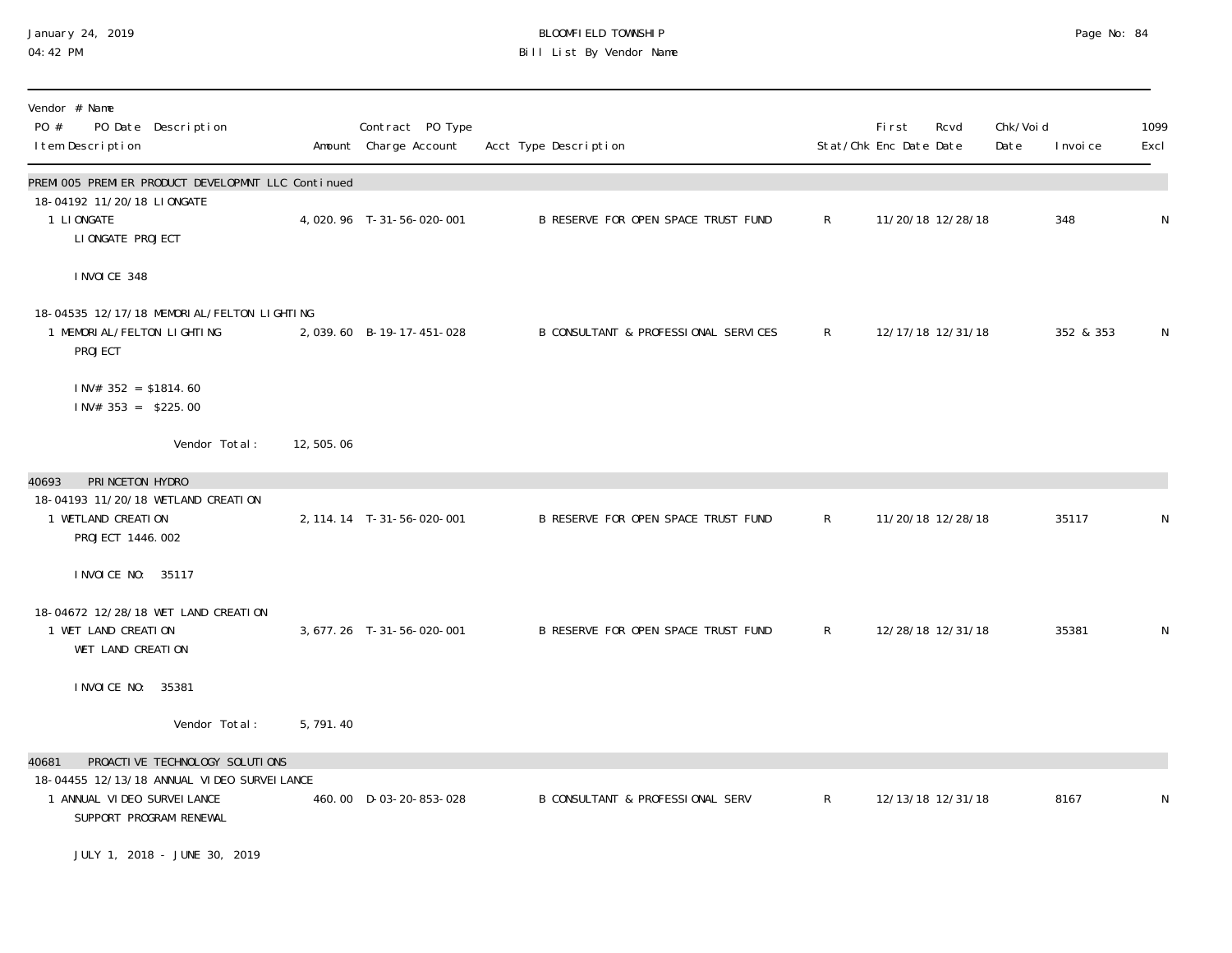### January 24, 2019 BLOOMFIELD TOWNSHIP Page No: 85 04:42 PM Bill List By Vendor Name

| Vendor # Name<br>PO #<br>PO Date Description<br>I tem Description                                                                                                                    |          | Contract PO Type<br>Amount Charge Account | Acct Type Description                |              | First<br>Stat/Chk Enc Date Date | Rcvd              | Chk/Voi d<br>Date | I nvoi ce   | 1099<br>Excl |
|--------------------------------------------------------------------------------------------------------------------------------------------------------------------------------------|----------|-------------------------------------------|--------------------------------------|--------------|---------------------------------|-------------------|-------------------|-------------|--------------|
| PROACTIVE TECHNOLOGY SOLUTIONS Continued<br>40681<br>18-04455 12/13/18 ANNUAL VIDEO SURVEILANCE<br>INV#8167                                                                          |          | Conti nued                                |                                      |              |                                 |                   |                   |             |              |
| 18-04456 12/13/18 ANNUAL FIRE ALARM SYSTEM<br>1 ANNUAL FIRE ALARM SYSTEM<br>10/1/18-9/30/19                                                                                          |          | 840.00 D-03-20-853-024                    | B MAINTENANCE OF BUILDING            | R            |                                 | 12/13/18 12/31/18 |                   | 1046        | N            |
| INV#1046                                                                                                                                                                             |          |                                           |                                      |              |                                 |                   |                   |             |              |
| Vendor Total:                                                                                                                                                                        | 1,300.00 |                                           |                                      |              |                                 |                   |                   |             |              |
| PROPARK AMERICA<br>40739<br>18-04459 12/13/18 PARKING MGMT - NOV 2018<br>1 PARKING MGMT - NOV 2018<br>INV #: INV-000716<br>INVOICE DATE: DEC 01, 2018                                |          | 3,000.00 8-07-20-512-028                  | B CONSULTANT & PROFESSIONAL SERVICES | R            |                                 | 12/13/18 12/28/18 |                   | I NV-000716 | N            |
| Vendor Total:                                                                                                                                                                        | 3,000.00 |                                           |                                      |              |                                 |                   |                   |             |              |
| PROSHOO5 PROSHRED SECURITY                                                                                                                                                           |          |                                           |                                      |              |                                 |                   |                   |             |              |
| 18-04377 12/07/18 PD SHREDDING SVS<br>1 PD SHREDDING SVS<br>DOS 11/6/18                                                                                                              |          | 30.00 8-01-25-745-030                     | <b>B MATERIALS &amp; SUPPLIES</b>    | $\mathsf{R}$ |                                 | 12/07/18 12/28/18 |                   | 89606       | N            |
| INV#89606                                                                                                                                                                            |          |                                           |                                      |              |                                 |                   |                   |             |              |
| Vendor Total:                                                                                                                                                                        | 30.00    |                                           |                                      |              |                                 |                   |                   |             |              |
| QUALITY ELECTRICAL CONST. CO<br>43627<br>18-04755 12/28/18 PAYMENT MINUS 2% RETAINAGE FOR<br>1 PAYMENT MINUS 2% RETAINAGE FOR<br>FELTON FIELD / MEMORIAL PARK ATHLETIC<br>LI GHTI NG |          | 154, 869. 70 B-19-17-451-028              | B CONSULTANT & PROFESSIONAL SERVICES | $\mathsf{R}$ |                                 | 12/28/18 12/31/18 |                   |             | N            |
| 18-04756 12/28/18 PAYMENT MINUS 2% RETAINAGE FOR<br>1 PAYMENT MINUS 2% RETAINAGE FOR                                                                                                 |          | 105, 288. 06 B-19-17-454-028              | B CONSULTANT & PROFESSIONAL SERVICES | $\mathsf{R}$ |                                 | 12/28/18 12/31/18 |                   |             | N            |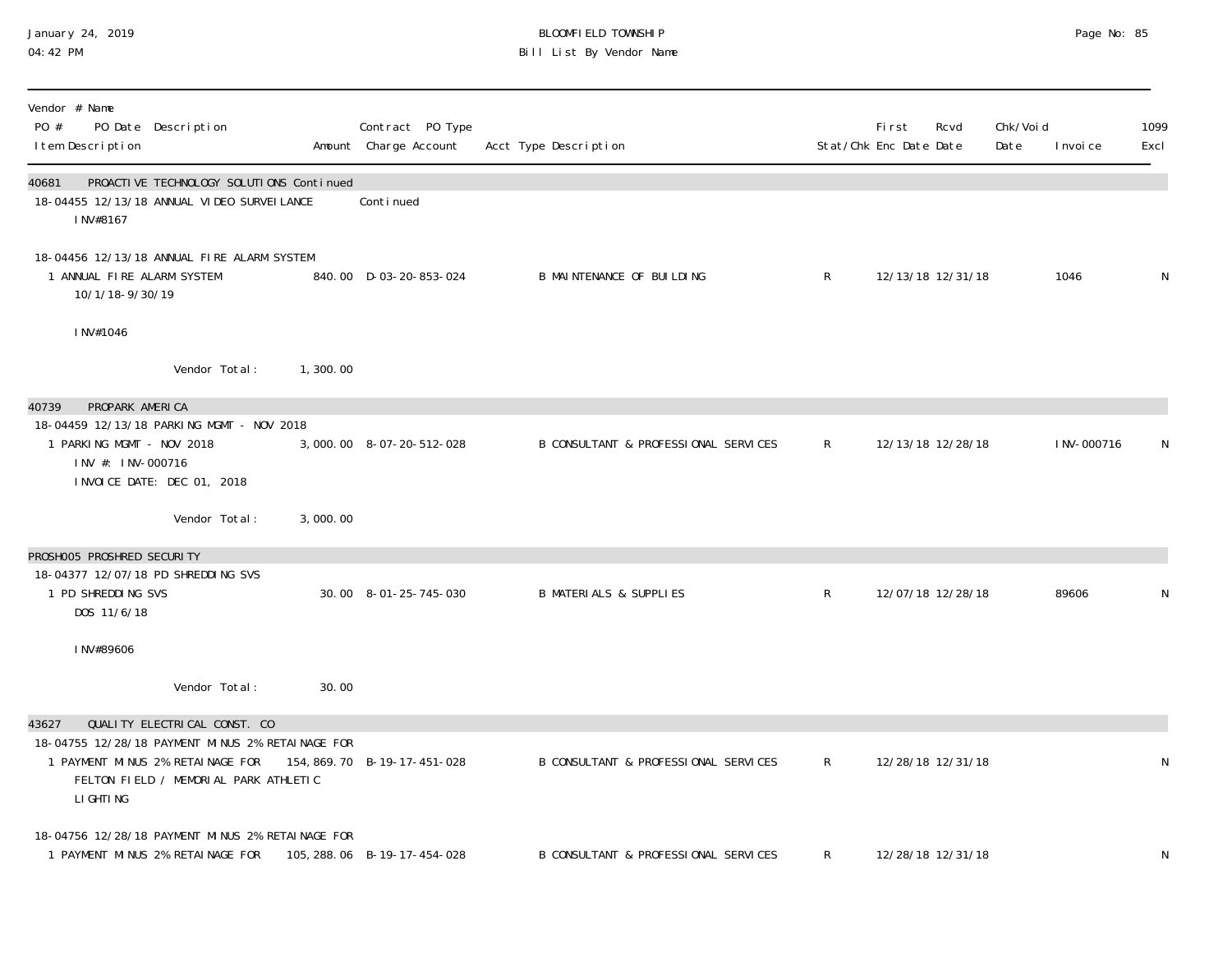#### January 24, 2019 BLOOMFIELD TOWNSHIP Page No: 86 04:42 PM Bill List By Vendor Name

| Vendor # Name<br>PO #<br>I tem Description                                                                                                        | PO Date Description                                          |              |           | Contract PO Type<br>Amount Charge Account       | Acct Type Description                                      |              | First<br>Rcvd<br>Stat/Chk Enc Date Date | Chk/Voi d<br>Date | I nvoi ce    | 1099<br>Excl |
|---------------------------------------------------------------------------------------------------------------------------------------------------|--------------------------------------------------------------|--------------|-----------|-------------------------------------------------|------------------------------------------------------------|--------------|-----------------------------------------|-------------------|--------------|--------------|
| 43627<br>18-04756 12/28/18 PAYMENT MINUS 2% RETAINAGE FOR Continued                                                                               | QUALITY ELECTRICAL CONST. CO<br>MEMORIAL PARK / FELTON FIELD |              | Continued |                                                 |                                                            |              |                                         |                   |              |              |
|                                                                                                                                                   | Vendor Total:                                                | 260, 157. 76 |           |                                                 |                                                            |              |                                         |                   |              |              |
| 45447<br>18-04506 12/13/18 SAFETY PAPER FOR VITAL RECORDS<br>1 SAFETY PAPER FOR VITAL RECORDS<br>REG-42A<br>3@ \$73.50                            | R.R. DONNELLEY & SONS COMPANY                                | $=$ \$220.50 |           | 588.00 T-13-21-156-H45                          | B G. T. - MARRI AGE LICENSE FEES                           | $\mathsf{R}$ | 12/13/18 12/31/18                       |                   | 415520701    | N            |
| REG-42B<br>$5 \circ $73.50$                                                                                                                       |                                                              | $=$ \$367.50 |           |                                                 |                                                            |              |                                         |                   |              |              |
| <b>TOTAL</b>                                                                                                                                      |                                                              | $=$ \$588.00 |           |                                                 |                                                            |              |                                         |                   |              |              |
|                                                                                                                                                   | Vendor Total:                                                |              | 588.00    |                                                 |                                                            |              |                                         |                   |              |              |
| RAINBOO5 RAINBOW CLEANERS<br>18-04498 12/13/18 REPAIRS TO TURNOUT GEAR<br>1 REPAIRS TO TURNOUT GEAR<br>REPAIRS TO COAT<br>FF HALL<br>D. C. MCDADE |                                                              |              |           | 300.00 8-01-25-752-026                          | B MAINT. OF OTHER EQUIPMENT                                | $\mathsf{R}$ | 12/13/18 12/31/18                       |                   | 1001         | N            |
| REPAIRS TO PANTS<br>FF HALL<br>D.C. MCDADE                                                                                                        |                                                              |              |           |                                                 |                                                            |              |                                         |                   |              |              |
| REPAIRS AS REQUESTED:<br>PATCH HOLES<br>RESTITCH LOOSE SEAMS                                                                                      | REMOVE AND REPLACE VELCRO                                    |              |           |                                                 |                                                            |              |                                         |                   |              |              |
| 18-04728 12/28/18 REPAIR OF TURNOUT GEAR - DUDA<br>1 REAPIRS TO COAT<br>2 REPAIRS TO PANT                                                         |                                                              |              |           | 80.00 8-01-25-752-026<br>100.00 8-01-25-752-026 | B MAINT. OF OTHER EQUIPMENT<br>B MAINT. OF OTHER EQUIPMENT | R<br>R       | 12/28/18 12/31/18<br>12/28/18 12/31/18  |                   | 1003<br>1003 | N<br>N       |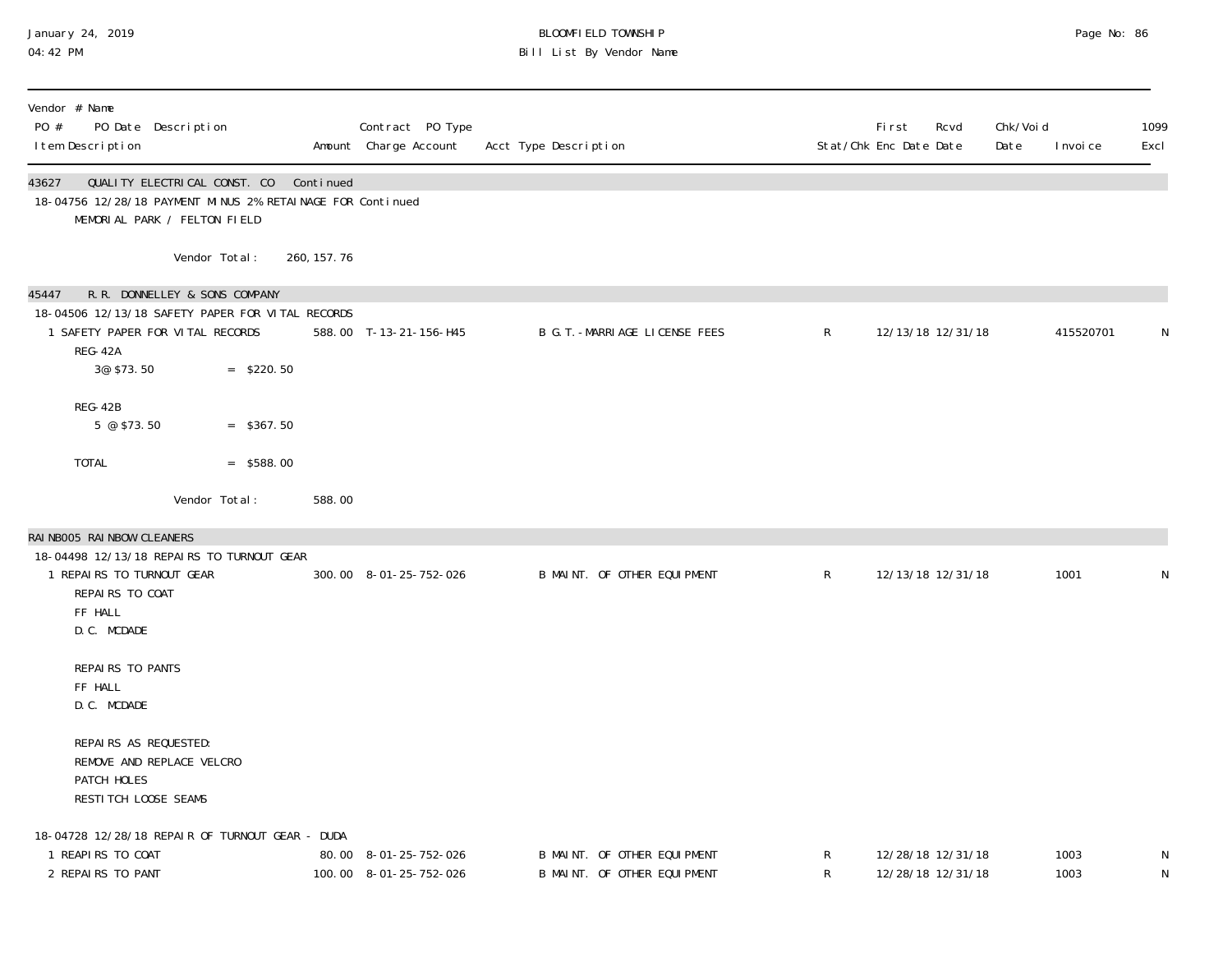## January 24, 2019 BLOOMFIELD TOWNSHIP Page No: 87 04:42 PM Bill List By Vendor Name

| Vendor # Name<br>PO Date Description<br>PO #<br>I tem Description                                                               |           | Contract PO Type<br>Amount Charge Account | Acct Type Description           |              | First<br>Stat/Chk Enc Date Date | Chk/Void<br>Rcvd<br>Date | I nvoi ce  | 1099<br>Excl |
|---------------------------------------------------------------------------------------------------------------------------------|-----------|-------------------------------------------|---------------------------------|--------------|---------------------------------|--------------------------|------------|--------------|
| RAINBOO5 RAINBOW CLEANERS<br>18-04728 12/28/18 REPAIR OF TURNOUT GEAR - DUDA Continued<br>REPAIR TURNOUT GEAR<br>CAPT. D. DUDA  | Continued |                                           |                                 |              |                                 |                          |            |              |
| -REMOVE & REPLACE ALL VELCRO ON<br>AND AROUND COLLAR OF COAT                                                                    |           |                                           |                                 |              |                                 |                          |            |              |
| -REMOVE AND REPLACE VELCRO ON<br>POCKET FLAPS<br>-DOUBLE PATCH LARGE HOLE ON LEFT<br>POCKET OF PANT                             |           |                                           |                                 |              |                                 |                          |            |              |
|                                                                                                                                 | 180.00    |                                           |                                 |              |                                 |                          |            |              |
| Vendor Total:                                                                                                                   | 480.00    |                                           |                                 |              |                                 |                          |            |              |
| RELIA005 RELIANT FIRE HOSE TESTING INC.<br>18-04249 11/29/18 HOSE TEST - NFPA 1962 STANDARD<br>1 HOSE TEST - NFPA 1962 STANDARD |           | 3, 572. 80 8-01-25-752-056                | B FIRE & OTHER SAFETY EQUIPMENT | $\mathsf R$  | 11/29/18 12/28/18               |                          | 18-11065   | N            |
| FIRE DEPARTMENT HOSE TESTING                                                                                                    |           |                                           |                                 |              |                                 |                          |            |              |
| 18-04250 11/29/18 HOSE TEST - NFPA 1962 STANDARD<br>1 HOSE TEST - NFPA 1962 STANDARD                                            |           | 624.80 8-01-25-752-056                    | B FIRE & OTHER SAFETY EQUIPMENT | $\mathsf{R}$ | 11/29/18 12/28/18               |                          | 18-11073   | N            |
| FIRE DEPARTMENT HOSE TESTING                                                                                                    |           |                                           |                                 |              |                                 |                          |            |              |
| Vendor Total:                                                                                                                   | 4, 197.60 |                                           |                                 |              |                                 |                          |            |              |
| REMINGTON AND VERNICK ENGINEER<br>44405                                                                                         |           |                                           |                                 |              |                                 |                          |            |              |
| 18-03914 10/29/18 PROFESSIONAL SERVICES<br>1 PROFESSIONAL SERVICES                                                              |           | 8, 847. 24 C-04-55-732-002                | B 2018 ROAD RESURFACING         | $\mathsf{R}$ | 10/29/18 12/31/18               |                          | 0702T016-9 | N            |
| ESSEX AVENUE SECTION 3 - NJDOT                                                                                                  |           |                                           |                                 |              |                                 |                          |            |              |
| INVOICE #0702T016-9                                                                                                             |           |                                           |                                 |              |                                 |                          |            |              |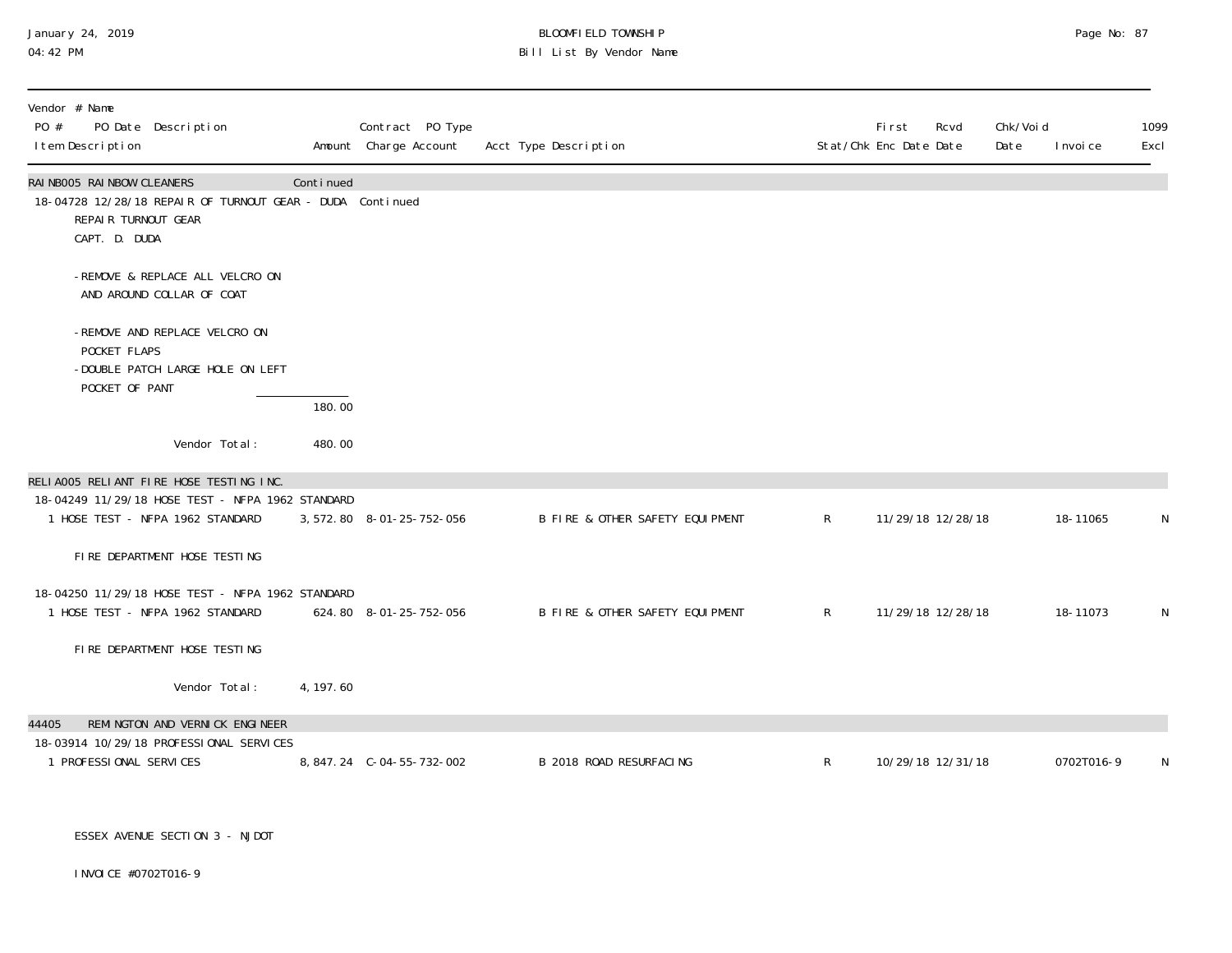# January 24, 2019 BLOOMFIELD TOWNSHIP Page No: 88 04:42 PM Bill List By Vendor Name

| Vendor # Name<br>PO Date Description<br>PO #<br>I tem Description                                                                                                                                                                         |            | Contract PO Type<br>Amount Charge Account | Acct Type Description                   |              | Fi rst<br>Rcvd<br>Stat/Chk Enc Date Date | Chk/Voi d<br>Date | 1099<br>Excl<br>I nvoi ce |   |
|-------------------------------------------------------------------------------------------------------------------------------------------------------------------------------------------------------------------------------------------|------------|-------------------------------------------|-----------------------------------------|--------------|------------------------------------------|-------------------|---------------------------|---|
| 44405<br>REMINGTON AND VERNICK ENGINEER Continued<br>18-03914 10/29/18 PROFESSIONAL SERVICES<br>CONTRACT AMOUNT:<br>\$98,650.00<br>AMOUNT COMPLETED:<br>\$61,700.90<br>LESS PREVIOUS PAID:<br>(\$52, 853.66)<br>AMOUNT DUE:<br>\$8,847.24 |            | Conti nued                                |                                         |              |                                          |                   |                           |   |
| ESTIMAGE #9                                                                                                                                                                                                                               |            |                                           |                                         |              |                                          |                   |                           |   |
| Vendor Total:                                                                                                                                                                                                                             | 8, 847. 24 |                                           |                                         |              |                                          |                   |                           |   |
| RICCIARDI BROTHERS INC.<br>45056<br>18-03950 10/30/18 PAINT AND SUPPLIES<br>1 PAINT AND SUPPLIES                                                                                                                                          |            | 284.53 8-05-26-511-030                    | <b>B MATERIALS &amp; SUPPLIES</b>       | $\mathsf{R}$ | 10/30/18 12/28/18                        |                   | 204867                    |   |
| STATE REQUIRED FIRE HYDRANT IMPROVEMENTS                                                                                                                                                                                                  |            |                                           |                                         |              |                                          |                   |                           |   |
| INVOICE DOC# 52296 ORDER# 204867                                                                                                                                                                                                          |            |                                           |                                         |              |                                          |                   |                           |   |
| 18-04267 12/04/18 PAINT SUPPLIES<br>1 INVOICE 51416<br>PAINT/ STAIN AND SUPPLIES FOR PARK<br><b>BENCHES</b>                                                                                                                               |            | 104.69 8-01-26-769-024                    | B MAINTENANCE OF BUILDINGS & FACILITIES | R            | 12/04/18 12/28/18                        |                   |                           | N |
| 2 INVOICE 51303<br>STAIN FOR PARK BENCHES                                                                                                                                                                                                 |            | 43.99 8-01-26-769-024                     | B MAINTENANCE OF BUILDINGS & FACILITIES | R            | 12/04/18 12/28/18                        |                   |                           | N |
|                                                                                                                                                                                                                                           | 148.68     |                                           |                                         |              |                                          |                   |                           |   |
| Vendor Total:                                                                                                                                                                                                                             | 433.21     |                                           |                                         |              |                                          |                   |                           |   |
| RI CHARD LEONARDI S<br>29464<br>18-04449 12/13/18 PREMIUM TSC #18-00088, 1102/51<br>1 PREMIUM TSC #18-00088, 1102/51<br>PREMIUM ON TSC #18-00088, 1102/51<br>OMITTED ON REQUESTION #R8004283<br>RETURN CHECK TO CINDY                     |            | 400.00 T-13-22-856-C30                    | <b>B TAX TITLE LIEN REDEMPTION</b>      | $\mathsf{R}$ | 12/13/18 12/28/18                        |                   |                           |   |
| Vendor Total:                                                                                                                                                                                                                             | 400.00     |                                           |                                         |              |                                          |                   |                           |   |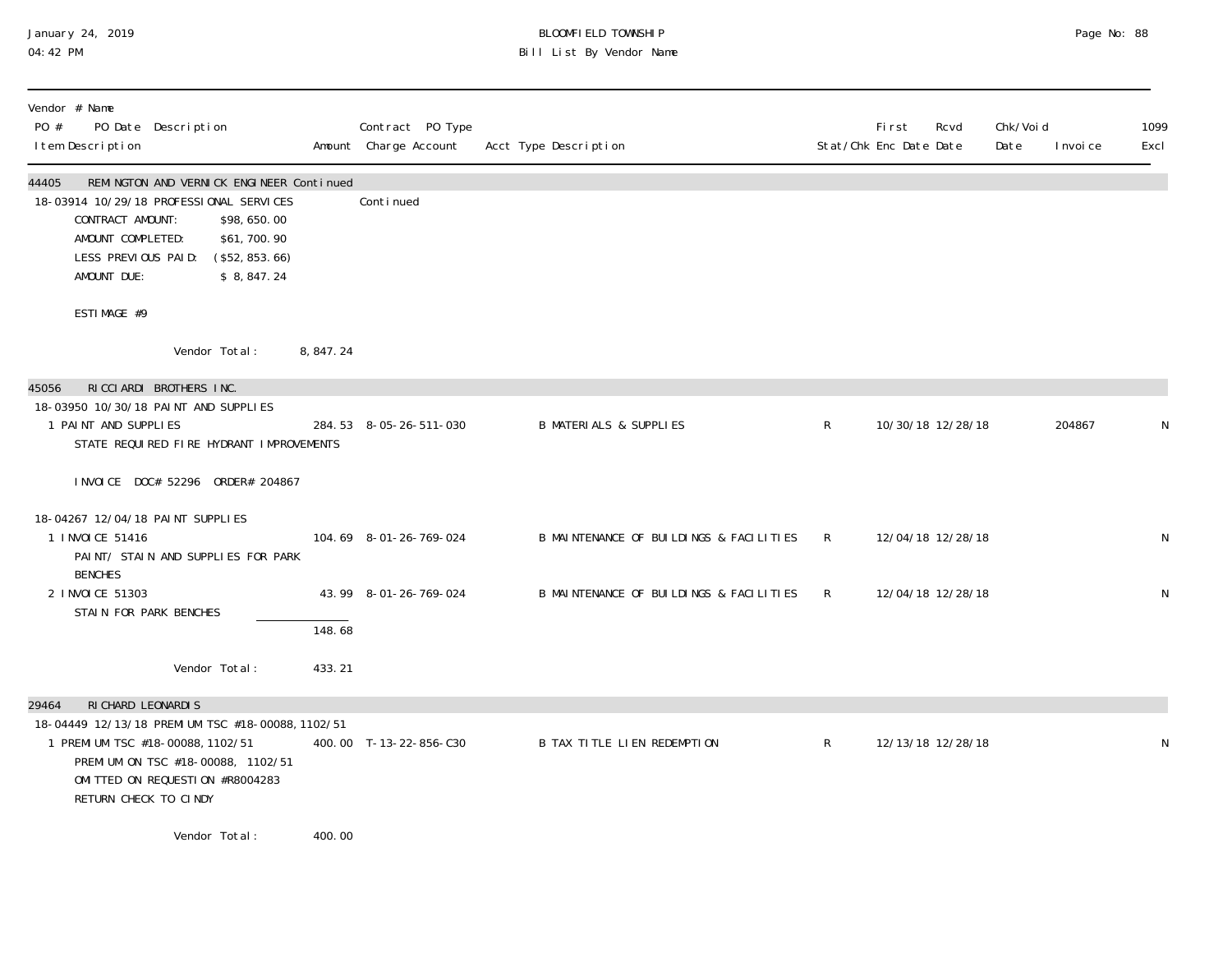## January 24, 2019 BLOOMFIELD TOWNSHIP Page No: 89 04:42 PM Bill List By Vendor Name

| Vendor # Name<br>PO #<br>PO Date Description<br>I tem Description                                                                                                                                                                                                                                                                                                                                                                                                                                                             |           | Contract PO Type<br>Amount Charge Account | Acct Type Description                       |              | First<br>Stat/Chk Enc Date Date | Rcvd              | Chk/Voi d<br>Date | I nvoi ce | 1099<br>Excl |
|-------------------------------------------------------------------------------------------------------------------------------------------------------------------------------------------------------------------------------------------------------------------------------------------------------------------------------------------------------------------------------------------------------------------------------------------------------------------------------------------------------------------------------|-----------|-------------------------------------------|---------------------------------------------|--------------|---------------------------------|-------------------|-------------------|-----------|--------------|
| RIZMAN, RAPPAPORT, DILLON<br>45034<br>18-04624 12/20/18 APPLI CATION TRANSCRIPT<br>1 14-22 WATSESSING TRANSCRIPT                                                                                                                                                                                                                                                                                                                                                                                                              |           | 1, 121. 50  8-01-21-720-028               | B CONSULTANT & PROFESSIONAL SERV            | $\mathsf{R}$ |                                 | 12/20/18 12/31/18 |                   | 124272    | ${\sf N}$    |
| Vendor Total:                                                                                                                                                                                                                                                                                                                                                                                                                                                                                                                 | 1, 121.50 |                                           |                                             |              |                                 |                   |                   |           |              |
| ROBERO10 ROBERT L. LYNCH<br>18-04654 12/20/18 mileage reimbursement<br>1 mileage reimbursement<br>10/27/18 - 12/15/18                                                                                                                                                                                                                                                                                                                                                                                                         |           | 54.50 8-01-22-725-045                     | B CAR HIRE (TRAVEL)                         | $\mathsf R$  |                                 | 12/20/18 12/31/18 |                   |           | N            |
| Vendor Total:                                                                                                                                                                                                                                                                                                                                                                                                                                                                                                                 | 54.50     |                                           |                                             |              |                                 |                   |                   |           |              |
| <b>ROLAND SCHUBERT</b><br>47113<br>18-04349 12/04/18 SPANI SH INTERPRETING<br>1 SPANI SH INTERPRETING<br>IN COURT INTERPRETING<br>AUGUST 1, 2018 PM SEESI 0N -\$150<br>AUGUST 7, 2018 AM SESSION -\$150<br>AUGUST 15, 2018 PM SESSION -\$150<br>AUGUST 20, 2018 AM SESSION -\$150<br>AUGUST 28, 2018 AM SESSION -\$150<br>SEPTEMBER 5, 2018 PM SESSION -\$150<br>SEPTEMBER 11, 2018 AM SESSION -\$150<br>SEPTEMBER 17, 2018 AM SESSION -\$150<br>SEPTEMBER 19, 2018 PM SESSION -\$150<br>SEPTEMBER 25, 2018 AM SESSION -\$150 |           | 2,850.00 8-01-33-830-028                  | <b>B CONSULTANT &amp; PROFESSIONAL SERV</b> | $\mathsf{R}$ |                                 | 12/04/18 12/31/18 |                   |           | N            |
| OCTOBER 3, 2018 PM SESSION -\$150<br>OCTOBER 9, 2018 AM SESSION- \$150<br>OCTOBER 17, 2018 PM SESSION -\$150<br>OCTOBER 22, 2018 AM SESSION -\$150<br>OCTOBER 30, 2018 AM SESSION -\$150<br>NOVEMBER 6, 2018 AM SESSION- \$150<br>NOVEMBER 13, 2018 AM SESSION -\$150                                                                                                                                                                                                                                                         |           |                                           |                                             |              |                                 |                   |                   |           |              |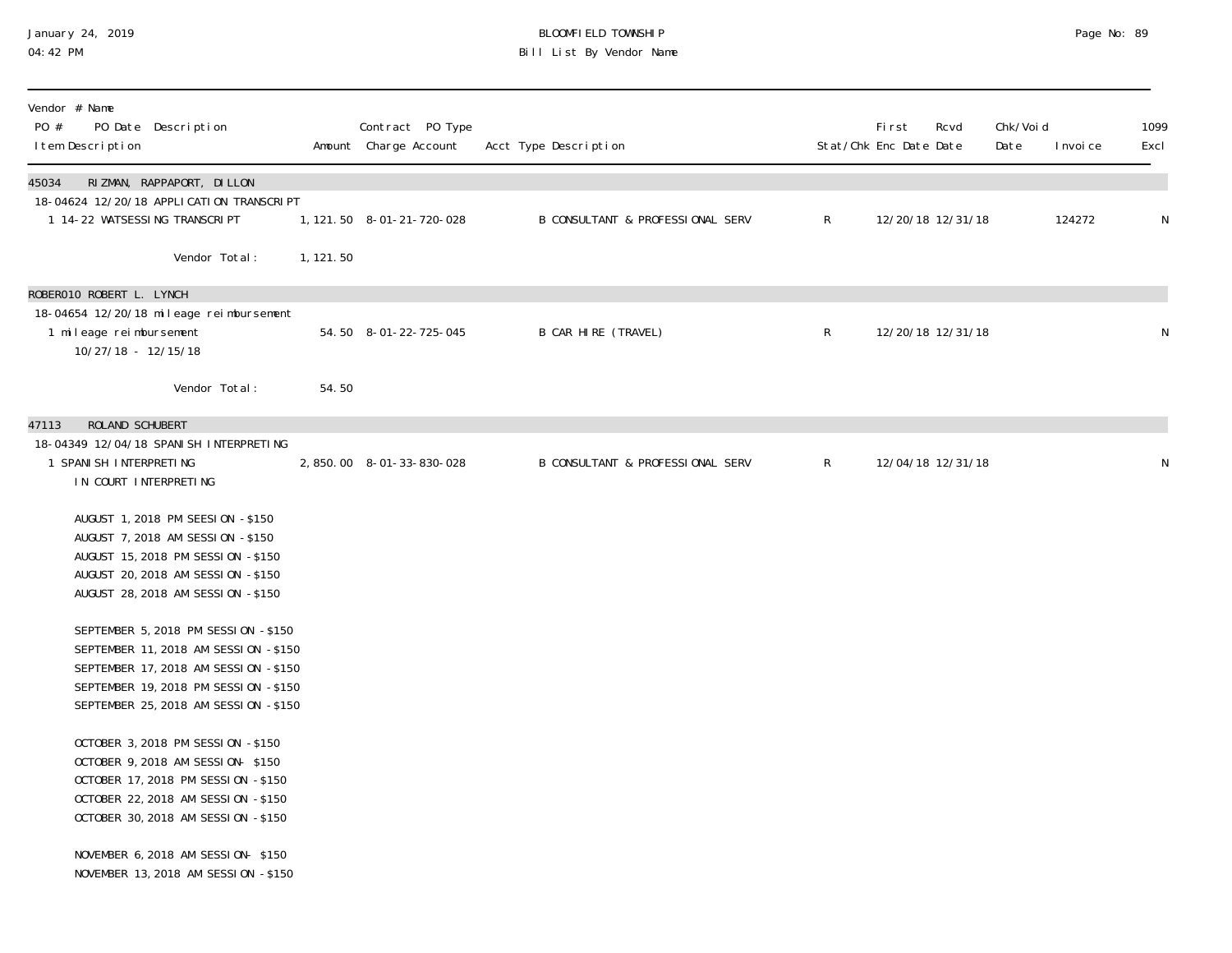# January 24, 2019 BLOOMFIELD TOWNSHIP Page No: 90 Bill List By Vendor Name

| Vendor # Name<br>PO #<br>PO Date Description<br>I tem Description                                                                                 |             | Contract PO Type<br>Amount Charge Account | Acct Type Description                                                        |              | Fi rst<br>Rcvd<br>Stat/Chk Enc Date Date | Chk/Voi d<br>Date | I nvoi ce | 1099<br>Excl |
|---------------------------------------------------------------------------------------------------------------------------------------------------|-------------|-------------------------------------------|------------------------------------------------------------------------------|--------------|------------------------------------------|-------------------|-----------|--------------|
| 47113<br>ROLAND SCHUBERT<br>18-04349 12/04/18 SPANI SH INTERPRETING<br>NOVEMBER 14, 2018 PM SESSION- \$150<br>NOVEMBER 19, 2018 AM SESSION- \$150 | Continued   | Continued                                 |                                                                              |              |                                          |                   |           |              |
| Vendor Total:                                                                                                                                     | 2,850.00    |                                           |                                                                              |              |                                          |                   |           |              |
| SHAUGER PROPERTY SERVICE, INC.<br>47941                                                                                                           |             |                                           |                                                                              |              |                                          |                   |           |              |
| 18-04440 12/13/18 SWEEPING SEPT/OCT/NOV<br>1 I NVOI CE: 104851<br>FORMAL BID: 6412<br>SEPTEMBER STREET SWEEPING<br>$9/4 - 9/27/18$                |             | 25, 935.00 8-01-26-765-029                | <b>B OTHER CONTRACTUAL ITEMS</b>                                             | $\mathsf{R}$ | 12/13/18 12/31/18                        |                   | 104851    | N            |
| 18-04589 12/20/18 STREET SWEEPING OCT/NOV<br>STREET SWEEPING OCT/NOV<br>STREET SWEEPING FOR OCTOBER                                               |             | 6, 446. 25 8-01-26-765-029                | <b>B OTHER CONTRACTUAL ITEMS</b><br>B STATE OF NJ SFY 2018 CLEAN COMMUNITIES | $\mathsf{R}$ | 12/20/18 12/31/18                        |                   | 104944    | N            |
| I NVOI CE: 104944<br>2 STREET SWEEPING OCT/NOV<br>STREET SWEEPING FOR NOVEMBER<br>I NVOI CE: 105008                                               |             | 22, 942. 50 G-02-40-390-005               | B STATE OF NJ SFY 2018 CLEAN COMMUNITIES R                                   |              | 12/20/18 12/31/18                        |                   | 105008    | N            |
|                                                                                                                                                   | 60, 847, 50 |                                           |                                                                              |              |                                          |                   |           |              |
| Vendor Total:                                                                                                                                     | 86, 782. 50 |                                           |                                                                              |              |                                          |                   |           |              |
| SI GNAL CONTROL PRODUCTS<br>47602                                                                                                                 |             |                                           |                                                                              |              |                                          |                   |           |              |
| 18-03957 10/30/18 TRAFFIC SIGNAL UPGRADES<br>1 TRAFFIC SIGNAL UPGRADES                                                                            |             | 3, 525.00 C-04-55-873-965                 | B 2014 STREET RESURFACING - 14-15a                                           | $\mathsf{R}$ | 10/30/18 12/31/18                        |                   | 11321     | N            |

 QUOTE NO. 11321 CUSTOMER NO.BLM100

TRAFFIC SIGNAL EQUIPMENT UPGRADES FOR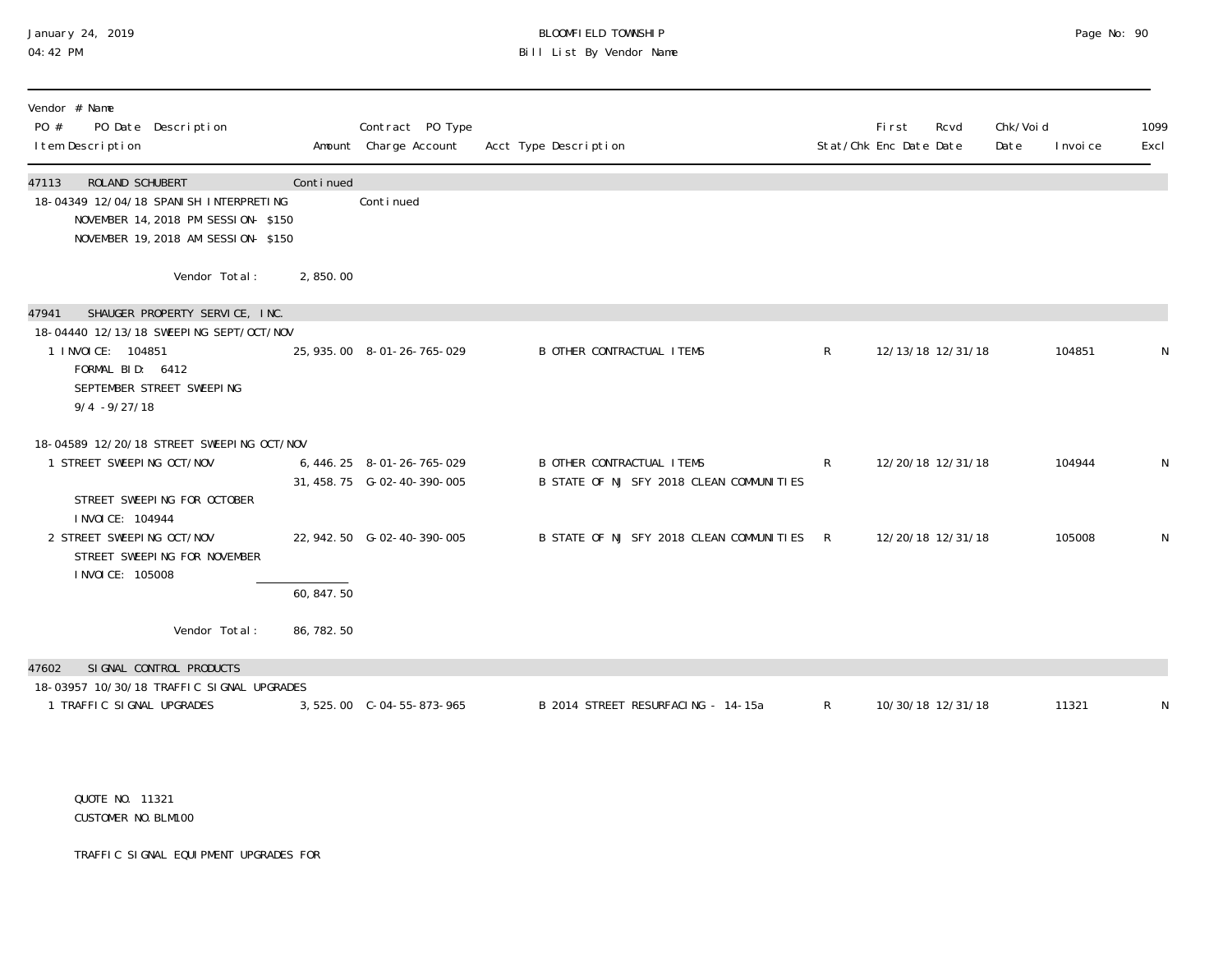# January 24, 2019 BLOOMFIELD TOWNSHIP Page No: 91 04:42 PM Bill List By Vendor Name

| Vendor # Name<br>PO #<br>PO Date Description<br>I tem Description                                                                                                                                                                 |           | Contract PO Type<br>Amount Charge Account        | Acct Type Description                                |        | <b>First</b><br>Stat/Chk Enc Date Date | Rcvd              | Chk/Voi d<br>Date | I nvoi ce | 1099<br>Excl |
|-----------------------------------------------------------------------------------------------------------------------------------------------------------------------------------------------------------------------------------|-----------|--------------------------------------------------|------------------------------------------------------|--------|----------------------------------------|-------------------|-------------------|-----------|--------------|
| SI GNAL CONTROL PRODUCTS<br>47602<br>18-03957 10/30/18 TRAFFIC SIGNAL UPGRADES<br>THE TOWNSHIP OF BLOOMFIELD                                                                                                                      | Continued | Conti nued                                       |                                                      |        |                                        |                   |                   |           |              |
| Vendor Total:                                                                                                                                                                                                                     | 3,525.00  |                                                  |                                                      |        |                                        |                   |                   |           |              |
| SKYLANDS AREA FIRE EQUIPMENT<br>47581<br>18-04148 11/20/18 DYNA FIT SUSPENDERS FOR STOCK<br>1 DYNA FIT SUSPENDERS FOR STOCK<br>SUSPENDERS DYNA FIT WITH QUICK<br>ADJUST AND PADDING AND TWO TONE<br>LIME-TRIM (REG) BUTTON ATTACH |           | 390.00 C-04-55-726-985                           | B PURCHASE OF TURN-OUT GEAR FIRE DEPT                | R      | 11/20/18 12/31/18                      |                   |                   |           | N            |
| NJ STATE CONTRACT #80948                                                                                                                                                                                                          |           |                                                  |                                                      |        |                                        |                   |                   |           |              |
| Vendor Total:                                                                                                                                                                                                                     | 390.00    |                                                  |                                                      |        |                                        |                   |                   |           |              |
| <b>SMILE MAKERS</b><br>48017<br>18-04379 12/07/18 NURSING-OFFICE SUPPLIES<br>1 NURSI NG-OFFICE SUPPLIES<br>1 DNER<br>DENTAL PENCIL & ERASER SAMPLER                                                                               |           | 86.98 8-01-27-785-036                            | <b>B OFFICE SUPPLIES</b>                             | R      |                                        | 12/07/18 12/31/18 |                   | 8470820   |              |
| Vendor Total:                                                                                                                                                                                                                     | 86.98     |                                                  |                                                      |        |                                        |                   |                   |           |              |
| SONIA MULERO LSW<br>32903<br>18-04470 12/13/18 STATE BOARD OF SOCIAL WORKERS<br>1 STATE BOARD OF SOCIAL WORKERS<br>2 AMERICAN PROFFESSIONAL                                                                                       | 359.19    | 160.00 8-01-27-794-029<br>199.19 8-01-27-794-153 | <b>B LICENSURE</b><br><b>B MALPRACTICE INSURANCE</b> | R<br>R | 12/13/18 12/28/18<br>12/13/18 12/28/18 |                   |                   |           | N<br>N       |
| Vendor Total:                                                                                                                                                                                                                     | 359.19    |                                                  |                                                      |        |                                        |                   |                   |           |              |
| SOSMETAL PRODUCTS, INC.<br>48225<br>18-04288 12/04/18 VEHICLE STOCK PARTS<br>1 DPW VEHICLE STOCK SUPPLIES                                                                                                                         |           | 1,023.37 8-01-26-767-034                         | B MOTOR VEHICLE PARTS & ACCESS.                      | R      | 12/04/18 12/28/18                      |                   |                   | 0122584-1 | N            |
|                                                                                                                                                                                                                                   |           |                                                  |                                                      |        |                                        |                   |                   |           |              |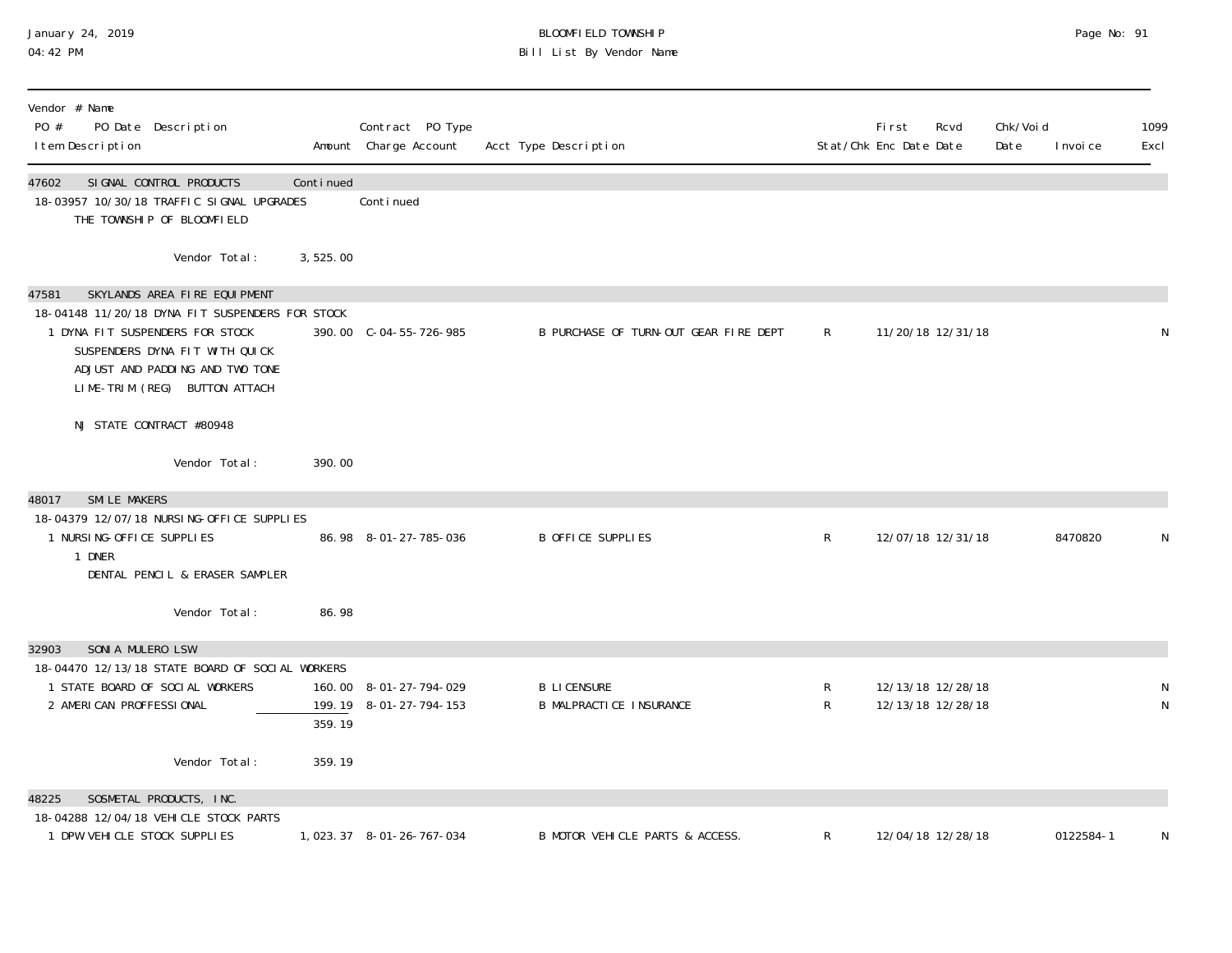# January 24, 2019 BLOOMFIELD TOWNSHIP Page No: 92<br>04:42 PM Bill List By Vendor Name

| Vendor # Name<br>PO #<br>PO Date Description<br>I tem Description                                                            |            | Contract PO Type<br>Amount Charge Account       | Acct Type Description                          |                   | <b>First</b><br>Stat/Chk Enc Date Date | Rcvd | Chk/Voi d<br>Date | I nvoi ce      | 1099<br>Excl     |
|------------------------------------------------------------------------------------------------------------------------------|------------|-------------------------------------------------|------------------------------------------------|-------------------|----------------------------------------|------|-------------------|----------------|------------------|
| SOSMETAL PRODUCTS, INC.<br>48225<br>18-04288 12/04/18 VEHICLE STOCK PARTS<br>INV 1354714                                     | Continued  | Continued                                       |                                                |                   |                                        |      |                   |                |                  |
| Vendor Total:                                                                                                                | 1,023.37   |                                                 |                                                |                   |                                        |      |                   |                |                  |
| <b>SPARTA</b><br>48264<br>18-04631 12/20/18 BFD LASER ENGRAVE RESCUE KNIFE<br>1 BFD LASER ENGRAVE RESCUE KNIFE<br>2 FREI GHT |            | 647.50 8-01-25-752-156<br>15.44 8-01-25-752-156 | <b>B FIRE AUXILIARY</b><br>B FIRE AUXILIARY    | $\mathsf R$<br>R  | 12/20/18 12/31/18<br>12/20/18 12/31/18 |      |                   | 38255<br>38255 | N                |
| LASER ENGRAVED KNIVES FOR RESCUE 1<br>PERSONNEL                                                                              | 662.94     |                                                 |                                                |                   |                                        |      |                   |                |                  |
| 18-04652 12/20/18 LASER ENGRAVED PEN/PENCIL SETS<br>1 LASER ENGRAVED PEN/PENCIL SETS<br>2 FREIGHT                            |            | 647.50 8-01-25-752-156<br>15.26 8-01-25-752-156 | B FIRE AUXILIARY<br><b>B FIRE AUXILIARY</b>    | R<br>$\mathsf{R}$ | 12/20/18 12/31/18<br>12/20/18 12/31/18 |      |                   | 38281<br>38281 | N<br>$\mathsf N$ |
| BLOOMFIELD FIRE LASER ENGRAVED<br>ROSEWOOD PEN AND PENCIL SETS<br>FOR RESCUE 1 MEMBERS                                       | 662.76     |                                                 |                                                |                   |                                        |      |                   |                |                  |
| Vendor Total:                                                                                                                | 1, 325. 70 |                                                 |                                                |                   |                                        |      |                   |                |                  |
| SPEEDY SEWER & DRAIN CORP.<br>48327<br>18-04425 12/13/18 SERVICE UPGRADE - BROAD STREET<br>1 SERVICE UPGRADE - BROAD STREET  |            |                                                 | B RELINING, RECONSTRUCT., UPGRADES SEWER SYS R |                   | 12/13/18 12/31/18                      |      |                   | 3011-348       | N                |

 INVOICE #3011-348 JOB DATE: 11/14/2018

SERVICE CONNECTION UPGRADES ON BROAD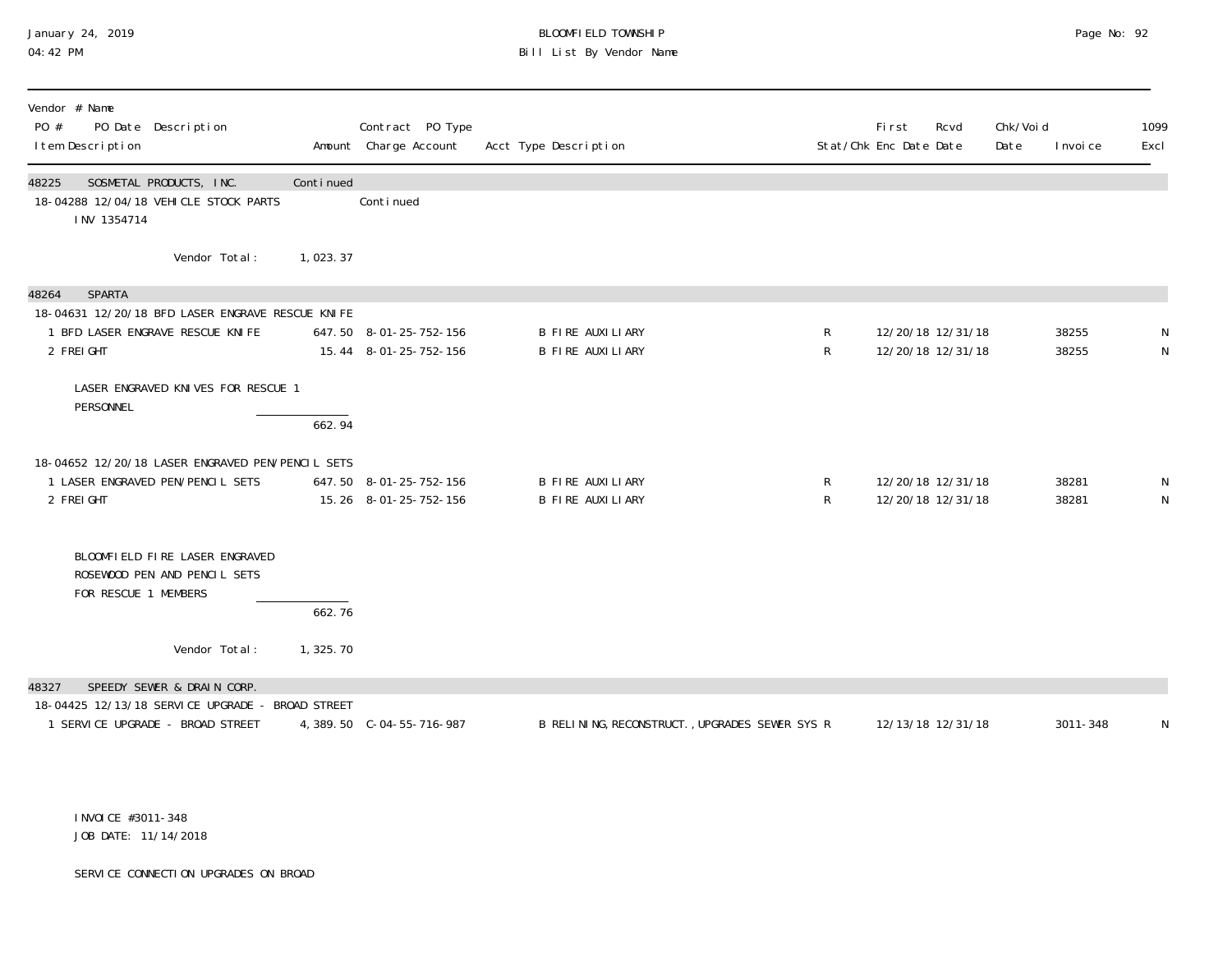## January 24, 2019 BLOOMFIELD TOWNSHIP Page No: 93 04:42 PM Bill List By Vendor Name

| Vendor # Name<br>PO #<br>PO Date Description<br>I tem Description                                                                                                                                   |             | Contract PO Type<br>Amount Charge Account | Acct Type Description                          | First<br>Stat/Chk Enc Date Date | Rcvd              | Chk/Voi d<br>Date | I nvoi ce | 1099<br>Excl |
|-----------------------------------------------------------------------------------------------------------------------------------------------------------------------------------------------------|-------------|-------------------------------------------|------------------------------------------------|---------------------------------|-------------------|-------------------|-----------|--------------|
| SPEEDY SEWER & DRAIN CORP.<br>48327<br>18-04425 12/13/18 SERVICE UPGRADE - BROAD STREET Continued<br><b>STREET</b>                                                                                  | Continued   |                                           |                                                |                                 |                   |                   |           |              |
| 18-04430 12/13/18 SEWER UPGRADE-4 EAST LIBERTY S<br>1 SEWER UPGRADE-EAST LIBERTY ST.                                                                                                                |             | 5, 735.00 C-04-55-716-987                 | B RELINING, RECONSTRUCT., UPGRADES SEWER SYS R |                                 | 12/13/18 12/31/18 |                   | 3011-349  | N            |
| I NVOI CE #3011-349<br>JOB DATE: 11/20/2018                                                                                                                                                         |             |                                           |                                                |                                 |                   |                   |           |              |
| UPGRADE TO SEWER LINE AND SERVICE<br>CONNECTION AT 4 EAST LIBERTY STREET,<br>BLOOMFIELD, NJ                                                                                                         |             |                                           |                                                |                                 |                   |                   |           |              |
| 18-04611 12/20/18 INV 8633-105 21 WALDO PL<br>1 INV 8633-105 21 WALDO AVE<br>EMERGENCY NIGHT SERVICE<br>21 WALDO AVE<br>BREAK IN CLAY PIPE<br>DUG UP/ CUT AND REPLACED PIPE<br>SEWER LATERAL REPAIR |             | 4,838.20 C-04-55-716-987                  | B RELINING, RECONSTRUCT., UPGRADES SEWER SYS R |                                 | 12/20/18 12/31/18 |                   | 8633-105  | N            |
| 18-04735 12/28/18 SEWER LATERAL UPGRADE<br>1 SEWER LATERAL UPGRADAE                                                                                                                                 |             | 1,300.00 C-04-55-716-987                  | B RELINING, RECONSTRUCT., UPGRADES SEWER SYS R |                                 | 12/28/18 12/31/18 |                   | 3011-350  | N            |
| I NVOI CE #3011-350<br>JOB DATE: 11/30/18                                                                                                                                                           |             |                                           |                                                |                                 |                   |                   |           |              |
| SERVICE RELATED TO SEWER LATERAL UPGRADE<br>AT 1678 BROAD STREET, BLOOMFIELD, NJ                                                                                                                    |             |                                           |                                                |                                 |                   |                   |           |              |
| Vendor Total:                                                                                                                                                                                       | 16, 262. 70 |                                           |                                                |                                 |                   |                   |           |              |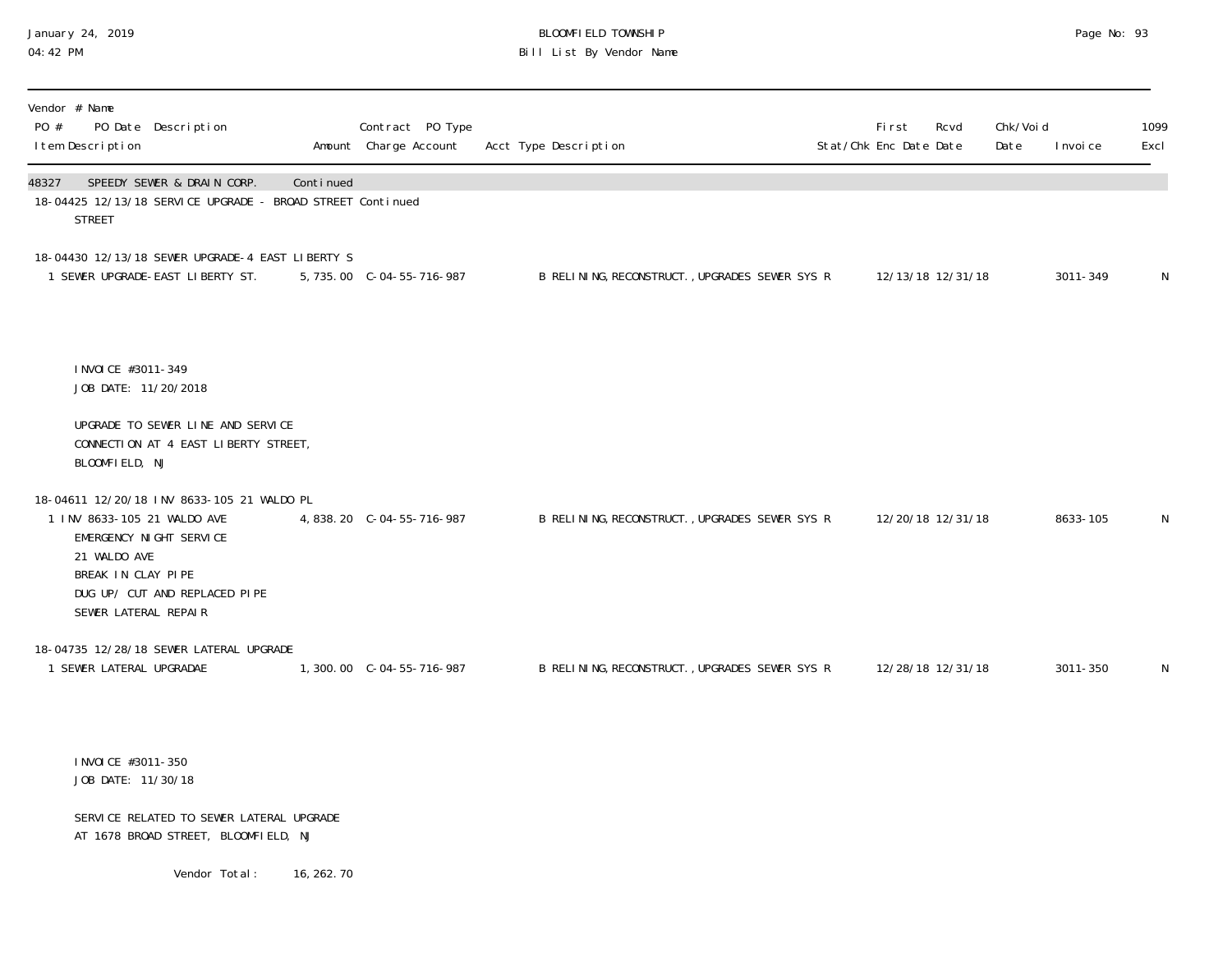# January 24, 2019 BLOOMFIELD TOWNSHIP Page No: 94 04:42 PM Bill List By Vendor Name

| Vendor # Name<br>PO #<br>PO Date Description<br>I tem Description                                                                                                                                                             |               | Contract PO Type<br>Amount Charge Account | Acct Type Description                   |              | First<br>Rcvd<br>Stat/Chk Enc Date Date | Chk/Voi d<br>Date | I nvoi ce | 1099<br>Excl |
|-------------------------------------------------------------------------------------------------------------------------------------------------------------------------------------------------------------------------------|---------------|-------------------------------------------|-----------------------------------------|--------------|-----------------------------------------|-------------------|-----------|--------------|
| 48686<br>STANZI ALE CONSTRUCTI ON<br>18-04433 12/13/18 2017 CAPITAL ROADWAY PROGRAM<br>1 2017 CAPITAL ROADWAY PROGRAM                                                                                                         |               | 76, 815. 27 C-04-55-703-965               | B TOWNSHIP WIDE REPAVING & CONSTRUCTION | R            | 12/13/18 12/31/18                       |                   |           | N            |
| 2017 CAPI TAL ROADWAY RESURFACING AND<br>REPAIR PROGRAM<br>ESTIMATE #4                                                                                                                                                        |               |                                           |                                         |              |                                         |                   |           |              |
| CONTRACT AMOUNT:                                                                                                                                                                                                              | \$503, 565.80 |                                           |                                         |              |                                         |                   |           |              |
| TOTAL WORK COMPLETED TO DATE:<br>\$365,072.74<br>LESS 2% RETAINAGE:<br>\$<br>7,301.45<br>AMOUNT EARNED TO DATE:<br>\$357, 771.29<br>LESS PREVIOUS PAYMENT:<br>\$280, 956.02<br>PAYMENT DUE THIS ESTIMATE:<br>\$<br>76, 815.27 |               |                                           |                                         |              |                                         |                   |           |              |
| 18-04452 12/13/18 INV 2018-460 SNOW REM 11/20<br>1 INV 2018-460<br>FORMAL BID: 6628<br>SNOW REMOVAL FROM PARKING UTILITY LOTS<br>11/15/2018<br>11/16/2019                                                                     |               | 10, 717. 50 T-13-56-013-SR1               | <b>B SNOW REMOVAL</b>                   | $\mathsf{R}$ | 12/13/18 12/28/18                       |                   | 2018-460  | N            |
| Vendor Total:                                                                                                                                                                                                                 | 87, 532. 77   |                                           |                                         |              |                                         |                   |           |              |
| STATE TOXI COLI GY<br>48689<br>18-04512 12/13/18 RANDOM DRUG TESTING<br>1 RANDOM DRUG TESTING<br>6/14/18                                                                                                                      |               | 540.00 8-01-23-733-093                    | <b>B MEDICAL EXPENSES</b>               | $\mathsf{R}$ | 12/13/18 12/28/18                       |                   |           | N            |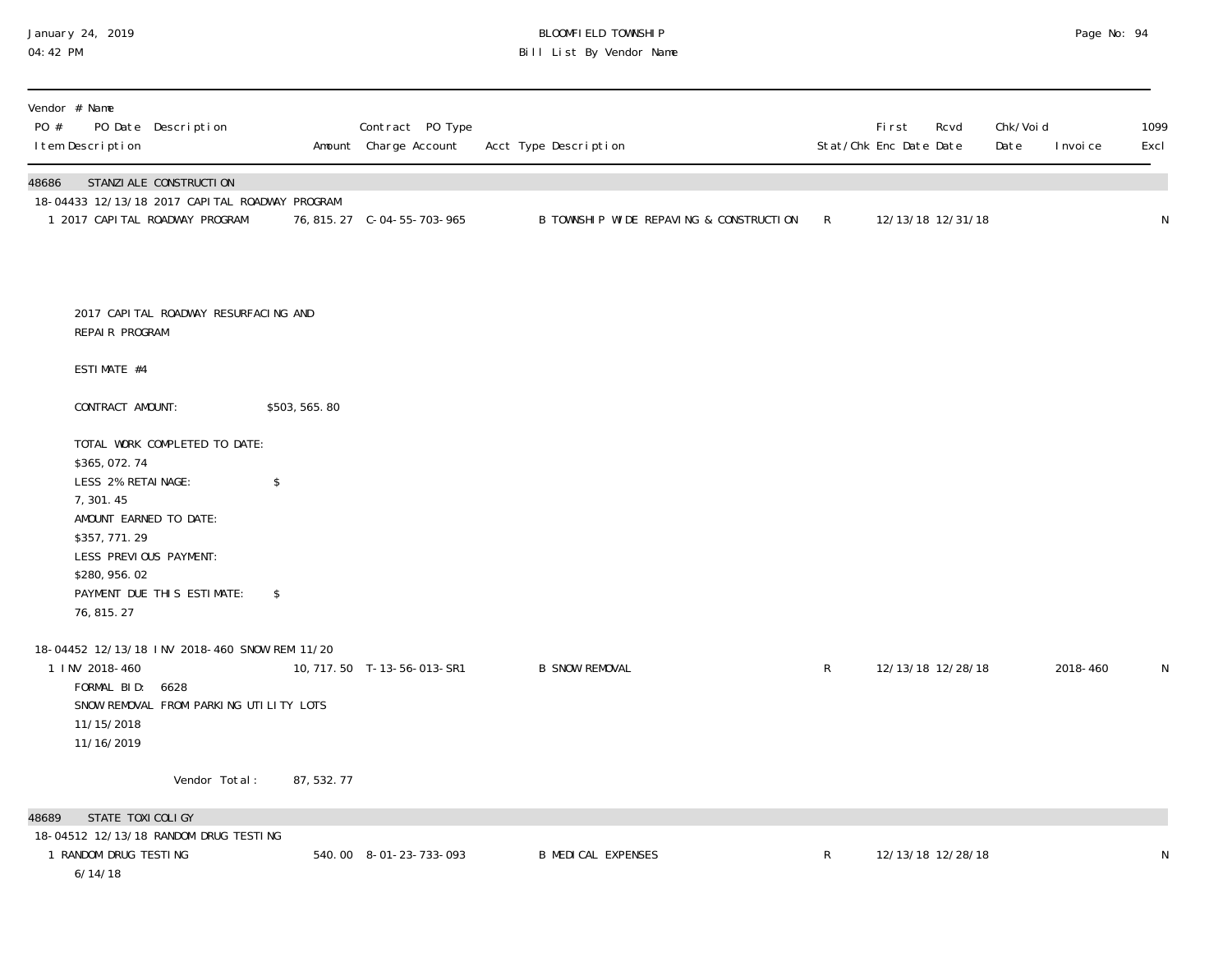## January 24, 2019 BLOOMFIELD TOWNSHIP Page No: 95 04:42 PM Bill List By Vendor Name

| Vendor # Name<br>PO #<br>PO Date Description<br>I tem Description                                                                                                                                          |           | Contract PO Type<br>Amount Charge Account | Acct Type Description             |              | Fi rst<br>Stat/Chk Enc Date Date | Rcvd              | Chk/Void<br>Date | I nvoi ce | 1099<br>Excl |
|------------------------------------------------------------------------------------------------------------------------------------------------------------------------------------------------------------|-----------|-------------------------------------------|-----------------------------------|--------------|----------------------------------|-------------------|------------------|-----------|--------------|
| STATE TOXICOLIGY<br>48689<br>18-04512 12/13/18 RANDOM DRUG TESTING<br>QTY. 12                                                                                                                              | Continued | Continued                                 |                                   |              |                                  |                   |                  |           |              |
| Vendor Total:                                                                                                                                                                                              | 540.00    |                                           |                                   |              |                                  |                   |                  |           |              |
| STAV0005 STAVOLA CONSTRUCTION MATERIALS<br>18-04289 12/04/18 STONE INVOICE 112607<br>1 STONE INVOICE 112607<br>MORRIS CO CO-OP 14830<br>CONTRACT # 9<br>24.52 TON CLEAN 3/4 INCH STONE<br>27.79 TON 3/4 QP |           | 961.19 8-05-26-511-030                    | <b>B MATERIALS &amp; SUPPLIES</b> | $\mathsf{R}$ |                                  | 12/04/18 12/28/18 |                  | 112607    |              |
| 18-04331 12/04/18 MORRIS CO CO-OP INV 114648<br>1 MORRIS CO CO-OP INV 114648<br>STONE 25.56 TON                                                                                                            |           | 421.74 8-05-26-511-030                    | <b>B MATERIALS &amp; SUPPLIES</b> | R            |                                  | 12/04/18 12/31/18 |                  | 114648    | N            |
| 18-04585 12/20/18 MORRIS CO COOP STONE CONTRACT9<br>1 INVOICE 115234<br>MCCPC CONTRACT #9 CAT II<br>27.49 TON CLEAN STONE 3/41 NCH                                                                         |           | 563.55 8-05-26-511-030                    | <b>B MATERIALS &amp; SUPPLIES</b> | R            |                                  | 12/20/18 12/31/18 |                  | 115234    | N            |
| 2 I NVOI CE 115708<br>51.81 TON QUARRY PROCCESS-QP                                                                                                                                                         | 1,418.42  | 854.87 8-05-26-511-030                    | <b>B MATERIALS &amp; SUPPLIES</b> | $\mathsf{R}$ |                                  | 12/20/18 12/31/18 |                  | 115708    | N            |
| 18-04650 12/20/18 INV 116942<br>1 INV 116942 QUARRY PROCESS QP<br>MCCPC CONTRACT #9                                                                                                                        |           | 199.56 8-05-26-511-030                    | <b>B MATERIALS &amp; SUPPLIES</b> | R            |                                  | 12/20/18 12/31/18 |                  | 116942    | N            |
| TI CKET: 530724<br>2 INV 116942 QUARRY PROCESS QP                                                                                                                                                          | 424.87    | 225.31 8-05-26-511-030                    | <b>B MATERIALS &amp; SUPPLIES</b> | R            |                                  | 12/20/18 12/31/18 |                  | 116942    | N            |

Vendor Total: 3,226.22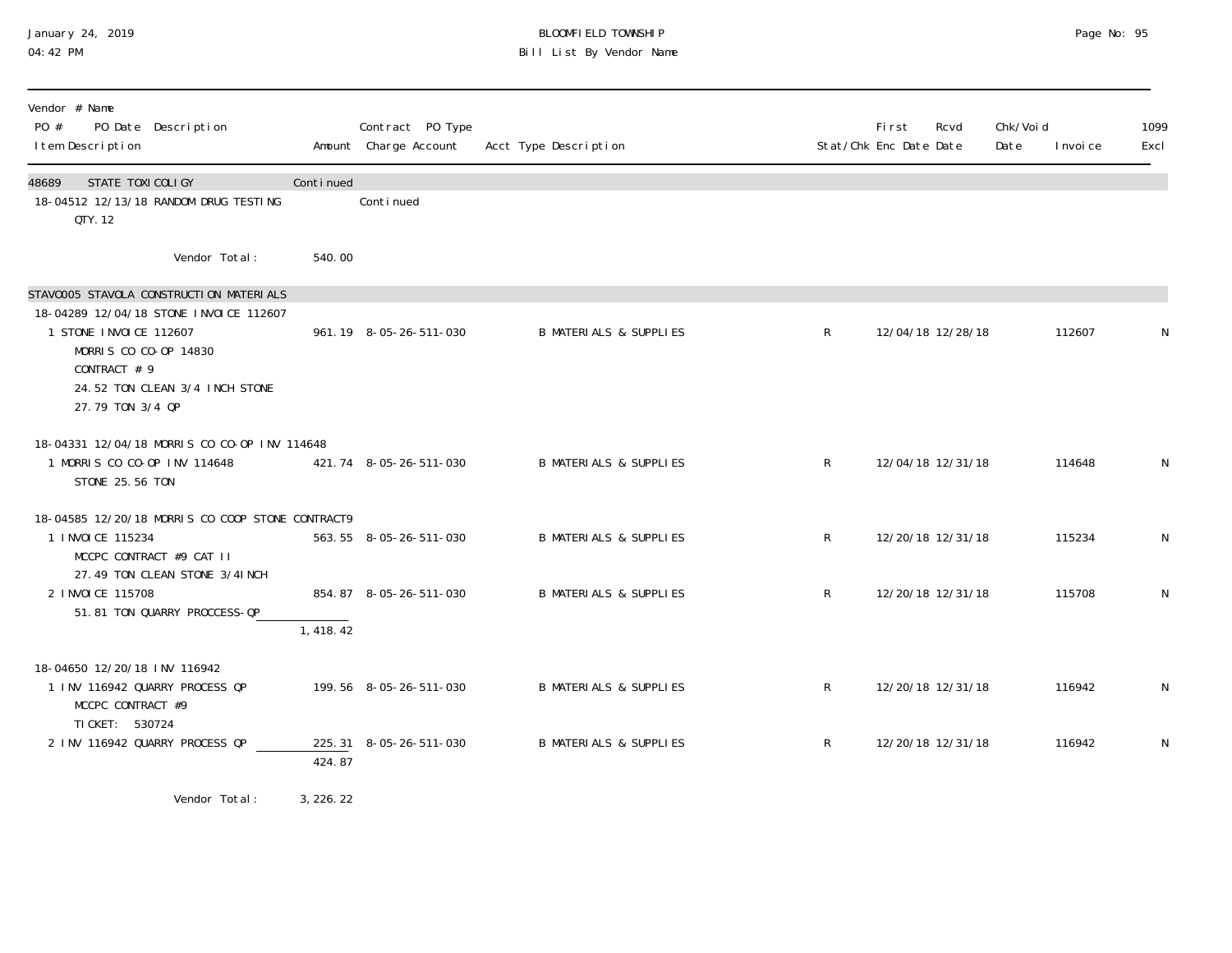| January 24, 2019 |  |
|------------------|--|
| 04:42 PM         |  |

# January 24, 2019 BLOOMFIELD TOWNSHIP Page No: 96 04:42 PM Bill List By Vendor Name

| Vendor # Name<br>PO #<br>PO Date Description<br>I tem Description                                                     |            | Contract PO Type<br>Amount Charge Account | Acct Type Description                       |              | <b>First</b><br>Stat/Chk Enc Date Date | Rcvd              | Chk/Voi d<br>Date | I nvoi ce | 1099<br>Excl |
|-----------------------------------------------------------------------------------------------------------------------|------------|-------------------------------------------|---------------------------------------------|--------------|----------------------------------------|-------------------|-------------------|-----------|--------------|
| STOBBS PRINTING CO. INC.<br>48719<br>18-04232 11/29/18 INV 9570 IMPRINT PAYROLL CAL<br>1 INV 9570 IMPRINT PAYROLL CAL |            | 60.07 8-01-26-767-023                     | <b>B PRINTING</b>                           | R            |                                        | 11/29/18 12/28/18 |                   | 9570      | N            |
| Vendor Total:                                                                                                         | 60.07      |                                           |                                             |              |                                        |                   |                   |           |              |
| STOLTO10 STOLTZFUS STRUCTURES, LLC<br>18-02929 08/14/18 ANIMAL SHELTER SHED<br>1 ANIMAL SHELTER SHED<br>INV#24942     |            | 4,000.00 D-03-20-853-024                  | <b>B MAINTENANCE OF BUILDING</b>            | $\mathsf{R}$ |                                        | 08/14/18 12/31/18 |                   | 24942     | N            |
| I TEM#GSV1010                                                                                                         |            |                                           |                                             |              |                                        |                   |                   |           |              |
| Vendor Total:                                                                                                         | 4,000.00   |                                           |                                             |              |                                        |                   |                   |           |              |
| STOLTOO5 STOLTZFUS STRUCTURES, LLC.<br>18-02930 08/14/18 VINYL DOG KENNEL<br>1 VINYL DOG KENNEL<br>INV#24941          |            | 15, 695. 00 D-03-20-853-024               | <b>B MAINTENANCE OF BUILDING</b>            | $\mathsf{R}$ |                                        | 08/14/18 12/31/18 |                   | 24941     | N            |
| Vendor Total:                                                                                                         | 15,695.00  |                                           |                                             |              |                                        |                   |                   |           |              |
| STRAUSS AND ASSOCIATES PLANNER<br>48750                                                                               |            |                                           |                                             |              |                                        |                   |                   |           |              |
| 18-04677 12/28/18 OPEN SPACE<br>1 OPEN SPACE<br>OPEN SPACE CONSULTING FEE                                             |            | 14, 915.00 T-31-56-020-001                | B RESERVE FOR OPEN SPACE TRUST FUND         | $\mathsf{R}$ |                                        | 12/28/18 12/31/18 |                   | $18 - 22$ | N            |
| I NVOI CE NO: 18-22                                                                                                   |            |                                           |                                             |              |                                        |                   |                   |           |              |
| Vendor Total:                                                                                                         | 14, 915.00 |                                           |                                             |              |                                        |                   |                   |           |              |
| SUBURBAN DI SPOSAL INC.<br>48779                                                                                      |            |                                           |                                             |              |                                        |                   |                   |           |              |
| 18-04135 11/20/18 RECYCLING COLLECTION-NOV. 2018<br>1 RECYCLING COLLECTION-NOV. 2018                                  |            | 54, 166. 66 N-15-20-855-028               | <b>B CONSULTANT &amp; PROFESSIONAL SERV</b> | R            |                                        | 11/20/18 12/28/18 |                   | 5245      | N            |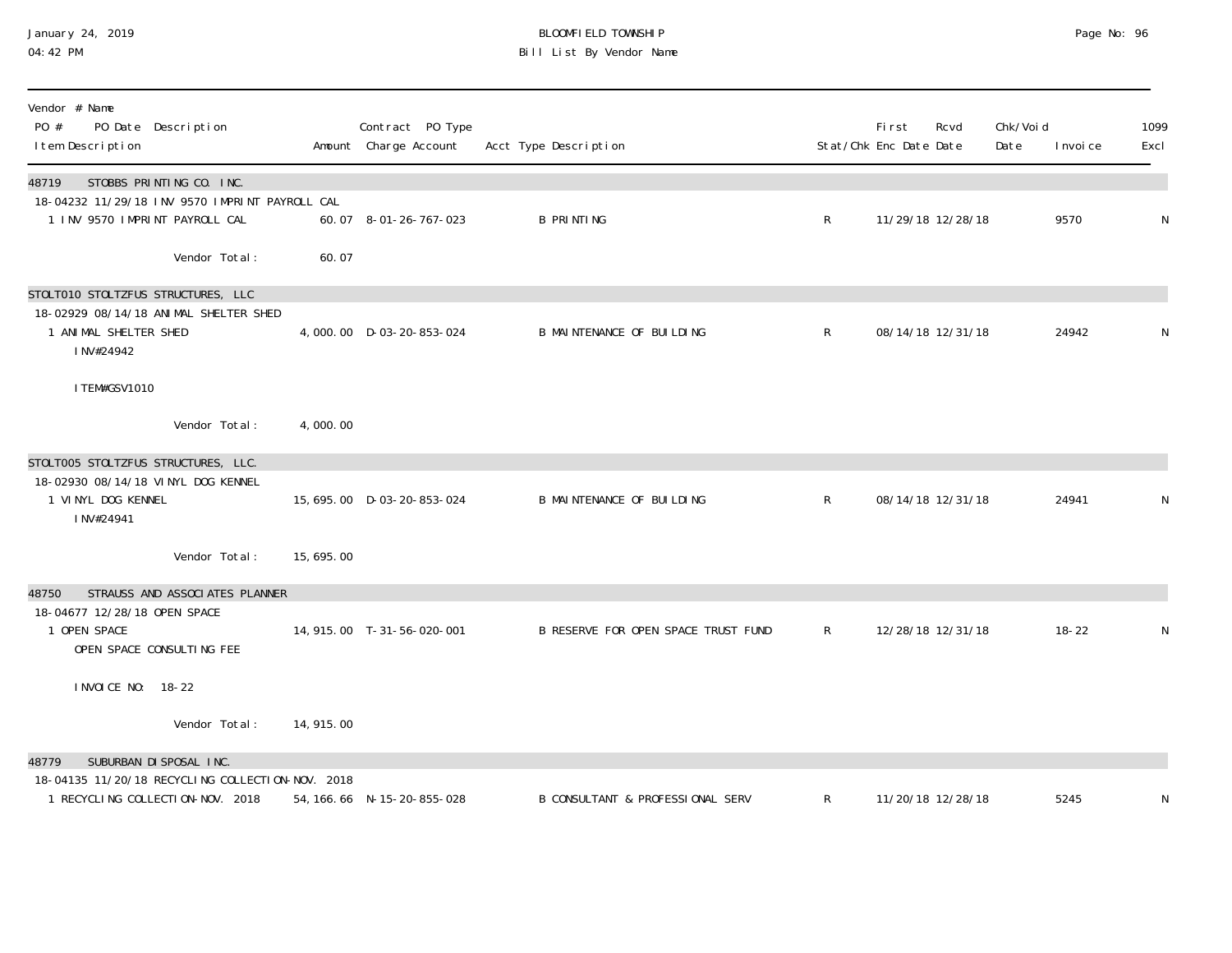# January 24, 2019 BLOOMFIELD TOWNSHIP Page No: 97 04:42 PM Bill List By Vendor Name

| Vendor # Name<br>PO Date Description<br>PO #<br>I tem Description                                                 |                        | Contract PO Type<br>Amount Charge Account | Acct Type Description                |              | <b>First</b><br>Stat/Chk Enc Date Date | Rcvd<br>Date | Chk/Voi d<br>I nvoi ce | 1099<br>Excl |
|-------------------------------------------------------------------------------------------------------------------|------------------------|-------------------------------------------|--------------------------------------|--------------|----------------------------------------|--------------|------------------------|--------------|
| SUBURBAN DI SPOSAL INC.<br>48779<br>18-04135 11/20/18 RECYCLING COLLECTION-NOV. 2018 Continued<br>I NVOI CE #5245 | Continued              |                                           |                                      |              |                                        |              |                        |              |
| RECYCLING COLLECTION SERVICES FOR THE<br>MONTH OF NOVEMBER 2018                                                   |                        |                                           |                                      |              |                                        |              |                        |              |
| 18-04695 12/28/18 ROLL-OFF CONTAINERS-NOV. 2018<br>1 ROLL-OFF CONTAINERS-NOV. 2018                                |                        | 2, 475.00 8-01-32-827-127                 | B GARB. &TRASH REMOVAL-CONTRACT.     | $\mathsf{R}$ | 12/28/18 12/31/18                      |              | 5320                   | N            |
| I NVOI CE #5320                                                                                                   |                        |                                           |                                      |              |                                        |              |                        |              |
| MONTH OF NOVEMBER                                                                                                 |                        |                                           |                                      |              |                                        |              |                        |              |
| 12 ROLL-OFF CONTAINERS-TRASH<br>AT \$275.00 EACH<br>CREDIT:                                                       | \$3,300.00<br>\$825.00 |                                           |                                      |              |                                        |              |                        |              |
| TOTAL DUE:                                                                                                        | \$2,475.00             |                                           |                                      |              |                                        |              |                        |              |
| Vendor Total:                                                                                                     | 56, 641.66             |                                           |                                      |              |                                        |              |                        |              |
| SUBURBAN SPORTS GROUP<br>48852                                                                                    |                        |                                           |                                      |              |                                        |              |                        |              |
| 18-04705 12/28/18 LEAGUE & REFEREE FEES FOR (5)<br>1 LEAGUE & REFEREE FEES FOR (5)<br>SUBURBAN BASKETBALL TEAMS   |                        | 4, 473.00 R-14-20-854-030                 | <b>B MATERIALS &amp; SUPPLIES</b>    | $\mathsf R$  | 12/28/18 12/31/18                      |              | 9R0212                 | N            |
| INV# 9R0212                                                                                                       |                        |                                           |                                      |              |                                        |              |                        |              |
| Vendor Total:                                                                                                     | 4, 473.00              |                                           |                                      |              |                                        |              |                        |              |
| SUSTAI NABLE COMMUNITIES ASSOC.<br>48886                                                                          |                        |                                           |                                      |              |                                        |              |                        |              |
| 18-04539 12/17/18 OCTOBER SERVICES INV. 110318<br>1 OCTOBER SERVICES INV. 110318                                  |                        | 3,000.00 B-19-17-445-028                  | B CONSULTANT & PROFESSIONAL SERVICES | R            | 12/17/18 12/28/18                      |              | 110318                 | N            |
| Vendor Total:                                                                                                     | 3,000.00               |                                           |                                      |              |                                        |              |                        |              |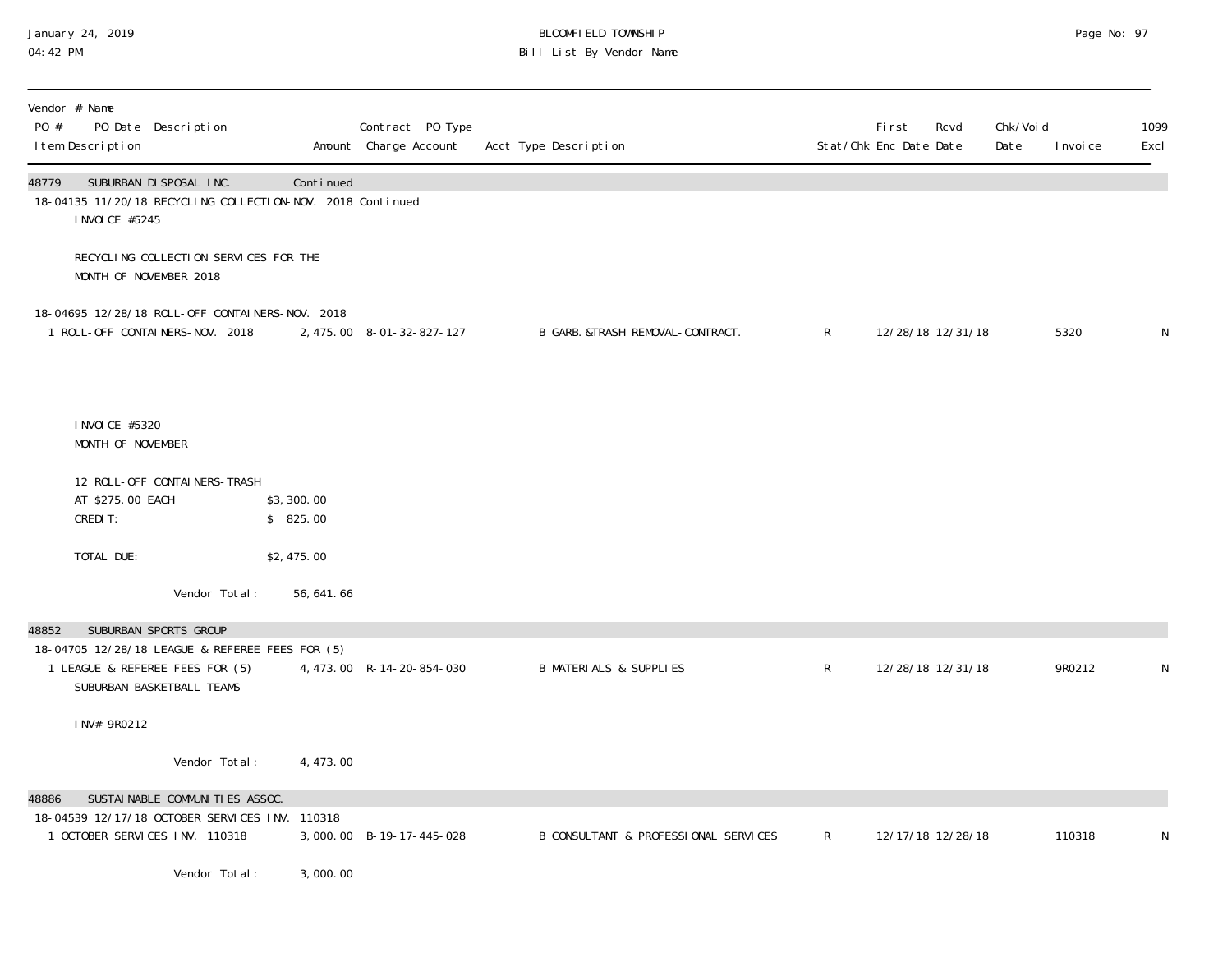# January 24, 2019 BLOOMFIELD TOWNSHIP Page No: 98 04:42 PM Bill List By Vendor Name

| Vendor # Name<br>PO #<br>PO Date Description<br>I tem Description                                                                    | Contract PO Type<br>Amount Charge Account | Acct Type Description                          |              | First<br>Stat/Chk Enc Date Date | Chk/Voi d<br>Rcvd<br>Date | I nvoi ce | 1099<br>Excl |
|--------------------------------------------------------------------------------------------------------------------------------------|-------------------------------------------|------------------------------------------------|--------------|---------------------------------|---------------------------|-----------|--------------|
| <b>T&amp;M ASSOCIATES</b><br>50121<br>18-04316 12/04/18 LEAD SERVICE LINE REPLACEMENT<br>1 LEAD SERVICE LINE REPLACEMENT             |                                           | B RELINING, RECONSTRUCT., UPGRADES SEWER SYS R |              | 12/04/18 12/31/18               |                           | LAF353679 | $\mathsf N$  |
| I NVOI CE #LAF353679<br>CLARK AVENUE LEAD SERVICE LINE<br>REPLACEMENT                                                                |                                           |                                                |              |                                 |                           |           |              |
| CONTRACT AMOUNT:<br>\$15,420.00<br>AMOUNT COMPLETED:<br>\$12,081.57<br>LESS PREVIOUS:<br>(\$9, 555. 77)<br>AMOUNT DUE:<br>\$2,525.80 |                                           |                                                |              |                                 |                           |           |              |
| THROUGH OCTOBER 12, 2018                                                                                                             |                                           |                                                |              |                                 |                           |           |              |
| 18-04708 12/28/18 PROFESSIONAL SERVICES<br>1 PROFESSIONAL SERVICES<br>I NVOI CE #SCL355911                                           | 1, 273.66 W-06-55-592-500                 | <b>B IMPROVEMENTS &amp; UPGRADES</b>           | $\mathsf{R}$ | 12/28/18 12/31/18               |                           | SCL355911 | N            |
| WATER METER REPLACEMENT PROGRAM DESIGN<br>THRU NOVEMBER 16, 2018                                                                     |                                           |                                                |              |                                 |                           |           |              |
| 18-04710 12/28/18 PROFESSIONAL SERVICES<br>1 PROFESSIONAL SERVICES<br>I NVOI CE #SCL355912                                           | 247.50 W-06-55-592-500                    | <b>B IMPROVEMENTS &amp; UPGRADES</b>           | $\mathsf{R}$ | 12/28/18 12/31/18               |                           | SCL355912 | N            |
| LEAD AND COPPER PLAN FOLLOW UP<br>THRU NOVEMBER 16, 2018                                                                             |                                           |                                                |              |                                 |                           |           |              |
| 18-04711 12/28/18 LEAD SERVICE LINE REPLACEMENT<br>1 LEAD SERVICE LINE REPLACEMENT                                                   | 851.18 W-06-55-592-500                    | <b>B IMPROVEMENTS &amp; UPGRADES</b>           | $\mathsf{R}$ | 12/28/18 12/31/18               |                           | SCL355915 | N            |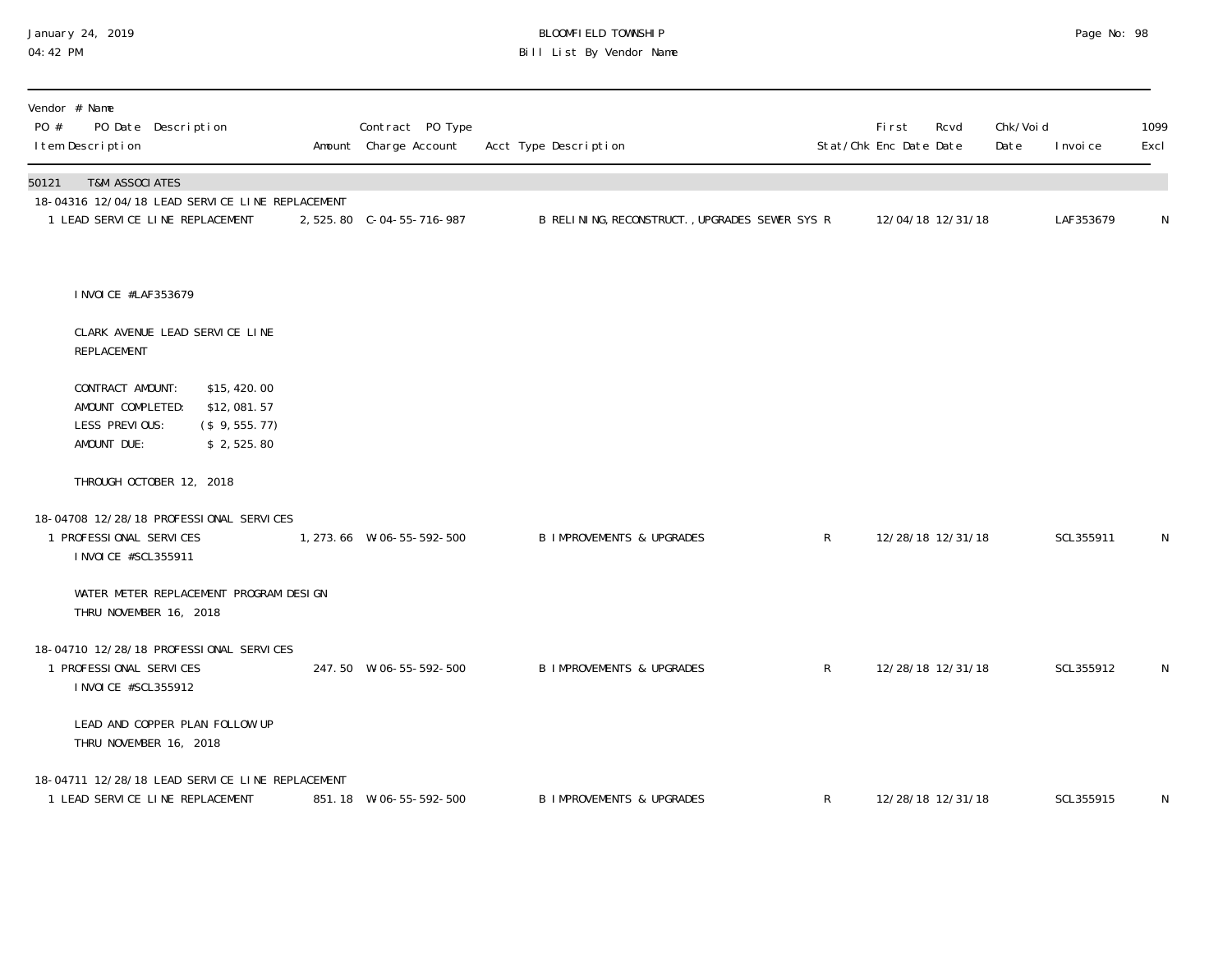# January 24, 2019 BLOOMFIELD TOWNSHIP Page No: 99 04:42 PM Bill List By Vendor Name

| PO #  | Vendor # Name<br>I tem Description                                     | PO Date Description |                                                                                   |           | Contract PO Type<br>Amount Charge Account | Acct Type Description                |              | First<br>Stat/Chk Enc Date Date | Rcvd | Chk/Voi d<br>Date | I nvoi ce | 1099<br>Excl |
|-------|------------------------------------------------------------------------|---------------------|-----------------------------------------------------------------------------------|-----------|-------------------------------------------|--------------------------------------|--------------|---------------------------------|------|-------------------|-----------|--------------|
| 50121 | <b>T&amp;M ASSOCIATES</b><br>I NVOI CE #SCL355915                      |                     | 18-04711 12/28/18 LEAD SERVICE LINE REPLACEMENT Continued                         | Continued |                                           |                                      |              |                                 |      |                   |           |              |
|       | CLARK AVENUE LEAD SERVICE LINE<br>REPLACEMENT                          |                     |                                                                                   |           |                                           |                                      |              |                                 |      |                   |           |              |
|       | CONTRACT AMOUNT:<br>AMOUNT COMPLETED:<br>LESS PREVIOUS:<br>AMOUNT DUE: |                     | \$15,420.00<br>\$12,932.75<br>(\$12,081.57)<br>\$851.18)                          |           |                                           |                                      |              |                                 |      |                   |           |              |
|       | THROUGH NOVEMBER 16, 2018                                              |                     |                                                                                   |           |                                           |                                      |              |                                 |      |                   |           |              |
|       | 1 PROFESSIONAL SERVICES                                                |                     | 18-04712 12/28/18 PROFESSIONAL SERVICES                                           |           | 3, 684. 23 B-19-17-453-028                | B CONSULTANT & PROFESSIONAL SERVICES | $\mathsf{R}$ | 12/28/18 12/31/18               |      |                   | SCL355913 | $\mathsf N$  |
|       | I NVOI CE #SCL355913                                                   |                     |                                                                                   |           |                                           |                                      |              |                                 |      |                   |           |              |
|       | DESIGN AND CONTRACT ENGINEERING<br>OAKLAND AVENUE                      |                     | INSPECTIONS FOR BALDWIN STREET AND                                                |           |                                           |                                      |              |                                 |      |                   |           |              |
|       | CONTRACT AMOUNT:<br>AMOUNT PAID TO DATE:<br>AMOUNT DUE:                |                     | \$58,430.00<br>\$44, 347. 75<br>LESS PREVIOUS PAYMENT (\$40,663.52)<br>\$3,684.23 |           |                                           |                                      |              |                                 |      |                   |           |              |
|       | THRU NOVEMBER 16, 2018                                                 |                     |                                                                                   |           |                                           |                                      |              |                                 |      |                   |           |              |
|       | NO. 9                                                                  |                     |                                                                                   |           |                                           |                                      |              |                                 |      |                   |           |              |
|       |                                                                        |                     | Vendor Total:                                                                     | 8,582.37  |                                           |                                      |              |                                 |      |                   |           |              |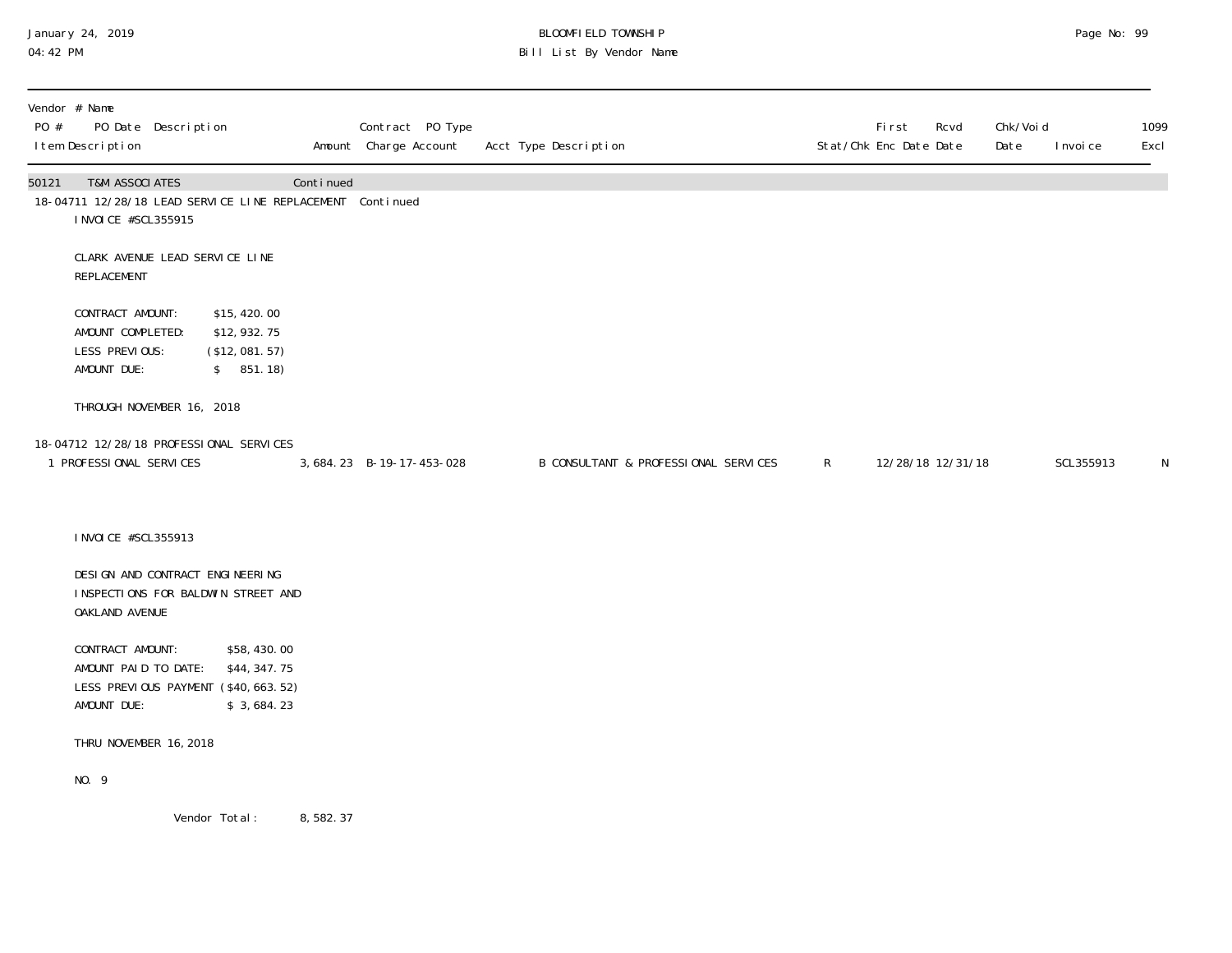# January 24, 2019 BLOOMFIELD TOWNSHIP Page No: 100 04:42 PM Bill List By Vendor Name

| Vendor # Name<br>PO #<br>PO Date Description<br>I tem Description                                             |          | Contract PO Type<br>Amount Charge Account | Acct Type Description                   |              | First<br>Stat/Chk Enc Date Date | Rcvd              | Chk/Voi d<br>Date | I nvoi ce | 1099<br>Excl |
|---------------------------------------------------------------------------------------------------------------|----------|-------------------------------------------|-----------------------------------------|--------------|---------------------------------|-------------------|-------------------|-----------|--------------|
| TERRE CO OF N.J. INC<br>49813                                                                                 |          |                                           |                                         |              |                                 |                   |                   |           |              |
| 18-04265 12/04/18 TOP SOIL<br>1 INVOICE 156848 TOP SOIL                                                       |          | 105.00 8-01-26-776-030                    | <b>B MATERIALS &amp; SUPPLIES</b>       | $\mathsf{R}$ |                                 | 12/04/18 12/28/18 |                   | 156848    | N            |
| 18-04273 12/04/18 TOP SOIL<br>1 I NVOI CE 7324590<br>3 YARDS TOP SOIL<br>50 LB BAG 6 WAY GRASS SEEDS<br>T00LS |          | 231.70 8-01-26-776-038                    | B GENERAL HARDWARE & MINOR TOOLS        | $\mathsf{R}$ |                                 | 12/04/18 12/28/18 |                   | 7324590   | N            |
| 18-04407 12/13/18 INV 7356591 T0PS0IL<br>1 INV 7356591 TOPSOIL                                                |          | 105.00 8-01-26-769-024                    | B MAINTENANCE OF BUILDINGS & FACILITIES | R            |                                 | 12/13/18 12/31/18 |                   | 7356591   | N            |
| 18-04411 12/13/18 INV 7368904 SNOW SHOVELS<br>1 INV 7368904 SNOW SHOVELS                                      |          | 119.94 8-01-26-769-024                    | B MAINTENANCE OF BUILDINGS & FACILITIES | $\mathsf{R}$ |                                 | 12/13/18 12/31/18 |                   | 7368904   | N            |
| 18-04417 12/13/18 INV 2707808 T0PS0IL<br>1 INV 2707808 TOPSOIL                                                |          | 105.00 8-01-26-769-024                    | B MAINTENANCE OF BUILDINGS & FACILITIES | R            |                                 | 12/13/18 12/31/18 |                   | 2707808   | N            |
| Vendor Total:                                                                                                 | 666.64   |                                           |                                         |              |                                 |                   |                   |           |              |
| THEDEOO5 THE DETROIT SALT COMPANTY LLC                                                                        |          |                                           |                                         |              |                                 |                   |                   |           |              |
| 18-04416 12/13/18 ROCK SALT INV: 77352<br>1 ROCK SALT INV: 77352<br>MCCPC CONTRACT #3 CAT 1                   |          | 1,557.48 T-13-56-013-SR1                  | <b>B SNOW REMOVAL</b>                   | $\mathsf{R}$ |                                 | 12/13/18 12/31/18 |                   | 77352     | N            |
| Vendor Total:                                                                                                 | 1,557.48 |                                           |                                         |              |                                 |                   |                   |           |              |
| THE FUEL OX LLC<br>14771                                                                                      |          |                                           |                                         |              |                                 |                   |                   |           |              |
| 18-04622 12/20/18 INVOICE 5231<br>1 INVOICE 5231<br>FUEL OX COLD CHARGE 3750 GALLON<br>TREATMENT              |          | 1, 185.00  8-01-31-820-074                | <b>B GASOLINE &amp; DIESEL FUEL</b>     | $\mathsf{R}$ |                                 | 12/20/18 12/31/18 |                   | 5231      | N            |
| .                                                                                                             |          |                                           |                                         |              |                                 |                   |                   |           |              |

Vendor Total: 1, 185.00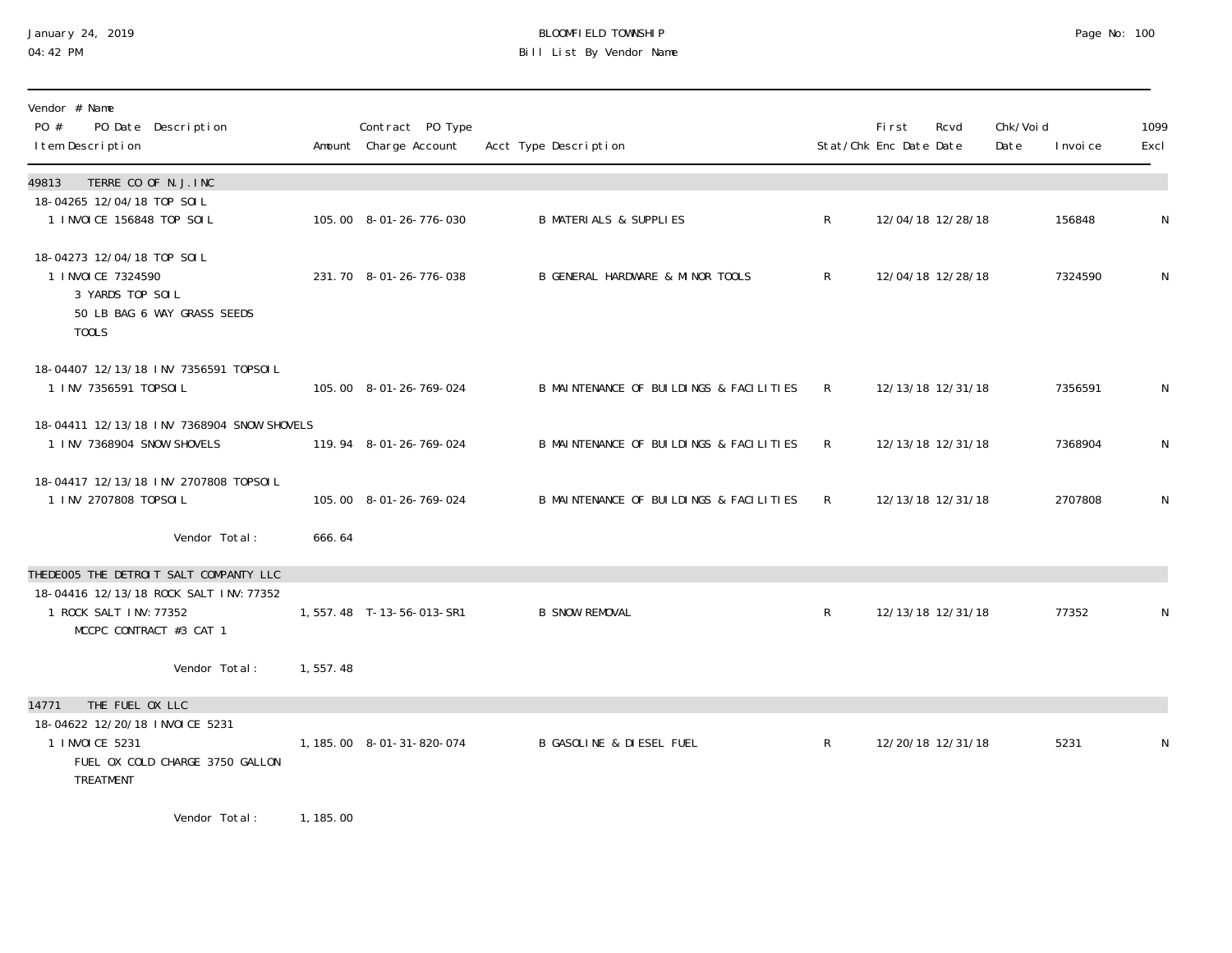### January 24, 2019 BLOOMFIELD TOWNSHIP Page No: 101 04:42 PM Bill List By Vendor Name

| Vendor # Name<br>PO #<br>PO Date Description<br>I tem Description                                                                                    |          | Contract PO Type<br>Amount Charge Account | Acct Type Description                        |              | <b>First</b><br>Stat/Chk Enc Date Date | Rcvd              | Chk/Void<br>Date | I nvoi ce | 1099<br>Excl |
|------------------------------------------------------------------------------------------------------------------------------------------------------|----------|-------------------------------------------|----------------------------------------------|--------------|----------------------------------------|-------------------|------------------|-----------|--------------|
| THE SIGN POST<br>47537<br>18-04691 12/28/18 BPA-PARKG SIGNS ALUMINM COMPOS<br>1 BPA-PARKG SIGNS ALUMINM COMPOS<br>INV #: 25452<br>INV DATE: 11/14/18 |          | 405.00 8-07-20-512-030                    | B PARKING SUPPLIES, MATERIALS, MISC EQUIP. R |              |                                        | 12/28/18 12/31/18 |                  | 25452     | N            |
| *DO NOT PAY SALES TAX                                                                                                                                |          |                                           |                                              |              |                                        |                   |                  |           |              |
| 18-04749 12/28/18 ENGRAVED PLAQUES<br>1 ENGRAVED PLAQUES<br>QTY. 2                                                                                   |          | 85.30 D-03-20-853-030                     | <b>B MATERIALS &amp; SUPPLIES</b>            | $\mathsf{R}$ |                                        | 12/28/18 12/31/18 |                  | 4099      | N            |
| INV#4099                                                                                                                                             |          |                                           |                                              |              |                                        |                   |                  |           |              |
| Vendor Total:                                                                                                                                        | 490.30   |                                           |                                              |              |                                        |                   |                  |           |              |
| THE SIGN POST NJ<br>47569<br>18-04270 12/04/18 PARKING SIGN SUPPLIES<br>1 INVOICE 3973<br>1521 CARDSTOCK SIGNS<br>5 HANDI CAP PARKING SIGNS          |          | 1,088.65 8-05-26-511-023                  | <b>B PRINTING</b>                            | $\mathsf R$  |                                        | 12/04/18 12/28/18 |                  | 3973      | N            |
| 18-04542 12/17/18 LETTERING<br>1 LETTERING<br>AMBULANCE 2 SIDES, FRONT AND BACK                                                                      |          | 750.00 8-01-25-745-030                    | <b>B MATERIALS &amp; SUPPLIES</b>            | $\mathsf{R}$ |                                        | 12/17/18 12/31/18 |                  | 25501     | N            |
| INV#25501                                                                                                                                            |          |                                           |                                              |              |                                        |                   |                  |           |              |
| Vendor Total:                                                                                                                                        | 1,838.65 |                                           |                                              |              |                                        |                   |                  |           |              |
| TILCON NEW YORK, INC.<br>50200<br>18-03693 10/12/18 INVOICE 2160758<br>1 I NVOI CE 2160758<br>MCCPC CONTRACT #5 CAT II<br><b>QPR WINTER MIX</b>      |          | 2,060.55 8-05-26-511-030                  | <b>B MATERIALS &amp; SUPPLIES</b>            | $\mathsf{R}$ |                                        | 10/12/18 12/31/18 |                  |           | N            |
| 18-04584 12/20/18 INV 2160758 WINTER MIX<br>1 INV 2160758 QPR WINTER MIX                                                                             |          | 2, 060. 55 8-05-26-511-030                | <b>B MATERIALS &amp; SUPPLIES</b>            | R            |                                        | 12/20/18 12/31/18 |                  | 2160758   | N            |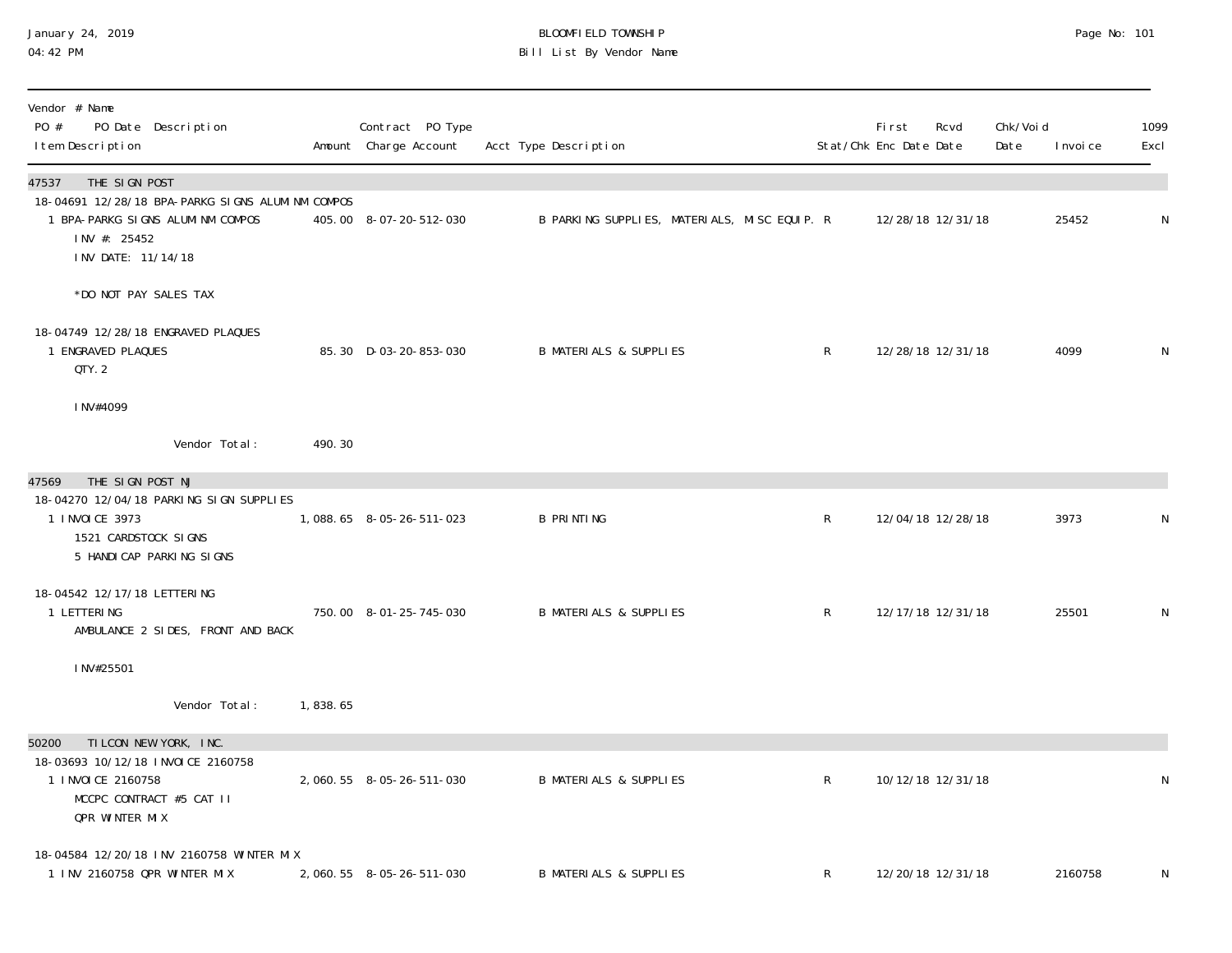## January 24, 2019 BLOOMFIELD TOWNSHIP Page No: 102 04:42 PM Bill List By Vendor Name

| Vendor # Name<br>PO #<br>PO Date Description<br>I tem Description                                                                                              |            | Contract PO Type<br>Amount Charge Account | Acct Type Description                       |              | First<br>Stat/Chk Enc Date Date | Rcvd              | Chk/Voi d<br>Date | I nvoi ce    | 1099<br>Excl |
|----------------------------------------------------------------------------------------------------------------------------------------------------------------|------------|-------------------------------------------|---------------------------------------------|--------------|---------------------------------|-------------------|-------------------|--------------|--------------|
| TILCON NEW YORK, INC.<br>50200<br>18-04584 12/20/18 INV 2160758 WINTER MIX<br>MCCPC CONTRACT #5 CAT 11                                                         | Continued  | Continued                                 |                                             |              |                                 |                   |                   |              |              |
| Vendor Total:                                                                                                                                                  | 4, 121. 10 |                                           |                                             |              |                                 |                   |                   |              |              |
| TRIUS INC.<br>51060<br>18-02779 08/07/18 INVOICE S1041479<br>1 INVOICE S1041479                                                                                |            | 261.14 8-01-26-767-034                    | B MOTOR VEHICLE PARTS & ACCESS.             | $\mathsf{R}$ |                                 | 08/07/18 12/31/18 |                   | S1041479     | N            |
| 18-02794 08/07/18 INVOICE: SI034940AAA<br>1 INVOICE: SI034940AAA<br>BALANCE DUE FROM INVOICE SI034940                                                          |            | 530.94 8-01-26-767-034                    | B MOTOR VEHICLE PARTS & ACCESS.             | $\mathsf R$  |                                 | 08/07/18 12/28/18 |                   | SI 034940AAA | N            |
| 18-03917 10/29/18 PLOW LIFT CYLINDER<br>1 PLOW LIFT CYLINDER<br>I NVOI CE SI 049666<br>#710 20267MG                                                            |            | 868.18 8-01-26-767-034                    | B MOTOR VEHICLE PARTS & ACCESS.             | $\mathsf{R}$ |                                 | 10/29/18 12/28/18 |                   | SI049666     | N            |
| Vendor Total:                                                                                                                                                  | 1,660.26   |                                           |                                             |              |                                 |                   |                   |              |              |
| TRI US010 TRI US PEST MANAGEMENT<br>18-04600 12/20/18 BPA PEST SERVC MNTHLY 12/06/18<br>1 BPA PEST SERVC MNTHLY 12/06/18<br>INV #: 95349<br>INV DATE: 12/06/18 |            | 35.00 8-07-20-512-024                     | B CLEANING & MAINT. BUILDING & FACILITIES R |              |                                 | 12/20/18 12/31/18 |                   | 95349        |              |
| *PLEASE MAIL IN STUB REMITTANCE WITH<br>CHECK PAYMENT                                                                                                          |            |                                           |                                             |              |                                 |                   |                   |              |              |
| Vendor Total:                                                                                                                                                  | 35.00      |                                           |                                             |              |                                 |                   |                   |              |              |
| TURNOUT UNIFORMS INC.<br>51498<br>18-04196 11/20/18 PD BADGES<br>1 PD BADGES<br>QTY. 2<br>CAPTAIN BREAST BADGE                                                 |            | 892.00 8-01-25-745-030                    | <b>B MATERIALS &amp; SUPPLIES</b>           | $\mathsf{R}$ |                                 | 11/20/18 12/31/18 |                   | 197061       |              |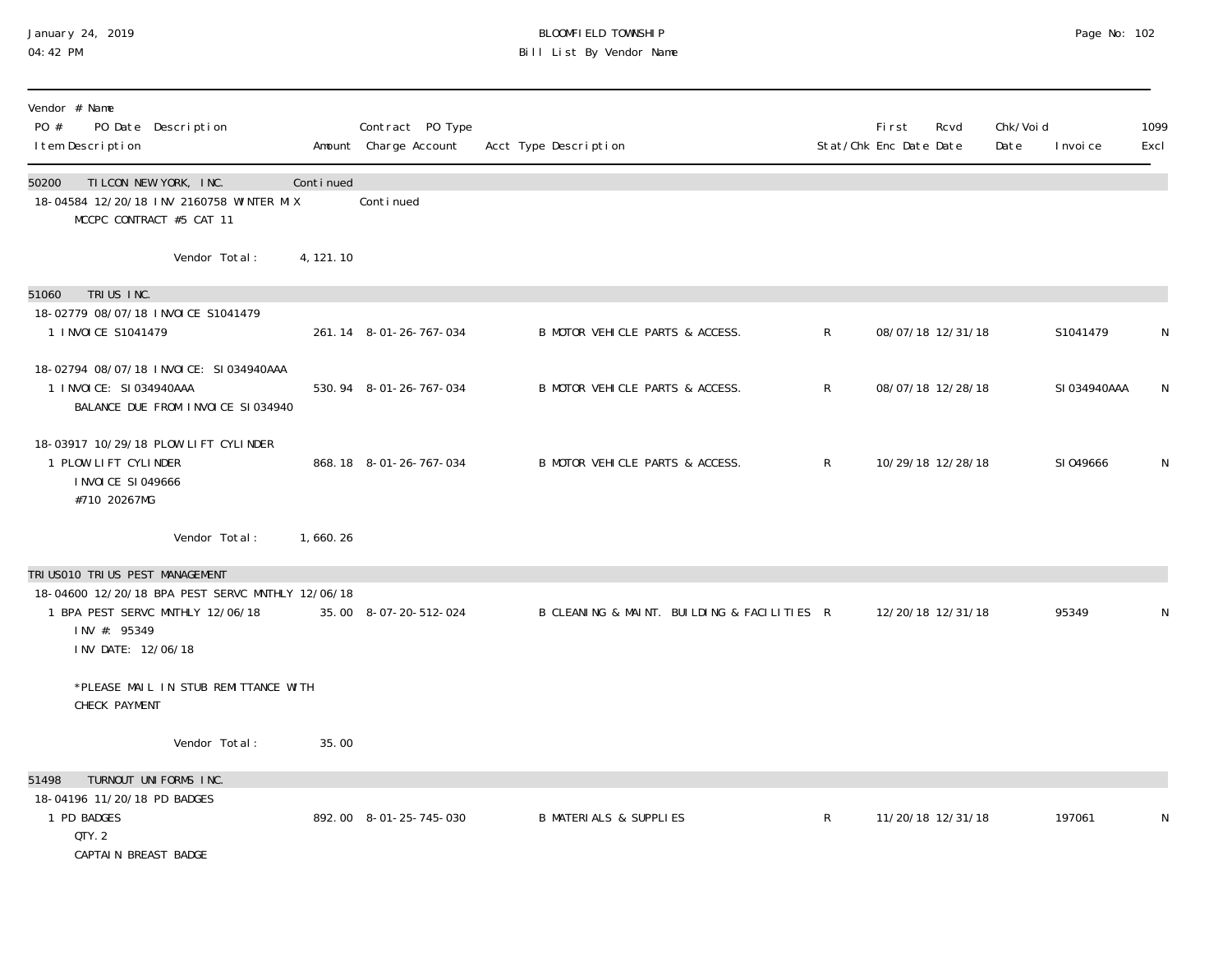# January 24, 2019 BLOOMFIELD TOWNSHIP Page No: 103 Bill List By Vendor Name

| Vendor # Name<br>PO #<br>PO Date Description<br>I tem Description                                                                                                                                                         |           | Contract PO Type<br>Amount Charge Account | Acct Type Description             |             | <b>First</b><br>Stat/Chk Enc Date Date | Rcvd              | Chk/Voi d<br>Date | I nvoi ce     | 1099<br>Excl |
|---------------------------------------------------------------------------------------------------------------------------------------------------------------------------------------------------------------------------|-----------|-------------------------------------------|-----------------------------------|-------------|----------------------------------------|-------------------|-------------------|---------------|--------------|
| 51498<br>TURNOUT UNIFORMS INC.<br>18-04196 11/20/18 PD BADGES<br>QTY.3<br>CAPTAIN WALLET BADGE                                                                                                                            | Continued | Continued                                 |                                   |             |                                        |                   |                   |               |              |
| QTY. 4<br>DETECTIVE HAT BADGE                                                                                                                                                                                             |           |                                           |                                   |             |                                        |                   |                   |               |              |
| Vendor Total:                                                                                                                                                                                                             | 892.00    |                                           |                                   |             |                                        |                   |                   |               |              |
| UNIVERSAL GRAPHICS COMPANY<br>53353                                                                                                                                                                                       |           |                                           |                                   |             |                                        |                   |                   |               |              |
| 18-04318 12/04/18 NON WINDOW ENVELOPES<br>1 NON WINDOW ENVELOPES                                                                                                                                                          |           | 165.00 8-01-27-794-023                    | <b>B PRINTING</b>                 | $\mathsf R$ |                                        | 12/04/18 12/28/18 |                   | 338           | N            |
| 18-04387 12/07/18 PD PARKING PLACARDS<br>1 PD PARKING PLACARDS<br>QTY, 40                                                                                                                                                 |           | 230.00 8-01-25-745-030                    | <b>B MATERIALS &amp; SUPPLIES</b> | R           |                                        | 12/07/18 12/28/18 |                   | 347           | N            |
| INV#347                                                                                                                                                                                                                   |           |                                           |                                   |             |                                        |                   |                   |               |              |
| Vendor Total:                                                                                                                                                                                                             | 395.00    |                                           |                                   |             |                                        |                   |                   |               |              |
| <b>UPS</b><br>53343<br>18-04688 12/28/18 BPA-DELIVERY REQUEST 10/11/18<br>1 BPA-DELIVERY REQUEST 10/11/18<br>INV #: 0000183F5F468<br>INV DATE: NOV 17, 2018<br>PICKUP REQUEST #: 2979N3387K9<br>DATE OF REQUEST: 10/11/18 |           | 6.25 8-07-20-512-022                      | <b>B POSTAGE</b>                  | $\mathsf R$ |                                        | 12/28/18 12/31/18 |                   | 0000183F5F468 |              |
| Vendor Total:                                                                                                                                                                                                             | 6.25      |                                           |                                   |             |                                        |                   |                   |               |              |
| VALLEY PHYSICIANS SERVICES<br>54029<br>18-04537 12/17/18 DRUG SCREENING<br>1 DRUG SCREENING<br>INV# 348995C5622                                                                                                           |           | 259.00 R-14-20-854-030                    | <b>B MATERIALS &amp; SUPPLIES</b> | R           |                                        | 12/17/18 12/31/18 |                   | 348995C5622   |              |
| Vendor Total:                                                                                                                                                                                                             | 259.00    |                                           |                                   |             |                                        |                   |                   |               |              |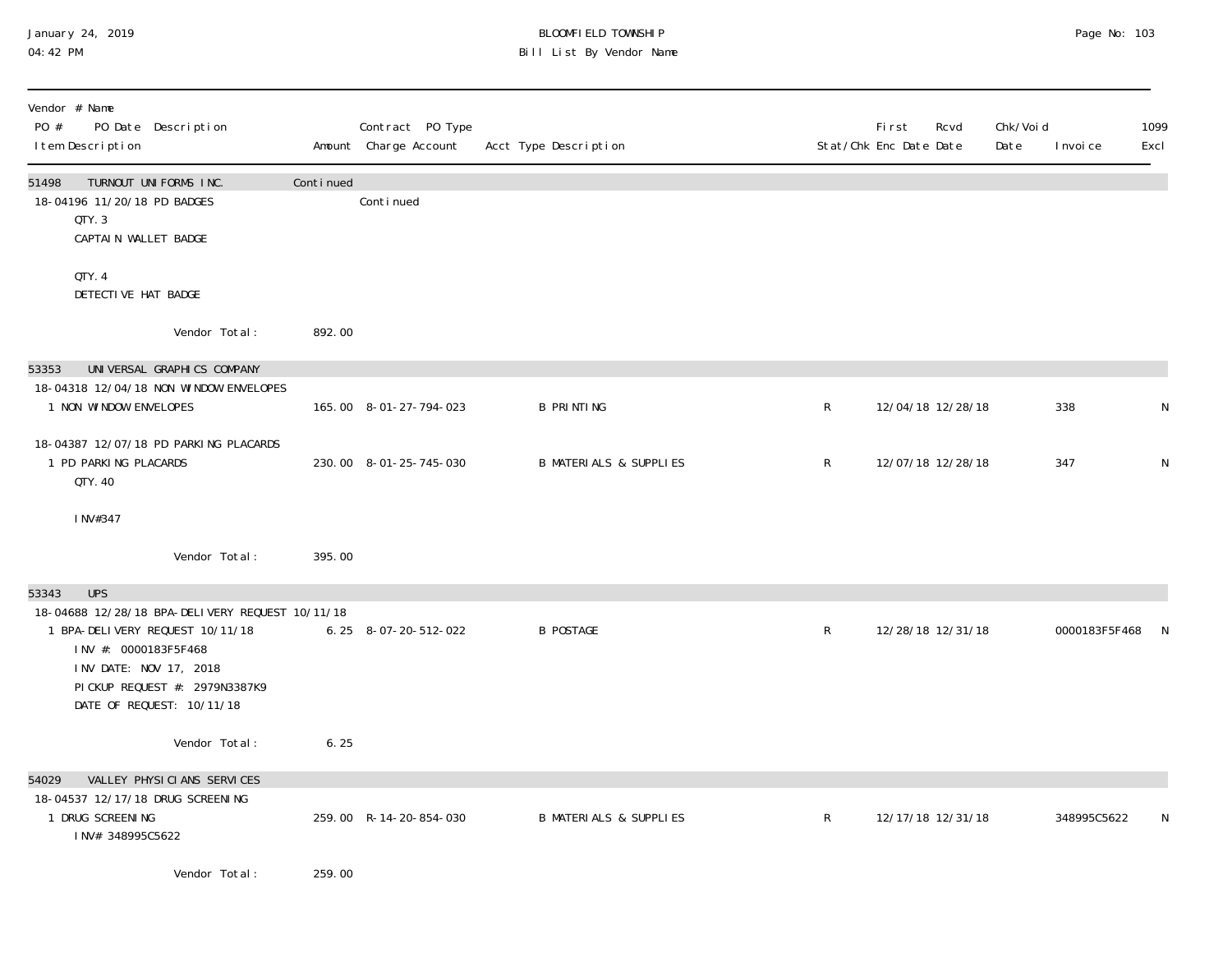# January 24, 2019 BLOOMFIELD TOWNSHIP Page No: 104 04:42 PM Bill List By Vendor Name

| Vendor # Name<br>PO #<br>I tem Description | PO Date Description |
|--------------------------------------------|---------------------|

| PO #  | $V$ CHUVI $\pi$ Name<br>I tem Description            | PO Date Description                                                                                                  |          | Contract PO Type<br>Amount Charge Account | Acct Type Description                                                                |              | First<br>Stat/Chk Enc Date Date | Rcvd                                   | Chk/Voi d<br>Date | I nvoi ce            | 1099<br>Excl |
|-------|------------------------------------------------------|----------------------------------------------------------------------------------------------------------------------|----------|-------------------------------------------|--------------------------------------------------------------------------------------|--------------|---------------------------------|----------------------------------------|-------------------|----------------------|--------------|
| 54617 |                                                      | VALUE ADDED VOICE SOLUTIONS                                                                                          |          |                                           |                                                                                      |              |                                 |                                        |                   |                      |              |
|       | 1 8 PORT ANALOG CARD<br>CONTRACT DI SCOUNT           | 18-02805 08/09/18 8 PORT ANALOG CARD - COMM EQUI<br>EVENTIDE HARDWARE & SOFTWARE WITH A 20%                          |          | 2, 160.00 C-04-55-730-000                 | B 2018 PURCHASE OF POLICE COMM EQUIPMENT                                             | R            |                                 | 08/09/18 12/31/18                      |                   | SC120522             | N            |
|       | 2 ONSI TE INSTALLATION<br>3 1ST YEAR MAINT & SUPPORT |                                                                                                                      | 2,784.00 |                                           | B 2018 PURCHASE OF POLICE COMM EQUIPMENT<br>B 2018 PURCHASE OF POLICE COMM EQUIPMENT | R<br>R       |                                 | 08/09/18 12/31/18<br>08/09/18 12/31/18 |                   | SC120522<br>SC120522 | N<br>N       |
|       |                                                      | 18-03810 10/18/18 8 PORT IP AVAYA EXPANSION<br>1 INTERNAL IP RECORDER 8 G. 711<br>INCLUDES A 20% CONTRACT DI SCOUNT: |          |                                           | B 2018 PURCHASE OF POLICE COMM EQUIPMENT                                             | R            |                                 | 10/18/18 12/31/18                      |                   | SC120521             | N            |
|       | UNIT PRICE<br><b>LESS 20%</b>                        | \$3,850.00<br>(\$770.00)                                                                                             |          |                                           |                                                                                      |              |                                 |                                        |                   |                      |              |
|       | <b>TOTAL</b><br>2 1ST YEAR MAINT & SUPPORT           | \$3,080.00<br>INCLUDES A 20% CONTRACT DI SCOUNT:                                                                     |          | 462.00 C-04-55-730-000                    | B 2018 PURCHASE OF POLICE COMM EQUIPMENT                                             | R            |                                 | 10/18/18 12/31/18                      |                   | SC120521             | N            |
|       | LIST PRICE<br>20% DI SCOUNT                          | \$578.00<br>(\$116.00)                                                                                               |          |                                           |                                                                                      |              |                                 |                                        |                   |                      |              |
|       | <b>TOTAL</b><br>3 ONSI TE INSTALLATION               | \$462.00                                                                                                             | 3,842.00 |                                           | B 2018 PURCHASE OF POLICE COMM EQUIPMENT R                                           |              |                                 | 10/18/18 12/31/18                      |                   | SC120521             | N            |
|       |                                                      | Vendor Total:                                                                                                        | 6,626.00 |                                           |                                                                                      |              |                                 |                                        |                   |                      |              |
| 55052 | VERI FI ED VOLUNTEERS                                |                                                                                                                      |          |                                           |                                                                                      |              |                                 |                                        |                   |                      |              |
|       | 1 SOFTBALL BACKGROUND CHECKS<br>INV# 7455815         | 18-02792 08/07/18 SOFTBALL BACKGROUND CHECKS                                                                         |          | 296.00 R-14-20-854-030                    | <b>B MATERIALS &amp; SUPPLIES</b>                                                    | $\mathsf{R}$ |                                 | 08/07/18 12/28/18                      |                   | 7455815              | N            |

Vendor Total: 296.00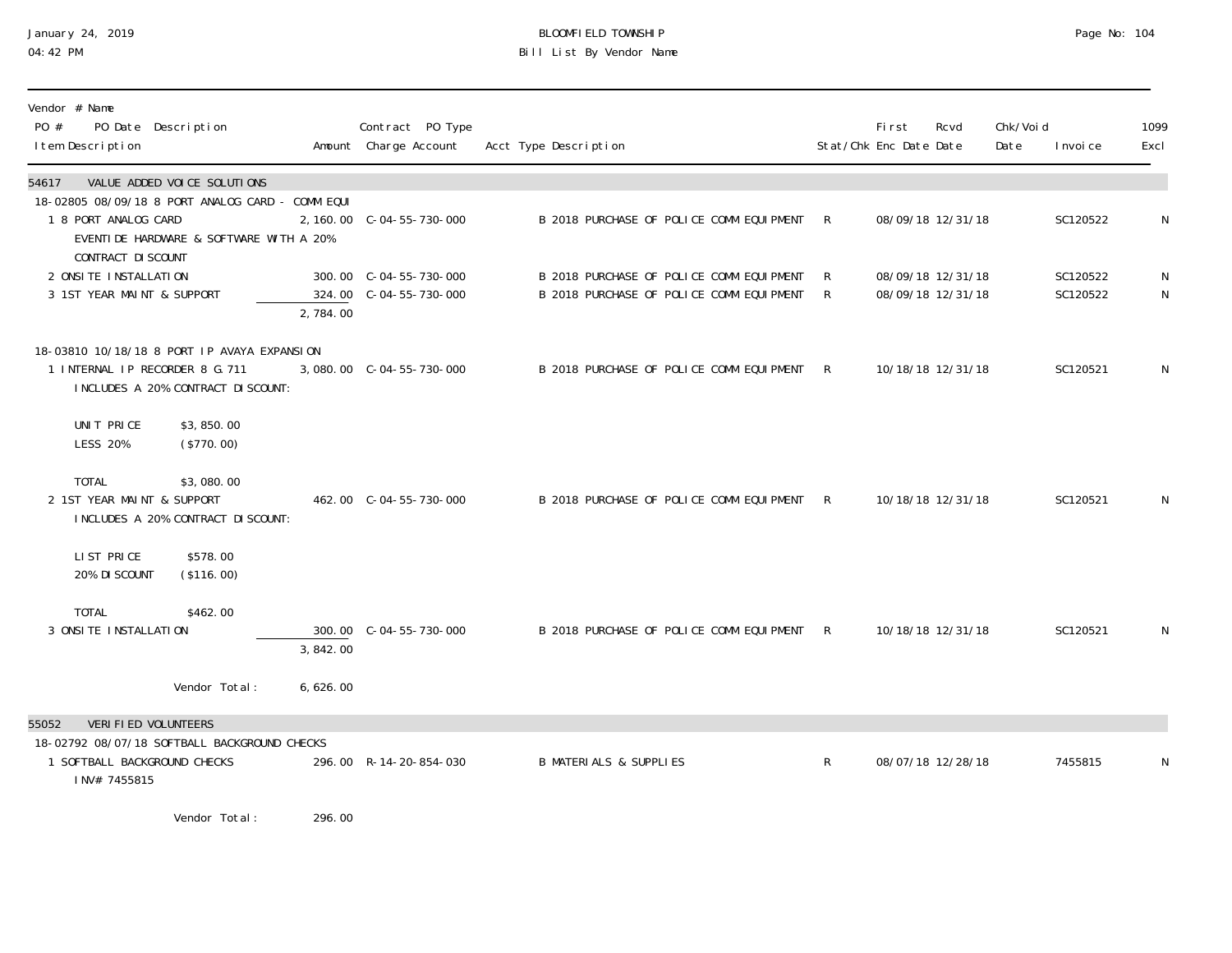# January 24, 2019 BLOOMFIELD TOWNSHIP Page No: 105 04:42 PM Bill List By Vendor Name

| Vendor # Name<br>PO #<br>PO Date Description<br>I tem Description                                               | Contract PO Type<br>Amount Charge Account | Acct Type Description             |              | <b>First</b><br>Stat/Chk Enc Date Date | Rcvd | Chk/Voi d<br>Date<br>I nvoi ce | 1099<br>Excl |
|-----------------------------------------------------------------------------------------------------------------|-------------------------------------------|-----------------------------------|--------------|----------------------------------------|------|--------------------------------|--------------|
| <b>VERIZON</b><br>55017                                                                                         |                                           |                                   |              |                                        |      |                                |              |
| 18-04480 12/13/18 VERIZON VARIOUS DEC 2018 BILLS<br>1 VERIZON VARIOUS DEC 2018 BILLS<br>973-680-4141<br>1702.18 | 1,702.18 8-01-31-820-076                  | <b>B TELEPHONE</b>                | R            | 12/13/18 12/28/18                      |      |                                | $\mathsf N$  |
| 2 VERIZON VARIOUS DEC 2018 BILLS<br>973-680-4078<br>142.03                                                      | 142.03 8-01-31-820-076                    | <b>B TELEPHONE</b>                | $\mathsf{R}$ | 12/13/18 12/28/18                      |      |                                | N            |
| 3 VERIZON VARIOUS DEC 2018 BILLS<br>973-680-0386<br>42.33                                                       | 42.33 8-01-31-820-076                     | <b>B TELEPHONE</b>                | R            | 12/13/18 12/28/18                      |      |                                | N            |
| 4 VERIZON VARIOUS DEC 2018 BILLS<br>973-748-7389<br>123.14                                                      | 123.14 8-01-31-820-076                    | <b>B TELEPHONE</b>                | R            | 12/13/18 12/28/18                      |      |                                | N            |
| 5 VERIZON VARIOUS DEC 2018 BILLS<br>973-429-4859<br>15.75                                                       | 15.75 8-01-31-820-076                     | <b>B TELEPHONE</b>                | R            | 12/13/18 12/28/18                      |      |                                | $\mathsf N$  |
| 6 VERIZON VARIOUS DEC 2018 BILLS<br>201-X01-1116<br>49.80                                                       | 49.80 8-01-31-820-076                     | <b>B TELEPHONE</b>                | $\mathsf{R}$ | 12/13/18 12/28/18                      |      |                                | N            |
| 2,075.23                                                                                                        |                                           |                                   |              |                                        |      |                                |              |
| 18-04641 12/20/18 REC MILBANK PARK VERIZON<br>1 REC MILBANK PARK VERIZON<br>REC MILBANK PARK VERIZON 271.23     | 271.23 8-01-31-820-076                    | <b>B TELEPHONE</b>                | $\mathsf{R}$ | 12/20/18 12/28/18                      |      |                                | N            |
| 18-04642 12/20/18 TH VERIZON LONG DISTANCE<br>1 TH VERIZON LONG DISTANCE<br>TH VERIZON LONG DISTANCE<br>34.53   | 34.53 8-01-31-820-076                     | <b>B TELEPHONE</b>                | $\mathsf{R}$ | 12/20/18 12/28/18                      |      |                                | $\mathsf N$  |
| Vendor Total:<br>2,380.99                                                                                       |                                           |                                   |              |                                        |      |                                |              |
| 55021<br><b>VERIZON WIRELESS</b>                                                                                |                                           |                                   |              |                                        |      |                                |              |
| 18-04639 12/20/18 PD MDT VERIZON BILL<br>1 PD MDT VERIZON BILL<br>PD MDT VERIZON BILL                           | 352.10 8-01-20-707-024                    | B POLICE COMPUTER MAINT. & SUPPOR | $\mathsf{R}$ | 12/20/18 12/28/18                      |      | 9819589943                     | N            |
| I NVOI CE# 9819589943                                                                                           |                                           |                                   |              |                                        |      |                                |              |
| 18-04640 12/20/18 TH VERIZON CELL BILL<br>1 TH VERIZON CELL BILL<br>TH VERIZON CELLPHONE BILL                   | 6, 180. 92 8-01-31-820-077                | <b>B TELECOMMUNI CATI ONS</b>     | $\mathsf{R}$ | 12/20/18 12/28/18                      |      | 9819005759                     | N            |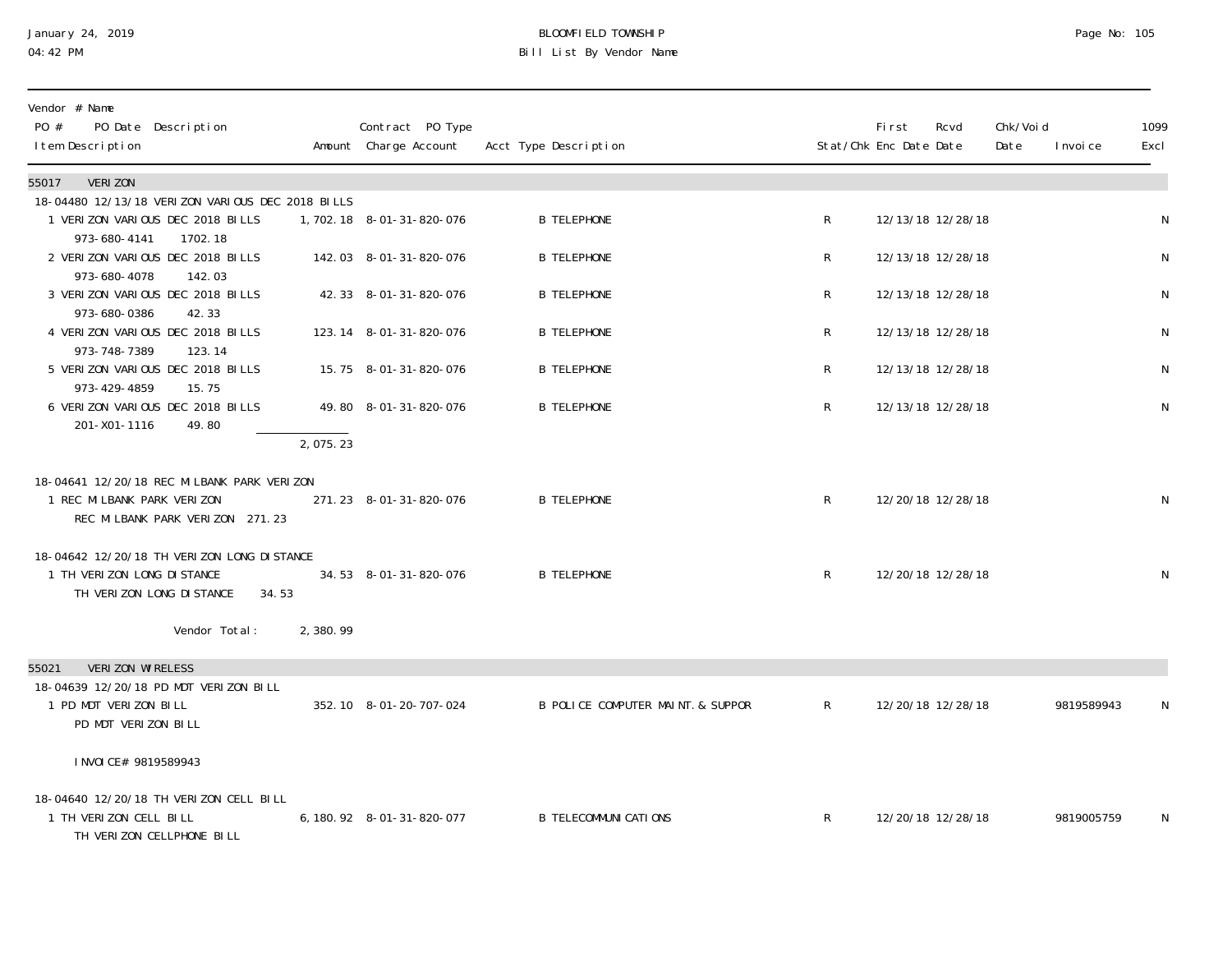## January 24, 2019 BLOOMFIELD TOWNSHIP Page No: 106 04:42 PM Bill List By Vendor Name

| Vendor # Name<br>PO #<br>PO Date Description<br>I tem Description                                                                                                   |            | Contract PO Type<br>Amount Charge Account | Acct Type Description                  |              | <b>First</b><br>Stat/Chk Enc Date Date | Rcvd              | Chk/Voi d<br>Date | I nvoi ce | 1099<br>Excl |
|---------------------------------------------------------------------------------------------------------------------------------------------------------------------|------------|-------------------------------------------|----------------------------------------|--------------|----------------------------------------|-------------------|-------------------|-----------|--------------|
| VERIZON WIRELESS<br>55021<br>18-04640 12/20/18 TH VERIZON CELL BILL<br>I NVOI CE# 9819005759                                                                        | Continued  | Continued                                 |                                        |              |                                        |                   |                   |           |              |
| Vendor Total:                                                                                                                                                       | 6,533.02   |                                           |                                        |              |                                        |                   |                   |           |              |
| 55424<br>VI SI ON MEDI A MARKETI NG<br>18-04676 12/28/18 PROFESSIONAL CONSULTING                                                                                    |            |                                           |                                        |              |                                        |                   |                   |           |              |
| 1 PROFESSIONAL CONSULTING<br>SERVICES FOR JULY 2018<br>I NVOI CE NO: 5280                                                                                           |            | 4,000.00 8-01-20-701-028                  | <b>B CONSULTANT &amp; PROFESSIONAL</b> | $\mathsf R$  |                                        | 12/28/18 12/31/18 |                   | 5280      | N            |
| 2 PROFESSIONAL CONSULTING<br>SERVICES FOR OCTOBER 2018<br>I NVOI CE NO: 5369                                                                                        |            | 6, 175.00 8-01-20-701-028                 | <b>B CONSULTANT &amp; PROFESSIONAL</b> | $\mathsf R$  |                                        | 12/28/18 12/31/18 |                   | 5369      | N            |
| 3 PROFESSIONAL CONSULTING<br>SERVICES FOR NOVEMBER 2018<br>I NVOI CE NO: 5402                                                                                       |            | 4,000.00 8-01-20-701-028                  | <b>B CONSULTANT &amp; PROFESSIONAL</b> | $\mathsf{R}$ |                                        | 12/28/18 12/31/18 |                   | 5402      | N            |
|                                                                                                                                                                     | 14, 175.00 |                                           |                                        |              |                                        |                   |                   |           |              |
| Vendor Total:                                                                                                                                                       | 14, 175.00 |                                           |                                        |              |                                        |                   |                   |           |              |
| VI SUAL COMPUTER SOLUTIONS, INC.<br>55354                                                                                                                           |            |                                           |                                        |              |                                        |                   |                   |           |              |
| 18-04325 12/04/18 POLICE COVERAGE FOR TREE REMOV<br>1 INVOICE: 110002387<br>POLICE TRAFFIC COVERAGE DURING REMOVAL<br>OF TREE FROM CDBG AREA.<br>168 WATSESSING AVE |            | 667.80 B-19-16-433-028                    | B CONSULTANT & PROFESSIONAL SERVICES   | R            |                                        | 12/04/18 12/28/18 |                   | 110002387 | N            |
| Vendor Total:                                                                                                                                                       | 667.80     |                                           |                                        |              |                                        |                   |                   |           |              |
| VITAL COMMUNICATIONS. INC.<br>55412<br>18-04334 12/04/18 PRE-PAID 2019 ASSMT. NOTICES<br>1 PRE-PAID 2019 ASSMT. NOTICES<br>ESTIMATED POSTAGE & HANDLING.            |            | 4, 400. 90 8-01-20-710-023                | <b>B PRINTING</b>                      | R            |                                        | 12/04/18 12/28/18 |                   | V77697    | N            |
| QTY. 12,574<br>RATE 0.35                                                                                                                                            |            |                                           |                                        |              |                                        |                   |                   |           |              |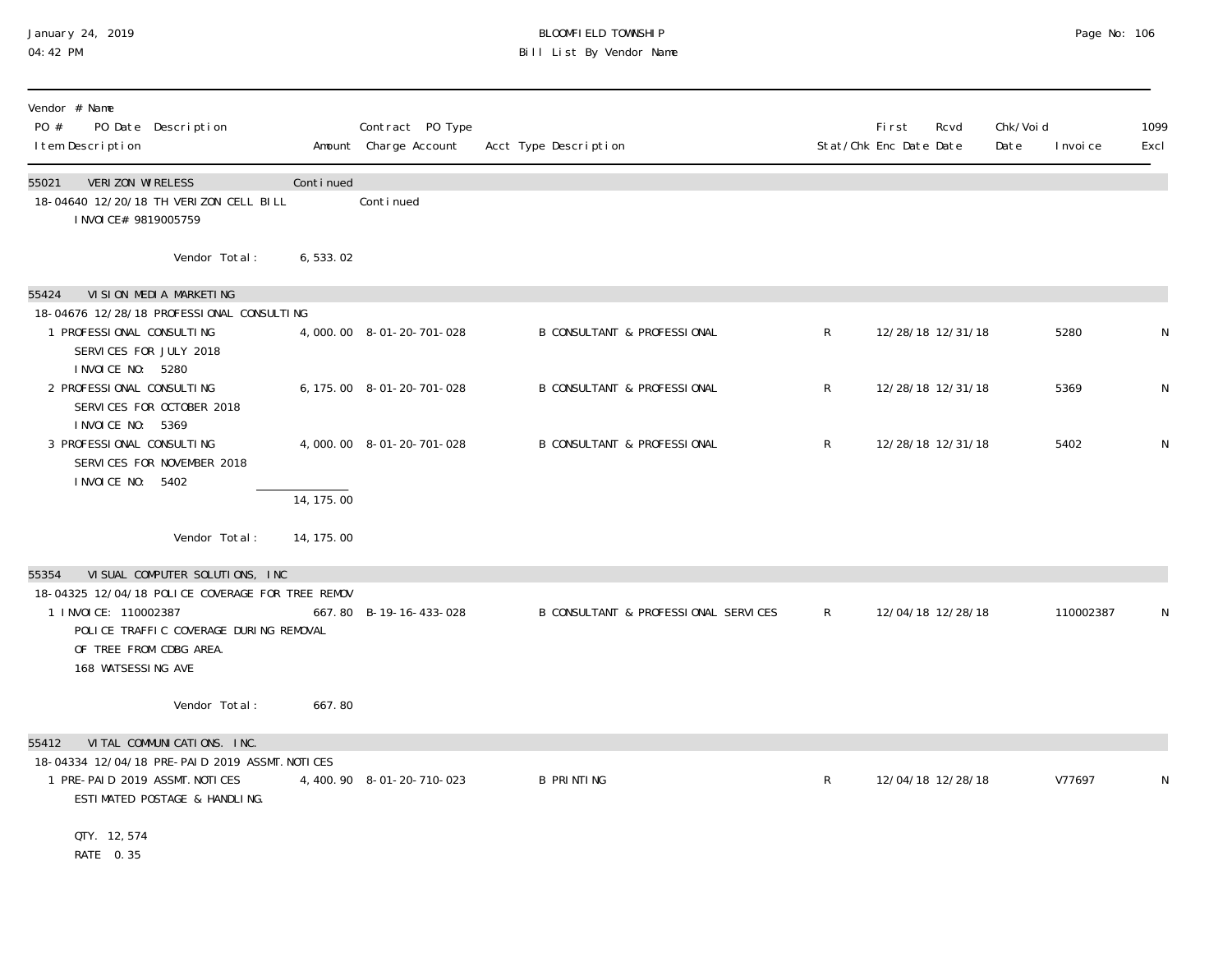# January 24, 2019 BLOOMFIELD TOWNSHIP Page No: 107 Bill List By Vendor Name

| Vendor # Name<br>PO #<br>PO Date Description<br>I tem Description                                                           |           | Contract PO Type<br>Amount Charge Account | Acct Type Description             |              | First<br>Rcvd<br>Stat/Chk Enc Date Date | Chk/Voi d<br>Date<br>I nvoi ce | 1099<br>Excl |
|-----------------------------------------------------------------------------------------------------------------------------|-----------|-------------------------------------------|-----------------------------------|--------------|-----------------------------------------|--------------------------------|--------------|
| VITAL COMMUNICATIONS. INC.<br>55412<br>18-04334 12/04/18 PRE-PAID 2019 ASSMT. NOTICES<br>TOTAL \$4,400.90                   | Continued | Conti nued                                |                                   |              |                                         |                                |              |
| 18-04473 12/13/18 PD5 FORMS<br>1 PD5 FORMS<br>PD5 FORMS                                                                     |           | 100.00 8-01-20-708-023                    | <b>B PRINTING</b>                 | $\mathsf{R}$ | 12/13/18 12/28/18                       |                                | N            |
| Vendor Total:                                                                                                               | 4,500.90  |                                           |                                   |              |                                         |                                |              |
| 55421<br><b>VI TALCLI CK</b>                                                                                                |           |                                           |                                   |              |                                         |                                |              |
| 18-04483 12/13/18 PD - VITALCLICK SOFTWARE<br>1 PD - VITALCLICK SOFTWARE<br>PD VITALCLICK SOFTWARE MAINTENANCE<br>2018-2019 |           | 3,800.00 8-01-20-707-024                  | B POLICE COMPUTER MAINT. & SUPPOR | $\mathsf{R}$ | 12/13/18 12/28/18                       | NJ 18-12                       | $\mathsf N$  |
| I NVOI CE# NJ 18-12                                                                                                         |           |                                           |                                   |              |                                         |                                |              |
| Vendor Total:                                                                                                               | 3,800.00  |                                           |                                   |              |                                         |                                |              |
| W.B. MASON CO., INC.<br>57317                                                                                               |           |                                           |                                   |              |                                         |                                |              |
| 18-02642 07/27/18 MAYOR'S OFFICE FURNITURE                                                                                  |           |                                           |                                   |              |                                         |                                |              |
| 1 MAYOR'S OFFICE FURNITURE                                                                                                  |           | 2, 754.97 8-01-25-745-030                 | <b>B MATERIALS &amp; SUPPLIES</b> | $\mathsf R$  | 07/27/18 12/31/18                       | 159430889                      | N            |
|                                                                                                                             |           |                                           |                                   |              |                                         |                                |              |
| 18-03439 09/21/18 FURNI TURE<br>1 FURNI TURE                                                                                |           | 1, 337.00 8-01-20-701-036                 | B OFFICE SUPPLIES                 | $\mathsf R$  | 09/21/18 12/28/18                       | 159837708                      | $\mathsf{N}$ |
| DESK FOR PERSONNEL OFFICE                                                                                                   |           |                                           |                                   |              |                                         |                                |              |
| 2 FURNI TURE                                                                                                                |           | 129.64 8-01-20-701-036                    | <b>B OFFICE SUPPLIES</b>          | $\mathsf{R}$ | 09/21/18 12/28/18                       | 160249368                      | N            |
| SHELVES FOR CREDENZA = ADMIN OFFICE<br>3 FURNI TURE                                                                         |           | 325.53 8-01-20-701-036                    | <b>B OFFICE SUPPLIES</b>          | $\mathsf R$  | 09/21/18 12/28/18                       | 160945265                      | $\mathsf N$  |
| ADMIN OFFICE SUPPLIES                                                                                                       |           |                                           |                                   |              |                                         |                                |              |
|                                                                                                                             | 1,792.17  |                                           |                                   |              |                                         |                                |              |
| 18-03497 09/26/18 TAX COLLECTOR OFFICE SUPPLIES                                                                             |           |                                           |                                   |              |                                         |                                |              |
| 1 SCI SSORS, 8", I TEM NO. ACM41511                                                                                         |           | 9.19 8-01-20-708-036                      | B OFFICE SUPPLIES                 | R            | 09/26/18 12/28/18                       | 159264325                      | N            |
| 2 AIR SPRAY 6 PK II POWER DUSTER                                                                                            |           | 21.99 8-01-20-708-036                     | <b>B OFFICE SUPPLIES</b>          | R            | 09/26/18 12/28/18                       | 159264325                      | N            |
| 3 BOX 9X12, 250 CT QUA-41420 ENVE                                                                                           |           | 57.99 8-01-20-708-036                     | <b>B OFFICE SUPPLIES</b>          | $\mathsf R$  | 09/26/18 12/28/18                       | 159264325                      | N            |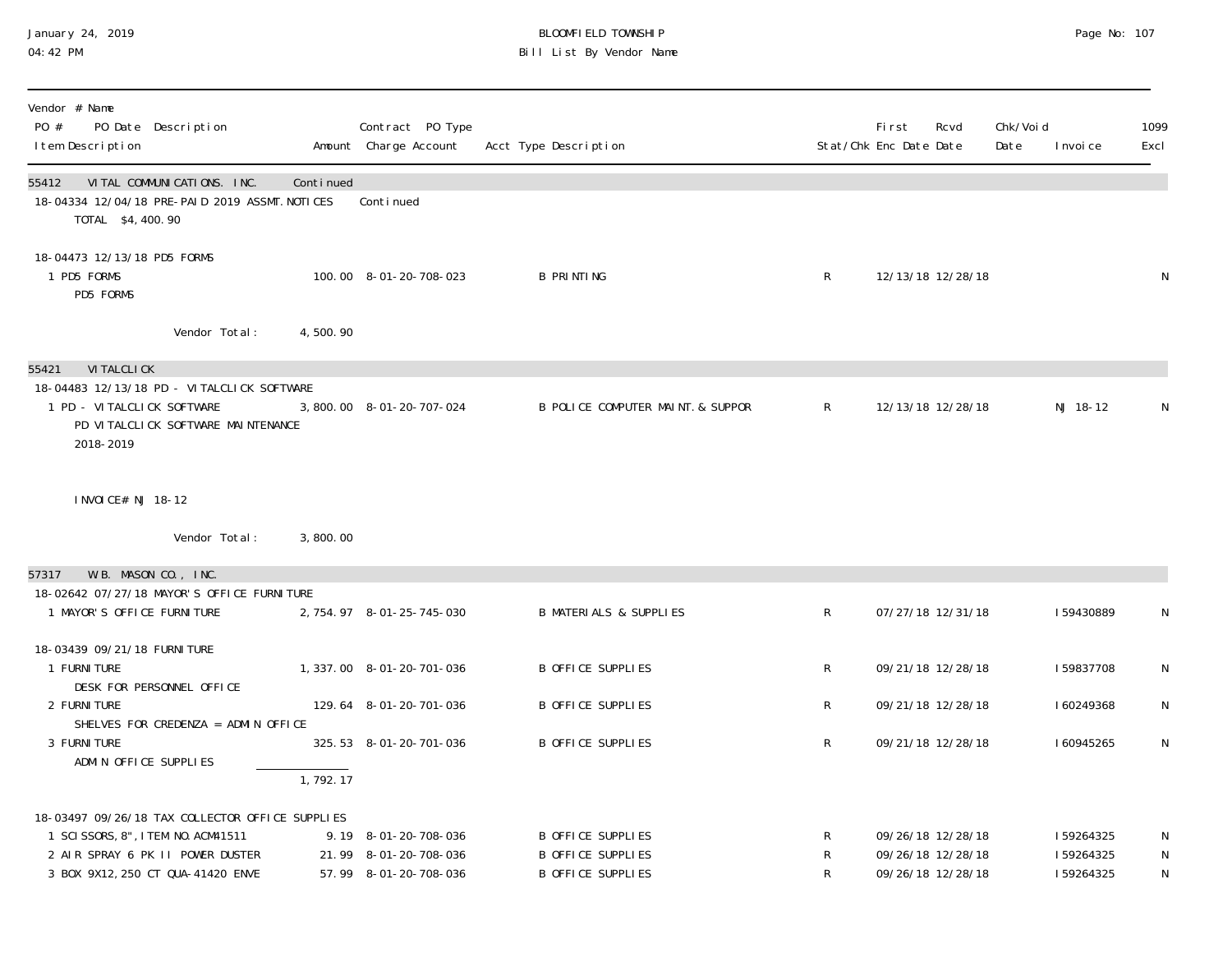# January 24, 2019 BLOOMFIELD TOWNSHIP Page No: 108 04:42 PM Bill List By Vendor Name

| Vendor # Name<br>PO #<br>PO Date Description<br>I tem Description                                                                             |                                                                                                                                                                                                                                               |                    | Contract PO Type<br>Amount Charge Account | Acct Type Description                |              | <b>First</b><br>Stat/Chk Enc Date Date | Rcvd | Chk/Voi d<br>Date | I nvoi ce | 1099<br>Excl |
|-----------------------------------------------------------------------------------------------------------------------------------------------|-----------------------------------------------------------------------------------------------------------------------------------------------------------------------------------------------------------------------------------------------|--------------------|-------------------------------------------|--------------------------------------|--------------|----------------------------------------|------|-------------------|-----------|--------------|
| 57317 W.B. MASON CO., INC.                                                                                                                    | 18-03497 09/26/18 TAX COLLECTOR OFFICE SUPPLIES Continued<br>OFFICE SUPPLIES-TAX COLLECTOR'S OFFICE                                                                                                                                           | Continued<br>89.17 |                                           |                                      |              |                                        |      |                   |           |              |
| 1 VER-97395 - 1 TB PORTALBE HD<br>1TB PORTABLE HARD DRIVE                                                                                     | 18-03501 09/26/18 VER-97395 - HARD DRIVE                                                                                                                                                                                                      |                    | 79.99 8-01-25-752-130                     | <b>B MATERIALS &amp; SUPPLIES</b>    | $\mathsf{R}$ | 09/26/18 12/31/18                      |      |                   | 160676042 | N            |
| 18-03835 10/19/18 OFFICE SUPPLIES<br>1 OFFICE SUPPLIES                                                                                        |                                                                                                                                                                                                                                               |                    | 407.42 B-19-17-445-028                    | B CONSULTANT & PROFESSIONAL SERVICES | $\mathsf{R}$ | 10/19/18 12/31/18                      |      |                   |           | N            |
| 1 BPA-CLEANING SUPPLIES 10/29/18<br>RAMROOP ON 10/29/18.                                                                                      | 18-03976 11/01/18 BPA-CLEANING SUPPLIES 10/29/18<br>PURCHASE REQUISTION REQUEST FROM SIMMONE                                                                                                                                                  |                    | 133.09 8-07-20-512-036                    | B OFFICE SUPPLIES                    | R            | 11/01/18 12/28/18                      |      |                   | 160496376 | N            |
| 1 HEALTH OFFICE-SUPPIES<br>HEALTH OFFICE-SUPPLIES                                                                                             | 18-03977 11/01/18 HEALTH OFFICE-OFFICE SUPPIES                                                                                                                                                                                                |                    | 358.00 8-01-27-785-036                    | B OFFICE SUPPLIES                    | $\mathsf{R}$ | 11/01/18 12/28/18                      |      |                   | 160493088 | N            |
| \$16.82<br>\$53.72<br>\$9.99<br>2 HOD262002<br>\$25.91<br>\$10.79<br>3 AAGSK2250<br>\$21.86<br>\$20.98<br>3 QUA37898<br>\$27.80<br>1 PIL31020 | 1 AAG1112S905 CAROUSEL PLANNER<br>1 AAG70EP0105 ACTION PLANNER<br>1 AAGPMG7728 WALL CALENDAR<br>MONTHLY PLANNER<br>2 AAGSK241600 DESK PAD CALENDAR<br>DESK PAD REFILLS<br>1 AAG7080705 DAILY PLANNER<br>10X15 ENVELOPES<br>GEL INK PENS-BLACK |                    |                                           |                                      |              |                                        |      |                   |           |              |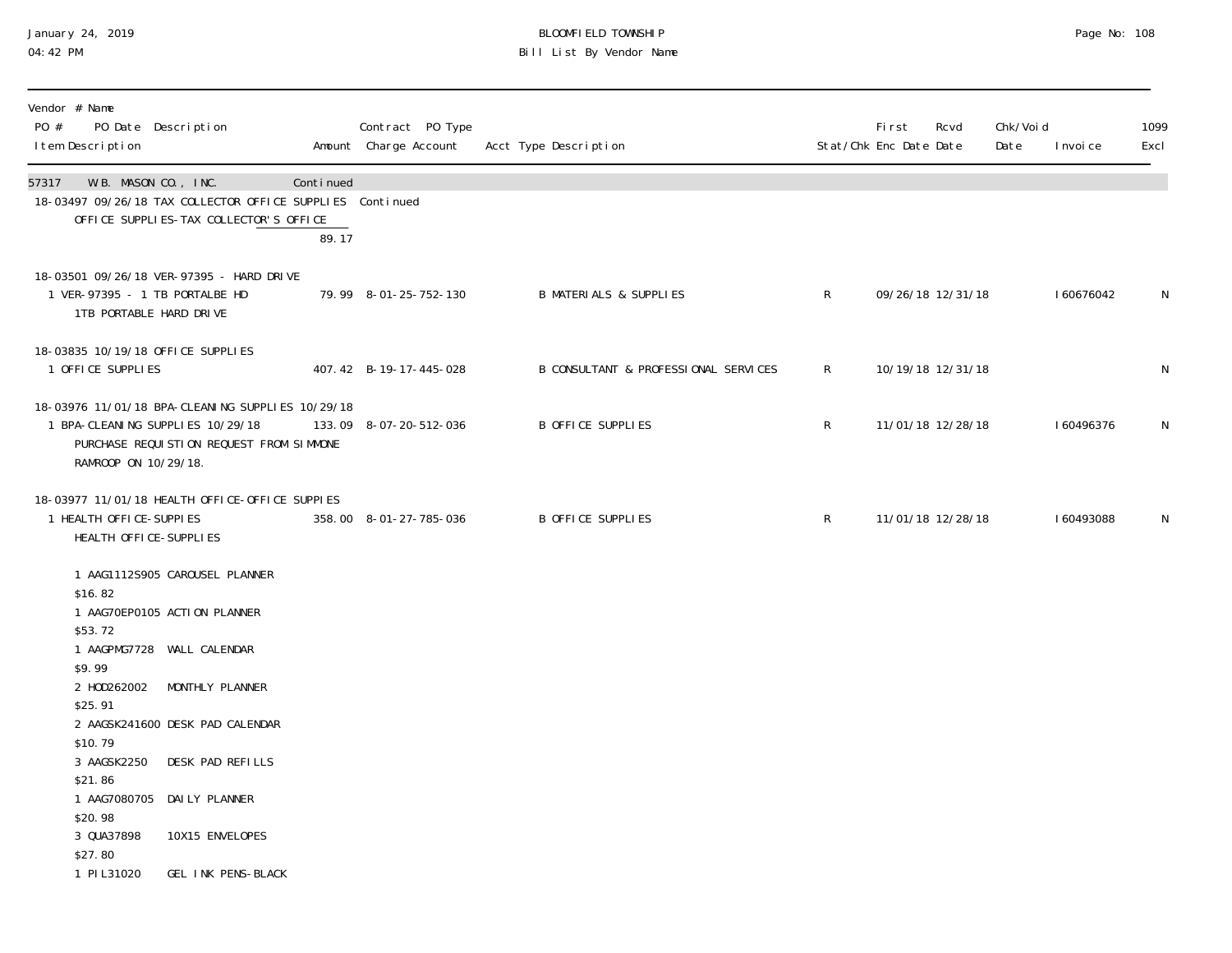## January 24, 2019 BLOOMFIELD TOWNSHIP Page No: 109 04:42 PM Bill List By Vendor Name

| Vendor # Name<br>PO #<br>PO Date Description<br>I tem Description                                                                                                                                                                                         |           | Contract PO Type<br>Amount Charge Account | Acct Type Description             |              | First<br>Stat/Chk Enc Date Date | Rcvd              | Chk/Voi d<br>Date | I nvoi ce | 1099<br>Excl |
|-----------------------------------------------------------------------------------------------------------------------------------------------------------------------------------------------------------------------------------------------------------|-----------|-------------------------------------------|-----------------------------------|--------------|---------------------------------|-------------------|-------------------|-----------|--------------|
| W.B. MASON CO., INC.<br>57317<br>18-03977 11/01/18 HEALTH OFFICE-OFFICE SUPPIES<br>\$11.99<br>1 BICMS241BE CRYSTAL PENS-BLUE<br>\$4.99<br>1 H0D27802<br>WEEKLY PLANNER<br>\$17.13                                                                         | Continued | Continued                                 |                                   |              |                                 |                   |                   |           |              |
| TOTAL=\$358.00<br>2 HUMAN SERVICES-OFFICE SUPPLIES<br>HUMAN SERVICES-OFFICE SUPPLIES<br>6 AAGG52000 WEEKLY PLANNER<br>\$15.99<br>1 AAG7040205 WEEKLY PLANNER<br>\$14.19<br>1 AAGPM1228 WALL CALENDAR<br>\$10.99<br>1 AAGG520H00 WEEKLY PLANNER<br>\$41.43 |           | 162.55 8-01-27-785-036                    | B OFFICE SUPPLIES                 | R            |                                 | 11/01/18 12/28/18 |                   | 160493088 | N            |
| TOTAL=\$162.55                                                                                                                                                                                                                                            | 520.55    |                                           |                                   |              |                                 |                   |                   |           |              |
| 18-03982 11/01/18 DETECTIVE BUREAU<br>1 DETECTIVE BUREAU<br>OFFICE SUPPLIES ORDER NOV. /DEC. 2018                                                                                                                                                         |           | 1,806.08 8-01-25-745-030                  | <b>B MATERIALS &amp; SUPPLIES</b> | $\mathsf{R}$ |                                 | 11/01/18 12/31/18 |                   |           | N            |
| ORDER#S084170618                                                                                                                                                                                                                                          |           |                                           |                                   |              |                                 |                   |                   |           |              |
| 18-04014 11/02/18 FIRE DEPT. OFFICE SUPPLIES<br>1 TAX/WATER SUPPLIES<br>ORDER#S084322633<br>DATE: 10/31/18                                                                                                                                                |           | 1, 175. 76 8-01-20-722-036                | B OFFICE SUPPLIES                 | R            |                                 | 11/02/18 12/28/18 |                   | 160580785 | N            |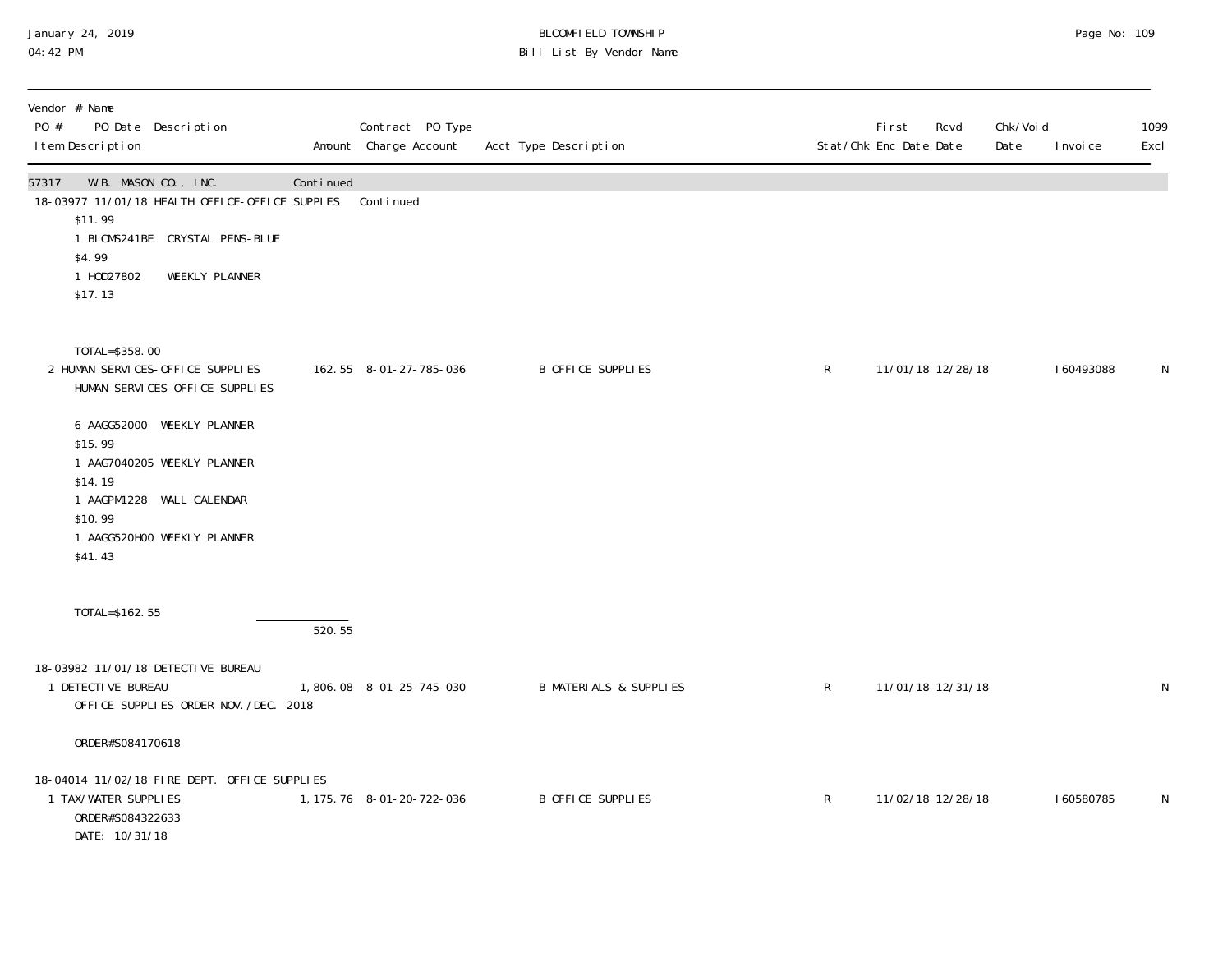## January 24, 2019 BLOOMFIELD TOWNSHIP Page No: 110 04:42 PM Bill List By Vendor Name

| Vendor # Name<br>PO #<br>PO Date Description<br>I tem Description                                                      |           | Contract PO Type<br>Amount Charge Account | Acct Type Description             |              | First<br>Stat/Chk Enc Date Date | Rcvd              | Chk/Voi d<br>Date | I nvoi ce | 1099<br>Excl |
|------------------------------------------------------------------------------------------------------------------------|-----------|-------------------------------------------|-----------------------------------|--------------|---------------------------------|-------------------|-------------------|-----------|--------------|
| W.B. MASON CO., INC.<br>57317<br>18-04046 11/06/18 DPW OFFICE SUPPLIES 160034265<br>1 DPW OFFICE SUPPLIES 160034265    | Continued | 534.54 8-05-26-511-030                    | <b>B MATERIALS &amp; SUPPLIES</b> | $\mathsf{R}$ |                                 | 11/06/18 12/28/18 |                   | 160034265 | N            |
| 18-04157 11/20/18 INTERNAL AFFAIRS SUPPLY ORDER<br>1 INTERNAL AFFAIRS SUPPLY ORDER<br>END OF 2018 ORDER                |           | 159.89 8-01-25-745-030                    | <b>B MATERIALS &amp; SUPPLIES</b> | $\mathsf{R}$ | 11/20/18 12/28/18               |                   |                   | 161054190 | $\mathsf{N}$ |
| ORDER#S084645911                                                                                                       |           |                                           |                                   |              |                                 |                   |                   |           |              |
| 18-04158 11/20/18 ADMIN. BUREAU<br>1 ADMIN. BUREAU<br>NOVEMBER 2018 SUPPLY ORDER                                       |           | 779.38 8-01-25-745-030                    | <b>B MATERIALS &amp; SUPPLIES</b> | R            |                                 | 11/20/18 12/28/18 |                   |           | N            |
| ORDER3S084599283                                                                                                       |           |                                           |                                   |              |                                 |                   |                   |           |              |
| 18-04178 11/20/18 CENTRAL COMMUNICATIONS<br>1 CENTRAL COMMUNI CATIONS<br>NOVEMBER 2018 SUPPLY ORDER                    |           | 373.30 8-01-25-746-036                    | <b>B OFFICE SUPPLIES</b>          | $\mathsf{R}$ |                                 | 11/20/18 12/28/18 |                   | 161053372 | N            |
| ORDER#S083799614                                                                                                       |           |                                           |                                   |              |                                 |                   |                   |           |              |
| 18-04231 11/29/18 INV 160448924 DESK PAD<br>1 INV 160448924 DESK PAD                                                   |           | $6.99$ $8-01-26-765-030$                  | <b>B MATERIALS &amp; SUPPLIES</b> | $\mathsf{R}$ |                                 | 11/29/18 12/31/18 |                   | 160448924 | $\mathsf{N}$ |
| 18-04235 11/29/18 INVOICE 160453998 DIARYS DPW<br>1 INVOICE 160453998 DIARYS DPW                                       |           | 194.20 8-05-26-511-030                    | <b>B MATERIALS &amp; SUPPLIES</b> | $\mathsf{R}$ |                                 | 11/29/18 12/31/18 |                   | 160453998 | N            |
| 18-04304 12/04/18 HOUSING DEPT-SUPPLIES<br>1 HOUSING DEPT-SUPPLIES<br><b>FABRIC FRESHENER</b><br>6 PGC97589<br>\$22.99 |           | 257.88 H-21-17-821-036                    | B OFFICE SUPPLIES                 | $\mathsf{R}$ |                                 | 12/04/18 12/31/18 |                   | 161471887 | N            |
| 6 GOJ912006CMR PURELL WIPES<br>\$19.99                                                                                 |           |                                           |                                   |              |                                 |                   |                   |           |              |

TOTAL=\$257.88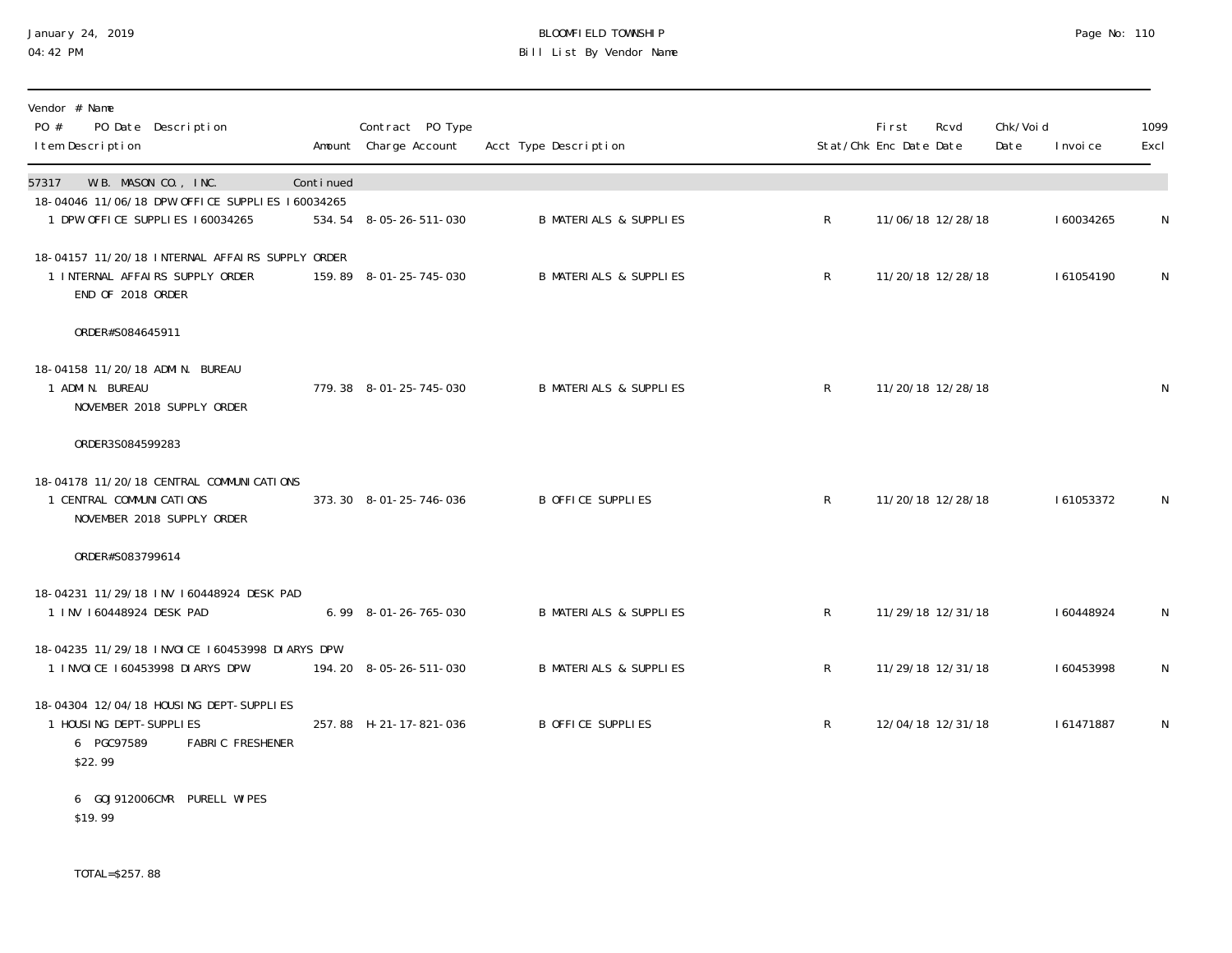## January 24, 2019 BLOOMFIELD TOWNSHIP Page No: 111 04:42 PM Bill List By Vendor Name

| Vendor # Name<br>PO #<br>PO Date Description<br>I tem Description                                                    |           | Contract PO Type<br>Amount Charge Account      | Acct Type Description                                            |                    | Fi rst<br>Stat/Chk Enc Date Date       | Rcvd              | Chk/Voi d<br>Date | I nvoi ce | 1099<br>Excl      |
|----------------------------------------------------------------------------------------------------------------------|-----------|------------------------------------------------|------------------------------------------------------------------|--------------------|----------------------------------------|-------------------|-------------------|-----------|-------------------|
| W.B. MASON CO., INC.<br>57317                                                                                        | Continued |                                                |                                                                  |                    |                                        |                   |                   |           |                   |
| 18-04333 12/04/18 DET. BUREAU SUPPLY ORDER<br>1 DET. BUREAU SUPPLY ORDER<br>DEC. 2018                                |           | 91.09 8-01-25-745-030                          | <b>B MATERIALS &amp; SUPPLIES</b>                                | $\mathsf{R}$       |                                        | 12/04/18 12/31/18 |                   | 16140957  | N                 |
| ORDER#S085079189                                                                                                     |           |                                                |                                                                  |                    |                                        |                   |                   |           |                   |
| 18-04509 12/13/18 HUMAN SERVICES-SUPPLIES<br>1 HUMAN SERVICES-SUPPLIES<br>1 PFX15213AAST FILE FOLDER ASST<br>\$23.99 |           | 103.66 8-01-27-794-036                         | B OFFICE SUPPLIES                                                | $\mathsf{R}$       |                                        | 12/13/18 12/31/18 |                   | 161996755 | N.                |
| 1 FACILA TISSUE<br>\$44.99                                                                                           |           |                                                |                                                                  |                    |                                        |                   |                   |           |                   |
| 12 STENO BOOKS ASST<br>\$2.89                                                                                        |           |                                                |                                                                  |                    |                                        |                   |                   |           |                   |
| TOTAL=<br>\$103.66                                                                                                   |           |                                                |                                                                  |                    |                                        |                   |                   |           |                   |
| 18-04597 12/20/18 ANIMAL SHELTER SUPPLIES<br>1 ANIMAL SHELTER SUPPLIES<br>DECEMBER 2018<br>ORDER#S085888708          |           | 211.52 D-03-20-853-030                         | <b>B MATERIALS &amp; SUPPLIES</b>                                | $\mathsf{R}$       |                                        | 12/20/18 12/31/18 |                   | 161987535 | N                 |
| 18-04617 12/20/18 SUPPLIES FOR FIRE PREVENTION                                                                       |           |                                                |                                                                  |                    |                                        |                   |                   |           |                   |
| 1 BPTLL120 LABELS LASER<br>2 MMMTP5854100-POUCH, THRM LMNTR                                                          |           | 27.06 8-01-25-752-036<br>63.54 8-01-25-752-036 | B OFFICE SUPPLIES (PETTY CASH)<br>B OFFICE SUPPLIES (PETTY CASH) | $\mathsf{R}$<br>R  | 12/20/18 12/31/18<br>12/20/18 12/31/18 |                   |                   |           | N<br>$\mathsf{N}$ |
| 3 AAGSK2400 CALENDAR, DESK PAD<br>4 AAGE71750 REFILL, DY DESK                                                        |           | 37.20 8-01-25-752-036<br>8.06 8-01-25-752-036  | B OFFICE SUPPLIES (PETTY CASH)<br>B OFFICE SUPPLIES (PETTY CASH) | $\mathsf{R}$<br>R. | 12/20/18 12/31/18<br>12/20/18 12/31/18 |                   |                   |           | N<br>N            |
| LABELS, LAMINATING POUCHES,<br>DESK CALENDARS, DY DESK REFILL<br>FOR FIRE PREVENTION                                 |           |                                                |                                                                  |                    |                                        |                   |                   |           |                   |

135.86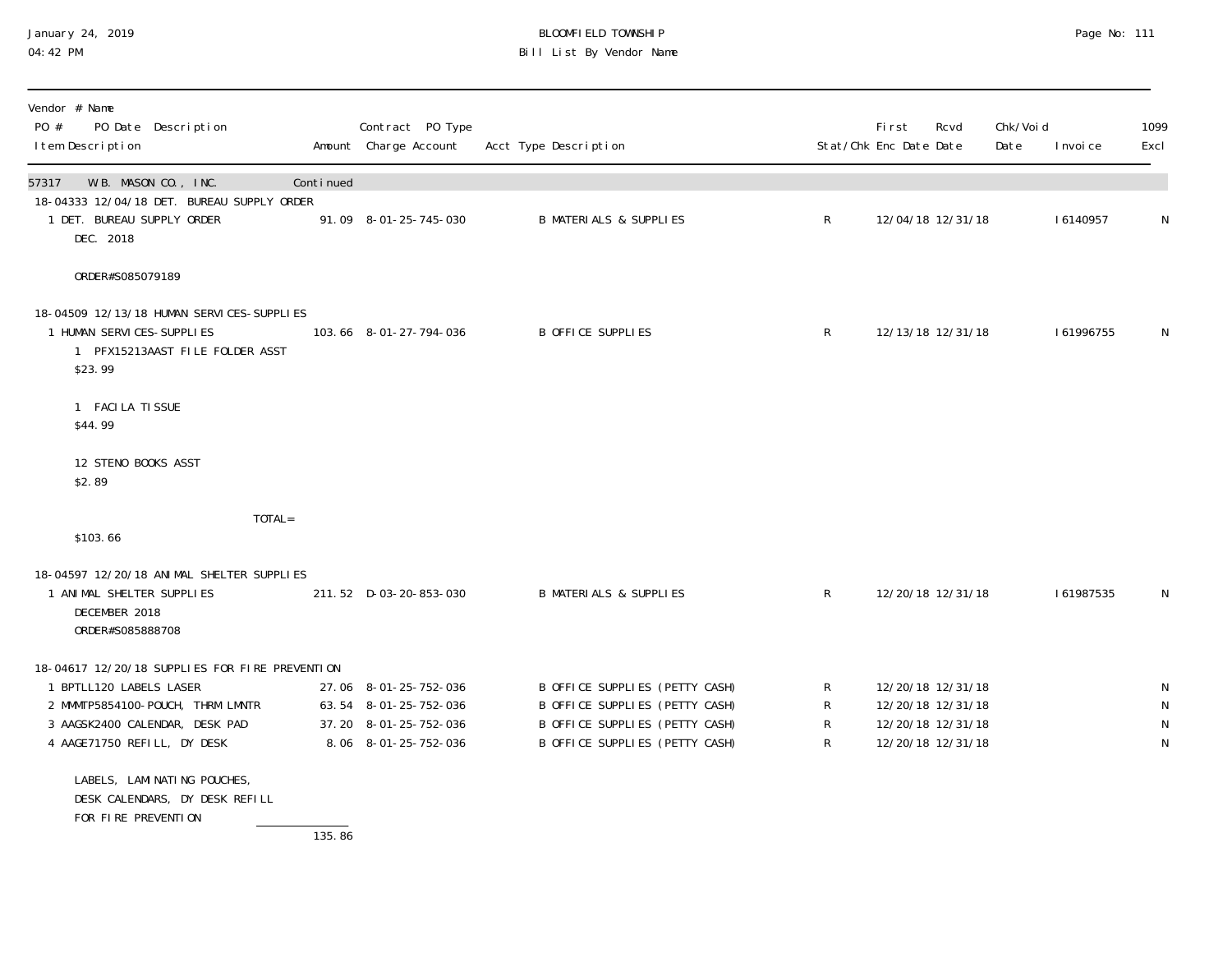## January 24, 2019 BLOOMFIELD TOWNSHIP Page No: 112 04:42 PM Bill List By Vendor Name

| Vendor # Name<br>PO #<br>PO Date Description<br>I tem Description                         |             | Contract PO Type<br>Amount Charge Account | Acct Type Description             |                | <b>First</b><br>Rcvd<br>Stat/Chk Enc Date Date | Chk/Voi d<br>Date | I nvoi ce        | 1099<br>Excl |
|-------------------------------------------------------------------------------------------|-------------|-------------------------------------------|-----------------------------------|----------------|------------------------------------------------|-------------------|------------------|--------------|
| W.B. MASON CO., INC.<br>57317                                                             | Continued   |                                           |                                   |                |                                                |                   |                  |              |
| 18-04656 12/20/18 SUPPLIES - CLERK'S OFFICE<br>1 SUPPLIES - CLERK'S OFFICE                |             | 735.63 8-01-20-704-028                    | B CONSULTANT & PROFESSIONAL SERV  | R              | 12/20/18 12/31/18                              |                   | 162102003        | $\mathsf N$  |
| 18-04657 12/21/18 LEGAL PAPER (10 CASES)<br>1 LEGAL PAPER (10 CASES)<br>ORDER# S086125183 |             | 348.40 8-01-20-722-036                    | <b>B OFFICE SUPPLIES</b>          | $\mathsf{R}$   | 12/21/18 12/31/18                              |                   | 161990177        | N            |
| Vendor Total:                                                                             | 12,691.54   |                                           |                                   |                |                                                |                   |                  |              |
| WASTE MANAGEMENT OF NJ, INC.<br>57245                                                     |             |                                           |                                   |                |                                                |                   |                  |              |
| 18-04116 11/20/18 TIPPING TYPE 13-SOLID WASTE<br>1 TIPPING TYPE 13-SOLID WASTE            |             | 2, 382. 70 8-01-32-827-127                | B GARB. &TRASH REMOVAL-CONTRACT.  | $\mathsf{R}$   | 11/20/18 12/28/18                              |                   | 0111015-1091-2 N |              |
|                                                                                           |             |                                           |                                   |                |                                                |                   |                  |              |
| INVOICE #0111015-1091-2<br>CUSTOMER #16-30386-33001                                       |             |                                           |                                   |                |                                                |                   |                  |              |
| OCTOBER 2018                                                                              |             |                                           |                                   |                |                                                |                   |                  |              |
| 18-04517 12/13/18 TIPPING TYPE 13-SOLID WASTE                                             |             |                                           |                                   |                |                                                |                   |                  |              |
| 1 TIPPING TYPE 13-SOLID WASTE                                                             |             | 7, 915.17 8-01-32-827-127                 | B GARB. & TRASH REMOVAL-CONTRACT. | $\mathsf{R}^-$ | 12/13/18 12/31/18                              |                   | 0111261-1091-2 N |              |
| INVOICE #0111261-1091-2<br>CUSTOMBER #16-30386-33001                                      |             |                                           |                                   |                |                                                |                   |                  |              |
| NOVEMBER 2018                                                                             |             |                                           |                                   |                |                                                |                   |                  |              |
| Vendor Total:                                                                             | 10, 297. 87 |                                           |                                   |                |                                                |                   |                  |              |
| WELCO-GTS PDMA<br>57599                                                                   |             |                                           |                                   |                |                                                |                   |                  |              |
| 18-04533 12/17/18 INV 86276347<br>1 INV 86276347                                          |             | 21.02 8-01-26-767-026                     | B MAINT. OF OTHER EQUIPMENT       | R              | 12/17/18 12/31/18                              |                   | 86276347         | N            |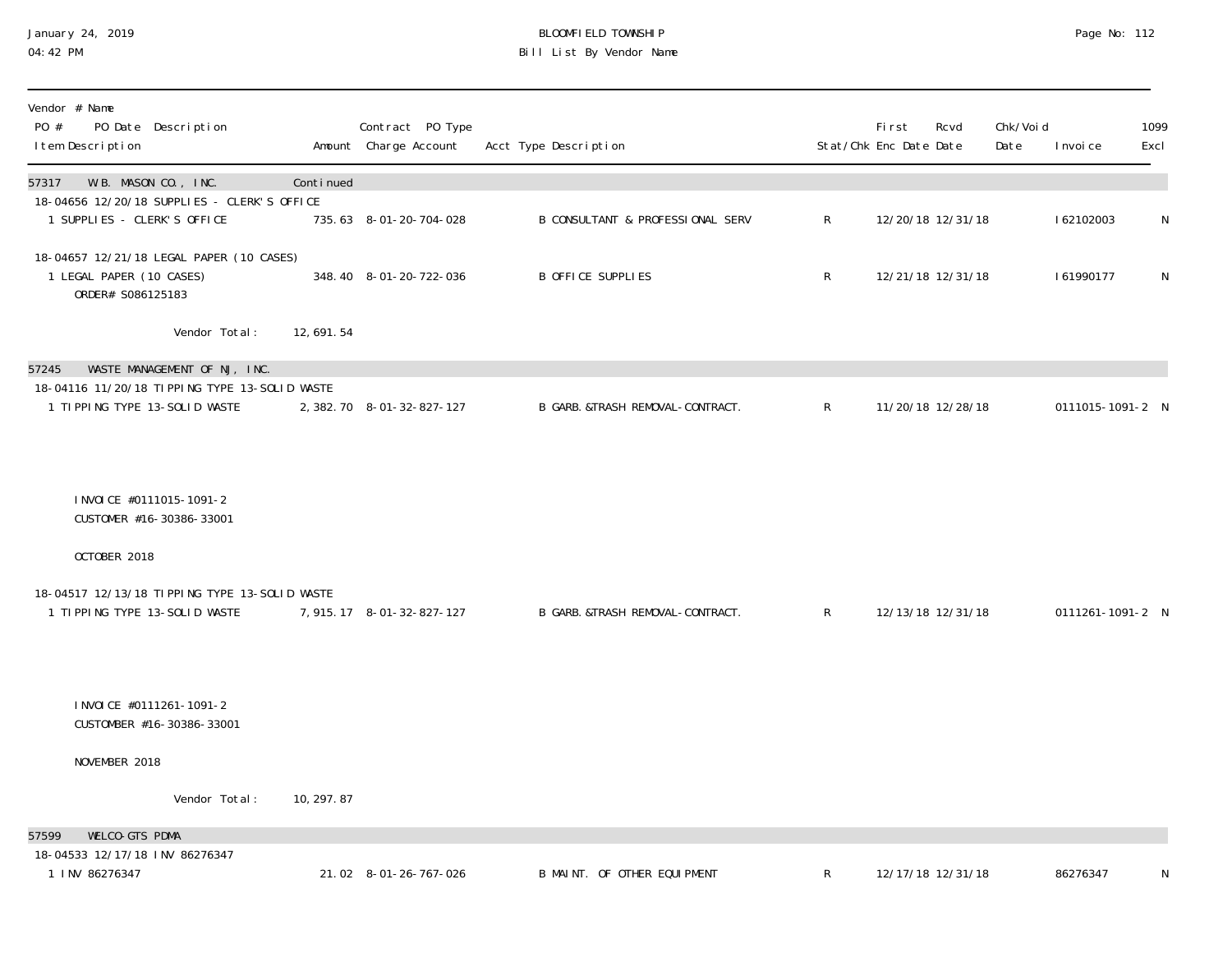# January 24, 2019 BLOOMFIELD TOWNSHIP Page No: 113 Bill List By Vendor Name

| Vendor # Name<br>PO #<br>PO Date Description<br>I tem Description                                                                                |                  | Contract PO Type<br>Amount Charge Account | Acct Type Description             |              | Fi rst<br>Stat/Chk Enc Date Date | Rcvd              | Chk/Voi d<br>Date | I nvoi ce | 1099<br>Excl |
|--------------------------------------------------------------------------------------------------------------------------------------------------|------------------|-------------------------------------------|-----------------------------------|--------------|----------------------------------|-------------------|-------------------|-----------|--------------|
| 57599<br>WELCO-GTS PDMA<br>18-04533 12/17/18 INV 86276347<br><b>ACETYLENE</b><br><b>OXYGEN</b>                                                   | Continued        | Continued                                 |                                   |              |                                  |                   |                   |           |              |
| Vendor Total:                                                                                                                                    | 21.02            |                                           |                                   |              |                                  |                   |                   |           |              |
| WELDON ASPHALT CO.<br>57600<br>18-04413 12/13/18 ASPHALT INVOICE 3063447<br>1 I NVOI CE 3063447<br>1.59 TON I-5FAB ASPHALT                       |                  | 107.57 8-05-26-511-030                    | <b>B MATERIALS &amp; SUPPLIES</b> | $\mathsf{R}$ |                                  | 12/13/18 12/31/18 |                   | 3063447   | N            |
| Vendor Total:                                                                                                                                    | 107.57           |                                           |                                   |              |                                  |                   |                   |           |              |
| WEST CALDWELL/CALDWELL RECREAT<br>57623<br>18-04618 12/20/18 8TH GR BOYS HOLIDAY TOURNAMENT<br>1 8TH GR BOYS HOLIDAY TOURNAMENT<br>Vendor Total: | 175.00           | 175.00 R-14-20-854-030                    | <b>B MATERIALS &amp; SUPPLIES</b> | $\mathsf{R}$ |                                  | 12/20/18 12/31/18 |                   | 121218    | N            |
| WILFRED MAC DONALD, INC.<br>31203<br>18-04266 12/04/18 VEHICLE PARTS<br>1 I NVOI CE 250292<br>ASSY JOINT UNIVERSAL<br>AUTOMOTI VE PARTS          |                  | 532.33 8-01-26-767-034                    | B MOTOR VEHICLE PARTS & ACCESS.   | $\mathsf{R}$ |                                  | 12/04/18 12/28/18 |                   | 250292    | N            |
| 18-04660 12/28/18 DPW GARAGE STOCK<br>1 DPW GARAGE STOCK INV 251547<br>2 WHEEL ASSEMB                                                            |                  | 159.08 8-05-26-511-034                    | B MOTOR VEHICLE PARTS & ACCESS.   | R            |                                  | 12/28/18 12/31/18 |                   | 251547    | N            |
| 2 DPW GARAGE STOCK INV 251545<br>2 I DLER AND DRIVE BELT                                                                                         |                  | 64.94 8-05-26-511-034                     | B MOTOR VEHICLE PARTS & ACCESS.   | $\mathsf{R}$ |                                  | 12/28/18 12/31/18 |                   | 251545    | ${\sf N}$    |
| Vendor Total:                                                                                                                                    | 224.02<br>756.35 |                                           |                                   |              |                                  |                   |                   |           |              |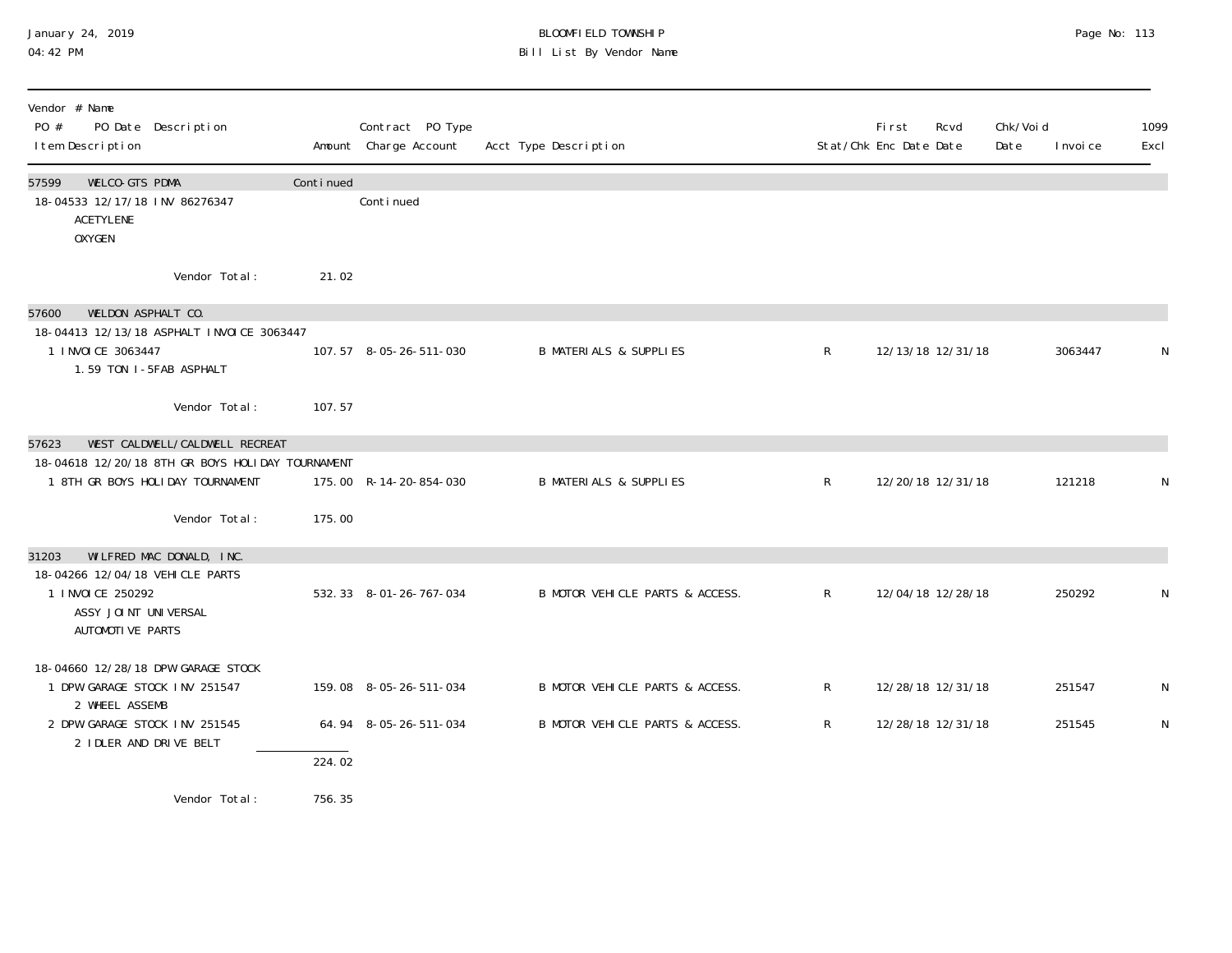### January 24, 2019 BLOOMFIELD TOWNSHIP Page No: 114 04:42 PM Bill List By Vendor Name

| Vendor # Name<br>PO #<br>PO Date Description<br>I tem Description                                                                                                                                                     |                             | Contract PO Type<br>Amount Charge Account | Acct Type Description                       |              | Fi rst<br>Stat/Chk Enc Date Date | Rcvd              | Chk/Voi d<br>Date | I nvoi ce        | 1099<br>Excl |
|-----------------------------------------------------------------------------------------------------------------------------------------------------------------------------------------------------------------------|-----------------------------|-------------------------------------------|---------------------------------------------|--------------|----------------------------------|-------------------|-------------------|------------------|--------------|
| WINFIELD UPHOLSTERING CO.<br>58008<br>18-04330 12/04/18 INV 14886 DRIVER SEAT DPW 27<br>1 INV 14886 DRIVER SEAT DPW 27                                                                                                |                             | 385.00 8-01-26-767-025                    | B MAINTENANCE OF MOTOR VEHICLES             | $\mathsf{R}$ |                                  | 12/04/18 12/28/18 |                   | 14886            | N            |
| Vendor Total:                                                                                                                                                                                                         | 385.00                      |                                           |                                             |              |                                  |                   |                   |                  |              |
| WI RELESS COMMUNI CATIONS AND<br>58051<br>18-02959 08/17/18 BPD FIRECOM INTERCOM SYSTEMS<br>1 BPD FIRECOM INTERCOM SYSTEMS<br>QUOTE DATE: 08/13/18                                                                    |                             |                                           | B 2018 PURCHASE OF POLICE COMM EQUIPMENT    | $\mathsf{R}$ |                                  | 08/17/18 12/31/18 |                   | 08-13-18 QUOTE N |              |
| (5) FIRECOM 5100D INTERECOM HEADSET<br><b>4-PERSON SYSTEMS</b><br>(2) ONE-PERSON FIRECOM 110 INTERCOM<br><b>SYSTEMS</b>                                                                                               |                             |                                           |                                             |              |                                  |                   |                   |                  |              |
| 18-04644 12/20/18 PD WIRELESS COMMUNICATION MNTH<br>1 PD WIRELESS COMMUNICATION MNTH<br>PD WIRELESS COMMUNICATIONS MONTHLY BILL                                                                                       |                             | 1, 057.50 8-01-20-707-024                 | B POLICE COMPUTER MAINT. & SUPPOR           | $\mathsf{R}$ |                                  | 12/20/18 12/28/18 |                   | M58432           | N            |
| I NVOI CE# M58432                                                                                                                                                                                                     |                             |                                           |                                             |              |                                  |                   |                   |                  |              |
| 18-04782 12/31/18 REPAIRS TO WORK STATIONS<br>1 REPAIRS TO WORK STATIONS                                                                                                                                              |                             |                                           | B 2018 PURCHASE OF POLICE COMM EQUIPMENT R  |              |                                  | 12/31/18 12/31/18 |                   | M59245           | N            |
| Vendor Total:                                                                                                                                                                                                         | 42, 604. 50                 |                                           |                                             |              |                                  |                   |                   |                  |              |
| WITTENBACH BUSINESS SYSTEMS<br>59738<br>18-04209 11/29/18 BPA SERV CONTRACT COIN SORTER<br>1 BPA SERV CONTRACT COIN SORTER<br>INV #: PSMI-343190<br>SERV CONTRACT: SCONT-31233<br>PERIOD COVERED: 01/01/18 - 12/31/18 |                             | 1, 165.00 8-07-20-512-024                 | B CLEANING & MAINT. BUILDING & FACILITIES R |              |                                  | 11/29/18 12/28/18 |                   | PSMI-343190      | N            |
| $\mathbf{u}$ , and $\mathbf{v}$ , and $\mathbf{v}$                                                                                                                                                                    | $\sim$ $\sim$ $\sim$ $\sim$ |                                           |                                             |              |                                  |                   |                   |                  |              |

Vendor Total: 1,165.00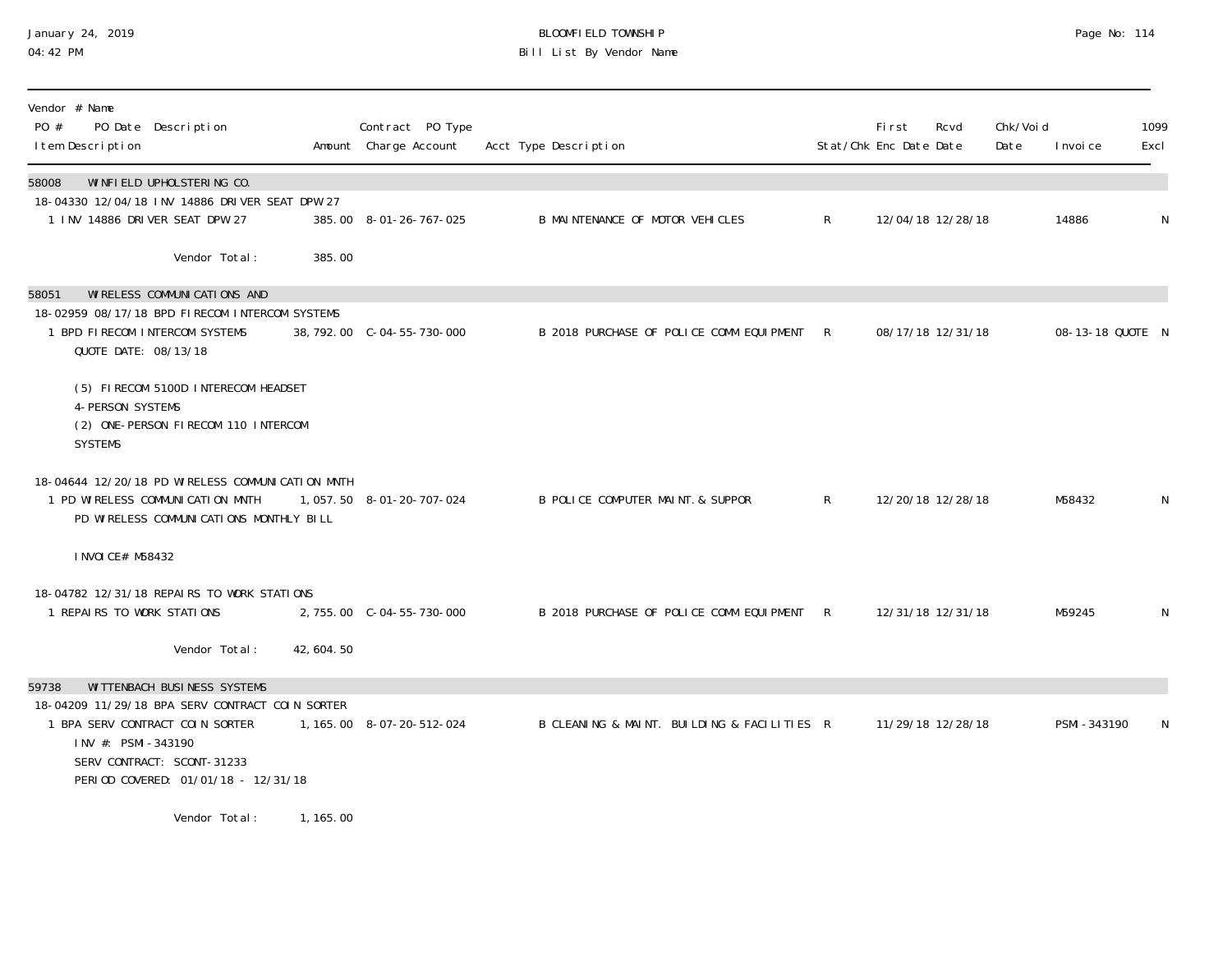## January 24, 2019 BLOOMFIELD TOWNSHIP Page No: 115 04:42 PM Bill List By Vendor Name

| Vendor # Name<br>PO #<br>PO Date Description<br>I tem Description                                                     |        | Contract PO Type<br>Amount Charge Account | Acct Type Description                |              | First<br>Stat/Chk Enc Date Date | Rcvd              | Chk/Voi d<br>Date | I nvoi ce | 1099<br>Excl |
|-----------------------------------------------------------------------------------------------------------------------|--------|-------------------------------------------|--------------------------------------|--------------|---------------------------------|-------------------|-------------------|-----------|--------------|
| WORLDOO5 WORLD OF FAX & COPIERS INC.<br>18-04344 12/04/18 SERVICE CALL REPAIR<br>1 SERVICE CALL REPAIR                |        | 189.00 8-01-26-772-035                    | B JANI TORI AL & HOUSEHOLD SUPPLY    | $\mathsf R$  |                                 | 12/04/18 12/28/18 |                   | 92413     | N            |
| I NVOI CE #92413                                                                                                      |        |                                           |                                      |              |                                 |                   |                   |           |              |
| SERVICE CALL - ROYAL 415 FCC ID CID8A6EF<br><b>TAG D8500</b>                                                          |        |                                           |                                      |              |                                 |                   |                   |           |              |
| 18-04730 12/28/18 SERVICE CALL REPAIR<br>1 SERVICE CALL REPAIR                                                        |        | 238.00 8-01-26-772-035                    | B JANI TORI AL & HOUSEHOLD SUPPLY    | $\mathsf{R}$ |                                 | 12/28/18 12/31/18 |                   | 92530     | N            |
| I NVOI CE #92530                                                                                                      |        |                                           |                                      |              |                                 |                   |                   |           |              |
| SERVICE CALL/REPAIR - ROYAL 415 FCC ID<br>CID8A6EF TAG C8500                                                          |        |                                           |                                      |              |                                 |                   |                   |           |              |
| Vendor Total:                                                                                                         | 427.00 |                                           |                                      |              |                                 |                   |                   |           |              |
| WORRALL COMMUNITY NEWSPAPER<br>58610<br>18-04359 12/07/18 CDBG PUBLIC MEETING AD<br>1 CDBG PUBLIC MEETING AD          |        | 34.80 B-19-17-445-028                     | B CONSULTANT & PROFESSIONAL SERVICES | $\mathsf{R}$ |                                 | 12/07/18 12/28/18 |                   | 172013    | N            |
| 18-04741 12/28/18 Public Notice 12/12/18 meeting<br>1 Public Notice 12/12/18 meeting<br>Rent Control 12/12/18 meeting |        | 22.56 8-01-20-714-036                     | <b>B OFFICE SUPPLIES</b>             | $\mathsf R$  |                                 | 12/28/18 12/31/18 |                   | 173461    | $\mathsf N$  |
| Ad run date: 12/6/18                                                                                                  |        |                                           |                                      |              |                                 |                   |                   |           |              |
| Order #: 74780                                                                                                        |        |                                           |                                      |              |                                 |                   |                   |           |              |
| Invoice #: 173461                                                                                                     |        |                                           |                                      |              |                                 |                   |                   |           |              |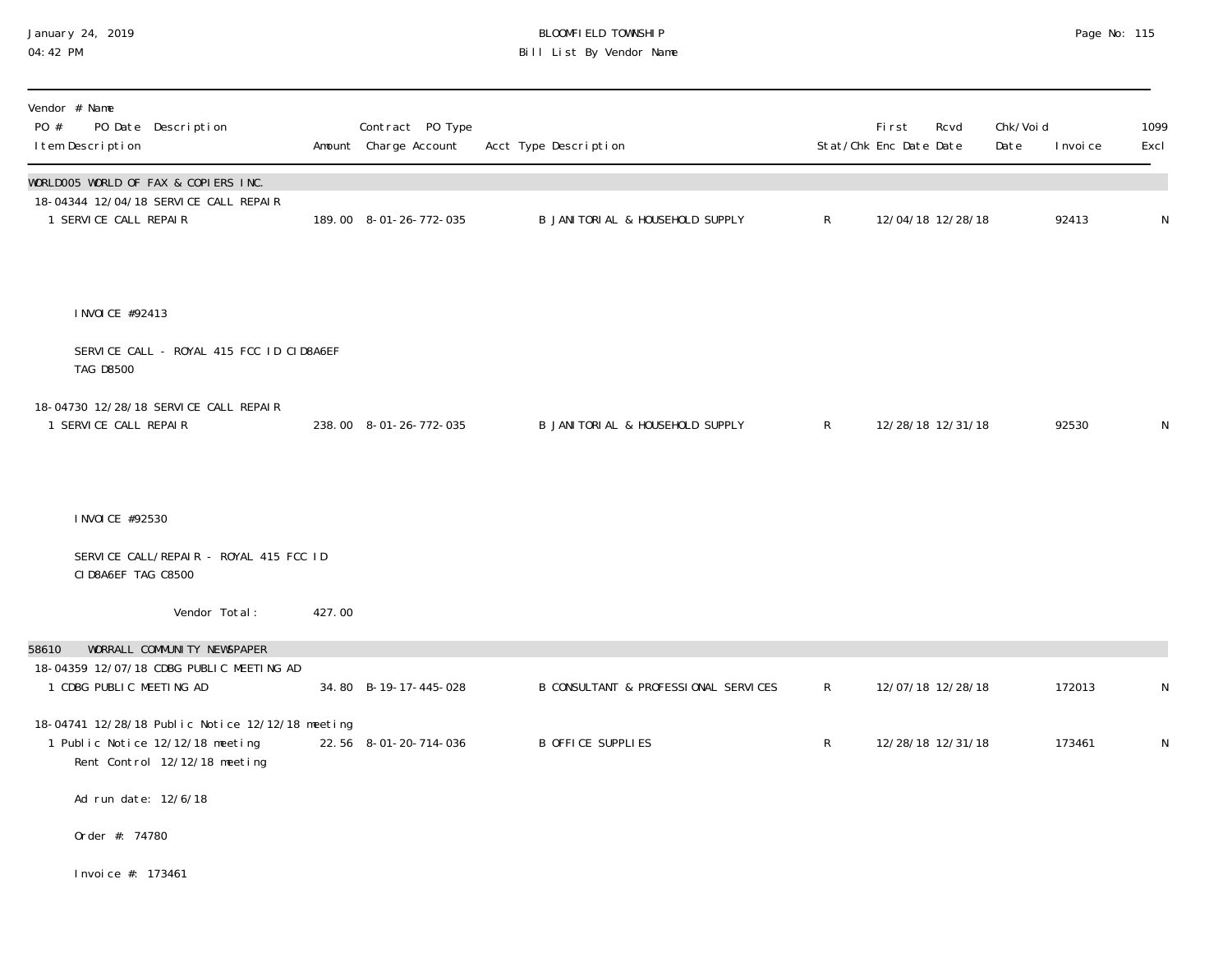## January 24, 2019 BLOOMFIELD TOWNSHIP Page No: 116 04:42 PM Bill List By Vendor Name

| Vendor # Name<br>PO Date Description<br>PO #<br>Item Description                            |                             |                            | Contract PO Type<br>Amount Charge Account | Acct Type Description  |                 |                    | Stat/Chk Enc Date Date | Fi rst | Rcvd | Chk/Voi d<br>Date | I nvoi ce | 1099<br>Excl |
|---------------------------------------------------------------------------------------------|-----------------------------|----------------------------|-------------------------------------------|------------------------|-----------------|--------------------|------------------------|--------|------|-------------------|-----------|--------------|
| 58610<br>18-04741 12/28/18 Public Notice 12/12/18 meeting Continued<br>Advertiser #: 155944 | WORRALL COMMUNITY NEWSPAPER | Continued                  |                                           |                        |                 |                    |                        |        |      |                   |           |              |
|                                                                                             | Vendor Total:               | 57.36                      |                                           |                        |                 |                    |                        |        |      |                   |           |              |
| Total Purchase Orders:                                                                      |                             | 408 Total P.O. Line Items: |                                           | 628 Total List Amount: | 2, 275, 738. 71 | Total Void Amount: | 0.00                   |        |      |                   |           |              |